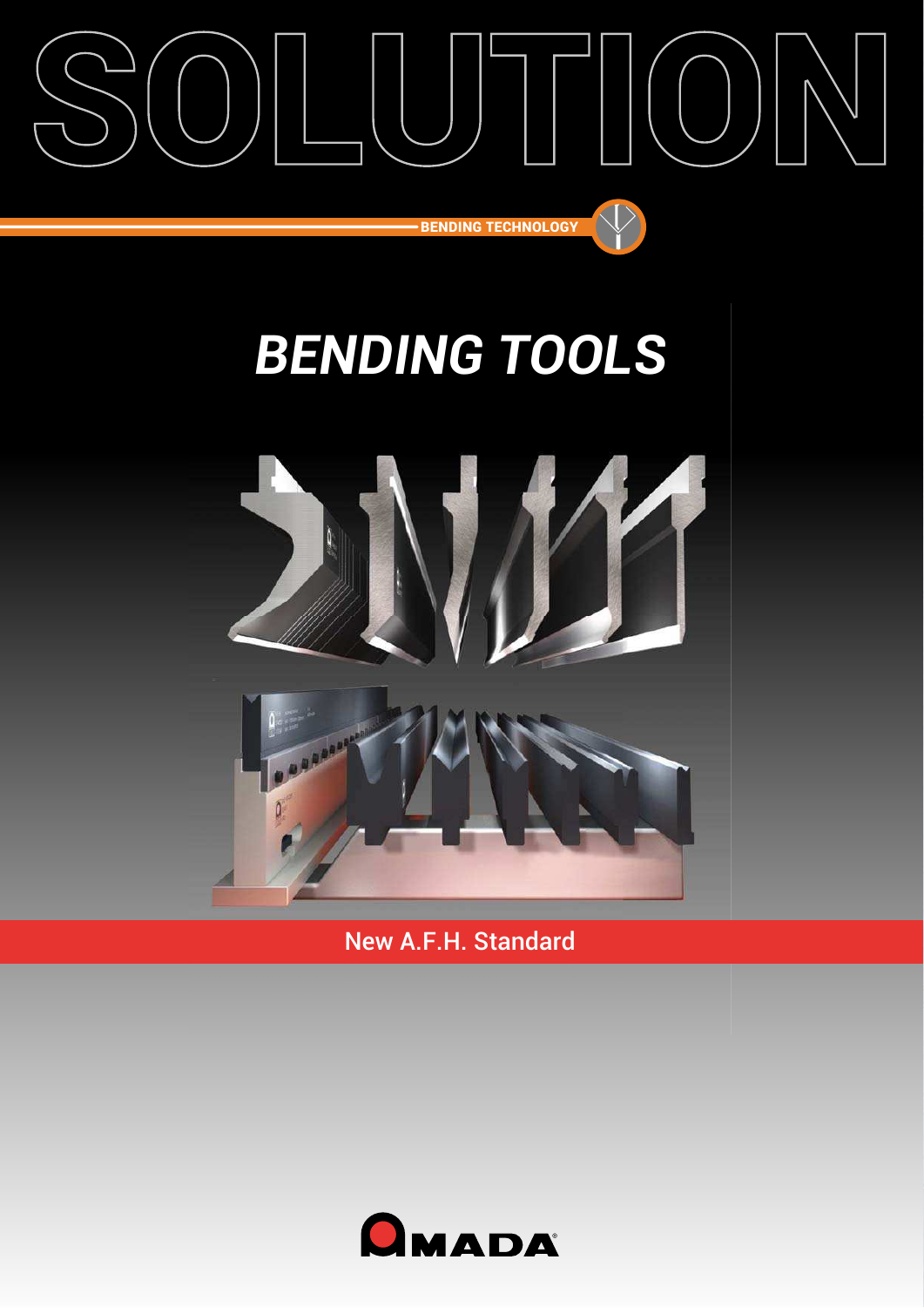### **Table of Content**

| <b>Table of Content</b>        | $\overline{c}$ |
|--------------------------------|----------------|
| Informations                   | 3              |
| <b>AMADA Tools</b>             | 3              |
| Punch                          | 4              |
| 26° Punch                      | 4              |
| 30° Punch                      | 5              |
| 60° Punch                      | $\overline{7}$ |
| 86° Punch                      | 9              |
| 88° Punch                      | 14             |
| 90° Punch                      | 18             |
| Radius Punch                   | 20             |
| Radius Ruler                   | 24             |
| Offset tool                    | 26             |
| Hemming                        | 28             |
| Die                            | 29             |
| $1-V/30°$                      | 29             |
| 1-V / 30° STAGED               | 31             |
| $1-V/45^{\circ}$               | 32             |
| $1-V/60°$                      | 33             |
| $1-V/84°$                      | 35             |
| $1-V/86°$                      | 36             |
| 1-V / 86° STAGED               | 39             |
| $1-V/88°$                      | 41             |
| $1-V/90°$                      | 44             |
| 2-V / 30° Plug-in system       | 46             |
| 2-V / 60° Plug-in system       | 47             |
| 2-V / 88° Plug-in system       | 48             |
| 2-V / 90° Plug-in system       | 50             |
| 1-V / 30° Clamping system      | 52             |
| 1-V / 45° Clamping system      | 53             |
| 1-V / 60° Clamping system      | 54             |
| 1-V / 85° Slot clamping system | 55             |
| 1-V / 80° Clamping system      | 57             |
| 3U & 4V Clamping system        | 58             |
| Hemming                        | 59             |
| Polyurethane Pad               | 61             |
| Polyurethane Die               | 64             |
| Die holder 1-V                 | 67             |
| Die holder 2-V                 | 69             |
| Air bending force chart        | 70             |
| Mild steel                     | 70             |
| Stainless steel                | 71             |
| Schablonen                     | 72             |
|                                |                |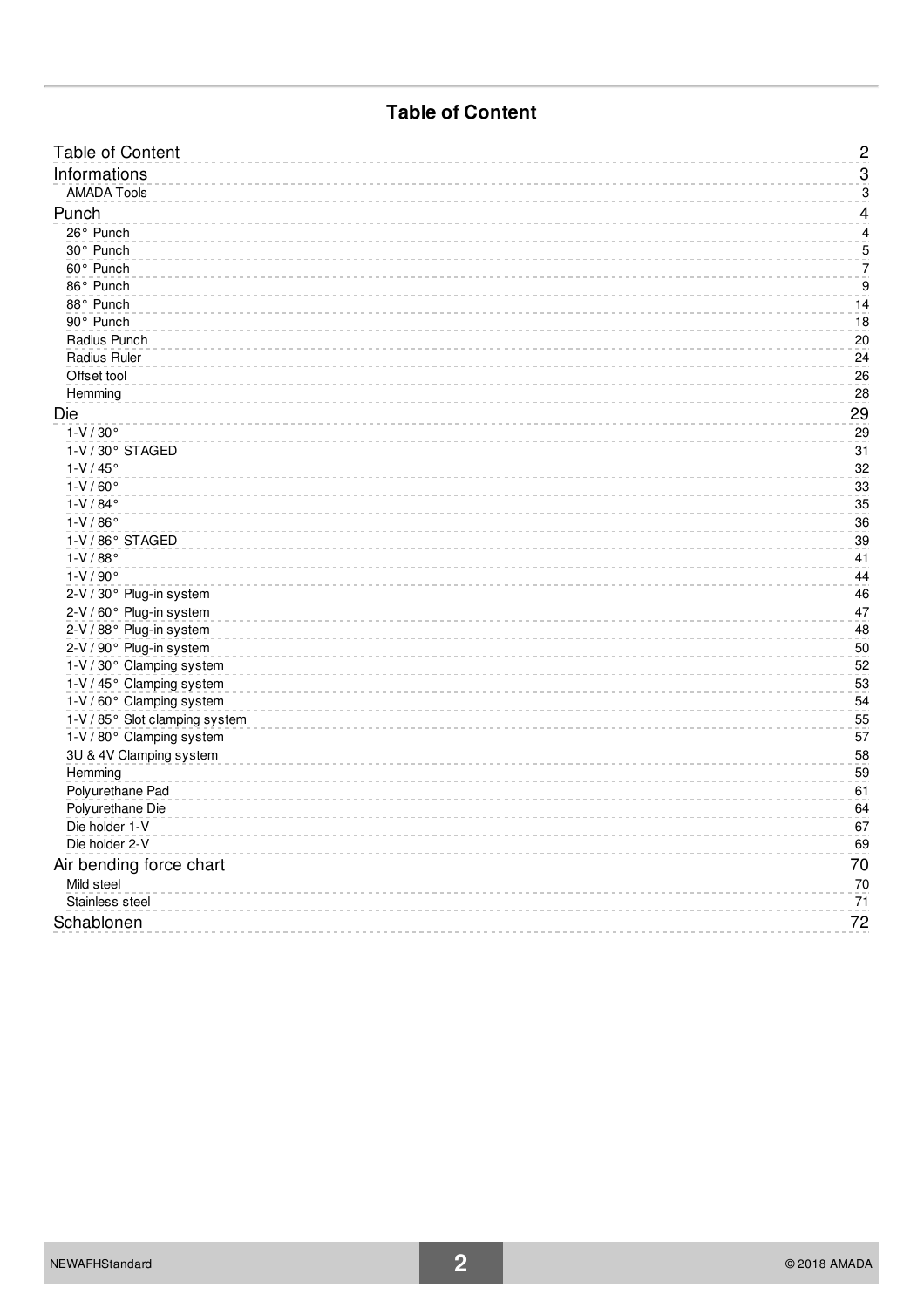### **Informations AMADA Tools**

#### <span id="page-2-0"></span>**Optimal protection & highest wear resistance**

*AMANIT®* Press Brake Toolings have the best qualities for applications where very high wear and extreme load bearing occur.

- provides highest wear resistance on the tool surface (HRC 60- 65)
- lowers the friction on the shoulder radii (by compound layer  $\bullet$ lubricity)
- has high tensile strength 1150 N/mm<sup>2</sup>

0406

• adds corrosion resistance to tooling



Length  $mm$  (inch)

Tool type



**Tip Angle** 

 $88^\circ$ 

 $.024)$ 

Country of origin

#### **Available lengths**

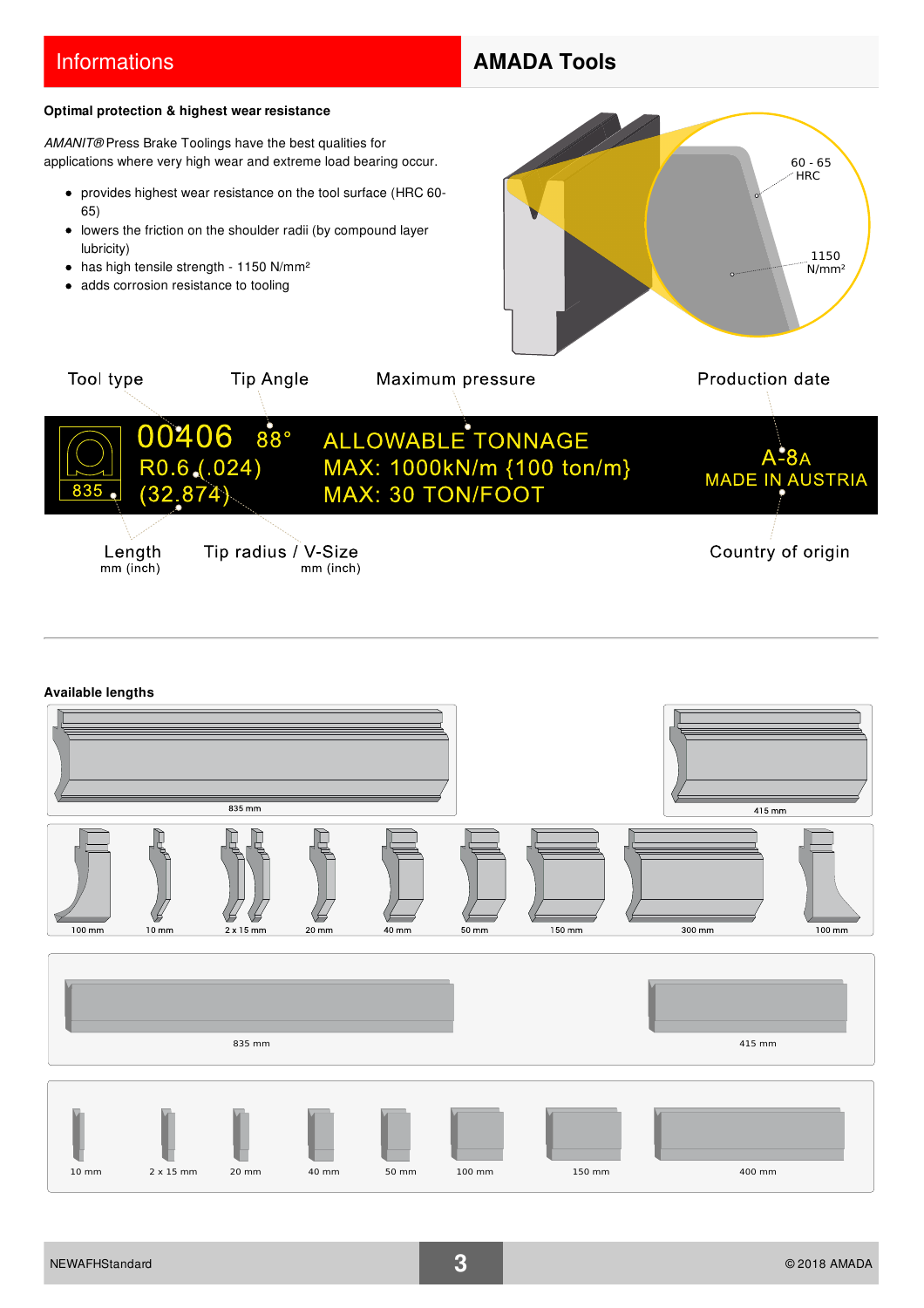## <span id="page-3-1"></span><span id="page-3-0"></span>26° Acute Punch - 831

| Angle        | $26^\circ$       |
|--------------|------------------|
| Height       | 120.00 mm        |
| Pressure     | 1000 kN/m        |
| Ear pressure | 300 kN/m         |
| Material     | 42CrMo4          |
| Hardness     | 45 - 50 HRC      |
|              | Through hardened |

| Radius 0.6 mm |                  |              |            |          |
|---------------|------------------|--------------|------------|----------|
|               | Length           | Order number |            | Weight   |
| Long          | 835 mm           | ES8312061    | 6H 8312061 | 13.90 kg |
| Short         | 415 mm           | ES8312062    | 6H 8312062 | 6.90 kg  |
| Sectionalized | $800 \text{ mm}$ | ES8312063    | 6H 8312063 | 12.70 kg |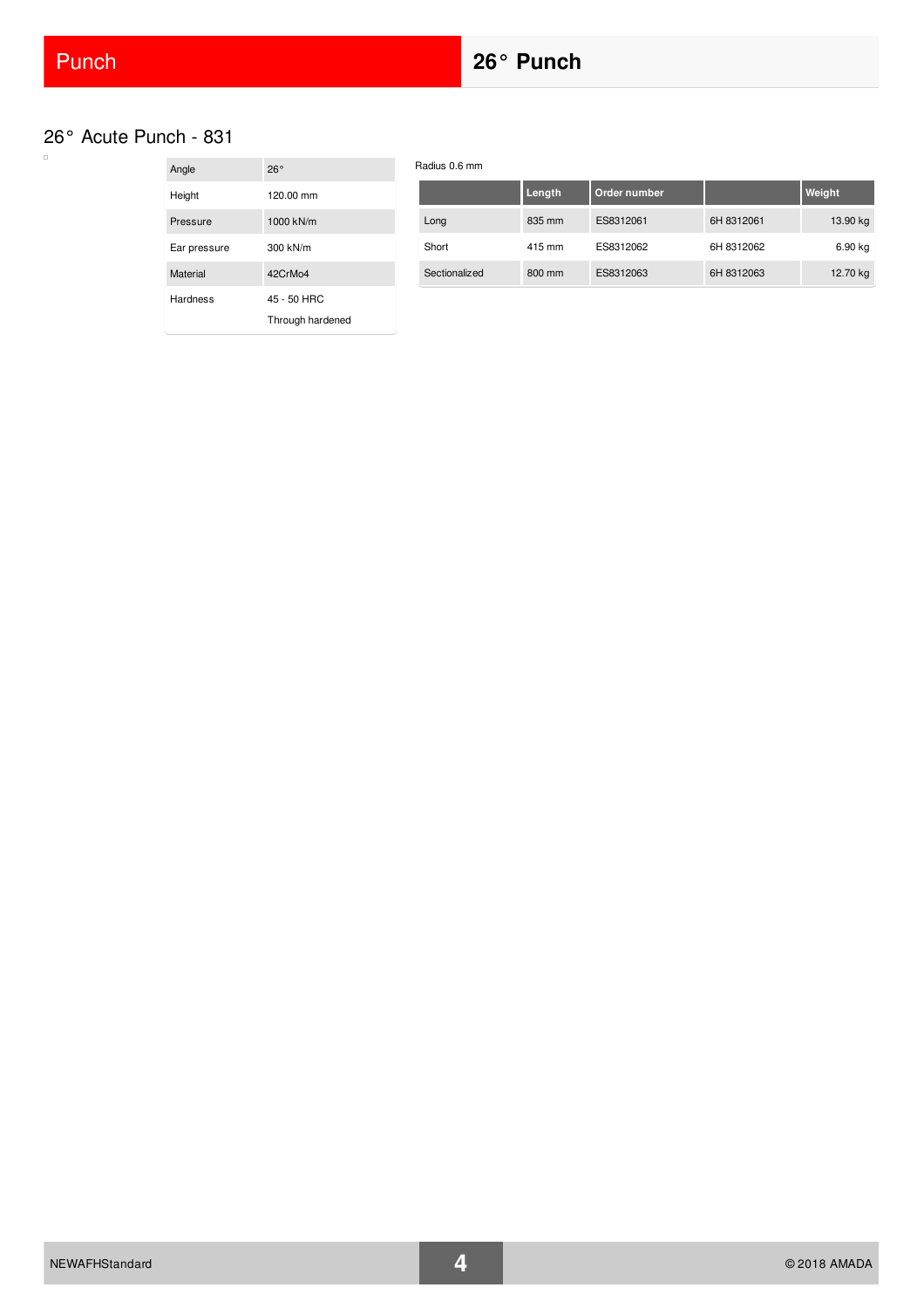$\Box$ 

 $\Box$ 

### <span id="page-4-1"></span><span id="page-4-0"></span>30° Acute Punch - 631

| Angle        | $30^\circ$                      |
|--------------|---------------------------------|
| Height       | 65.50 mm                        |
| Pressure     | 1000 kN/m                       |
| Ear pressure | 300 kN/m                        |
| Material     | 42CrMo4                         |
| Hardness     | 45 - 50 HRC<br>Through hardened |

|               | Length | Order number |            | Weight  |
|---------------|--------|--------------|------------|---------|
| Long          | 835 mm | ES6313051    | 6H 6313051 | 8.40 kg |
| Short         | 415 mm | ES6313052    | 6H 6313052 | 4.20 kg |
| Sectionalized | 800 mm | ES6313053    | 6H 6313053 | 7.70 kg |

## 30° Sword Punch - 713

| Angle        | $30^{\circ}$                    |
|--------------|---------------------------------|
| Height       | $90.00 \, \text{mm}$            |
| Pressure     | 450 kN/m                        |
| Ear pressure | 120 kN/m                        |
| Material     | 42CrMo4                         |
| Hardness     | 45 - 50 HRC<br>Through hardened |

#### Radius 0.6 mm

Radius 0.52 mm

|               | Length | Order number |           | Weight  |
|---------------|--------|--------------|-----------|---------|
| Long          | 835 mm | ES7133061    | 6H7133061 | 8.70 kg |
| Short         | 415 mm | ES7133062    | 6H7133062 | 4.30 kg |
| Sectionalized | 800 mm | ES7133063    | 6H7133063 | 7.90 kg |

## 30° Acute Punch - 731

| Angle        | $30^\circ$           |
|--------------|----------------------|
| Height       | $90.00 \, \text{mm}$ |
| Pressure     | 1000 kN/m            |
| Ear pressure | 300 kN/m             |
| Material     | 42CrMo4              |
| Hardness     | 45 - 50 HRC          |
|              | Through hardened     |

|               | Length | Order number |           | Weight    |
|---------------|--------|--------------|-----------|-----------|
| Long          | 835 mm | ES7313061    | 6H7313061 | 10.10 kg  |
| Short         | 415 mm | ES7313062    | 6H7313062 | 5.00 kg   |
| Sectionalized | 800 mm | ES7313063    | 6H7313063 | $9.20$ kg |
| Radius 1.5 mm |        |              |           |           |
|               | Length | Order number |           | Weight    |
| Long          | 835 mm | ES7313151    | 6H7313151 | 10.10 kg  |
| Short         | 415 mm | ES7313152    | 6H7313152 | 5.00 kg   |
| Sectionalized | 800 mm | ES7313153    | 6H7313153 | 9.20 kg   |
| Radius 3 mm   |        |              |           |           |
|               | Length | Order number |           | Weight    |
| Long          | 835 mm | ES7313301    | 6H7313301 | 10.10 kg  |
| Short         | 415 mm | ES7313302    | 6H7313302 | 5.00 kg   |
| Sectionalized | 800 mm | ES7313303    | 6H7313303 | 9.20 kg   |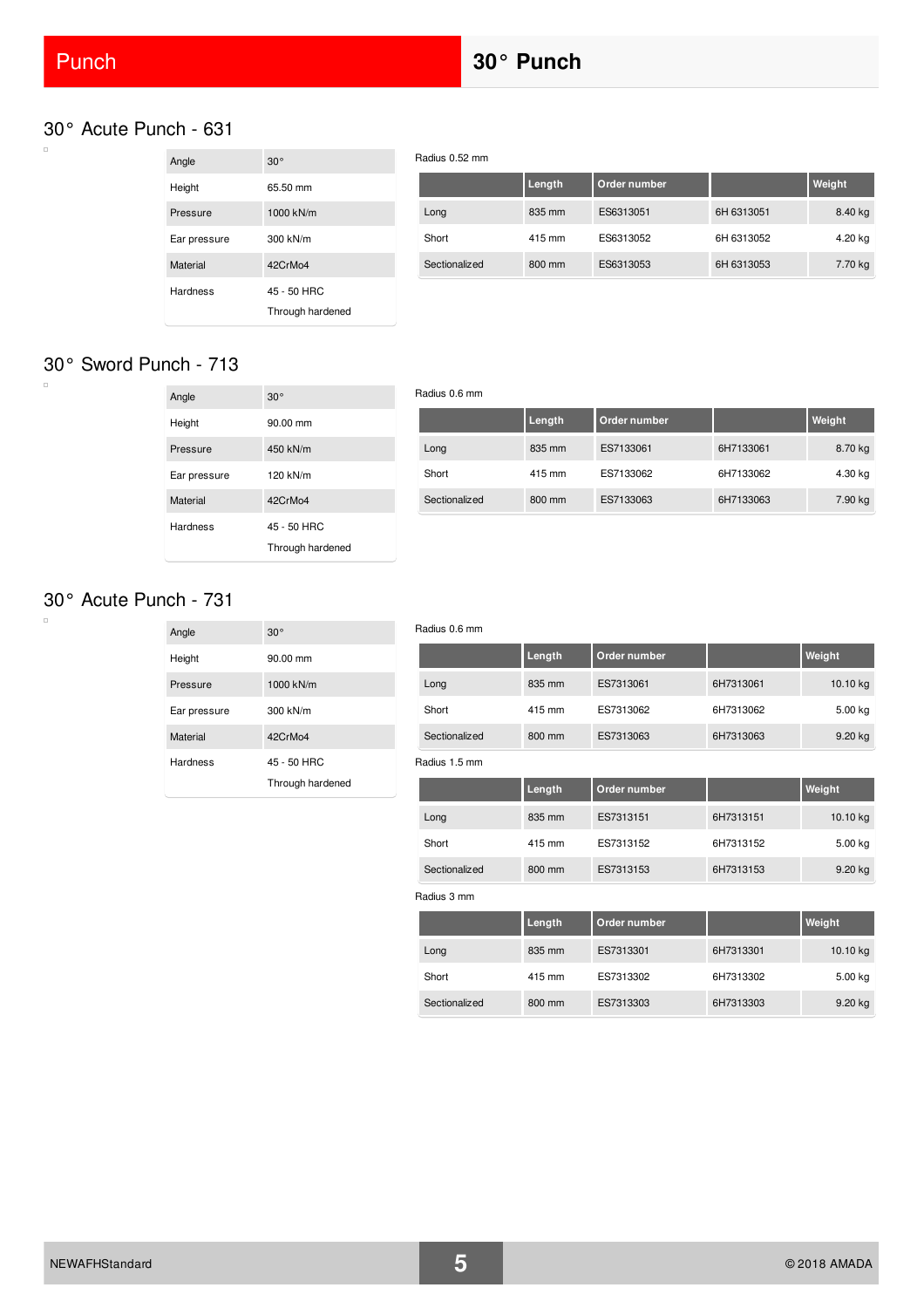#### <span id="page-5-0"></span>30° Acute Punch - 814  $\overline{a}$

| Angle        | $30^{\circ}$                    |
|--------------|---------------------------------|
| Height       | 120.00 mm                       |
| Pressure     | 450 kN/m                        |
| Ear pressure | 120 kN/m                        |
| Material     | 42CrMo4                         |
| Hardness     | 45 - 50 HRC<br>Through hardened |

|               | Length | Order number |            | Weight    |
|---------------|--------|--------------|------------|-----------|
| Long          | 835 mm | ES8143061    | 6H 8143061 | $9.80$ kg |
| Short         | 415 mm | ES8143062    | 6H 8143062 | 4.90 kg   |
| Sectionalized | 800 mm | ES8143063    | 6H 8143063 | 8.80 kg   |
|               |        |              |            |           |

#### 30° Acute Punch - 831

 $\Box$ 

| Angle        | $30^{\circ}$                    |
|--------------|---------------------------------|
| Height       | 120.00 mm                       |
| Pressure     | 1000 kN/m                       |
| Ear pressure | 300 kN/m                        |
| Material     | 42CrMo4                         |
| Hardness     | 45 - 50 HRC<br>Through hardened |

| Radius 0.6 mm |        |              |            |          |
|---------------|--------|--------------|------------|----------|
|               | Length | Order number |            | Weight   |
| Long          | 835 mm | ES8313061    | 6H 8313061 | 14.10 kg |
| Short         | 415 mm | ES8313062    | 6H 8313062 | 7.00 kg  |
| Sectionalized | 800 mm | ES8313063    | 6H 8313063 | 12.90 kg |
| Radius 1.5 mm |        |              |            |          |
|               | Length | Order number |            | Weight   |
| Long          | 835 mm | ES8313151    | 6H 8313151 | 14.10 kg |
| Short         | 415 mm | ES8313152    | 6H 8313152 | 7.00 kg  |
| Sectionalized | 800 mm | ES8313153    | 6H 8313153 | 12.90 kg |
| Radius 3 mm   |        |              |            |          |
|               | Length | Order number |            | Weight   |
| Long          | 835 mm | ES8313301    | 6H 8313301 | 13.90 kg |
| Short         | 415 mm | ES8313302    | 6H 8313302 | 6.90 kg  |
| Sectionalized | 800 mm | ES8313303    | 6H 8313303 | 12.70 kg |
| Radius 4 mm   |        |              |            |          |
|               | Length | Order number |            | Weight   |
| Long          | 835 mm | ES8313401    | 6H 8313401 | 13.90 kg |
| Short         | 415 mm | ES8313402    | 6H 8313402 | 6.90 kg  |

#### 30° Acute Punch - 914

 $\blacksquare$ 

| Angle           | $30^{\circ}$                    |
|-----------------|---------------------------------|
| Height          | 160.00 mm                       |
| Pressure        | 450 kN/m                        |
| Ear pressure    | 120 kN/m                        |
| <b>Material</b> | 42CrMo4                         |
| Hardness        | 45 - 50 HRC<br>Through hardened |

#### Radius 0.6 mm

Radius 0.6 mm

|               | Length | Order number |            | Weight   |
|---------------|--------|--------------|------------|----------|
| Long          | 835 mm | ES9143061    | 6H 9143061 | 15.10 kg |
| Short         | 415 mm | ES9143062    | 6H 9143062 | 7.50 kg  |
| Sectionalized | 800 mm | ES9143063    | 6H 9143063 | 13.60 kg |

Sectionalized 800 mm ES8313403 6H 8313403 12.70 kg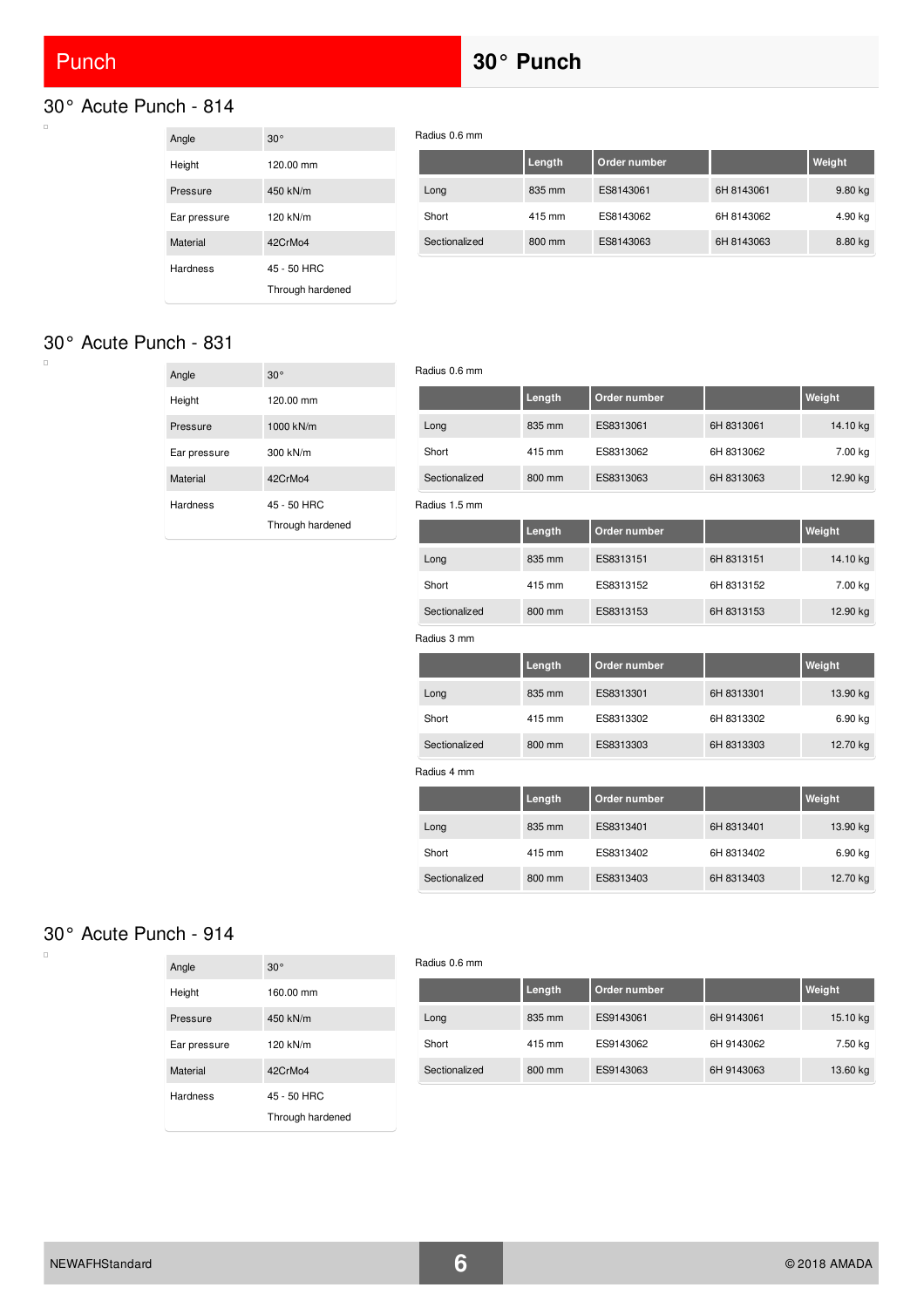i.

 $\Box$ 

 $\Box$ 

## 60° Heavy Duty Punch - 603

| Angle        | $60^{\circ}$     |
|--------------|------------------|
| Height       | 65.00 mm         |
| Pressure     | 1000 kN/m        |
| Ear pressure | 1000 kN/m        |
| Material     | 42CrMo4          |
| Hardness     | 45 - 50 HRC      |
|              | Through hardened |

|               | Length | Order number |            | Weight   |
|---------------|--------|--------------|------------|----------|
| Long          | 835 mm | ES6036601    | 6H 6036601 | 12.10 kg |
| Short         | 415 mm | ES6036602    | 6H 6036602 | 6.00 kg  |
| Sectionalized | 800 mm | ES6036603    | 6H 6036603 | 10.90 kg |

## 60° Sword Punch - 640 (splayed)

| $60^{\circ}$                    |
|---------------------------------|
| 67.00 mm                        |
| 1000 kN/m                       |
| 300 kN/m                        |
| 42CrMo4                         |
| 45 - 50 HRC<br>Through hardened |
|                                 |

#### Radius 0.8 mm

Radius 6 mm

|               | Length | Order number |            | Weight  |
|---------------|--------|--------------|------------|---------|
| Long          | 835 mm | ES6406081    | 6H 6406081 | 8.30 kg |
| Short         | 415 mm | ES6406082    | 6H 6406082 | 4.10 kg |
| Sectionalized | 800 mm | ES6406083    | 6H 6406083 | 7.60 kg |
| Radius 2 mm   |        |              |            |         |
|               | Length | Order number |            | Weight  |
| Long          | 835 mm | ES6406201    | 6H 6406201 | 8.30 kg |
| Short         | 415 mm | ES6406202    | 6H 6406202 | 4.10 kg |
| Sectionalized | 800 mm | ES6406203    | 6H 6406203 | 7.60 kg |

### 60° Heavy Duty Punch - 803

| Angle        | $60^{\circ}$     |
|--------------|------------------|
| Height       | 120.00 mm        |
| Pressure     | 1000 kN/m        |
| Ear pressure | 1000 kN/m        |
| Material     | 42CrMo4          |
| Hardness     | 45 - 50 HRC      |
|              | Through hardened |

|             | Radius 5 mm   |        |              |            |          |  |
|-------------|---------------|--------|--------------|------------|----------|--|
|             |               | Length | Order number |            | Weight   |  |
|             | Long          | 835 mm | ES8036501    | 6H 8036501 | 21.80 kg |  |
|             | Short         | 415 mm | ES8036502    | 6H 8036502 | 10.80 kg |  |
|             | Sectionalized | 800 mm | ES8036503    | 6H 8036503 | 19.50 kg |  |
| Radius 6 mm |               |        |              |            |          |  |
|             |               | Length | Order number |            | Weight   |  |
|             | Long          | 835 mm | ES8036601    | 6H8036601  | 21.80 kg |  |
|             | Short         | 415 mm | ES8036602    | 6H8036602  | 10.80 kg |  |

Sectionalized 800 mm ES8036603 6H8036603 19.50 kg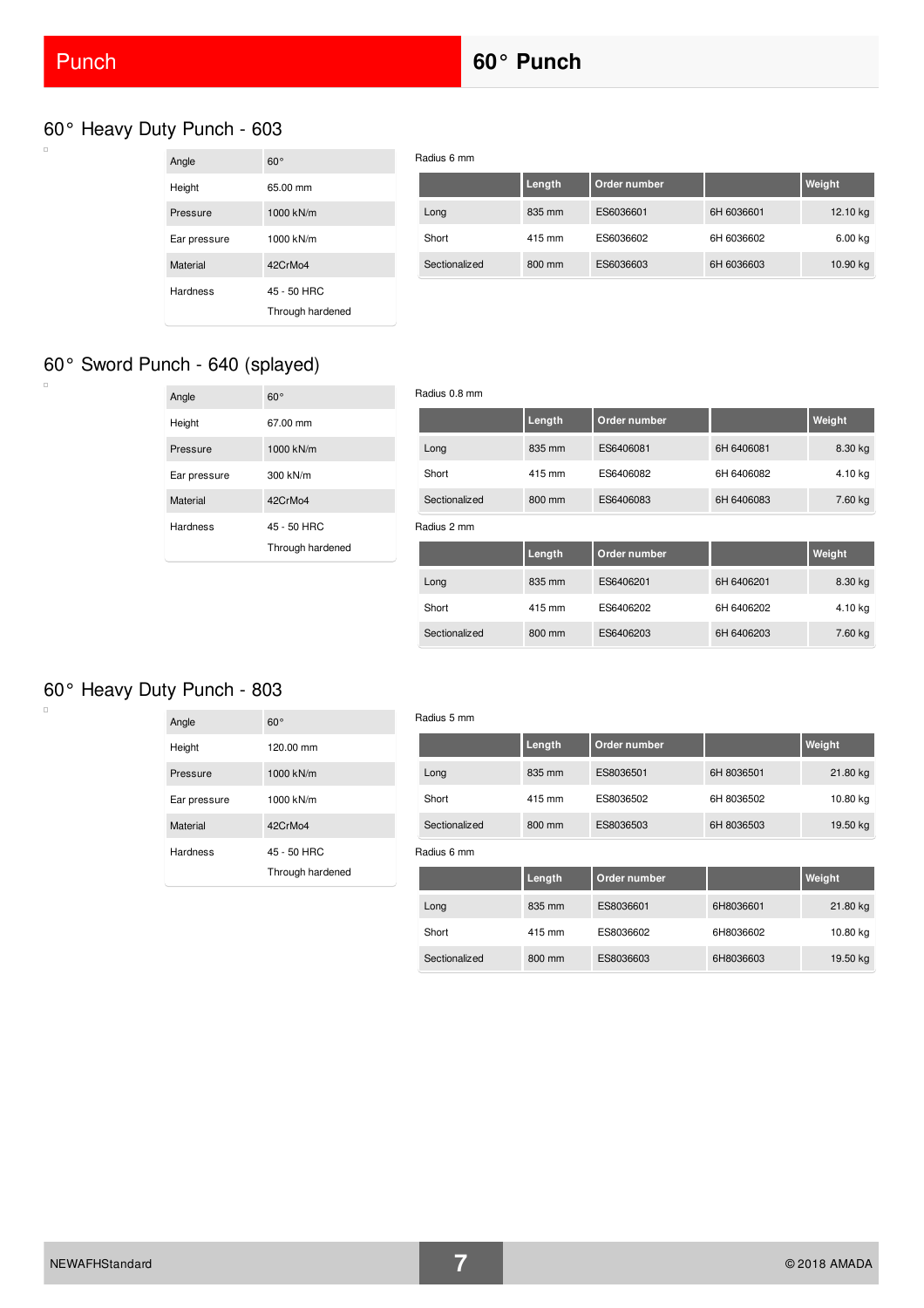$\alpha$ 

## Punch **60° Punch**

Radius 0.6 mm

#### <span id="page-7-0"></span>60° Sword Punch - 840 (splayed)  $\Box$

| Angle        | $60^{\circ}$     |
|--------------|------------------|
| Height       | 120.00 mm        |
| Pressure     | 700 kN/m         |
| Ear pressure | 300 kN/m         |
| Material     | 42CrMo4          |
| Hardness     | 45 - 50 HRC      |
|              | Through hardened |

|               |               | Length | Order number |            | Weight   |
|---------------|---------------|--------|--------------|------------|----------|
|               | Long          | 835 mm | ES8406061    | 6H8406061  | 12.40 kg |
|               | Short         | 415 mm | ES8406062    | 6H8406062  | 6.20 kg  |
|               | Sectionalized | 800 mm | ES8406063    | 6H8406063  | 11.00 kg |
| Radius 1.5 mm |               |        |              |            |          |
|               |               | Length | Order number |            | Weight   |
|               | Long          | 835 mm | ES8406151    | 6H 8406151 | 12.40 kg |
|               | Short         | 415 mm | ES8406152    | 6H 8406152 | 6.20 kg  |
|               | Sectionalized | 800 mm | ES8406153    | 6H 8406153 | 11.00 kg |

#### 60° Gooseneck Punch - 841

| Angle        | $60^\circ$                      |
|--------------|---------------------------------|
| Height       | 120.00 mm                       |
| Pressure     | 700 kN/m                        |
| Ear pressure | 300 kN/m                        |
| Material     | 42CrMo4                         |
| Hardness     | 45 - 50 HRC<br>Through hardened |

| Radius 0.6 mm |        |              |            |          |  |
|---------------|--------|--------------|------------|----------|--|
|               | Length | Order number |            | Weight   |  |
| Long          | 835 mm | ES8416061    | 6H 8416061 | 19.20 kg |  |
| Short         | 415 mm | ES8416062    | 6H 8416062 | 9.50 kg  |  |
| Sectionalized | 800 mm | ES8416063    | 6H 8416063 | 16.90 kg |  |
| Radius 1.5 mm |        |              |            |          |  |
|               | Length | Order number |            | Weight   |  |
| Long          | 835 mm | ES8416151    | 6H 8416151 | 19.20 kg |  |
| Short         | 415 mm | ES8416152    | 6H 8416152 | 9.50 kg  |  |
|               |        |              |            |          |  |
| Sectionalized | 800 mm | ES8416153    | 6H 8416153 | 16.90 kg |  |

## NEWAFHStandard **8** © 2018 AMADA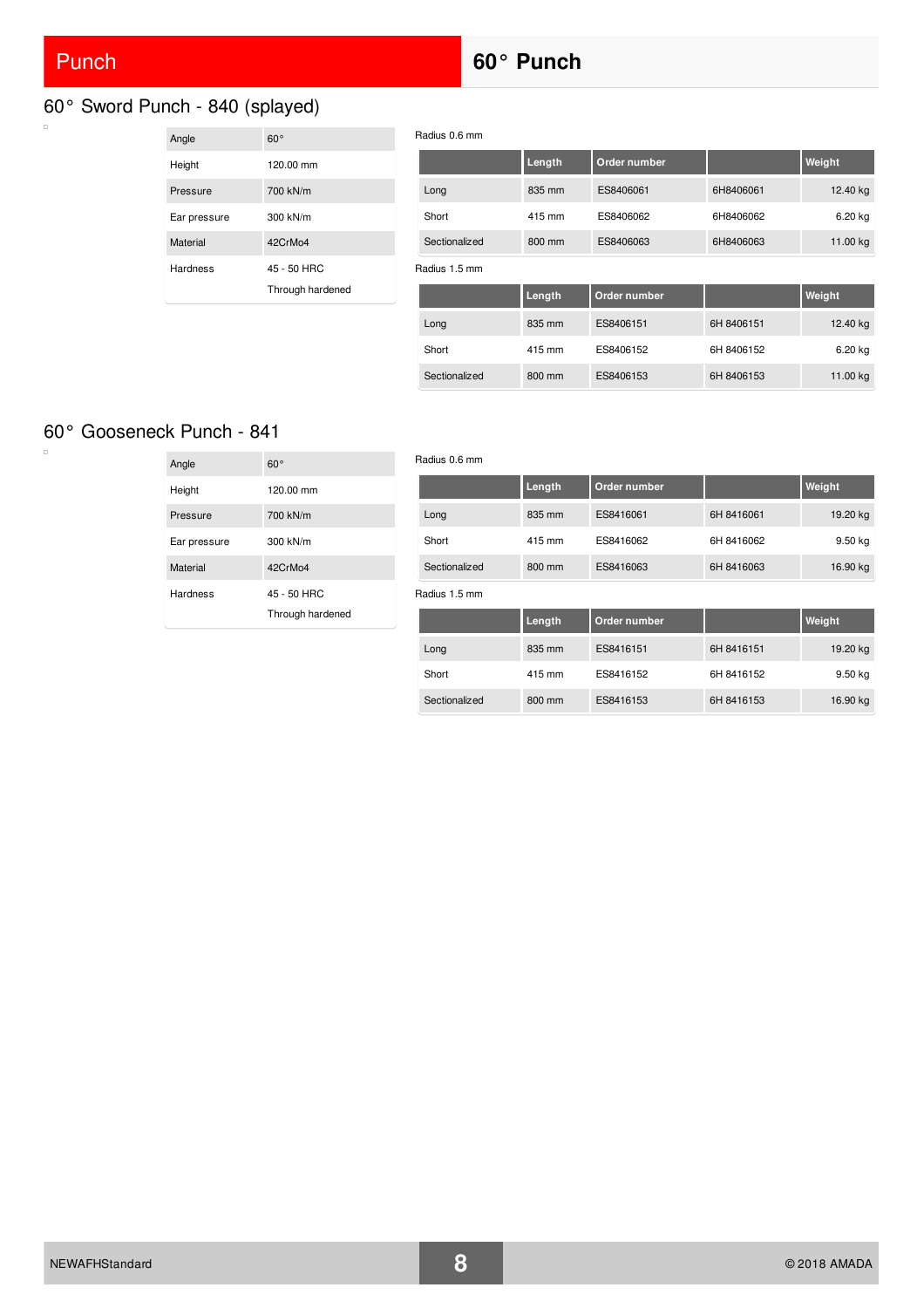Radius 0.6 mm

#### 86° Standard Punch - 704

| Angle        | 86°                             |
|--------------|---------------------------------|
| Height       | $90.00 \, \text{mm}$            |
| Pressure     | 1000 kN/m                       |
| Ear pressure | 450 kN/m                        |
| Material     | 42CrMo4                         |
| Hardness     | 45 - 50 HRC<br>Through hardened |

|               | Length | Order number |           | Weight   |
|---------------|--------|--------------|-----------|----------|
| Long          | 835 mm | ES7048061    | 6H7048061 | 13.30 kg |
| Short         | 415 mm | ES7048062    | 6H7048062 | 6.60 kg  |
| Sectionalized | 800 mm | ES7048063    | 6H7048063 | 11.80 kg |
| Radius 1.5 mm |        |              |           |          |
|               | Length | Order number |           | Weight   |
| Long          | 835 mm | ES7048151    | 6H7048151 | 13.30 kg |
| Short         | 415 mm | ES7048152    | 6H7048152 | 6.60 kg  |
| Sectionalized | 800 mm | ES7048153    | 6H7048153 | 11.80 kg |
| Radius 3 mm   |        |              |           |          |
|               | Length | Order number |           | Weight   |
| Long          | 835 mm | ES7048301    | 6H7048301 | 13.30 kg |
| Short         | 415 mm | ES7048302    | 6H7048302 | 6.60 kg  |
| Sectionalized | 800 mm | ES7048303    | 6H7048303 | 11.80 kg |

### 86° Thin Sheet Punch - 717

| Angle           | $86^\circ$           |
|-----------------|----------------------|
| Height          | $90.00 \, \text{mm}$ |
| Pressure        | 200 kN/m             |
| Ear pressure    | 150 kN/m             |
| Material        | 42CrMo4              |
| <b>Hardness</b> | 45 - 50 HRC          |
|                 | Through hardened     |

## Radius 0.6 mm **Length Order number | Weight** Long 835 mm ES7178061 6H7178061 11.80 kg Short 415 mm ES7178062 6H7178062 5.80 kg Sectionalized 800 mm ES7178063 6H7178063 11.00 kg

### 86° Sword Punch - 720

| Angle        | 86°                             |
|--------------|---------------------------------|
| Height       | $90.00 \, \text{mm}$            |
| Pressure     | 500 kN/m                        |
| Ear pressure | 200 kN/m                        |
| Material     | 42CrMo4                         |
| Hardness     | 45 - 50 HRC<br>Through hardened |
|              |                                 |

|               | Length | Order number |           | Weight    |
|---------------|--------|--------------|-----------|-----------|
| Long          | 835 mm | ES7208061    | 6H7208061 | 9.10 kg   |
| Short         | 415 mm | ES7208062    | 6H7208062 | 4.50 kg   |
| Sectionalized | 800 mm | ES7208063    | 6H7208063 | 8.20 kg   |
| Radius 1.5 mm |        |              |           |           |
|               | Length | Order number |           | Weight    |
| Long          | 835 mm | ES7208151    | 6H7208151 | $9.10$ kg |
| Short         | 415 mm | ES7208152    | 6H7208152 | 4.50 kg   |
| Sectionalized | 800 mm | ES7208153    | 6H7208153 | 8.20 kg   |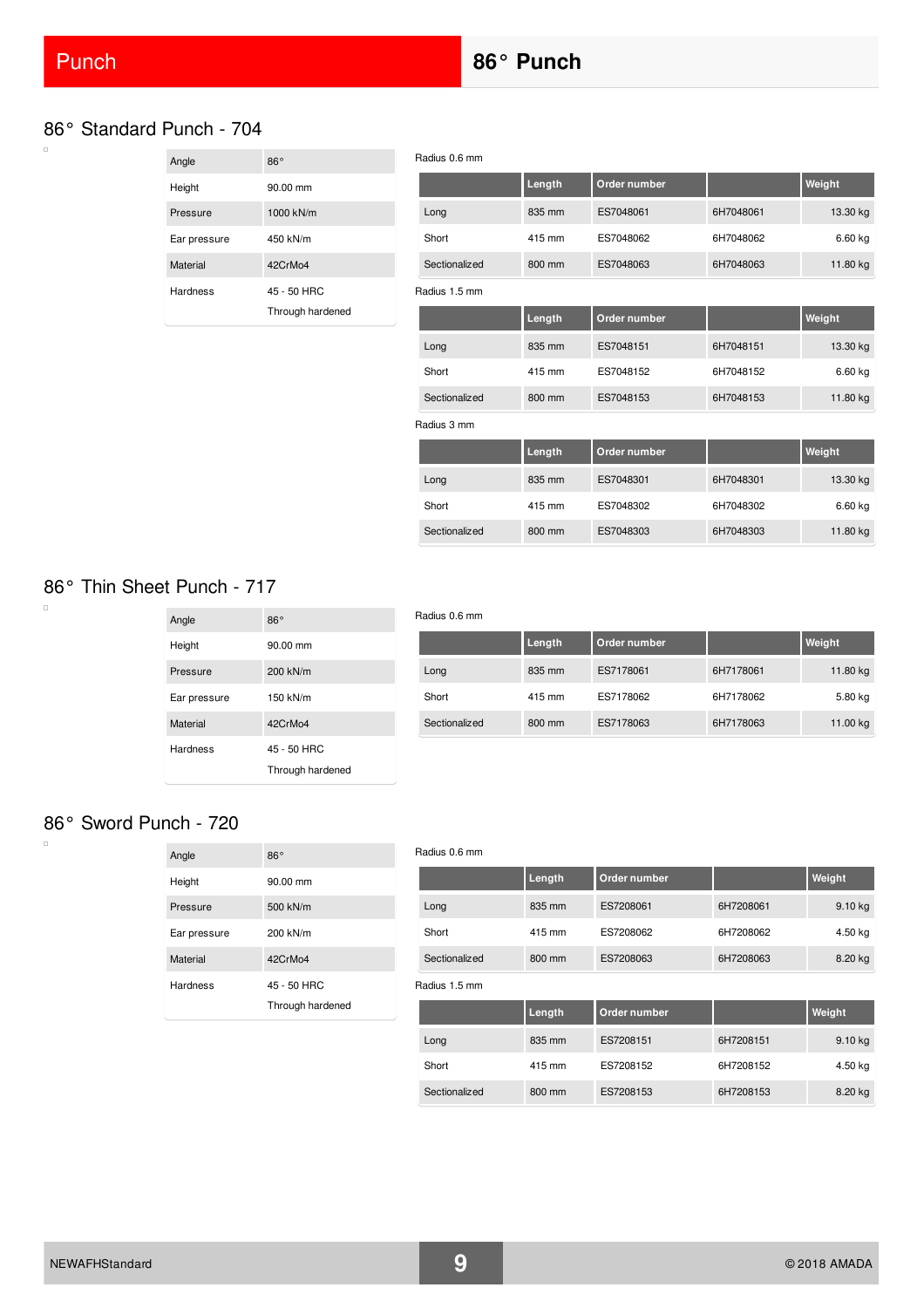$\Box$ 

## **Punch <b>86°** Punch **86°** Punch

Radius 0.6 mm

#### <span id="page-9-0"></span>86° Gooseneck Punch - 746  $\overline{a}$

| Angle        | 86°                  |
|--------------|----------------------|
| Height       | $90.00 \, \text{mm}$ |
| Pressure     | 550 kN/m             |
| Ear pressure | 350 kN/m             |
| Material     | 42CrMo4              |
| Hardness     | 45 - 50 HRC          |
|              | Through hardened     |

|               | Length | Order number |           | Weight   |
|---------------|--------|--------------|-----------|----------|
| Long          | 835 mm | ES7468061    | 6H7468061 | 18.30 kg |
| Short         | 415 mm | ES7468062    | 6H7468062 | 9.10 kg  |
| Sectionalized | 800 mm | ES7468063    | 6H7468063 | 16.10 kg |

## 86° Gooseneck Punch - 747

| Angle        | $86^\circ$                      |
|--------------|---------------------------------|
| Height       | $90.00 \, \text{mm}$            |
| Pressure     | 800 kN/m                        |
| Ear pressure | 450 kN/m                        |
| Material     | 42CrMo4                         |
| Hardness     | 45 - 50 HRC<br>Through hardened |

| Radius 0.6 mm |        |              |           |          |
|---------------|--------|--------------|-----------|----------|
|               | Length | Order number |           | Weight   |
| Long          | 835 mm | ES7478061    | 6H7478061 | 19.40 kg |
| Short         | 415 mm | ES7478062    | 6H7478062 | 9.60 kg  |
| Sectionalized | 800 mm | ES7478063    | 6H7478063 | 17.10 kg |
| Radius 1.5 mm |        |              |           |          |
|               | Length | Order number |           | Weight   |
| Long          | 835 mm | ES7478151    | 6H7478151 | 19.40 kg |
| Short         | 415 mm | ES7478152    | 6H7478152 | 9.60 kg  |
| Sectionalized | 800 mm | ES7478153    | 6H7478153 | 17.10 kg |
| Radius 3 mm   |        |              |           |          |
|               | Length | Order number |           | Weight   |
| Long          | 835 mm | ES7478301    | 6H7478301 | 19.40 kg |
| Short         | 415 mm | ES7478302    | 6H7478302 | 9.60 kg  |
| Sectionalized | 800 mm | ES7478303    | 6H7478303 | 17.10 kg |

### 86° Standard Punch - 804

| Angle        | $86^{\circ}$     |
|--------------|------------------|
| Height       | 120.00 mm        |
| Pressure     | 1000 kN/m        |
| Ear pressure | 450 kN/m         |
| Material     | 42CrMo4          |
| Hardness     | 45 - 50 HRC      |
|              | Through hardened |

|               | Length | Order number |            | Weight   |
|---------------|--------|--------------|------------|----------|
| Long          | 835 mm | ES8048061    | 6H 8048061 | 17.10 kg |
| Short         | 415 mm | ES8048062    | 6H 8048062 | 8.50 kg  |
| Sectionalized | 800 mm | ES8048063    | 6H 8048063 | 15.10 kg |
| Radius 1.5 mm |        |              |            |          |
|               | Length | Order number |            | Weight   |
| Long          | 835 mm | ES8048151    | 6H 8048151 | 17.10 kg |
| Short         | 415 mm | ES8048152    | 6H 8048152 | 8.50 kg  |
| Sectionalized | 800 mm | ES8048153    | 6H 8048153 | 15.10 kg |
| Radius 3 mm   |        |              |            |          |
|               | Length | Order number |            | Weight   |
| Long          | 835 mm | ES8048301    | 6H 8048301 | 17.10 kg |
| Short         | 415 mm | ES8048302    | 6H 8048302 | 8.50 kg  |
| Sectionalized | 800 mm | ES8048303    | 6H 8048303 | 15.10 kg |
|               |        |              |            |          |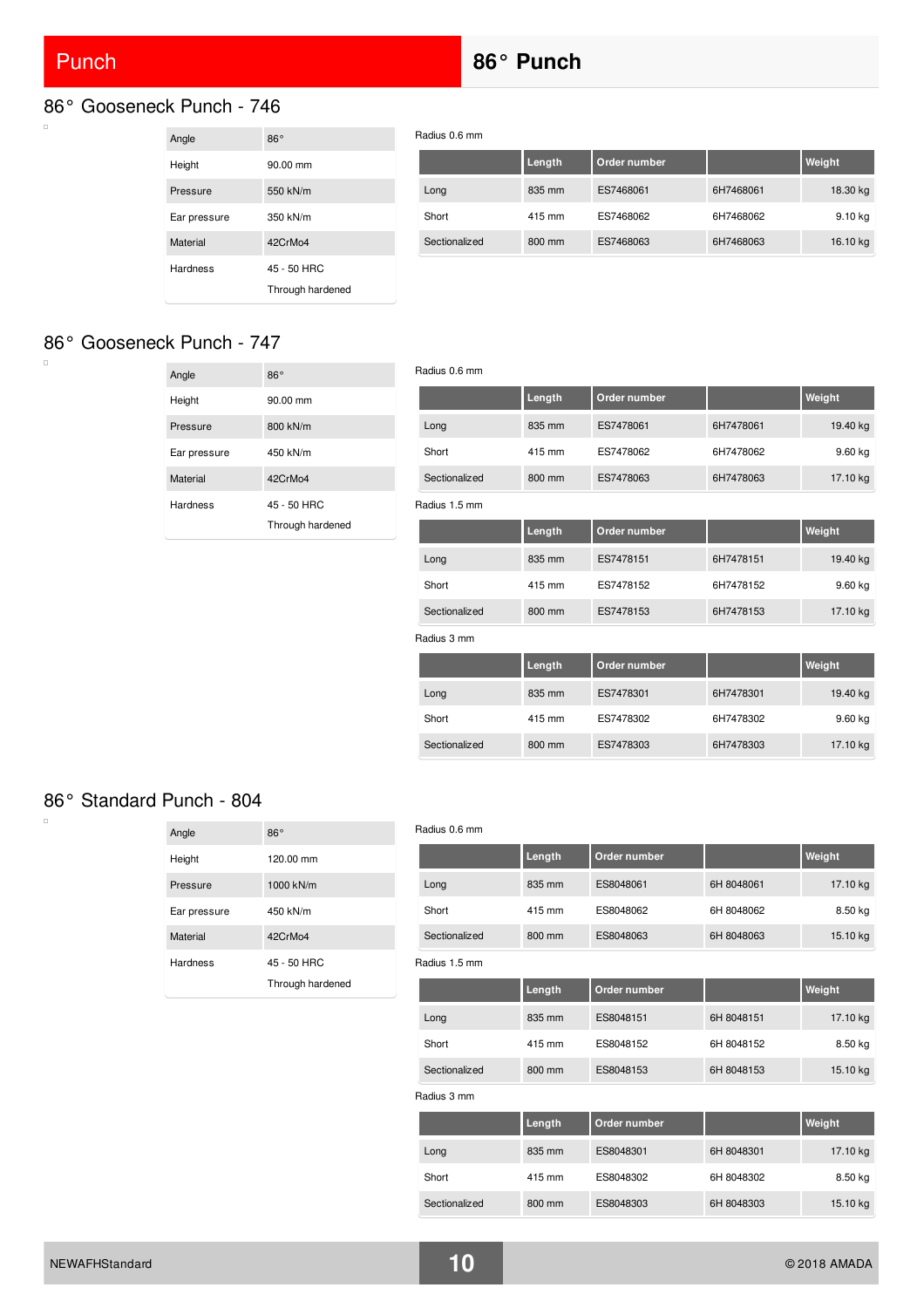## **Punch <b>86°** Punch **86°** Punch

Radius 0.6 mm

Radius 0.6 mm

#### 86° Thin Sheet Punch - 817  $\overline{a}$

| Angle        | 86°              |
|--------------|------------------|
| Height       | 120.00 mm        |
| Pressure     | 300 kN/m         |
| Ear pressure | 150 kN/m         |
| Material     | 42CrMo4          |
| Hardness     | 45 - 50 HRC      |
|              | Through hardened |

|               | Length | Order number |            | Weight   |
|---------------|--------|--------------|------------|----------|
| Long          | 835 mm | ES8178061    | 6H 8178061 | 11.10 kg |
| Short         | 415 mm | ES8178062    | 6H 8178062 | 5.50 kg  |
| Sectionalized | 800 mm | ES8178063    | 6H 8178063 | 10.40 kg |

#### 86° Sword Punch - 820

 $\Box$ 

 $\overline{a}$ 

| Angle        | $86^\circ$                      |
|--------------|---------------------------------|
| Height       | 120.00 mm                       |
| Pressure     | 500 kN/m                        |
| Ear pressure | 200 kN/m                        |
| Material     | 42CrMo4                         |
| Hardness     | 45 - 50 HRC<br>Through hardened |

|               | Length | Order number |            | Weight   |
|---------------|--------|--------------|------------|----------|
| Long          | 835 mm | ES8208061    | 6H 8208061 | 11.70 kg |
| Short         | 415 mm | ES8208062    | 6H 8208062 | 5.80 kg  |
| Sectionalized | 800 mm | ES8208063    | 6H 8208063 | 10.50 kg |
| Radius 1.5 mm |        |              |            |          |

|               | Length           | Order number |            | Weight   |
|---------------|------------------|--------------|------------|----------|
|               |                  |              |            |          |
| Long          | 835 mm           | ES8208151    | 6H 8208151 | 11.70 kg |
| Short         | 415 mm           | ES8208152    | 6H 8208152 | 5.80 kg  |
| Sectionalized | $800 \text{ mm}$ | ES8208153    | 6H 8208153 | 10.50 kg |

### 86° Gooseneck Punch - 846

| Angle        | $86^\circ$                      |
|--------------|---------------------------------|
| Height       | 120.00 mm                       |
| Pressure     | 450 kN/m                        |
| Ear pressure | 350 kN/m                        |
| Material     | 42CrMo4                         |
| Hardness     | 45 - 50 HRC<br>Through hardened |

|  |               | Length | Order number |            | Weight   |
|--|---------------|--------|--------------|------------|----------|
|  | Long          | 835 mm | ES8468061    | 6H 8468061 | 23.30 kg |
|  | Short         | 415 mm | ES8468062    | 6H 8468062 | 11.60 kg |
|  | Sectionalized | 800 mm | ES8468063    | 6H 8468063 | 20.50 kg |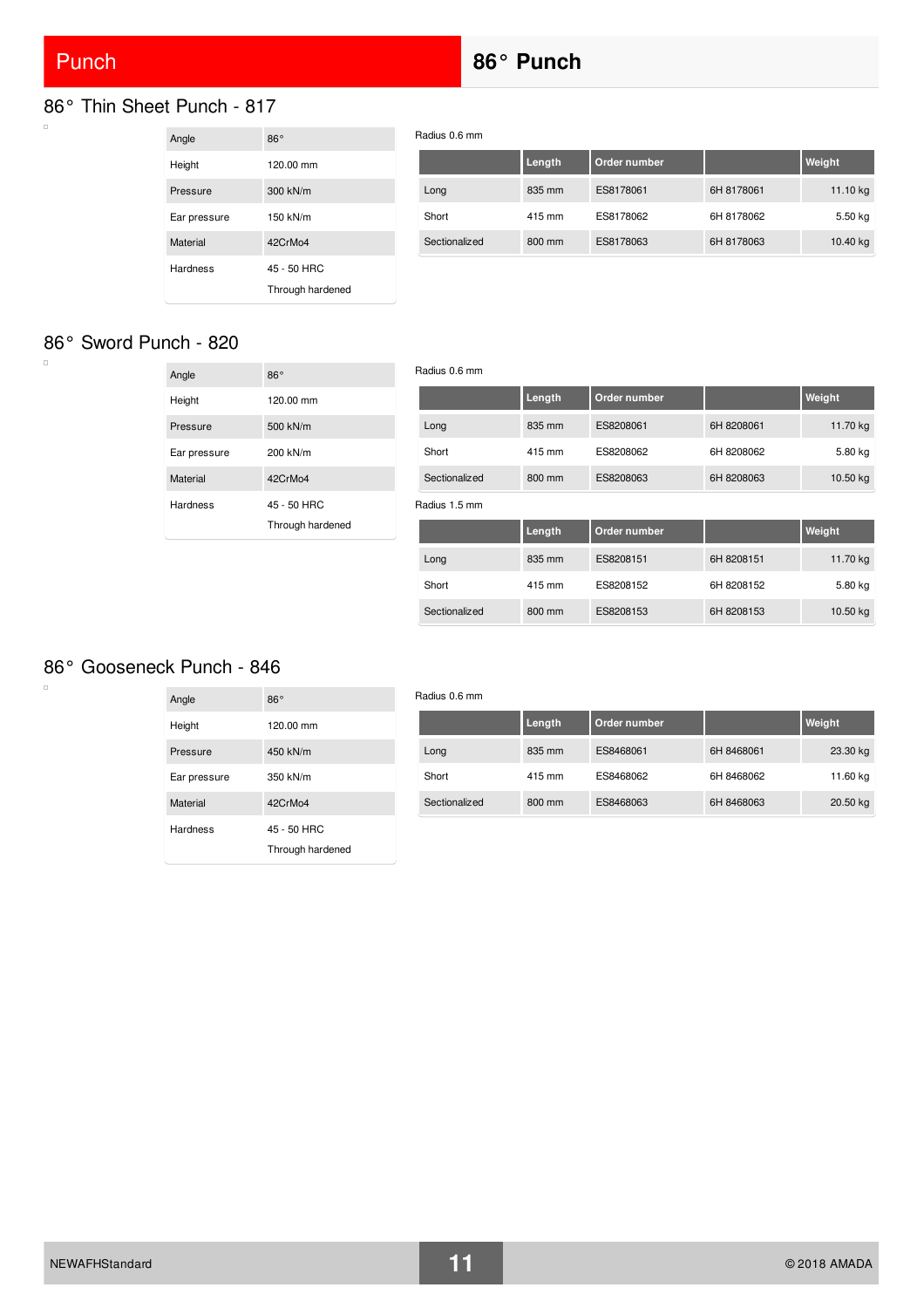## **Punch <b>86°** Punch **86°** Punch

#### 86° Gooseneck Punch - 847  $\overline{a}$

| Angle        | 86°                             |
|--------------|---------------------------------|
| Height       | 120.00 mm                       |
| Pressure     | 500 kN/m                        |
| Ear pressure | 450 kN/m                        |
| Material     | 42CrMo4                         |
| Hardness     | 45 - 50 HRC<br>Through hardened |

Radius 0.6 mm

|               | Length | Order number |            | Weight   |
|---------------|--------|--------------|------------|----------|
| Long          | 835 mm | ES8478061    | 6H 8478061 | 25.20 kg |
| Short         | 415 mm | ES8478062    | 6H 8478062 | 12.50 kg |
| Sectionalized | 800 mm | ES8478063    | 6H 8478063 | 22.20 kg |
| Radius 1.5 mm |        |              |            |          |
|               | Length | Order number |            | Weight   |
| Long          | 835 mm | ES8478151    | 6H 8478151 | 25.20 kg |
| Short         | 415 mm | ES8478152    | 6H 8478152 | 12.50 kg |
| Sectionalized | 800 mm | ES8478153    | 6H 8478153 | 22.20 kg |
| Radius 3 mm   |        |              |            |          |
|               | Length | Order number |            | Weight   |
| Long          | 835 mm | ES8478301    | 6H 8478301 | 25.20 kg |
| Short         | 415 mm | ES8478302    | 6H 8478302 | 12.50 kg |
| Sectionalized | 800 mm | ES8478303    | 6H 8478303 | 22.20 kg |

### 86° Standard Punch - 904

 $\overline{\square}$ 

| Angle        | $86^\circ$       |
|--------------|------------------|
| Height       | 160.00 mm        |
| Pressure     | 1000 kN/m        |
| Ear pressure | 450 kN/m         |
| Material     | 42CrMo4          |
| Hardness     | 45 - 50 HRC      |
|              | Through hardened |

#### Radius 0.6 mm

|               | Length | Order number |           | Weight   |
|---------------|--------|--------------|-----------|----------|
| Long          | 835 mm | ES9048061    | 6H9048061 | 22.10 kg |
| Short         | 415 mm | ES9048062    | 6H9048062 | 11.00 kg |
| Sectionalized | 800 mm | ES9048063    | 6H9048063 | 19.50 kg |
| Radius 1.5 mm |        |              |           |          |
|               | Length | Order number |           | Weight   |
| Long          | 835 mm | ES9048151    | 6H9048151 | 22.10 kg |
| Short         | 415 mm | ES9048152    | 6H9048152 | 11.00 kg |
| Sectionalized | 800 mm | ES9048153    | 6H9048153 | 19.50 kg |

#### Radius 3 mm

|               | Length | Order number |           | Weight   |
|---------------|--------|--------------|-----------|----------|
| Long          | 835 mm | ES9048301    | 6H9048301 | 22.10 kg |
| Short         | 415 mm | ES9048302    | 6H9048302 | 11.00 kg |
| Sectionalized | 800 mm | ES9048303    | 6H9048303 | 19.50 kg |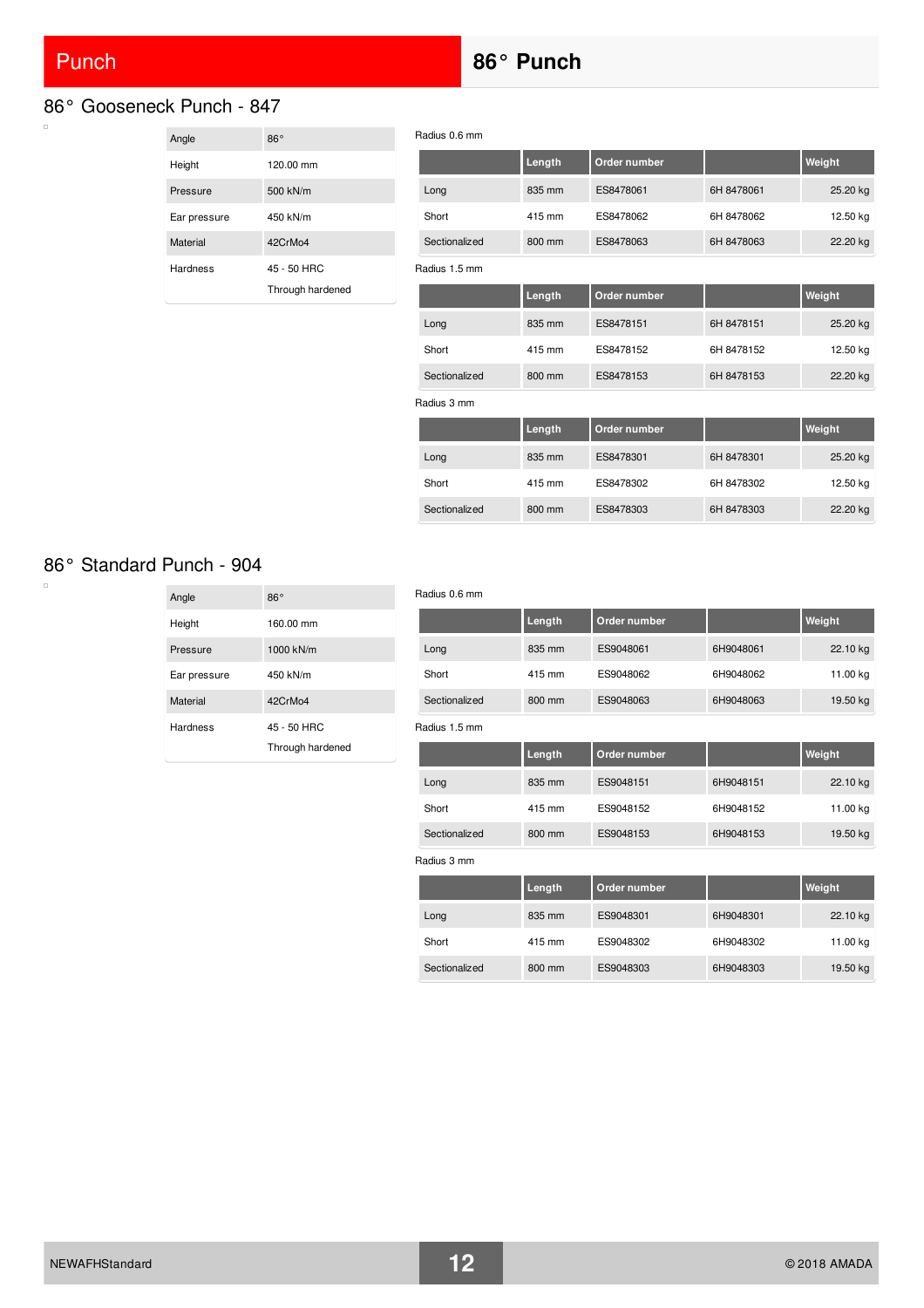## **Punch <b>86°** Punch **86°** Punch

#### 86° Gooseneck Punch - 947  $\overline{a}$

| Angle        | 86°              |
|--------------|------------------|
| Height       | 160.00 mm        |
| Pressure     | 500 kN/m         |
| Ear pressure | 450 kN/m         |
| Material     | 42CrMo4          |
| Hardness     | 45 - 50 HRC      |
|              | Through hardened |

|               | Length                   | Order number       |           | Weight      |
|---------------|--------------------------|--------------------|-----------|-------------|
| Long          | 835 mm                   | ES9478151          | 6H9478151 | 39.10 kg    |
| Short         | 415 mm                   | ES9478152          | 6H9478152 | 19.40 kg    |
| Sectionalized | 800 mm                   | ES9478153          | 6H9478153 | 34.30 kg    |
| Radius 3 mm   |                          |                    |           |             |
|               | <b>The contract form</b> | Ouslaw were a laws |           | Materials & |

|               | Length | Order number |           | Weight   |
|---------------|--------|--------------|-----------|----------|
| Long          | 835 mm | ES9478301    | 6H9478301 | 39.10 kg |
| Short         | 415 mm | ES9478302    | 6H9478302 | 19.40 kg |
| Sectionalized | 800 mm | ES9478303    | 6H9478303 | 34.30 kg |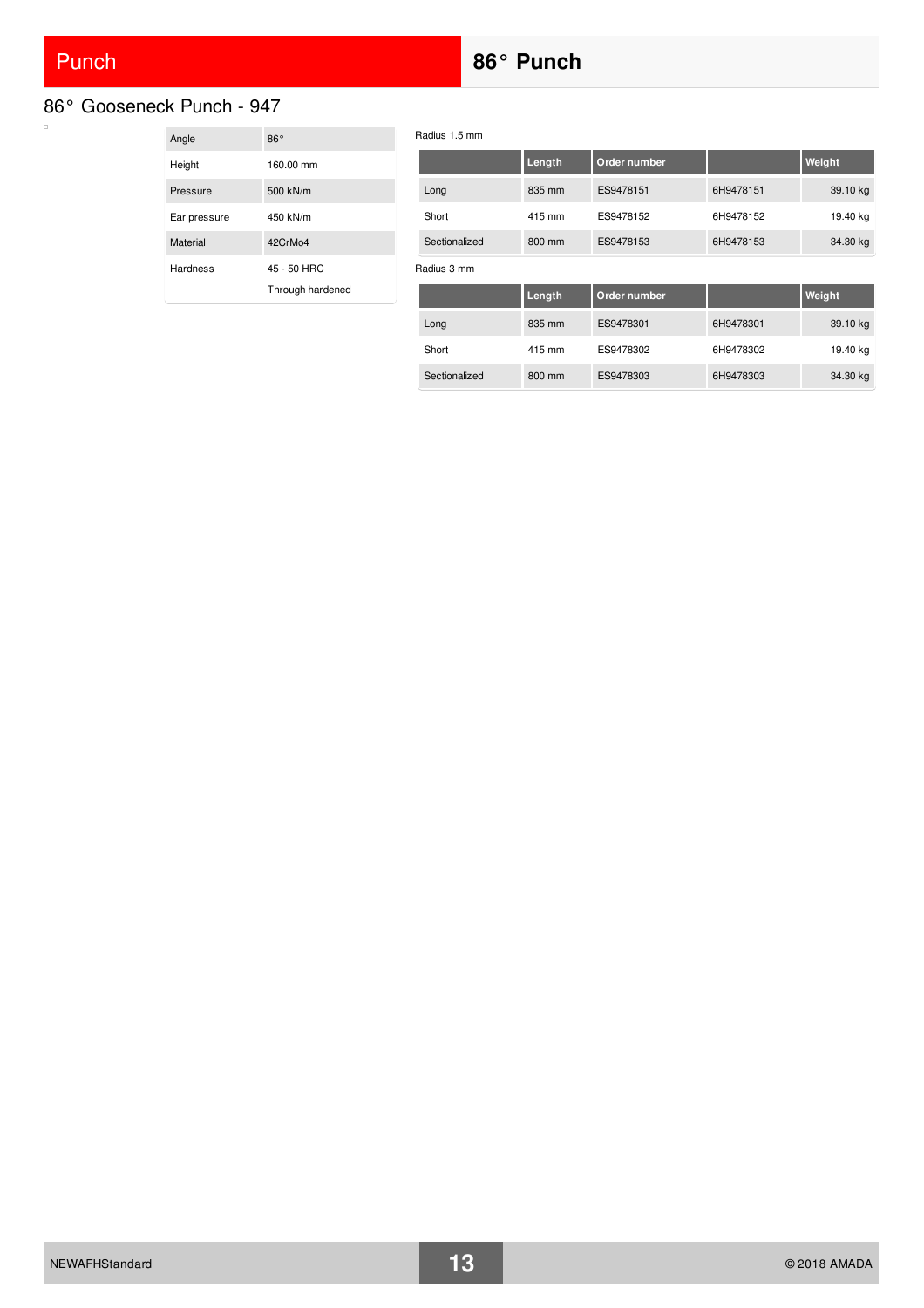Radius 0.2 mm

#### 88° Standard Punch - 604

| Angle        | $88^{\circ}$     |
|--------------|------------------|
| Height       | 67.00 mm         |
| Pressure     | 1000 kN/m        |
| Ear pressure | 450 kN/m         |
| Material     | 42CrMo4          |
| Hardness     | 45 - 50 HRC      |
|              | Through hardened |

Length Order number **No. 1986** Neight Long 835 mm ES6047021 6H6047021 11.00 kg Short 415 mm ES6047022 6H6047022 5.50 kg Sectionalized 800 mm ES6047023 6H6047023 9.70 kg Radius 0.6 mm **Length Order number | Weight** Long 835 mm ES6047061 6H6047061 11.00 kg Short 415 mm ES6047062 6H6047062 5.50 kg Sectionalized 800 mm ES6047063 6H6047063 9.70 kg Radius 0.8 mm **Length Order number | Weight** Long 835 mm ES6047081 6H6047081 11.00 kg Short 415 mm ES6047082 6H6047082 5.50 kg Sectionalized 800 mm ES6047083 6H6047083 9.70 kg Radius 1.5 mm **Length Order number | Weight** Long 835 mm ES6047151 6H6047151 11.00 kg Short 415 mm ES6047152 6H6047152 5.50 kg Sectionalized 800 mm ES6047153 6H6047153 9.70 kg Radius 3 mm **Length Order number Communist Communist Communist Communist Communist Communist Communist Communist Communist Communist Communist Communist Communist Communist Communist Communist Communist Communist Communist Communist C** 

Long 835 mm ES6047301 6H6047301 11.00 kg Short 415 mm ES6047302 6H6047302 5.50 kg Sectionalized 800 mm ES6047303 6H6047303 9.70 kg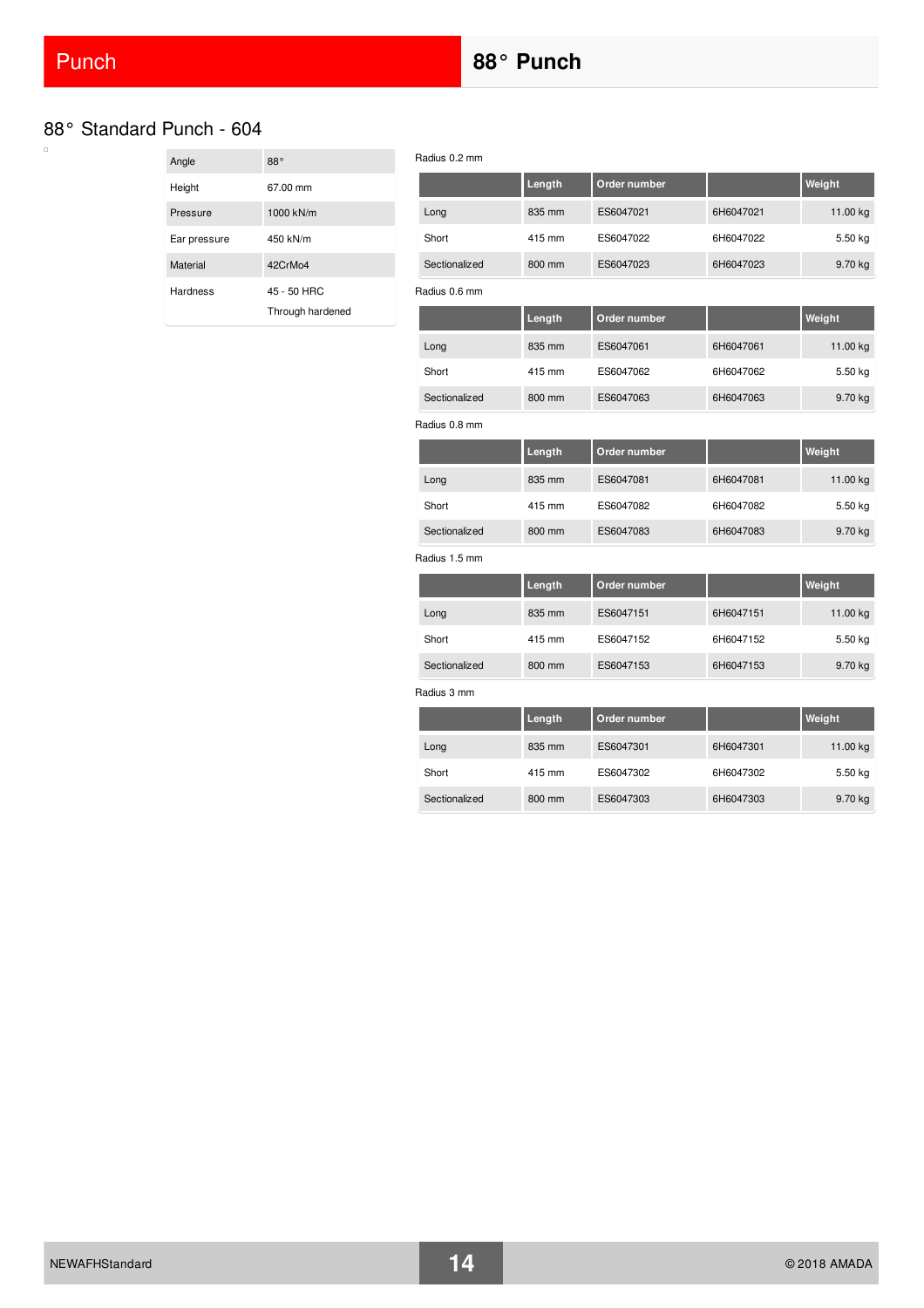$\overline{\square}$ 

 $\Box$ 

 $\overline{\phantom{0}}$ 

## Punch **88° Punch**

### <span id="page-14-0"></span>88° Thin Sheet Punch - 617

| Angle        | $88^\circ$       |
|--------------|------------------|
| Height       | 67.00 mm         |
| Pressure     | 300 kN/m         |
| Ear pressure | 150 kN/m         |
| Material     | 42CrMo4          |
| Hardness     | 45 - 50 HRC      |
|              | Through hardened |

Radius 0.2 mm

|               | Length | Order number |           | Weight    |
|---------------|--------|--------------|-----------|-----------|
| Long          | 835 mm | ES6177021    | 6H6177021 | 10.20 kg  |
| Short         | 415 mm | ES6177022    | 6H6177022 | 5.10 kg   |
| Sectionalized | 800 mm | ES6177023    | 6H6177023 | 9.50 kg   |
| Radius 0.6 mm |        |              |           |           |
|               | Length | Order number |           | Weight    |
| Long          | 835 mm | ES6177061    | 6H6177061 | 10.20 kg  |
| Short         | 415 mm | ES6177062    | 6H6177062 | 5.10 kg   |
| Sectionalized | 800 mm | ES6177063    | 6H6177063 | 9.50 kg   |
| Radius 0.8 mm |        |              |           |           |
|               | Length | Order number |           | Weight    |
| Long          | 835 mm | ES6177081    | 6H6177081 | 10.20 kg  |
| Short         | 415 mm | ES6177082    | 6H6177082 | 5.10 kg   |
| Sectionalized | 800 mm | ES6177083    | 6H6177083 | $9.50$ kg |

#### 88° Standard Punch - 704

| Angle        | $88^\circ$           |
|--------------|----------------------|
| Height       | $90.00 \, \text{mm}$ |
| Pressure     | 1000 kN/m            |
| Ear pressure | 450 kN/m             |
| Material     | 42CrMo4              |
| Hardness     | 45 - 50 HRC          |
|              | Through hardened     |

|               | Length | Order number |           | Weight   |
|---------------|--------|--------------|-----------|----------|
| Long          | 835 mm | ES7047061    | 6H7047061 | 13.30 kg |
| Short         | 415 mm | ES7047062    | 6H7047062 | 6.60 kg  |
| Sectionalized | 800 mm | ES7047063    | 6H7047063 | 11.80 kg |

#### 88° Thin Sheet Punch - 717

| Angle        | $88^\circ$           |
|--------------|----------------------|
| Height       | $90.00 \, \text{mm}$ |
| Pressure     | 200 kN/m             |
| Ear pressure | 150 kN/m             |
| Material     | 42CrMo4              |
| Hardness     | 45 - 50 HRC          |
|              | Through hardened     |

#### Radius 0.6 mm

Radius 0.6 mm

Radius 0.6 mm

|               | Length | Order number |           | Weight   |
|---------------|--------|--------------|-----------|----------|
| Long          | 835 mm | ES7177061    | 6H7177061 | 11.80 kg |
| Short         | 415 mm | ES7177062    | 6H7177062 | 5.80 kg  |
| Sectionalized | 800 mm | ES7177063    | 6H7177063 | 11.00 kg |

Sectionalized 800 mm ES7207063 6H7207063 8.20 kg

## 88° Sword Punch - 720

| Angle        | $88^\circ$           |
|--------------|----------------------|
| Height       | $90.00 \, \text{mm}$ |
| Pressure     | 500 kN/m             |
| Ear pressure | 200 kN/m             |
| Material     | 42CrMo4              |
| Hardness     | 45 - 50 HRC          |
|              | Through hardened     |

|       | Length | Order number |           | Weight    |
|-------|--------|--------------|-----------|-----------|
| Long  | 835 mm | ES7207061    | 6H7207061 | $9.10$ kg |
| Short | 415 mm | ES7207062    | 6H7207062 | 4.50 kg   |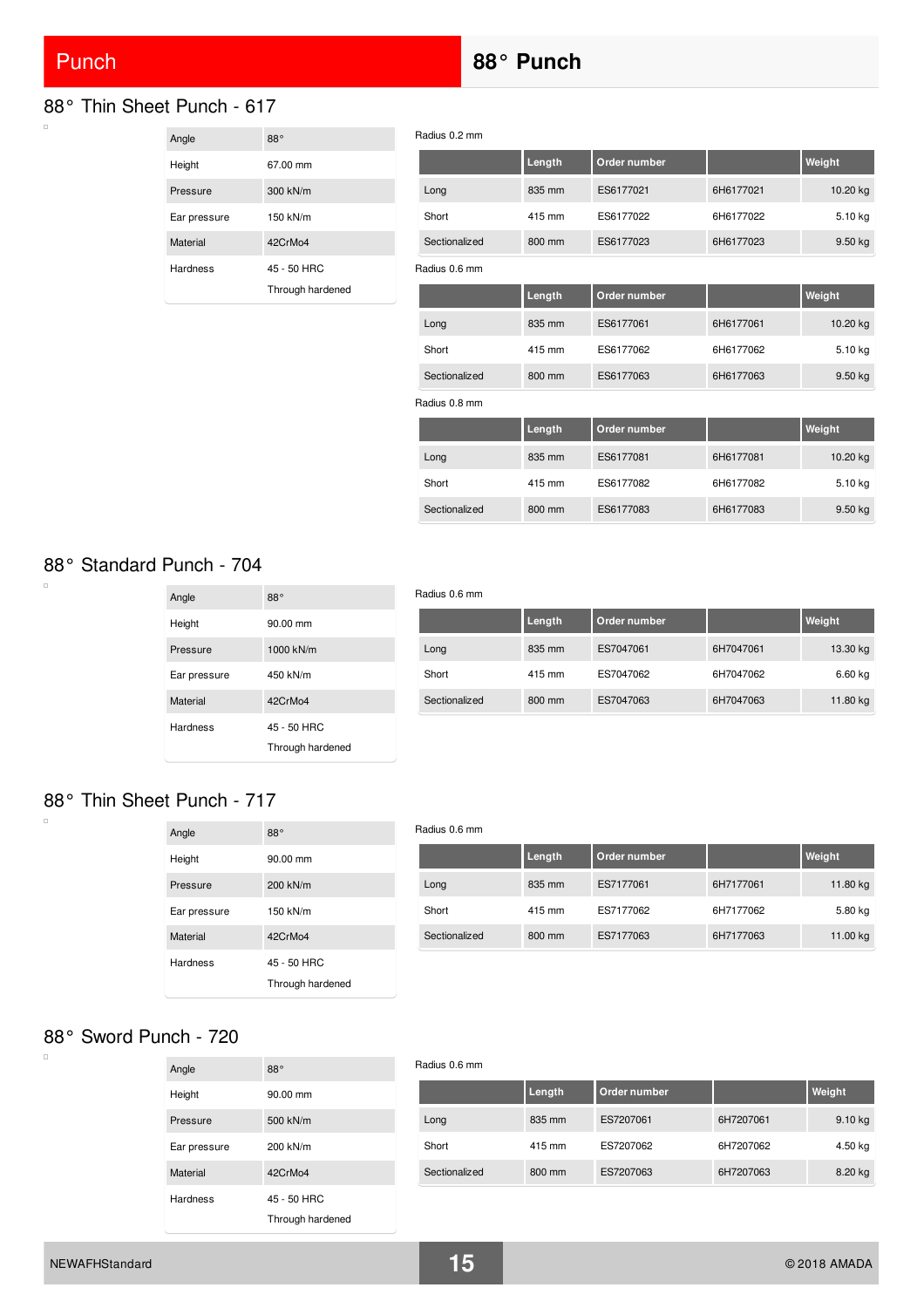ò

 $\overline{a}$ 

 $\overline{a}$ 

## Punch **88° Punch**

Radius 0.6 mm

Radius 0.6 mm

#### 88° Gooseneck Punch - 746

| Angle        | $88^\circ$                      |
|--------------|---------------------------------|
| Height       | 90.00 mm                        |
| Pressure     | 550 kN/m                        |
| Ear pressure | 350 kN/m                        |
| Material     | 42CrMo4                         |
| Hardness     | 45 - 50 HRC<br>Through hardened |

|               | Length | Order number |           | Weight   |
|---------------|--------|--------------|-----------|----------|
| Long          | 835 mm | ES7467061    | 6H7467061 | 18.30 kg |
| Short         | 415 mm | ES7467062    | 6H7467062 | 9.10 kg  |
| Sectionalized | 800 mm | ES7467063    | 6H7467063 | 16.10 kg |

### 88° Gooseneck Punch - 747

| Angle        | $88^\circ$                      |
|--------------|---------------------------------|
| Height       | $90.00 \, \text{mm}$            |
| Pressure     | 800 kN/m                        |
| Ear pressure | 450 kN/m                        |
| Material     | 42CrMo4                         |
| Hardness     | 45 - 50 HRC<br>Through hardened |

|               | Length | Order number |           | Weight   |
|---------------|--------|--------------|-----------|----------|
| Long          | 835 mm | ES7477061    | 6H7477061 | 19.40 kg |
| Short         | 415 mm | ES7477062    | 6H7477062 | 9.60 kg  |
| Sectionalized | 800 mm | ES7477063    | 6H7477063 | 17.10 kg |

#### 88° Standard Punch - 804

| Angle        | $88^\circ$       |
|--------------|------------------|
| Height       | 120.00 mm        |
| Pressure     | 1000 kN/m        |
| Ear pressure | 450 kN/m         |
| Material     | 42CrMo4          |
| Hardness     | 45 - 50 HRC      |
|              | Through hardened |

## **Length Order number Weight** Long 835 mm ES8047061 6H 8047061 17.10 kg Short 415 mm ES8047062 6H 8047062 8.50 kg Sectionalized 800 mm ES8047063 6H 8047063 15.10 kg

### 88° Thin Sheet Punch - 817

| Angle        | 88°                             |
|--------------|---------------------------------|
| Height       | 120.00 mm                       |
| Pressure     | 300 kN/m                        |
| Ear pressure | 150 kN/m                        |
| Material     | 42CrMo4                         |
| Hardness     | 45 - 50 HRC<br>Through hardened |

#### Radius 0.6 mm

|               | Length | Order number |            | Weight   |
|---------------|--------|--------------|------------|----------|
| Long          | 835 mm | ES8177061    | 6H 8177061 | 11.10 kg |
| Short         | 415 mm | ES8177062    | 6H 8177062 | 5.50 kg  |
| Sectionalized | 800 mm | ES8177063    | 6H 8177063 | 10.40 kg |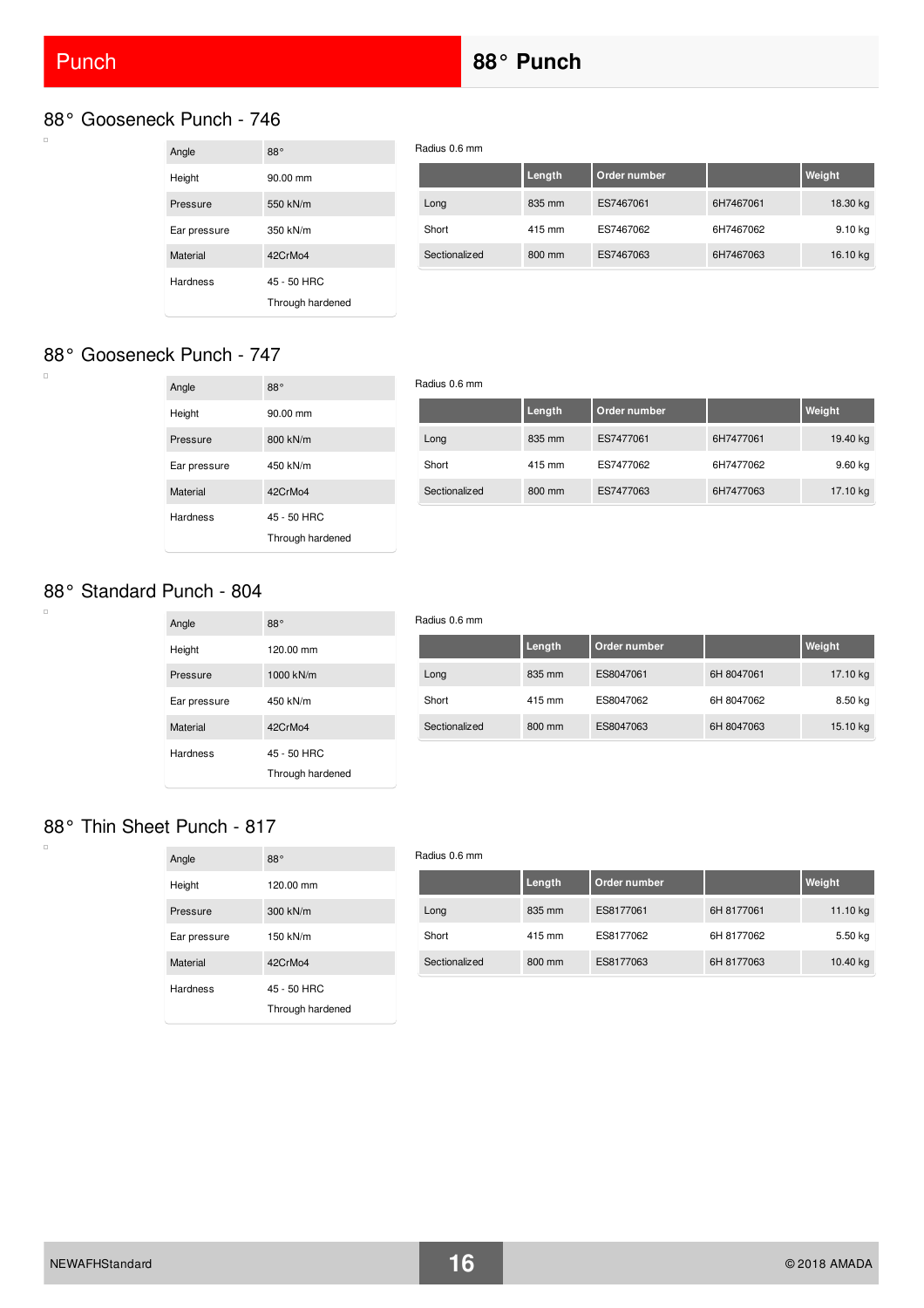### 88° Sword Punch - 820

| Angle           | $88^\circ$       |
|-----------------|------------------|
| Height          | 120.00 mm        |
| Pressure        | 500 kN/m         |
| Ear pressure    | 200 kN/m         |
| Material        | 42CrMo4          |
| <b>Hardness</b> | 45 - 50 HRC      |
|                 | Through hardened |

|               | Length | Order number |            | Weight   |
|---------------|--------|--------------|------------|----------|
| Long          | 835 mm | ES8207061    | 6H 8207061 | 11.70 kg |
| Short         | 415 mm | ES8207062    | 6H 8207062 | 5.80 kg  |
| Sectionalized | 800 mm | ES8207063    | 6H 8207063 | 10.50 kg |
|               |        |              |            |          |

#### 88° Gooseneck Punch - 846

| Angle        | $88^\circ$       |
|--------------|------------------|
| Height       | 120.00 mm        |
| Pressure     | 450 kN/m         |
| Ear pressure | 350 kN/m         |
| Material     | 42CrMo4          |
| Hardness     | 45 - 50 HRC      |
|              | Through hardened |

|               | Length           | Order number |            | Weight   |
|---------------|------------------|--------------|------------|----------|
| Long          | 835 mm           | ES8467061    | 6H 8467061 | 23.30 kg |
| Short         | 415 mm           | ES8467062    | 6H 8467062 | 11.60 kg |
| Sectionalized | $800 \text{ mm}$ | ES8467063    | 6H 8467063 | 20.50 kg |

#### 88° Gooseneck Punch - 847

| Angle           | $88^\circ$       |
|-----------------|------------------|
| Height          | 120.00 mm        |
| Pressure        | 500 kN/m         |
| Ear pressure    | 450 kN/m         |
| Material        | 42CrMo4          |
| <b>Hardness</b> | 45 - 50 HRC      |
|                 | Through hardened |

#### Radius 0.6 mm

Radius 0.6 mm

Radius 0.6 mm

|               | Length           | Order number |            | Weight   |
|---------------|------------------|--------------|------------|----------|
| Long          | $835 \text{ mm}$ | ES8477061    | 6H 8477061 | 25.20 kg |
| Short         | 415 mm           | ES8477062    | 6H 8477062 | 12.50 kg |
| Sectionalized | 800 mm           | ES8477063    | 6H 8477063 | 22.20 kg |

#### 88° Standard Punch - 904

| Angle        | $88^\circ$       |
|--------------|------------------|
| Height       | 160.00 mm        |
| Pressure     | 1000 kN/m        |
| Ear pressure | 450 kN/m         |
| Material     | 42CrMo4          |
| Hardness     | 45 - 50 HRC      |
|              | Through hardened |

## Radius 0.6 mm **Length Order number | Weight** Long 835 mm ES9047061 6H9047061 22.10 kg Short 415 mm ES9047062 6H9047062 11.00 kg Sectionalized 800 mm ES9047063 6H9047063 19.50 kg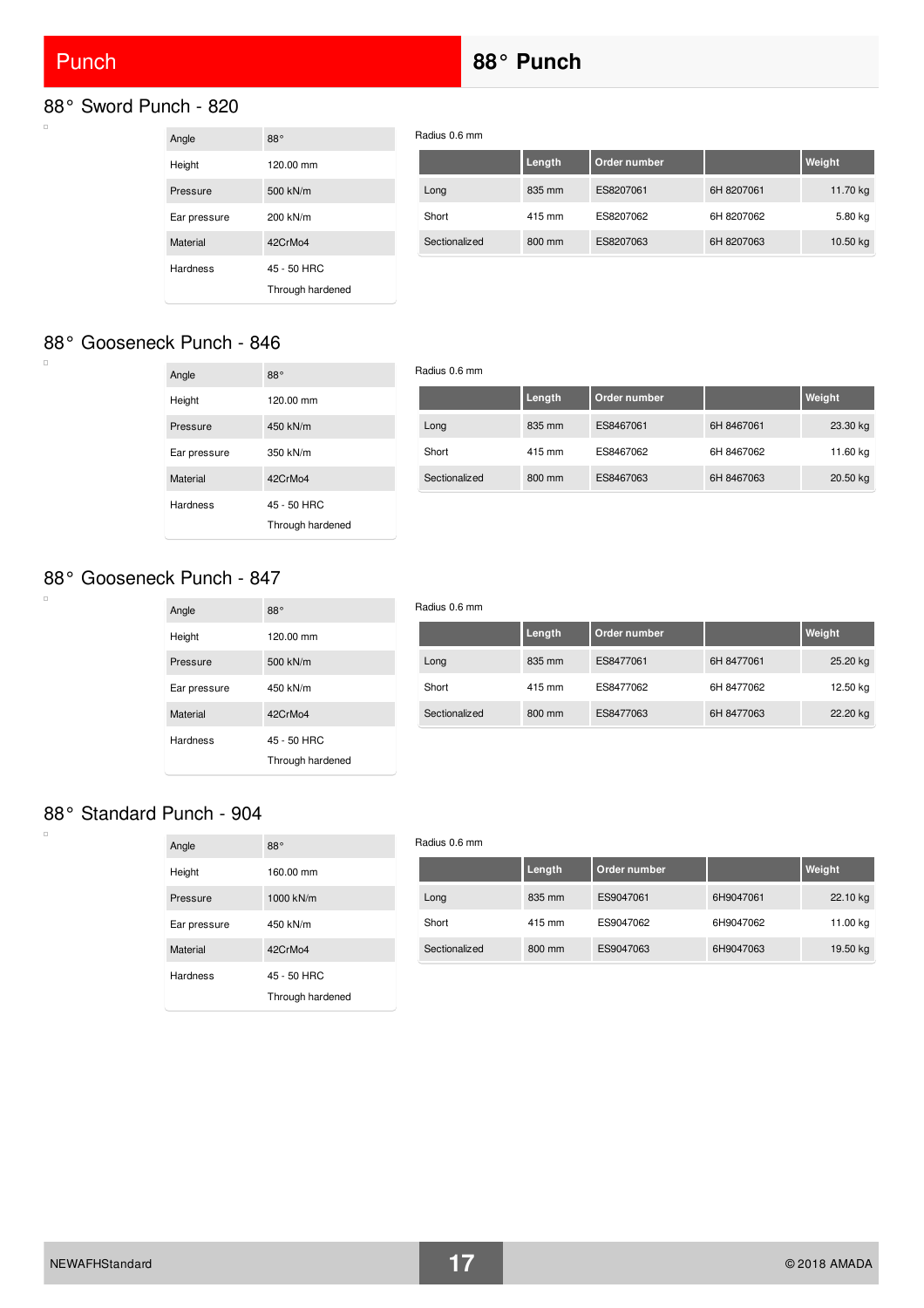i.

 $\overline{a}$ 

 $\Box$ 

 $\overline{a}$ 

#### 90° Standard Punch - 604

| Angle        | $90^\circ$       |
|--------------|------------------|
| Height       | 67.00 mm         |
| Pressure     | 1000 kN/m        |
| Ear pressure | 450 kN/m         |
| Material     | 42CrMo4          |
| Hardness     | 45 - 50 HRC      |
|              | Through hardened |

|               | Length | Order number |           | Weight   |
|---------------|--------|--------------|-----------|----------|
| Long          | 835 mm | ES6049021    | 6H6049021 | 11.00 kg |
| Short         | 415 mm | ES6049022    | 6H6049022 | 5.50 kg  |
| Sectionalized | 800 mm | ES6049023    | 6H6049023 | 9.70 kg  |
| Radius 0.6 mm |        |              |           |          |
|               | Length | Order number |           | Weight   |
| Long          | 835 mm | ES6049061    | 6H6049061 | 11.00 kg |
| Short         | 415 mm | ES6049062    | 6H6049062 | 5.50 kg  |
| Sectionalized | 800 mm | ES6049063    | 6H6049063 | 9.70 kg  |

## 90° Thin Sheet Punch - 617

| Angle        | $90^{\circ}$                    |
|--------------|---------------------------------|
| Height       | 67.00 mm                        |
| Pressure     | 300 kN/m                        |
| Ear pressure | 150 kN/m                        |
| Material     | 42CrMo4                         |
| Hardness     | 45 - 50 HRC<br>Through hardened |

| Radius 0.2 mm |        |              |           |           |
|---------------|--------|--------------|-----------|-----------|
|               | Length | Order number |           | Weight    |
| Long          | 835 mm | ES6179021    | 6H6179021 | 10.20 kg  |
| Short         | 415 mm | ES6179022    | 6H6179022 | 5.10 kg   |
| Sectionalized | 800 mm | ES6179023    | 6H6179023 | $9.50$ kg |
|               |        |              |           |           |

Radius 0.6 mm

Radius 0.2 mm

|               | Length | Order number |           | Weight    |
|---------------|--------|--------------|-----------|-----------|
| Long          | 835 mm | ES6179061    | 6H6179061 | 10.20 kg  |
| Short         | 415 mm | ES6179062    | 6H6179062 | 5.10 kg   |
| Sectionalized | 800 mm | ES6179063    | 6H6179063 | $9.50$ kg |

#### 90° Standard Punch - 704

| Angle        | $90^{\circ}$         |
|--------------|----------------------|
| Height       | $90.00 \, \text{mm}$ |
| Pressure     | 1000 kN/m            |
| Ear pressure | 450 kN/m             |
| Material     | 42CrMo4              |
| Hardness     | 45 - 50 HRC          |
|              | Through hardened     |

#### Radius 0.6 mm

|               | Length           | Order number |            | Weight    |
|---------------|------------------|--------------|------------|-----------|
| Long          | 835 mm           | ES7049061    | 6H 7049061 | 13.30 kg  |
| Short         | 415 mm           | ES7049062    | 6H 7049062 | $6.60$ kg |
| Sectionalized | $800 \text{ mm}$ | ES7049063    | 6H 7049063 | 11.80 kg  |

### 90° Standard Punch - 747

| Angle        | $90^{\circ}$         |
|--------------|----------------------|
| Height       | $90.00 \, \text{mm}$ |
| Pressure     | 800 kN/m             |
| Ear pressure | 450 kN/m             |
| Material     | 42CrMo4              |
| Hardness     | 45 - 50 HRC          |
|              | Through hardened     |

|               | Length | Order number |           | Weight    |
|---------------|--------|--------------|-----------|-----------|
| Long          | 835 mm | ES7479061    | 6H7479061 | 19.40 kg  |
| Short         | 415 mm | ES7479062    | 6H7479062 | $9.60$ kg |
| Sectionalized | 800 mm | ES7479063    | 6H7479063 | 17.10 kg  |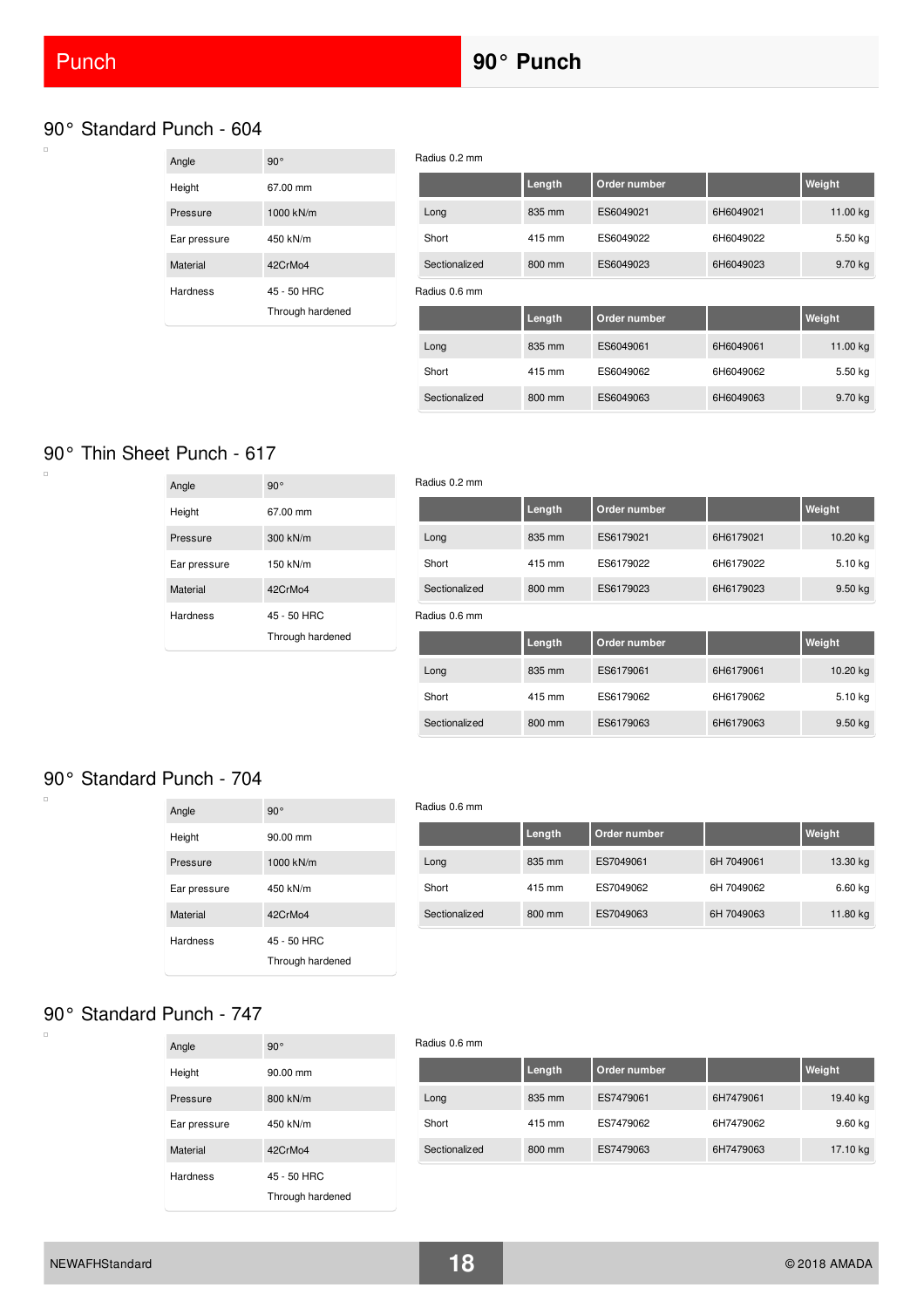$\overline{a}$ 

# <span id="page-18-0"></span>90° Standard Punch - 804

| Angle        | $90^{\circ}$     |
|--------------|------------------|
| Height       | 120.00 mm        |
| Pressure     | 1000 kN/m        |
| Ear pressure | 450 kN/m         |
| Material     | 42CrMo4          |
| Hardness     | 45 - 50 HRC      |
|              | Through hardened |

Radius 0.6 mm

Radius 0.6 mm

| Length | Order number |            | Weight   |
|--------|--------------|------------|----------|
| 835 mm | ES8049061    | 6H 8049061 | 17.10 kg |
| 415 mm | ES8049062    | 6H 8049062 | 8.50 kg  |
| 800 mm | ES8049063    | 6H 8049063 | 15.10 kg |
|        |              |            |          |

## 90° Gooseneck Punch - 847

| Angle           | $90^\circ$                      |
|-----------------|---------------------------------|
| Height          | 120.00 mm                       |
| Pressure        | 500 kN/m                        |
| Ear pressure    | 450 kN/m                        |
| Material        | 42CrMo4                         |
| <b>Hardness</b> | 45 - 50 HRC<br>Through hardened |

|               | Length | Order number |            | Weight   |
|---------------|--------|--------------|------------|----------|
| Long          | 835 mm | ES8479061    | 6H 8479061 | 25.20 kg |
| Short         | 415 mm | ES8479062    | 6H 8479062 | 12.50 kg |
| Sectionalized | 800 mm | ES8479063    | 6H 8479063 | 22.20 kg |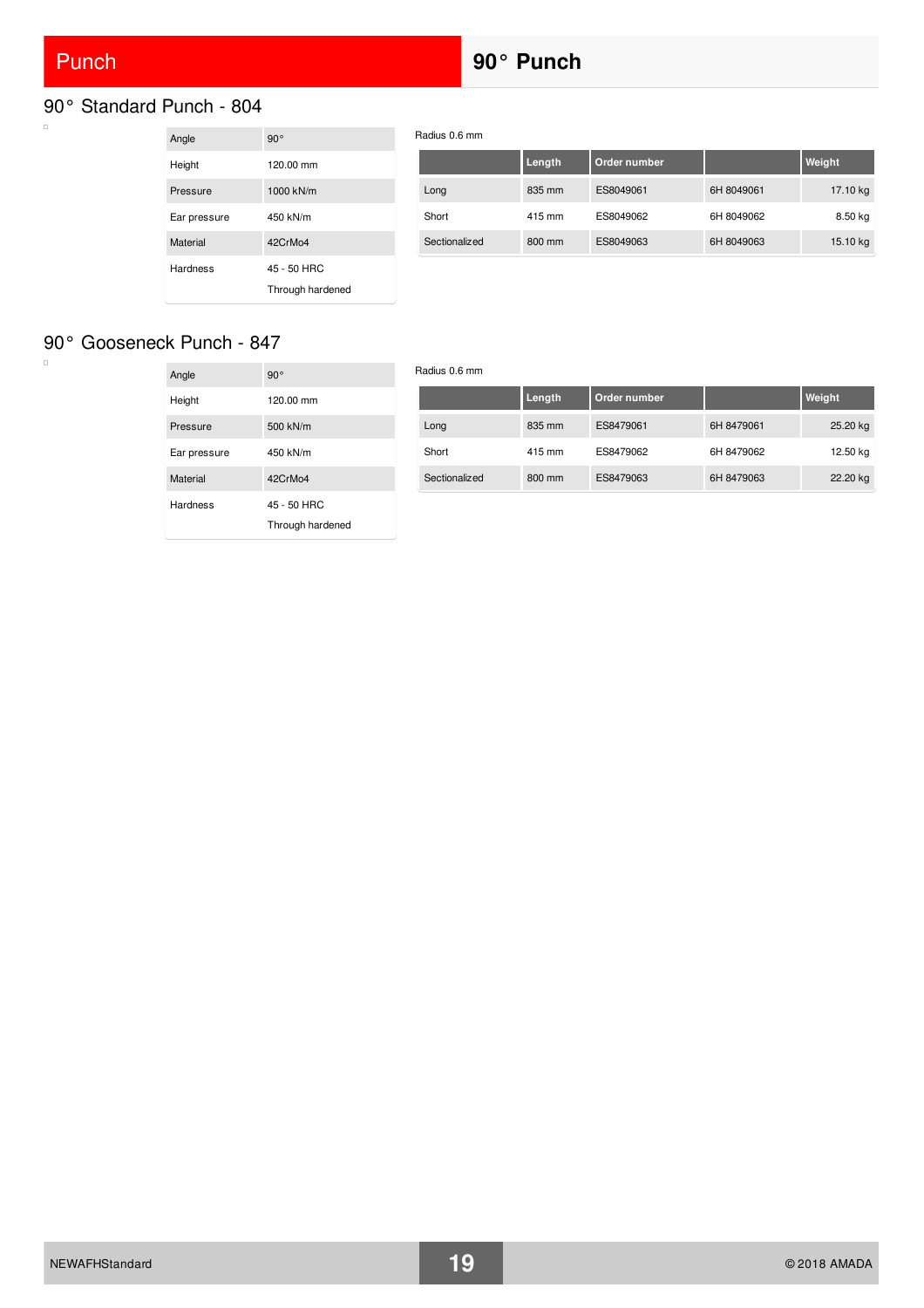$\Box$ 

 $\overline{\phantom{a}}$ 

 $\overline{a}$ 

 $\Box$ 

h

## **Punch <b>Radius Punch Radius Punch Radius Punch**

### Radiuspunch holder - 0150

| Height          | 67.00 mm                    |
|-----------------|-----------------------------|
| Width           | 14.00 mm                    |
| Pressure        | 1000 kN/m                   |
| Material        | C45                         |
| <b>Hardness</b> | 23 - 28 HRC<br>not hardened |

|       | Length | Order number |            | Weight    |
|-------|--------|--------------|------------|-----------|
| Long  | 830 mm | EH0150001    | 6H 0150001 | $9.80$ kg |
| Short | 412 mm | EH0150002    | 6H 0150002 | 4.90 kg   |

## Radiuspunch holder - 0160

| Height          | 104.00 mm    |
|-----------------|--------------|
| Width           | 14.00 mm     |
| Pressure        | 1000 kN/m    |
| Material        | C45          |
| <b>Hardness</b> | 23 - 28 HRC  |
|                 | not hardened |

|       | Length | Order number |            | Weight   |
|-------|--------|--------------|------------|----------|
| Long  | 830 mm | EH0160001    | 6H 0160001 | 11.80 kg |
| Short | 412 mm | EH0160002    | 6H 0160002 | 5.90 kg  |

#### Radius Punch - R7

| Height          | 11.50 mm      |
|-----------------|---------------|
| Pressure        | 1000 kN/m     |
| Material        | C45           |
| <b>Hardness</b> | $23 - 28$ HRC |
|                 | not hardened  |

|       | Length | Order number |           | Weight    |
|-------|--------|--------------|-----------|-----------|
| Long  | 835 mm | ES0170071    | 6H0170071 | 1.00 kg   |
| Short | 415 mm | ES0170072    | 6H0170072 | $0.60$ kg |

### Radius Punch - R8

Height 13.00 mm Pressure 1000 kN/m Material C45 Hardness 23 - 28 HRC not hardened

#### Radius

Radius

Radius

|       | Length | Order number |           | Weight    |
|-------|--------|--------------|-----------|-----------|
| Long  | 835 mm | ES0170081    | 6H0170081 | $1.50$ kg |
| Short | 415 mm | ES0170082    | 6H0170082 | $0.80$ kg |

### Radius Punch - R9

| Height          | 16.00 mm                      |
|-----------------|-------------------------------|
| Pressure        | 1000 kN/m                     |
| Material        | C45                           |
| <b>Hardness</b> | $23 - 28$ HRC<br>not hardened |

|       | Length | Order number |           | <b>Weight</b> |
|-------|--------|--------------|-----------|---------------|
| Long  | 835 mm | ES0170091    | 6H0170091 | $1.90$ kg     |
| Short | 415 mm | ES0170092    | 6H0170092 | $0.90$ kg     |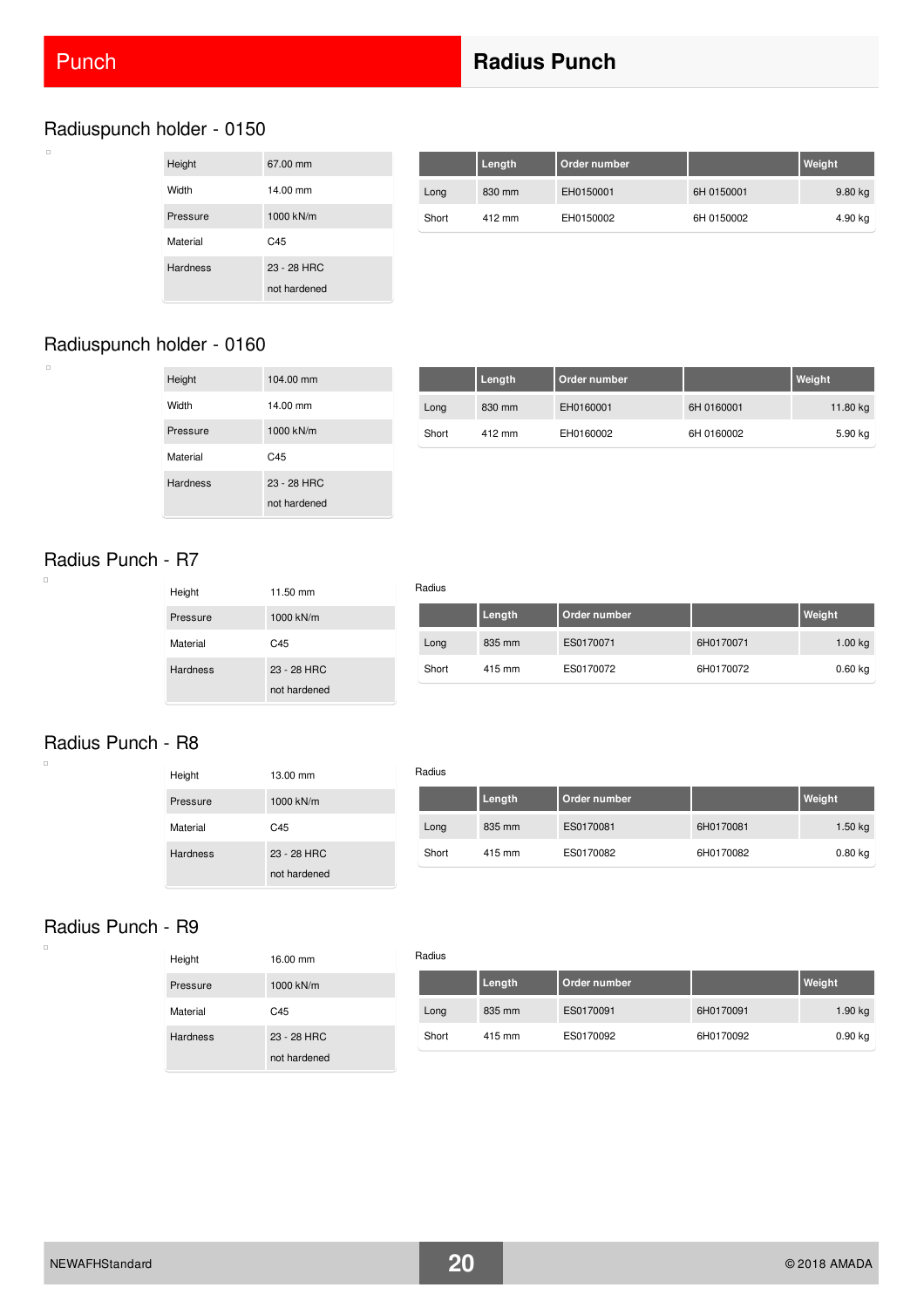## **Punch <b>Radius Punch Radius Punch Radius Punch**

#### <span id="page-20-0"></span>Radius Punch - R10  $\overline{a}$

| Height          | 16.00 mm    | Radius |        |              |           |         |
|-----------------|-------------|--------|--------|--------------|-----------|---------|
| Pressure        | 1000 kN/m   |        | Length | Order number |           | Weight  |
| Material        | C45         | Long   | 835 mm | ES0170101    | 6H0170101 | 2.10 kg |
| <b>Hardness</b> | 23 - 28 HRC | Short  | 415 mm | ES0170102    | 6H0170102 | 1.10 kg |

#### Radius Punch - R11  $\Box$

| Height          | 16.00 mm     | Radius |        |              |
|-----------------|--------------|--------|--------|--------------|
| Pressure        | 1000 kN/m    |        | Length | Order number |
| Material        | C45          | Long   | 835 mm | ES0170111    |
| <b>Hardness</b> | 23 - 28 HRC  | Short  | 415 mm | ES0170112    |
|                 | not hardened |        |        |              |

not hardened

## **Length Order number Weight** 6H0170111 2.30 kg 6H0170112 1.20 kg

## Radius Punch - R12,5

| Height   | 16.00 mm                    | Radius |        |              |           |           |
|----------|-----------------------------|--------|--------|--------------|-----------|-----------|
| Pressure | 1000 kN/m                   |        | Length | Order number |           | Weight    |
| Material | C45                         | Long   | 835 mm | ES0170121    | 6H0170121 | $2.70$ kg |
| Hardness | 23 - 28 HRC<br>not hardened | Short  | 415 mm | ES0170122    | 6H0170122 | 1.40 kg   |

## Radius Punch - R14

 $\overline{a}$ 

 $\overline{a}$ 

 $\overline{a}$ 

| Height   | 19.00 mm     | Radius |        |              |           |         |  |
|----------|--------------|--------|--------|--------------|-----------|---------|--|
| Pressure | 1000 kN/m    |        | Length | Order number |           | Weight  |  |
| Material | C45          | Long   | 835 mm | ES0170141    | 6H0170141 | 3.60 kg |  |
| Hardness | 23 - 28 HRC  | Short  | 415 mm | ES0170142    | 6H0170142 | 1.80 kg |  |
|          | not hardened |        |        |              |           |         |  |

#### Radius Punch - R15

| Height          | $20.00 \text{ mm}$ |
|-----------------|--------------------|
| Pressure        | 1000 kN/m          |
| Material        | C45                |
| <b>Hardness</b> | $23 - 28$ HRC      |
|                 | not hardened       |

| Radius |        |              |           |           |  |  |  |
|--------|--------|--------------|-----------|-----------|--|--|--|
|        | Length | Order number |           | Weight    |  |  |  |
| Long   | 835 mm | ES0170151    | 6H0170151 | $4.10$ kg |  |  |  |
| Short  | 415 mm | ES0170152    | 6H0170152 | 2.00 kg   |  |  |  |

#### Radius Punch - R16

| Height          | 21.00 mm      |
|-----------------|---------------|
| Pressure        | 1000 kN/m     |
| Material        | C45           |
| <b>Hardness</b> | $23 - 28$ HRC |
|                 | not hardened  |

| Radius |  |        |              |           |           |  |
|--------|--|--------|--------------|-----------|-----------|--|
|        |  | Length | Order number |           | Weight    |  |
| Long   |  | 835 mm | ES0170161    | 6H0170161 | $4.60$ kg |  |
| Short  |  | 415 mm | ES0170162    | 6H0170162 | $2.30$ kg |  |

## NEWAFHStandard **21** © 2018 AMADA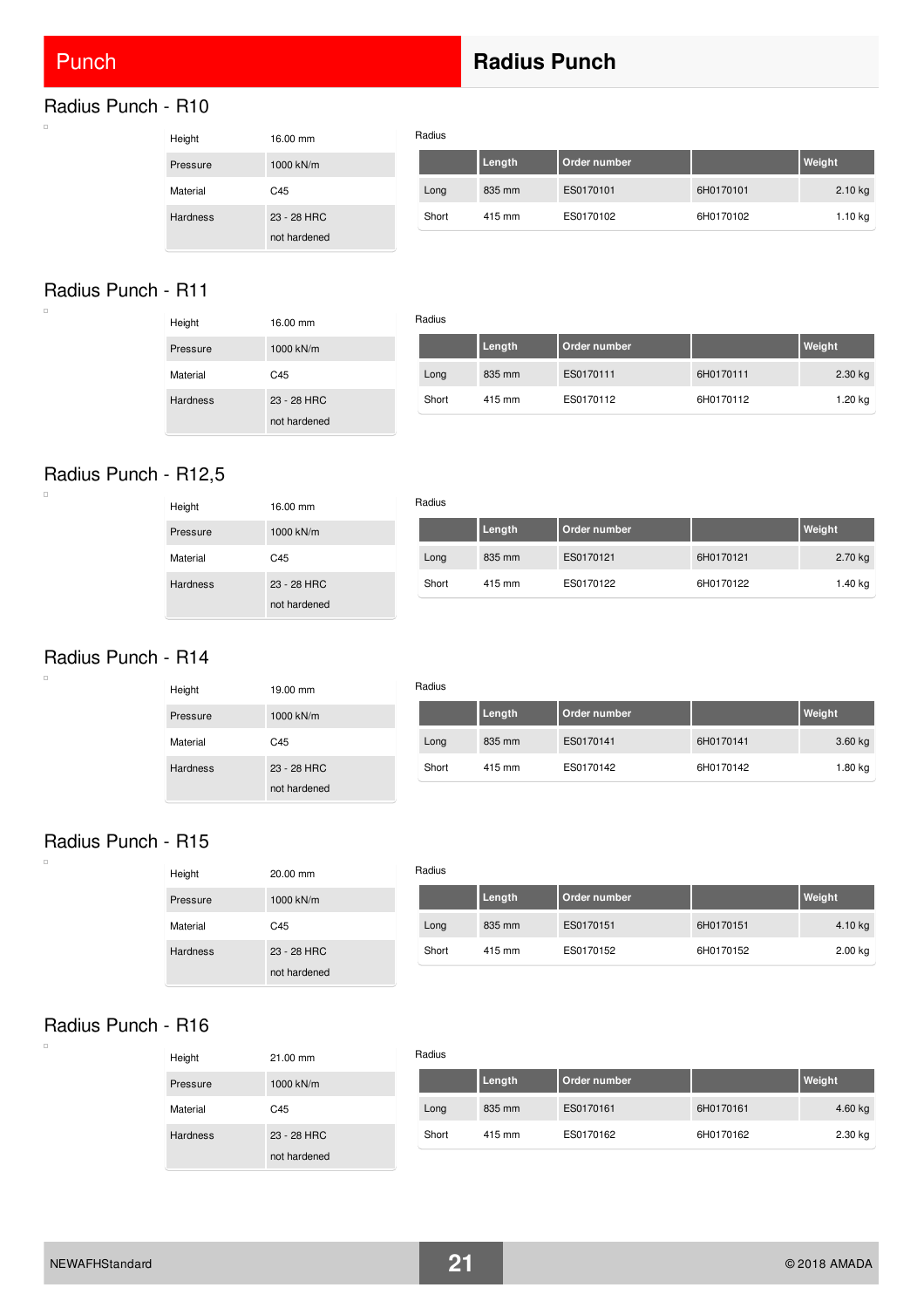## **Punch <b>Radius Punch Radius Punch Radius Punch**

#### Radius Punch - R17,5  $\Box$

| Height          | 22.00 mm     | Radius |        |              |           |        |  |
|-----------------|--------------|--------|--------|--------------|-----------|--------|--|
| Pressure        | 1000 kN/m    |        | Length | Order number |           | Weight |  |
| Material        | C45          | Long   | 835 mm | ES0170171    | 6H0170171 |        |  |
| <b>Hardness</b> | 23 - 28 HRC  | Short  | 415 mm | ES0170172    | 6H0170172 |        |  |
|                 | not hardened |        |        |              |           |        |  |

## Radius Punch - R20

 $\Box$ 

 $\blacksquare$ 

 $\overline{a}$ 

 $\overline{a}$ 

| Height          | 24.00 mm     | Radius |        |              |
|-----------------|--------------|--------|--------|--------------|
| Pressure        | 1000 kN/m    |        | Length | Order number |
| Material        | C45          | Long   | 835 mm | ES0170201    |
| <b>Hardness</b> | 23 - 28 HRC  | Short  | 415 mm | ES0170202    |
|                 | not hardened |        |        |              |

## **Length Order number Weight** Long 835 mm ES0170201 6H0170201 6.80 kg 6H0170202 3.40 kg

Long 835 mm ES0170171 6H0170171 5.20 kg 6H0170172 2.80 kg

## Radius Punch - R22,5

| Height   | 28.00 mm                    | Radius |        |              |           |         |
|----------|-----------------------------|--------|--------|--------------|-----------|---------|
| Pressure | 1000 kN/m                   |        | Length | Order number |           | Weight  |
| Material | C45                         | Long   | 835 mm | ES0170221    | 6H0170221 | 8.80 kg |
| Hardness | 23 - 28 HRC<br>not hardened | Short  | 415 mm | ES0170222    | 6H0170222 | 4.40 kg |

## Radius Punch - R25

| Height          | 29.00 mm     | R۶ |
|-----------------|--------------|----|
| Pressure        | 1000 kN/m    |    |
| Material        | C45          |    |
| <b>Hardness</b> | 23 - 28 HRC  |    |
|                 | not hardened |    |

| Radius |        |              |           |           |
|--------|--------|--------------|-----------|-----------|
|        | Length | Order number |           | Weight    |
| Long   | 835 mm | ES0170251    | 6H0170251 | 10.20 kg  |
| Short  | 415 mm | ES0170252    | 6H0170252 | $5.10$ kg |

#### Radius Punch - R30

| Height          | 34.00 mm     |
|-----------------|--------------|
| Pressure        | 1000 kN/m    |
| Material        | C45          |
| <b>Hardness</b> | 23 - 28 HRC  |
|                 | not hardened |

#### Radius

|       | Length | Order number |           | Weight   |
|-------|--------|--------------|-----------|----------|
| Long  | 835 mm | ES0170301    | 6H0170301 | 14.00 kg |
| Short | 415 mm | ES0170302    | 6H0170302 | 7.00 kg  |

#### Radius Punch - R35

| Height          | 40.00 mm      |
|-----------------|---------------|
| Pressure        | 1000 kN/m     |
| Material        | C45           |
| <b>Hardness</b> | $23 - 28$ HRC |
|                 | not hardened  |

| Radius |        |              |           |          |
|--------|--------|--------------|-----------|----------|
|        | Length | Order number |           | Weight   |
| Long   | 835 mm | ES0170351    | 6H0170351 | 18.90 kg |
| Short  | 415 mm | ES0170352    | 6H0170352 | 14.20 kg |

| NEWAFHStandard | 22 | © 2018 AMADA |
|----------------|----|--------------|
|                |    |              |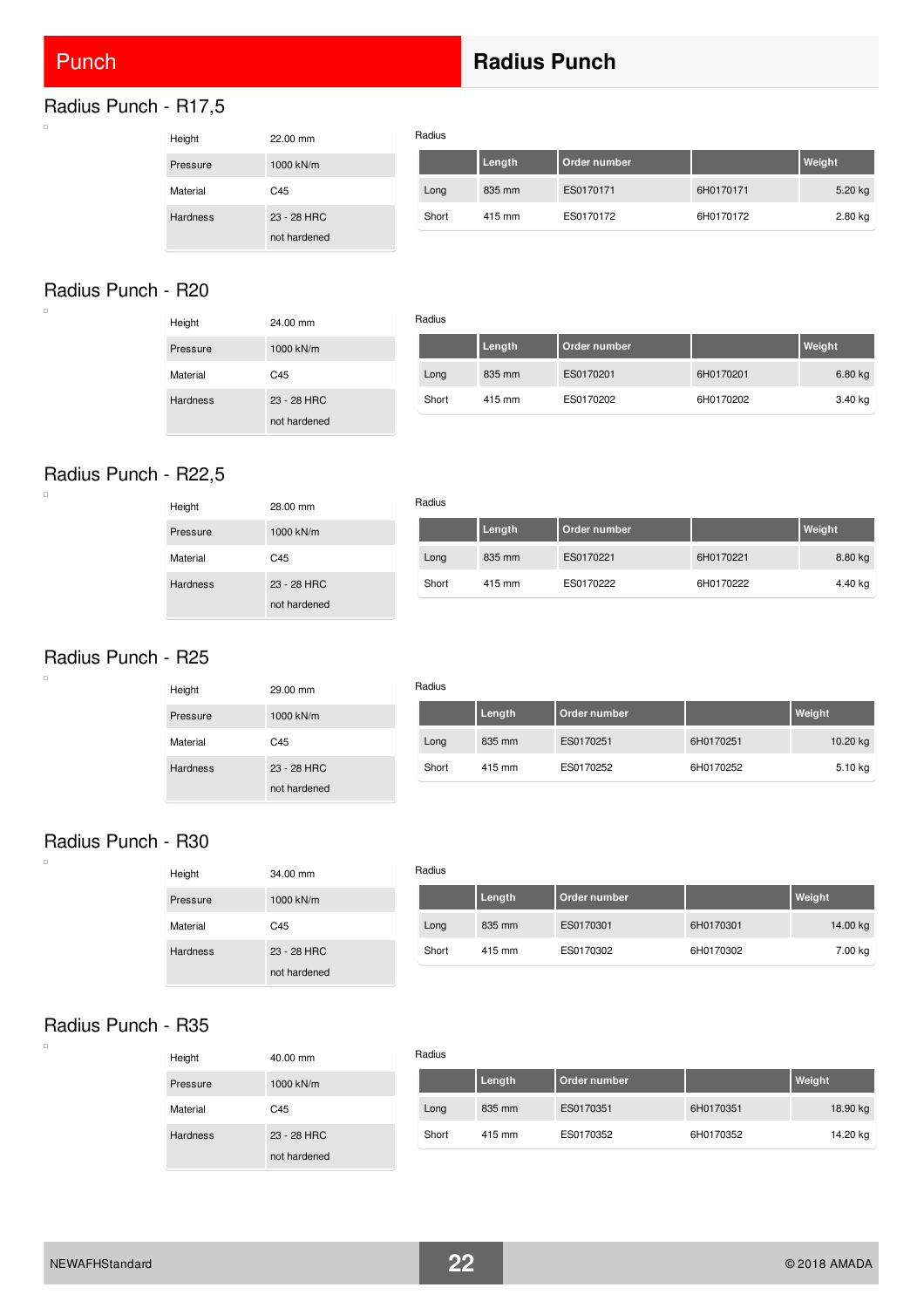## Punch **Radius Punch**

#### Radius Punch - R40  $\overline{a}$

| Height          | 45.00 mm      | Radius |  |
|-----------------|---------------|--------|--|
| Pressure        | 1000 kN/m     |        |  |
| Material        | C45           | Long   |  |
| <b>Hardness</b> | $23 - 28$ HRC | Short  |  |
|                 | not hardened  |        |  |

|       | Length | Order number |           | Weight   |
|-------|--------|--------------|-----------|----------|
| Long  | 835 mm | ES0170401    | 6H0170401 | 23.70 kg |
| Short | 415 mm | ES0170402    | 6H0170402 | 11.70 kg |

#### Radius Punch - R45  $\Box$

| Height          | 50.00 mm     | Radius |
|-----------------|--------------|--------|
| Pressure        | 1000 kN/m    |        |
| Material        | C45          | Long   |
| <b>Hardness</b> | 23 - 28 HRC  | Short  |
|                 | not hardened |        |

|       | Length | Order number |           | Weight   |
|-------|--------|--------------|-----------|----------|
| Long  | 835 mm | ES0170451    | 6H0170451 | 29.10 kg |
| Short | 415 mm | ES0170452    | 6H0170452 | 14.50 kg |

## Radius Punch - R50

| Height          | 55.00 mm                    | Radius |        |              |           |          |
|-----------------|-----------------------------|--------|--------|--------------|-----------|----------|
| Pressure        | 1000 kN/m                   |        | Length | Order number |           | Weight   |
| Material        | C45                         | Long   | 835 mm | ES0170501    | 6H0170501 | 35.00 kg |
| <b>Hardness</b> | 23 - 28 HRC<br>not hardened | Short  | 415 mm | ES0170502    | 6H0170502 | 17.50 kg |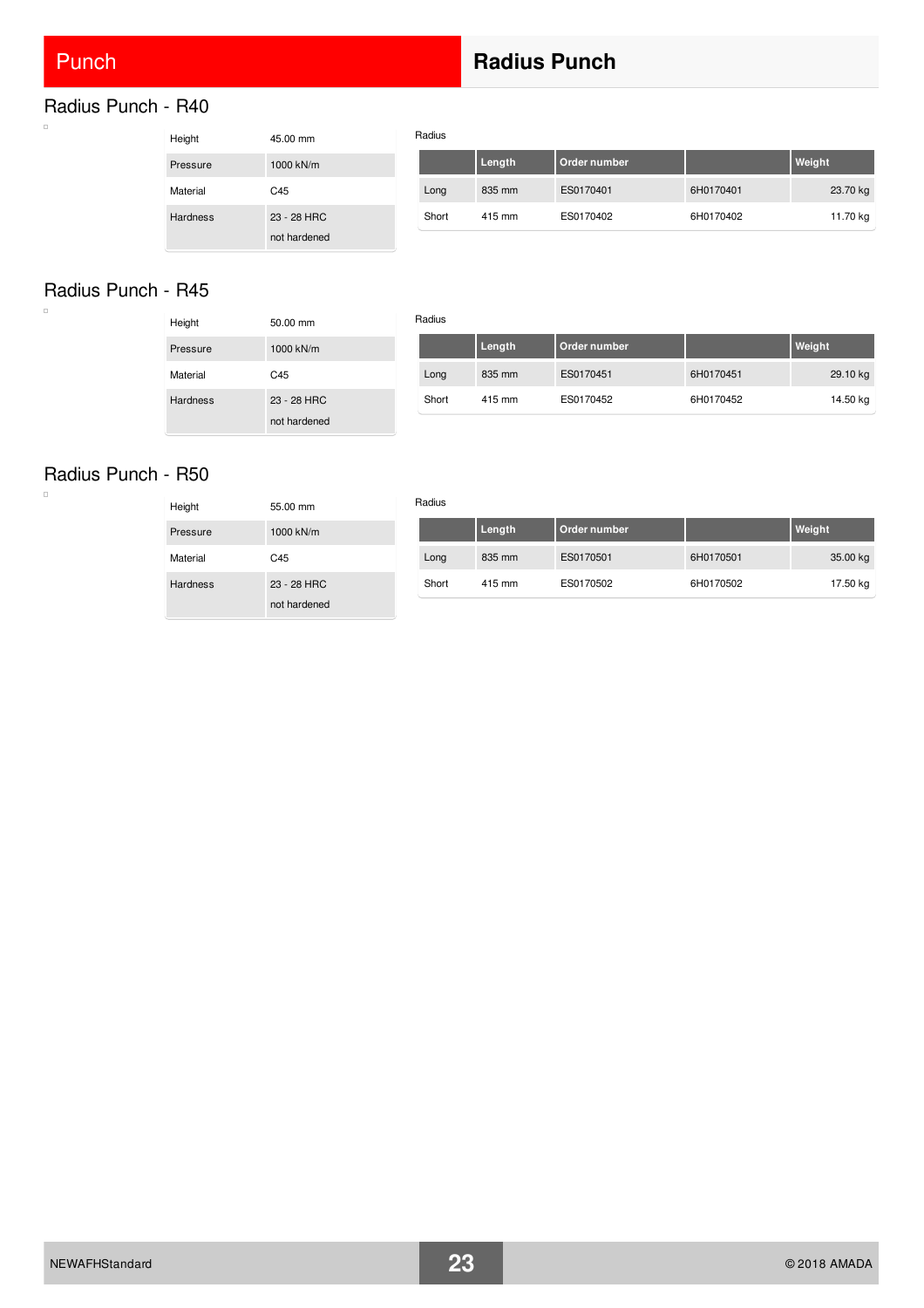$\Box$ 

 $\overline{\phantom{a}}$ 

 $\overline{a}$ 

 $\Box$ 

 $\Box$ 

## **Punch <b>Radius Ruler** Radius Ruler

## Holder for radius ruler - 91 (Tool holder)

| Height          | 60.00 mm      |
|-----------------|---------------|
| Width           | 13.00 mm      |
| Pressure        | 1000 kN/m     |
| Material        | C45           |
| <b>Hardness</b> | $23 - 28$ HRC |

|               | Length | Order number |          | Weight   |
|---------------|--------|--------------|----------|----------|
| Long          | 835 mm | DX091001     | 6H091001 | 10.00 kg |
| Short         | 415 mm | DX091002     | 6H091002 | 5.00 kg  |
| Sectionalized | 835 mm | DX091801     | 6H091801 | 10.00 kg |

### Radius Ruler - R3

| Height          | 31.50 mm    |
|-----------------|-------------|
| Width           | $6.00$ mm   |
| Pressure        | 1000 kN/m   |
| Material        |             |
| <b>Hardness</b> | $0 - 0$ HRC |
|                 |             |

|               | Length | Order number |          | Weight    |
|---------------|--------|--------------|----------|-----------|
| Long          | 835 mm | DX090301     | 6H090301 | $0.20$ kg |
| Short         | 415 mm | DX090302     | 6H090302 | $0.10$ kg |
| Sectionalized | 835 mm | DX090831     | 6H090831 | $0.20$ kg |

#### Radius Ruler - R4

| Height          | 33.70 mm    |
|-----------------|-------------|
| Width           | 8.00 mm     |
| Pressure        | 1000 kN/m   |
| Material        |             |
| <b>Hardness</b> | $0 - 0$ HRC |
|                 |             |

|               | Length | Order number |          | Weight    |
|---------------|--------|--------------|----------|-----------|
| Long          | 835 mm | DX090401     | 6H090401 | $0.30$ kg |
| Short         | 415 mm | DX090402     | 6H090402 | $0.10$ kg |
| Sectionalized | 835 mm | DX090841     | 6H090841 | $0.30$ kg |

### Radius Ruler - R5

| Height          | 35.71 mm    |
|-----------------|-------------|
| Width           | 10.00 mm    |
| Pressure        | 1000 kN/m   |
| Material        |             |
| <b>Hardness</b> | $0 - 0$ HRC |

|               | Length | Order number |          | Weight    |
|---------------|--------|--------------|----------|-----------|
| Long          | 835 mm | DX090501     | 6H090501 | $0.50$ kg |
| Short         | 415 mm | DX090502     | 6H090502 | $0.50$ kg |
| Sectionalized | 835 mm | DX090851     | 6H090851 | $0.50$ kg |

#### Radius Ruler - R6

| Height          | 33.61 mm    |
|-----------------|-------------|
| Width           | 12.00 mm    |
| Pressure        | 1000 kN/m   |
| Material        |             |
| <b>Hardness</b> | $0 - 0$ HRC |

#### Radius

Radius

Radius

Radius

|               | Length | Order number |          | Weight    |
|---------------|--------|--------------|----------|-----------|
| Long          | 835 mm | DX090601     | 6H090601 | $0.70$ kg |
| Short         | 415 mm | DX090602     | 6H090602 | $0.30$ kg |
| Sectionalized | 835 mm | DX090861     | 6H090861 | $0.70$ kg |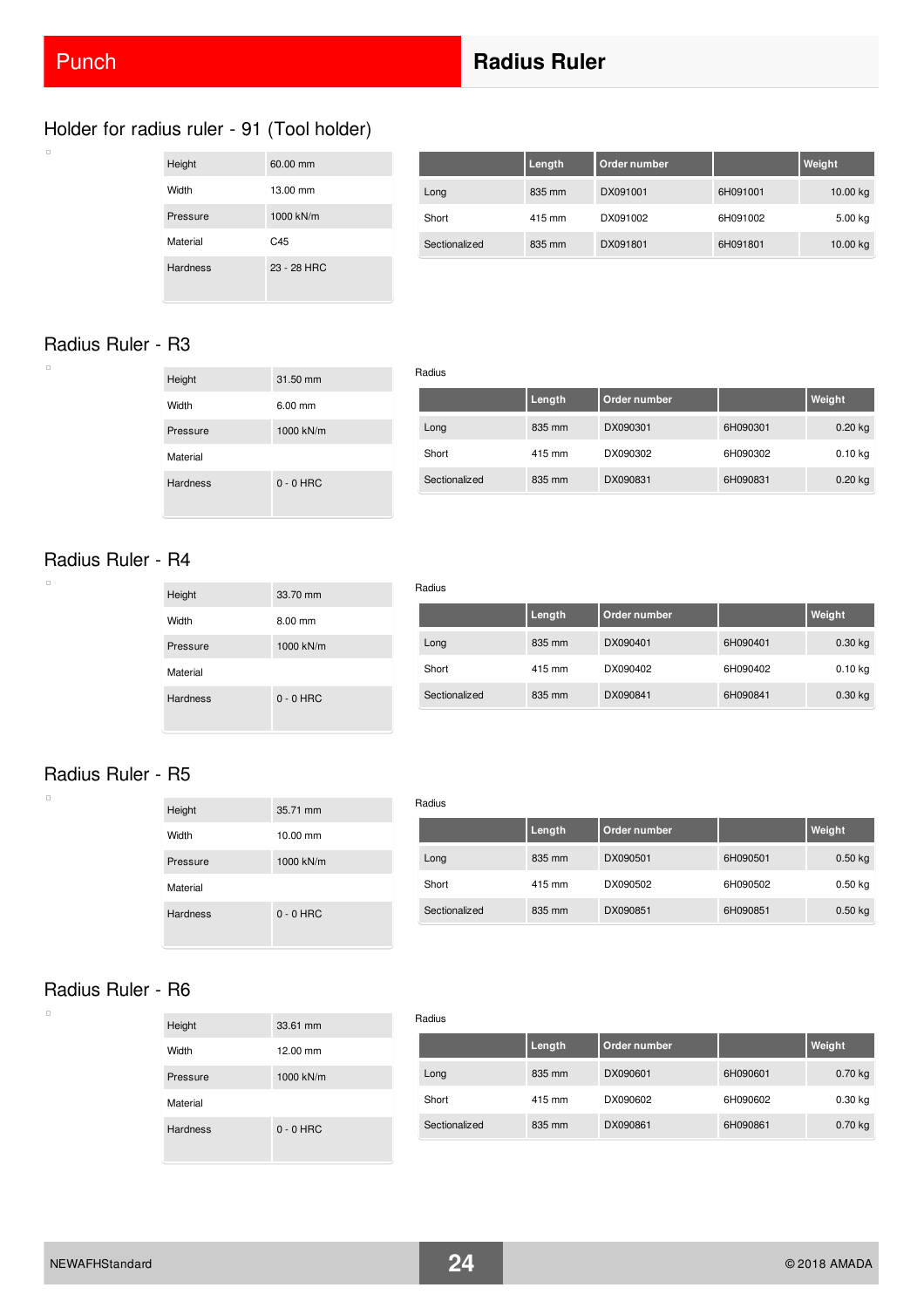$\Box$ 

## <span id="page-24-0"></span>Radius Ruler - R8

| Height          | 37.83 mm    |
|-----------------|-------------|
| Width           | 16.00 mm    |
| Pressure        | 1000 kN/m   |
| Material        |             |
| <b>Hardness</b> | $0 - 0$ HRC |

|               | Length | Order number |          | Weight    |
|---------------|--------|--------------|----------|-----------|
| Long          | 835 mm | DX090801     | 6H090801 | 1.30 kg   |
| Short         | 415 mm | DX090802     | 6H090802 | $0.60$ kg |
| Sectionalized | 835 mm | DX090881     | 6H090881 | 1.30 kg   |
|               |        |              |          |           |

#### Radius Ruler - R10

| Height          | 41.96 mm    |
|-----------------|-------------|
| Width           | 20.00 mm    |
| Pressure        | 1000 kN/m   |
| Material        |             |
| <b>Hardness</b> | $0 - 0$ HRC |

#### Radius

Radius

|               | Length | Order number |          | Weight    |
|---------------|--------|--------------|----------|-----------|
| Long          | 835 mm | DX090101     | 6H090101 | $2.10$ kg |
| Short         | 415 mm | DX090102     | 6H090102 | 1.00 kg   |
| Sectionalized | 835 mm | DX090811     | 6H090811 | $2.10$ kg |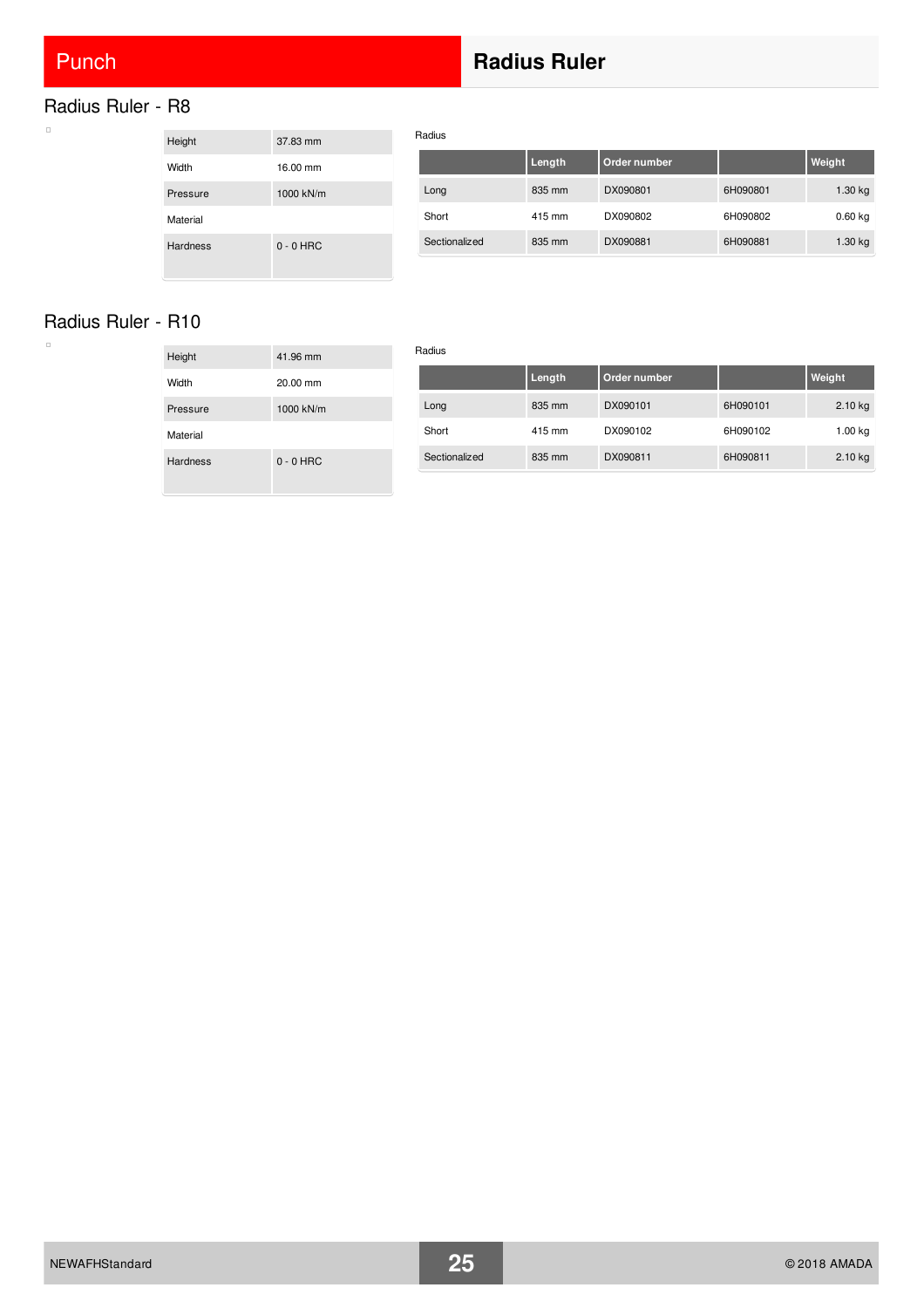#### **Note**

 $\overline{a}$ 

- Staged offset tools are reversible and can be mounted on a punch or die holder
- Use with holder 0282 for H=90mm and with 0582 for H=120mm punch height
- Two of each code are required when ordering a punch and die set

#### Punch holder - 0282

| Height   | 90.00 mm    |       | Length | Order number |            | Weight  |
|----------|-------------|-------|--------|--------------|------------|---------|
| Pressure | 1000 kN/m   | Short | 420 mm | EH0282002    | 6H 0282002 | 4.30 kg |
| Material | 42CrMo4     |       |        |              |            |         |
| Hardness | $0 - 0$ HRC |       |        |              |            |         |

#### Punch holder - 0582

| Height   | 120.00 mm   |
|----------|-------------|
| Pressure | 1000 kN/m   |
| Material | 42CrMo4     |
| Hardness | 45 - 50 HRC |

|       | Length | Order number |            | <b>Weight</b> |
|-------|--------|--------------|------------|---------------|
| Short | 420 mm | EH0582002    | 6H 0582002 | 7.50 kg       |

### Offset tool - Z3

h

 $\overline{a}$ 

 $\overline{\phantom{a}}$ 

| Height          | 60.80 mm                    |
|-----------------|-----------------------------|
| Width           | 14.00 mm                    |
| Pressure        | 1000 kN/m                   |
| Material        | 42CrMo4                     |
| <b>Hardness</b> | $60 - 65$ HRC               |
|                 | Through hardened            |
|                 | AMANIT <sup>®</sup> coating |

#### Can be used as upper and lower tool

|               | Length | Order number |            | Weight  |
|---------------|--------|--------------|------------|---------|
| Long          | 835 mm | ED1630061    | 6H 1630061 | 5.40 kg |
| Short         | 415 mm | ED1630062    | 6H 1630062 | 2.70 kg |
| Sectionalized | 800 mm | ED1630063    | 6H 1630063 | 5.20 kg |

#### Offset tool - Z4

| Height          | 61.10 mm                    |
|-----------------|-----------------------------|
| Width           | 14.00 mm                    |
| Pressure        | 1000 kN/m                   |
| Material        | 42CrMo4                     |
| <b>Hardness</b> | $60 - 65$ HRC               |
|                 | Through hardened            |
|                 | AMANIT <sup>®</sup> coating |

#### Can be used as upper and lower tool

|               | Length | Order number |            | Weight  |
|---------------|--------|--------------|------------|---------|
| Long          | 835 mm | ED1640081    | 6H 1640081 | 5.40 kg |
| Short         | 415 mm | ED1640082    | 6H 1640082 | 2.70 kg |
| Sectionalized | 800 mm | ED1640083    | 6H 1640083 | 5.20 kg |

### Offset tool - Z5

| Height          | 61.30 mm                    |
|-----------------|-----------------------------|
| Width           | 14.00 mm                    |
| Pressure        | 1000 kN/m                   |
| Material        | 42CrMo4                     |
| <b>Hardness</b> | $60 - 65$ HRC               |
|                 | Through hardened            |
|                 | AMANIT <sup>®</sup> coating |

#### Can be used as upper and lower tool

|               | Length | Order number |            | Weight    |
|---------------|--------|--------------|------------|-----------|
| Long          | 835 mm | ED1650101    | 6H 1650101 | $5.40$ kg |
| Short         | 415 mm | ED1650102    | 6H 1650102 | 2.70 kg   |
| Sectionalized | 800 mm | ED1650103    | 6H 1650103 | 5.20 kg   |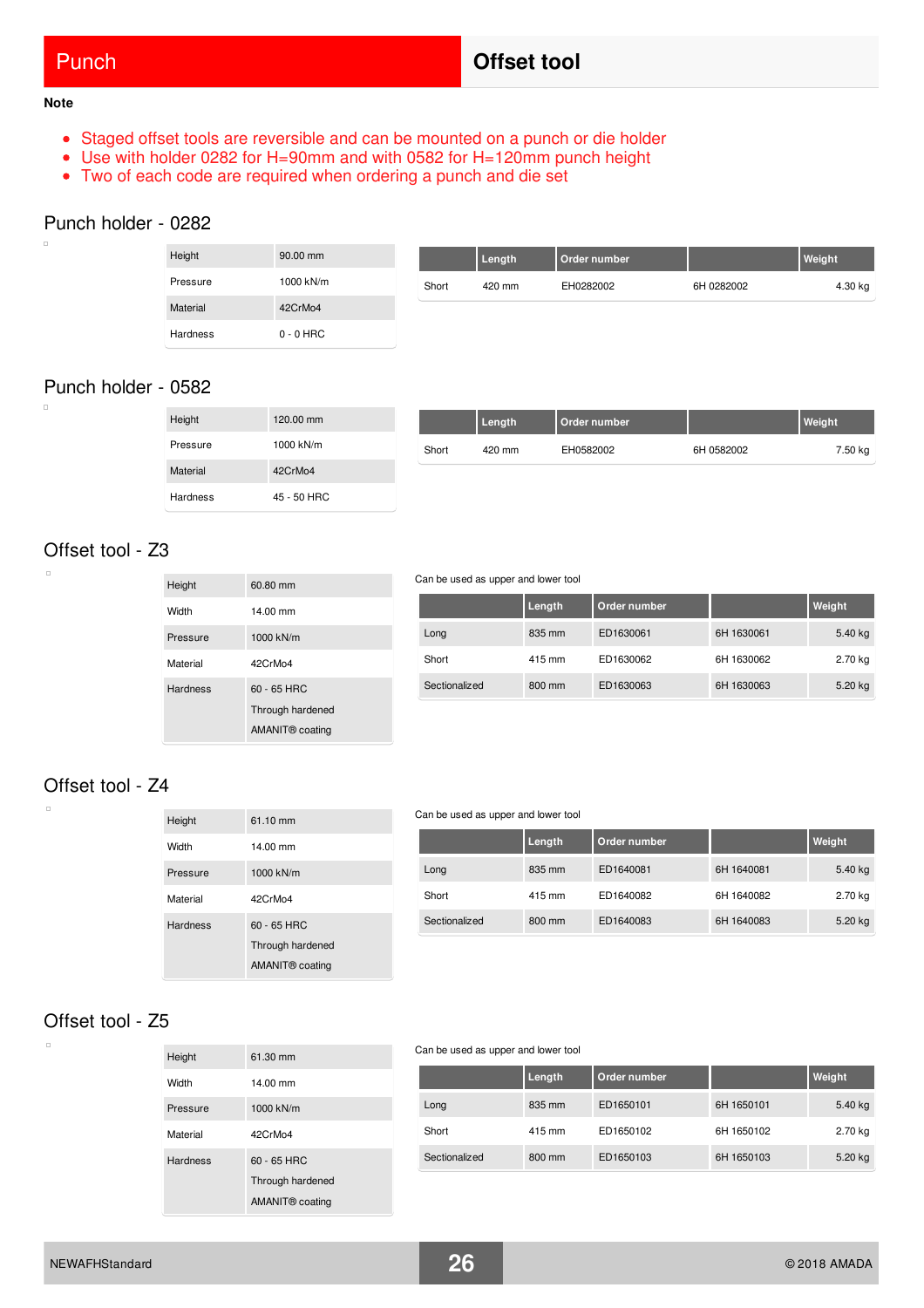'n.

i.

### <span id="page-26-0"></span>Offset tool - Z6



#### Can be used as upper and lower tool

|               | Length | Order number |            | Weight    |
|---------------|--------|--------------|------------|-----------|
| Long          | 835 mm | ED1660101    | 6H 1660101 | $6.40$ kg |
| Short         | 415 mm | ED1660102    | 6H 1660102 | $3.20$ kg |
| Sectionalized | 800 mm | ED1660103    | 6H 1660103 | $6.10$ kg |

### Offset tool - Z8

| Height          | 62.40 mm                    |
|-----------------|-----------------------------|
| Width           | $22.00 \text{ mm}$          |
| Pressure        | 1000 kN/m                   |
| Material        | 42CrMo4                     |
| <b>Hardness</b> | $60 - 65$ HRC               |
|                 | Through hardened            |
|                 | AMANIT <sup>®</sup> coating |

#### Can be used as upper and lower tool

|               | Length | Order number |            | Weight  |
|---------------|--------|--------------|------------|---------|
| Long          | 835 mm | ED1680101    | 6H 1680101 | 7.50 kg |
| Short         | 415 mm | ED1680102    | 6H 1680102 | 3.70 kg |
| Sectionalized | 800 mm | ED1680103    | 6H 1680103 | 7.20 kg |

## Offset tool - Z10

| Height          | 63.10 mm                    |
|-----------------|-----------------------------|
| Width           | 26.00 mm                    |
| Pressure        | 1000 kN/m                   |
| Material        | 42CrMo4                     |
| <b>Hardness</b> | $60 - 65$ HRC               |
|                 | Through hardened            |
|                 | AMANIT <sup>®</sup> coating |

#### Can be used as upper and lower tool

|               | Length | Order number |            | Weight  |
|---------------|--------|--------------|------------|---------|
| Long          | 835 mm | ED1610101    | 6H 1610101 | 8.60 kg |
| Short         | 415 mm | ED1610102    | 6H 1610102 | 4.30 kg |
| Sectionalized | 800 mm | ED1610103    | 6H 1610103 | 8.20 kg |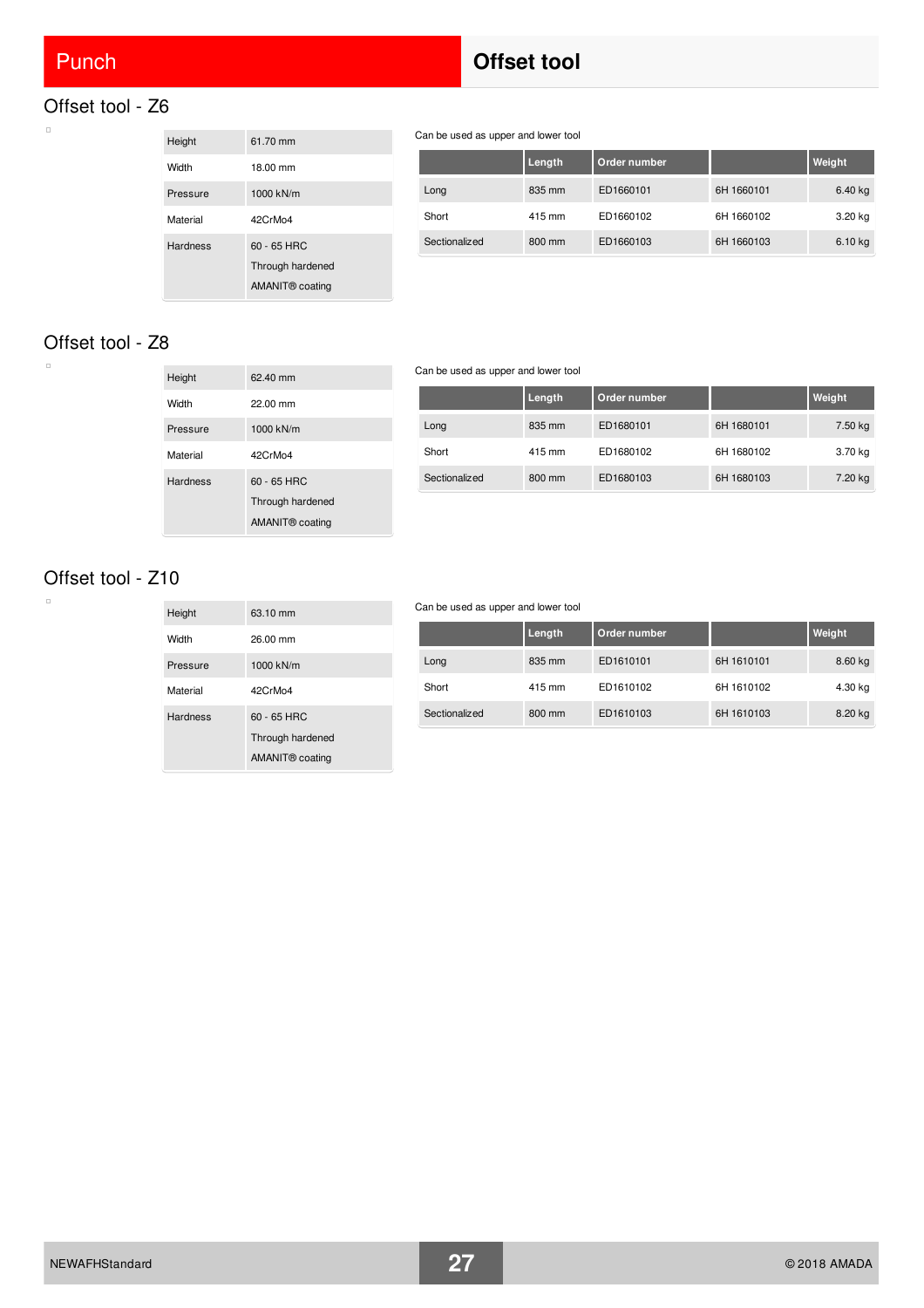## **Punch <b>Hemming Hemming**

### Hemming tool - 622

| Type            | Hemming tool     |
|-----------------|------------------|
| Height          | 65.00 mm         |
| Pressure        | 1000 kN/m        |
| Material        | 42CrMo4          |
| <b>Hardness</b> | $45 - 50$ HRC    |
|                 | Through hardened |

|       | Length | Order number |            | Weight   |
|-------|--------|--------------|------------|----------|
| Long  | 835 mm | ES6220001    | 6H 6220001 | 13.50 kg |
| Short | 415 mm | ES6220002    | 6H 6220002 | 6.70 kg  |

## Hemming tool - 822

| Type            | Hemming tool     |               | Length | Order number |            | Weight   |
|-----------------|------------------|---------------|--------|--------------|------------|----------|
| Height          | 120.00 mm        | Long          | 835 mm | ES8220001    | 6H 8220001 | 27.80 kg |
| Pressure        | 1000 kN/m        | Short         | 415 mm | ES8220002    | 6H 8220002 | 13.80 kg |
| Material        | 42CrMo4          | Sectionalized | 800 mm | ES8220003    | 6H 8220003 | 26.60 kg |
| <b>Hardness</b> | 45 - 50 HRC      |               |        |              |            |          |
|                 | Through hardened |               |        |              |            |          |

## Hemming tool - (V0 / 0°)

| Type            |                             |
|-----------------|-----------------------------|
| Height          | 60.00 mm                    |
| Pressure        | 1000 kN/m                   |
| Material        | 42CrMo4                     |
| <b>Hardness</b> | $60 - 65$ HRC               |
|                 | Through hardened            |
|                 | AMANIT <sup>®</sup> coating |

|               | Length | Order number |            | Weight    |
|---------------|--------|--------------|------------|-----------|
| Long          | 835 mm | ED1600001    | 6H 1600001 | $8.00$ kg |
| Short         | 415 mm | ED1600002    | 6H 1600002 | $4.00$ kg |
| Sectionalized | 800 mm | ED1600003    | 6H 1600003 | 7.70 kg   |

## Hemming tool - Tool stop

| Width  | $10.00$ mm |               | Length | Order number |           | Weight    |
|--------|------------|---------------|--------|--------------|-----------|-----------|
| Length | $0.00$ mm  | Long          | 835 mm | ED1600011    | 6H1600011 | 3.70 kg   |
| Height | 55.00 mm   | Short         | 415 mm | ED1600012    | 6H1600012 | 1.80 kg   |
|        |            | Sectionalized | 800 mm | ED1600013    | 6H1600013 | $3.50$ kg |



 $\overline{a}$ 







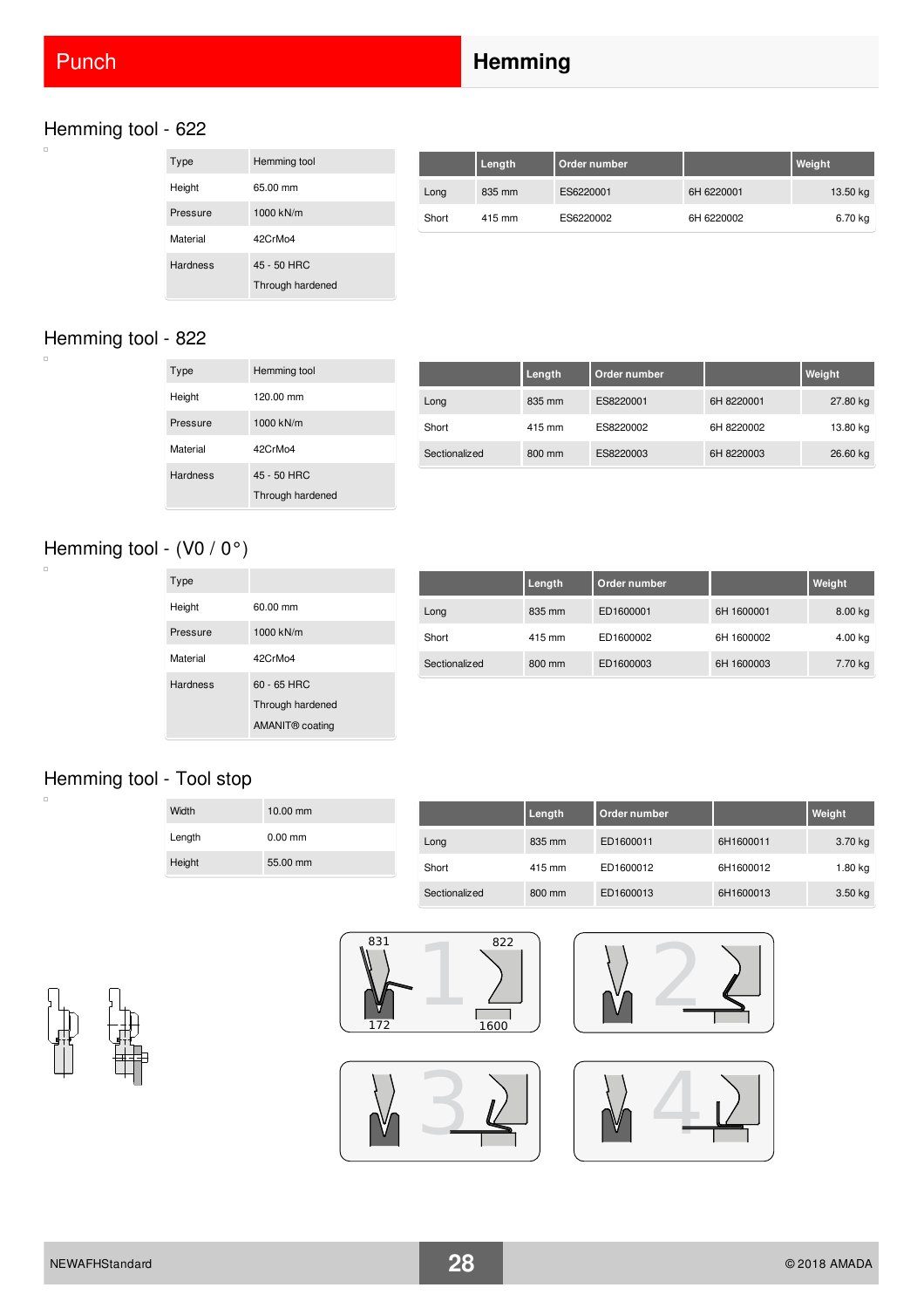$\overline{\square}$ 

## <span id="page-28-0"></span>1V Die - (V6 / 30°)

|          | $V6 \times 30^{\circ}$ / (R 1.00 mm) |               | Length | Order number |            | Weight  |
|----------|--------------------------------------|---------------|--------|--------------|------------|---------|
| Height   | 60.00 mm                             | Long          | 835 mm | ED0703101    | 6H 0703101 | 6.00 kg |
| Width    | 17.00 mm                             | Short         | 415 mm | ED0703102    | 6H 0703102 | 3.00 kg |
| Pressure | 500 kN/m                             | Sectionalized | 800 mm | ED0703103    | 6H 0703103 | 5.70 kg |
| Material | 42CrMo4                              |               |        |              |            |         |
| Hardness | 60 - 65 HRC Through hardened         |               |        |              |            |         |

#### 1V Die - (V8 / 30°)  $\Box$

|              | $V8 \times 30^{\circ}$ / (R 1.50 mm)                        |
|--------------|-------------------------------------------------------------|
| Height       | $60.00 \text{ mm}$                                          |
| Width        | $20.00$ mm                                                  |
| Pressure     | 600 kN/m                                                    |
| Material     | 42CrMo4                                                     |
| Hardness     | 60 - 65 HRC Through hardened<br>AMANIT <sup>®</sup> coating |
| Installation | Plug-in system                                              |

AMANIT® coating

Installation Plug-in system

|               | Length | Order number |            | Weight    |
|---------------|--------|--------------|------------|-----------|
| Long          | 835 mm | ED0713151    | 6H 0713151 | 6.80 kg   |
| Short         | 415 mm | ED0713152    | 6H 0713152 | 3.40 kg   |
| Sectionalized | 800 mm | ED0713153    | 6H 0713153 | $6.50$ kg |

#### 1V Die - (V10 / 30°)  $\overline{\square}$

|                 | $V10 \times 30^{\circ}$ / (R 2.00 mm)                       |
|-----------------|-------------------------------------------------------------|
| Height          | 60.00 mm                                                    |
| Width           | 24.00 mm                                                    |
| Pressure        | 700 kN/m                                                    |
| Material        | 42CrMo4                                                     |
| <b>Hardness</b> | 60 - 65 HRC Through hardened<br>AMANIT <sup>®</sup> coating |
| Installation    | Plug-in system                                              |

|               | Length | Order number |            | Weight  |
|---------------|--------|--------------|------------|---------|
| Long          | 835 mm | ED0723201    | 6H 0723201 | 7.70 kg |
| Short         | 415 mm | ED0723202    | 6H 0723202 | 3.80 kg |
| Sectionalized | 800 mm | ED0723203    | 6H 0723203 | 7.40 kg |

# 1V Die - (V12 / 30°)

|              | $V12 \times 30^{\circ}$ / (R 2.50 mm)                       |
|--------------|-------------------------------------------------------------|
| Height       | 60.00 mm                                                    |
| Width        | $30.00 \, \text{mm}$                                        |
| Pressure     | 800 kN/m                                                    |
| Material     | 42CrMo4                                                     |
| Hardness     | 60 - 65 HRC Through hardened<br>AMANIT <sup>®</sup> coating |
| Installation | Plug-in system                                              |

|               | Length | Order number |            | Weight  |
|---------------|--------|--------------|------------|---------|
| Long          | 835 mm | ED0743251    | 6H 0743251 | 9.10 kg |
| Short         | 415 mm | ED0743252    | 6H 0743252 | 4.50 kg |
| Sectionalized | 800 mm | ED0743253    | 6H 0743253 | 8.70 kg |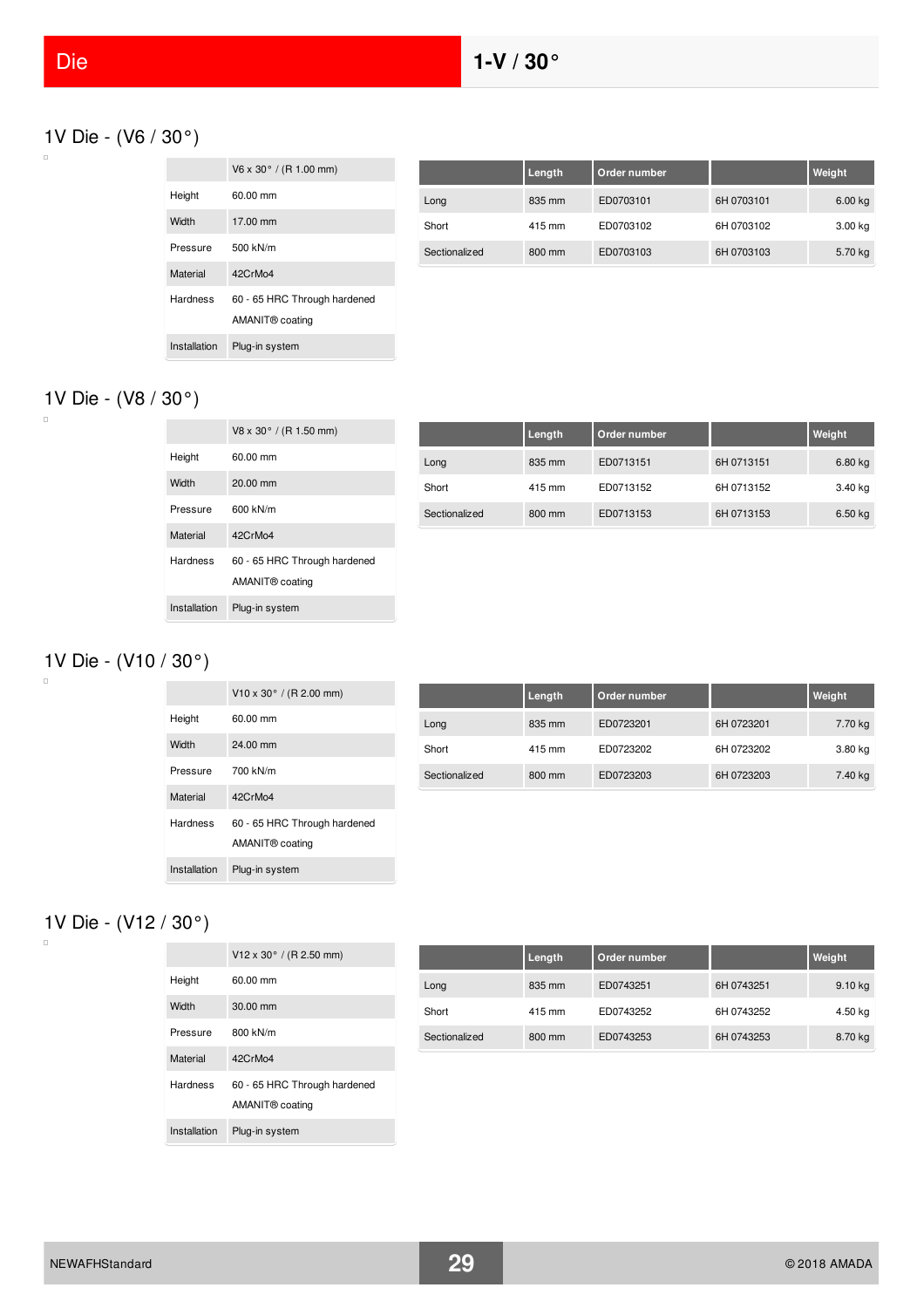$\Box$ 

## <span id="page-29-1"></span><span id="page-29-0"></span>1V Die - (V16 / 30°)

|              | $V16 \times 30^{\circ}$ / (R 3.00 mm)                       |
|--------------|-------------------------------------------------------------|
| Height       | 60.00 mm                                                    |
| Width        | 33.00 mm                                                    |
| Pressure     | 600 kN/m                                                    |
| Material     | 42CrMo4                                                     |
| Hardness     | 60 - 65 HRC Through hardened<br>AMANIT <sup>®</sup> coating |
| Installation | Plug-in system                                              |

|               | Length | Order number |            | Weight    |
|---------------|--------|--------------|------------|-----------|
| Long          | 835 mm | ED0773301    | 6H 0773301 | 9.70 kg   |
| Short         | 415 mm | ED0773302    | 6H 0773302 | 4.80 kg   |
| Sectionalized | 800 mm | ED0773303    | 6H 0773303 | $9.30$ kg |

#### 1V Die - (V20 / 30°)  $\Box$

|                 | $V20 \times 30^{\circ}$ / (R 4.00 mm)                       |
|-----------------|-------------------------------------------------------------|
| Height          | 80.00 mm                                                    |
| Width           | 40.00 mm                                                    |
| Pressure        | 600 kN/m                                                    |
| Material        | 42CrMo4                                                     |
| <b>Hardness</b> | 60 - 65 HRC Through hardened<br>AMANIT <sup>®</sup> coating |
| Installation    | Plug-in system                                              |

|               | Length | Order number |            | Weight   |
|---------------|--------|--------------|------------|----------|
| Long          | 835 mm | ED0793401    | 6H 0793401 | 16.40 kg |
| Short         | 415 mm | ED0793402    | 6H 0793402 | 8.20 kg  |
| Sectionalized | 800 mm | ED0793403    | 6H 0793403 | 15.70 kg |

## 1V Die - (V25 / 30°)

|              | $V25 \times 30^{\circ}$ / (R 4.00 mm)                       |
|--------------|-------------------------------------------------------------|
| Height       | 80.00 mm                                                    |
| Width        | 42.00 mm                                                    |
| Pressure     | 600 kN/m                                                    |
| Material     | 42CrMo4                                                     |
| Hardness     | 60 - 65 HRC Through hardened<br>AMANIT <sup>®</sup> coating |
| Installation | Plug-in system                                              |

|               | Length           | Order number |            | Weight   |
|---------------|------------------|--------------|------------|----------|
| Long          | 835 mm           | ED0823401    | 6H 0823401 | 16.40 kg |
| Short         | 415 mm           | ED0823402    | 6H 0823402 | 8.20 kg  |
| Sectionalized | $800 \text{ mm}$ | ED0823403    | 6H 0823403 | 15.70 kg |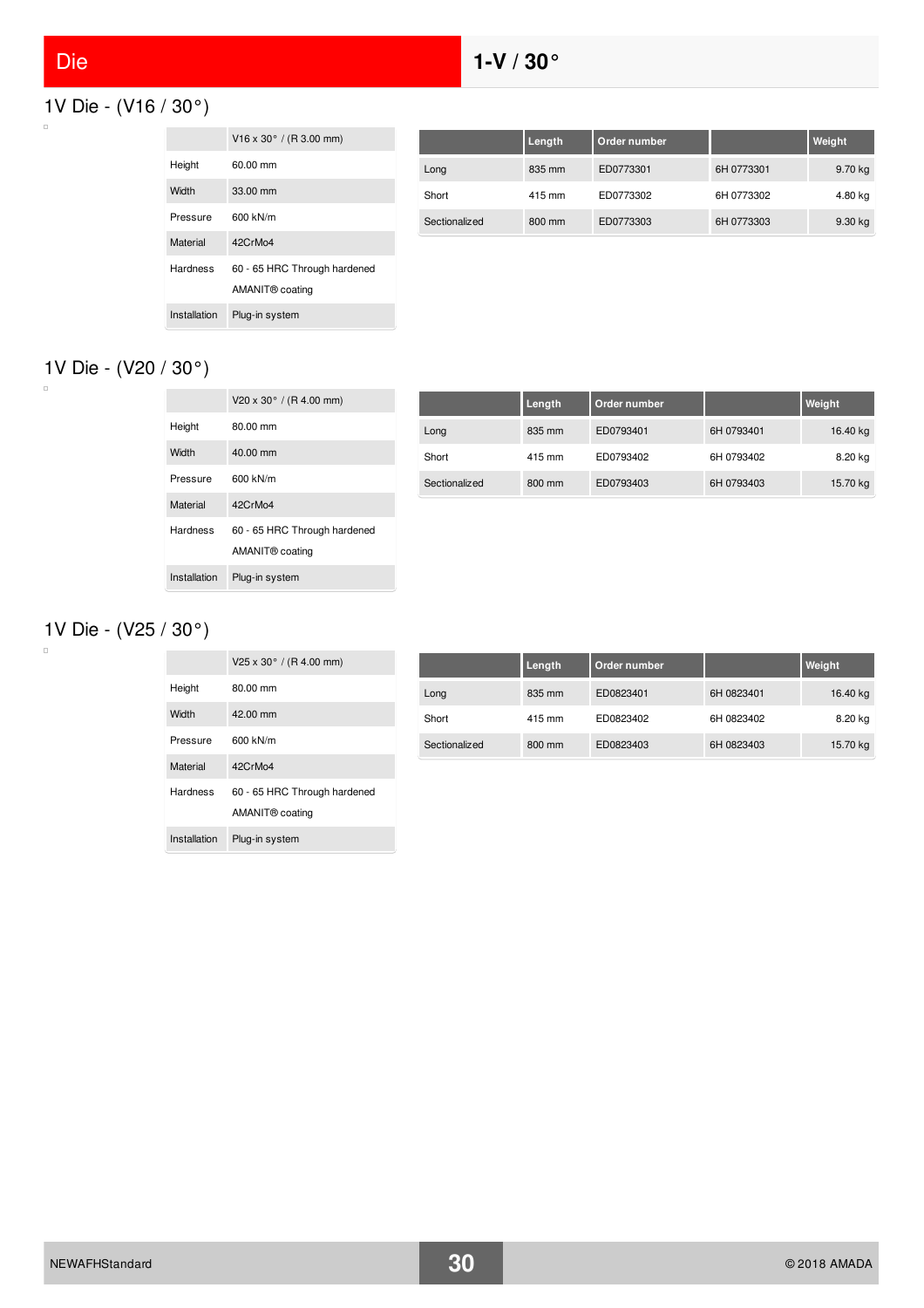## 1V Die - (V6 / 30°)

|                 | $V6 \times 30^{\circ}$ / (R 1.00 mm)                        |
|-----------------|-------------------------------------------------------------|
| Height          | 67.30 mm                                                    |
| Width           | 14.00 mm                                                    |
| Pressure        | 400 kN/m                                                    |
| Material        | 42CrMo4                                                     |
| <b>Hardness</b> | 60 - 65 HRC Through hardened<br>AMANIT <sup>®</sup> coating |
| Installation    | Plug-in system                                              |

|               | Length | Order number |            | Weight    |
|---------------|--------|--------------|------------|-----------|
| Long          | 835 mm | ED1703101    | 6H 1703101 | 5.90 kg   |
| Short         | 415 mm | ED1703102    | 6H 1703102 | $3.00$ kg |
| Sectionalized | 800 mm | ED1703103    | 6H 1703103 | 5.70 kg   |

#### 1V Die - (V8 / 30°)  $\Box$

|                 | $V8 \times 30^{\circ}$ / (R 1.50 mm)                        |
|-----------------|-------------------------------------------------------------|
| Height          | 71.00 mm                                                    |
| Width           | 16.00 mm                                                    |
| Pressure        | 500 kN/m                                                    |
| Material        | 42CrMo4                                                     |
| <b>Hardness</b> | 60 - 65 HRC Through hardened<br>AMANIT <sup>®</sup> coating |
| Installation    | Plug-in system                                              |

|               | Length | Order number |            | Weight    |
|---------------|--------|--------------|------------|-----------|
| Long          | 835 mm | ED1713151    | 6H 1713151 | 6.80 kg   |
| Short         | 415 mm | ED1713152    | 6H 1713152 | 3.70 kg   |
| Sectionalized | 800 mm | ED1713153    | 6H 1713153 | $6.50$ kg |

# 1V Die - (V10 / 30°)

|                 | $V10 \times 30^{\circ}$ / (R 2.00 mm) |
|-----------------|---------------------------------------|
| Height          | 74 70 mm                              |
| Width           | $20.00$ mm                            |
| Pressure        | 600 kN/m                              |
| Material        | 42CrM <sub>0</sub> 4                  |
| <b>Hardness</b> | 60 - 65 HRC Through hardened          |
|                 | AMANIT <sup>®</sup> coating           |
| Installation    | Plug-in system                        |

|               | Length | Order number |            | Weight  |
|---------------|--------|--------------|------------|---------|
| Long          | 835 mm | ED1723201    | 6H 1723201 | 8.30 kg |
| Short         | 415 mm | ED1723202    | 6H 1723202 | 4.20 kg |
| Sectionalized | 800 mm | ED1723203    | 6H 1723203 | 8.00 kg |

## 1V Die - (V12 / 30°)

 $\Box$ 

|                 | $V12 \times 30^{\circ}$ / (R 2.50 mm)                       |
|-----------------|-------------------------------------------------------------|
| Height          | 78.50 mm                                                    |
| Width           | $25.00$ mm                                                  |
| Pressure        | 700 kN/m                                                    |
| Material        | 42CrMo4                                                     |
| <b>Hardness</b> | 60 - 65 HRC Through hardened<br>AMANIT <sup>®</sup> coating |
| Installation    | Plug-in system                                              |

|               | Length | Order number |            | Weight     |
|---------------|--------|--------------|------------|------------|
| Long          | 835 mm | ED1743251    | 6H 1743251 | $10.50$ kg |
| Short         | 415 mm | ED1743252    | 6H 1743252 | 5.20 kg    |
| Sectionalized | 800 mm | ED1743253    | 6H 1743253 | 10.00 kg   |

 $\overline{a}$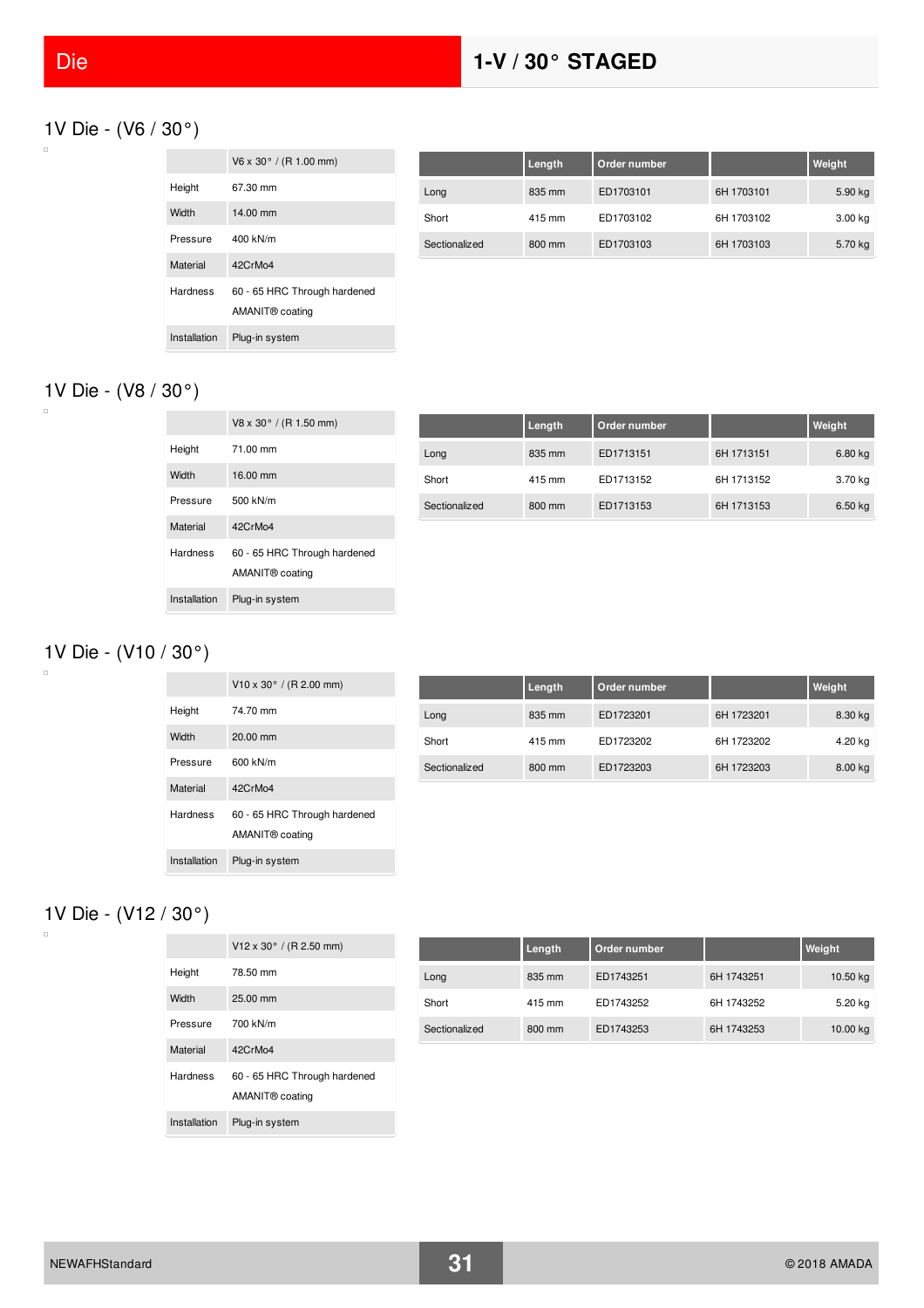# <span id="page-31-0"></span>1V Die - (V32 / 45°)

|                 | V32 x 45 $\degree$ / (R 5.00 mm)                            |
|-----------------|-------------------------------------------------------------|
| Height          | 80.00 mm                                                    |
| Width           | $32.00 \text{ mm}$                                          |
| Pressure        | 1000 kN/m                                                   |
| Material        | 42CrMo4                                                     |
| <b>Hardness</b> | 60 - 65 HRC Through hardened<br>AMANIT <sup>®</sup> coating |
| Installation    | Plug-in system                                              |

|               | Length | Order number |            | Weight    |
|---------------|--------|--------------|------------|-----------|
| Long          | 835 mm | ED0871501    | 6H 0871501 | 18.20 kg  |
| Short         | 415 mm | ED0871502    | 6H 0871502 | $9.10$ kg |
| Sectionalized | 800 mm | ED0871503    | 6H 0871503 | 17.40 kg  |

#### 1V Die - (V40 / 45°)  $\Box$

|              | V40 x 45 $\degree$ / (R 5.00 mm)                            |
|--------------|-------------------------------------------------------------|
| Height       | 80.00 mm                                                    |
| Width        | 60.00 mm                                                    |
| Pressure     | 1000 kN/m                                                   |
| Material     | 42CrM <sub>0</sub> 4                                        |
| Hardness     | 60 - 65 HRC Through hardened<br>AMANIT <sup>®</sup> coating |
| Installation | Plug-in system                                              |

|               | Length           | ⊦Order number ॑ |            | Weight   |
|---------------|------------------|-----------------|------------|----------|
| Long          | 835 mm           | ED0881501       | 6H 0881501 | 20.10 kg |
| Short         | 415 mm           | ED0881502       | 6H 0881502 | 10.00 kg |
| Sectionalized | $800 \text{ mm}$ | ED0881503       | 6H 0881503 | 19.30 kg |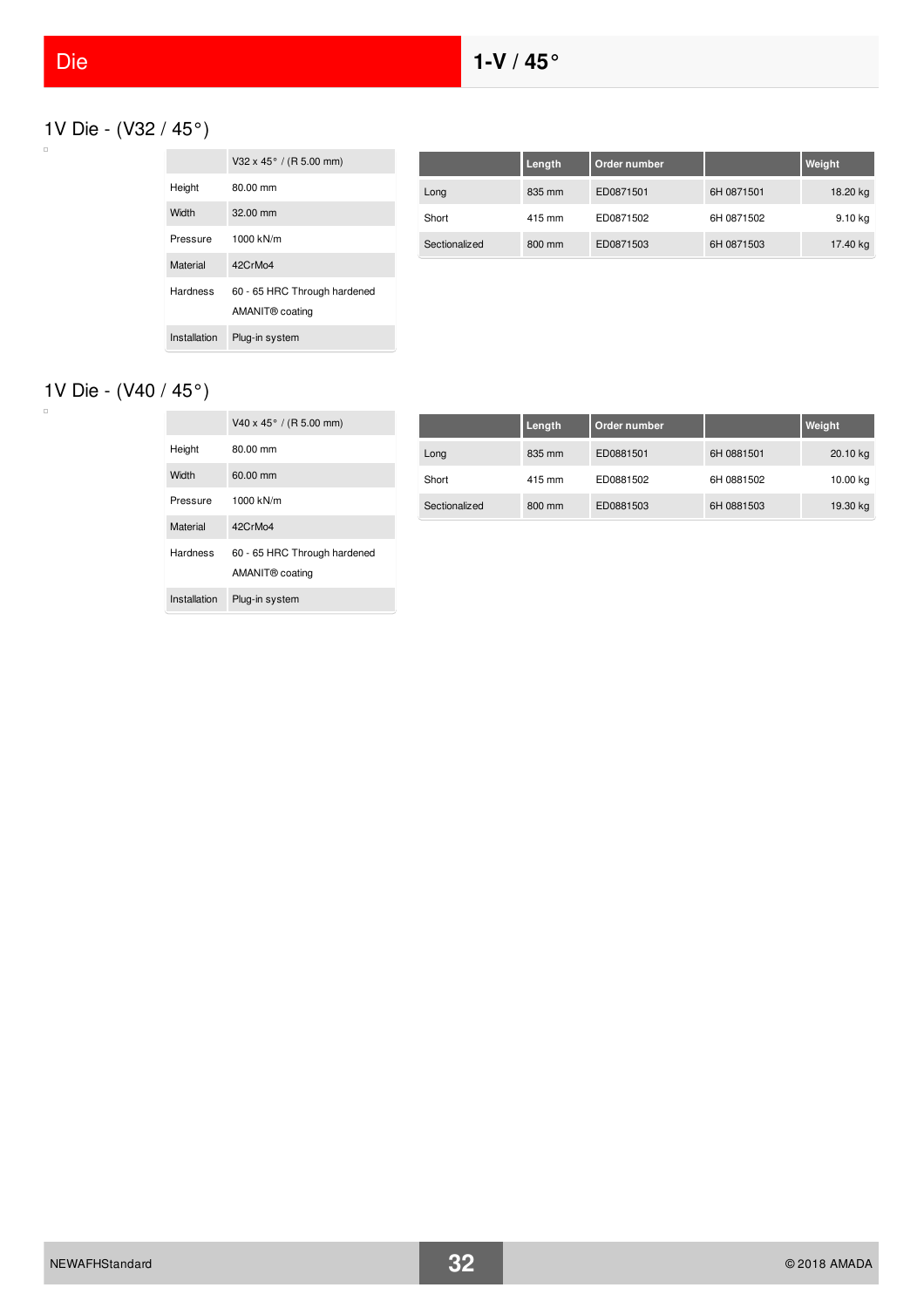## <span id="page-32-0"></span>1V Die - (V6 / 60°)

|                 | $V6 \times 60^{\circ}$ / (R 0.60 mm)                        |
|-----------------|-------------------------------------------------------------|
| Height          | 60.00 mm                                                    |
| Width           | 10.00 mm                                                    |
| Pressure        | 380 kN/m                                                    |
| Material        | 42CrMo4                                                     |
| <b>Hardness</b> | 60 - 65 HRC Through hardened<br>AMANIT <sup>®</sup> coating |
| Installation    | Plug-in system                                              |

|               | Length | Order number |            | Weight    |
|---------------|--------|--------------|------------|-----------|
| Long          | 835 mm | ED0706061    | 6H 0706061 | 4.40 kg   |
| Short         | 415 mm | ED0706062    | 6H 0706062 | $2.20$ kg |
| Sectionalized | 800 mm | ED0706063    | 6H 0706063 | 4.20 kg   |

#### 1V Die - (V8 / 60°)  $\Box$

|                 | $V8 \times 60^{\circ}$ / (R 0.80 mm) |
|-----------------|--------------------------------------|
| Height          | 60.00 mm                             |
| Width           | 13.00 mm                             |
| Pressure        | 450 kN/m                             |
| Material        | 42CrMo4                              |
| <b>Hardness</b> | 60 - 65 HRC Through hardened         |
|                 | AMANIT <sup>®</sup> coating          |
| Installation    | Plug-in system                       |

|               | Length | Order number |            | Weight  |
|---------------|--------|--------------|------------|---------|
| Long          | 835 mm | ED0716081    | 6H 0716081 | 5.10 kg |
| Short         | 415 mm | ED0716082    | 6H 0716082 | 2.50 kg |
| Sectionalized | 800 mm | ED0716083    | 6H 0716083 | 4.90 kg |

# 1V Die - (V10 / 60°)

|                 | $V10 \times 60^{\circ}$ / (R 1.00 mm)                       |
|-----------------|-------------------------------------------------------------|
| Height          | $60.00 \text{ mm}$                                          |
| Width           | 16.00 mm                                                    |
| Pressure        | 550 kN/m                                                    |
| Material        | 42CrMo4                                                     |
| <b>Hardness</b> | 60 - 65 HRC Through hardened<br>AMANIT <sup>®</sup> coating |
| Installation    | Plug-in system                                              |

|               | Length | Order number |            | Weight    |
|---------------|--------|--------------|------------|-----------|
| Long          | 835 mm | ED0726101    | 6H 0726101 | 5.80 kg   |
| Short         | 415 mm | ED0726102    | 6H 0726102 | $2.90$ kg |
| Sectionalized | 800 mm | ED0726103    | 6H 0726103 | 5.50 kg   |

#### 1V Die - (V12 / 60°)  $\Box$

|                 | $V12 \times 60^{\circ}$ / (R 1.20 mm)                       |
|-----------------|-------------------------------------------------------------|
| Height          | $60.00 \text{ mm}$                                          |
| Width           | 17.00 mm                                                    |
| Pressure        | 550 kN/m                                                    |
| Material        | 42CrMo4                                                     |
| <b>Hardness</b> | 60 - 65 HRC Through hardened<br>AMANIT <sup>®</sup> coating |
| Installation    | Plug-in system                                              |

|               | Length | Order number |            | Weight  |
|---------------|--------|--------------|------------|---------|
| Long          | 835 mm | ED0746121    | 6H 0746121 | 5.90 kg |
| Short         | 415 mm | ED0746122    | 6H 0746122 | 3.00 kg |
| Sectionalized | 800 mm | ED0746123    | 6H 0746123 | 5.70 kg |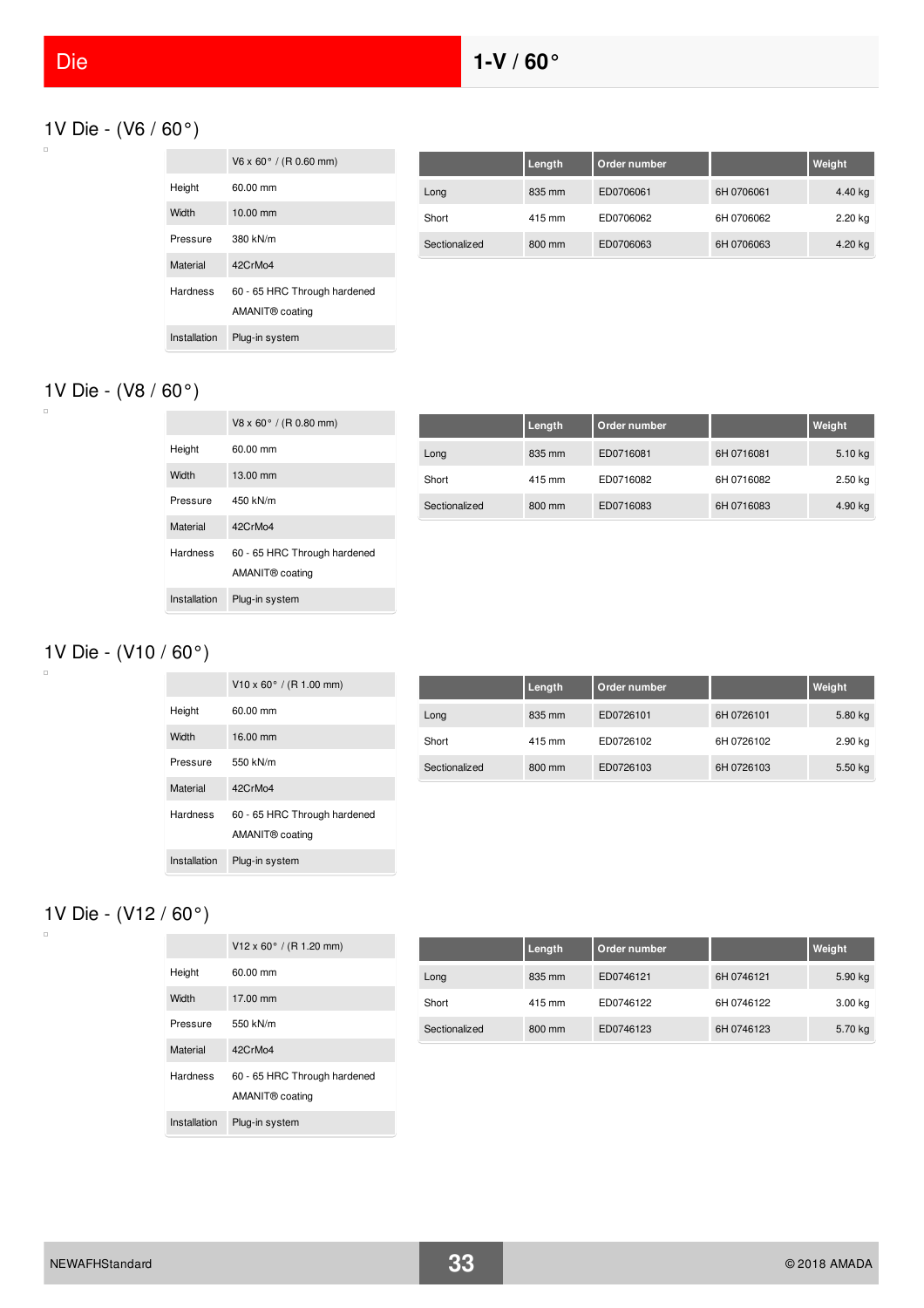$\Box$ 

## <span id="page-33-0"></span>1V Die - (V16 / 60°)

|                 | $V16 \times 60^{\circ}$ / (R 1.60 mm)                       |
|-----------------|-------------------------------------------------------------|
| Height          | 60.00 mm                                                    |
| Width           | $22.00$ mm                                                  |
| Pressure        | 650 kN/m                                                    |
| Material        | 42CrMo4                                                     |
| <b>Hardness</b> | 60 - 65 HRC Through hardened<br>AMANIT <sup>®</sup> coating |
| Installation    | Plug-in system                                              |

|               | Length | Order number |            | Weight    |
|---------------|--------|--------------|------------|-----------|
| Long          | 835 mm | ED0776161    | 6H 0776161 | 7.10 kg   |
| Short         | 415 mm | ED0776162    | 6H 0776162 | $3.50$ kg |
| Sectionalized | 800 mm | ED0776163    | 6H 0776163 | 6.80 kg   |

#### 1V Die - (V20 / 60°)  $\Box$

|                 | $V20 \times 60^{\circ}$ / (R 2.00 mm)                       |
|-----------------|-------------------------------------------------------------|
| Height          | $60.00 \text{ mm}$                                          |
| Width           | $28.00 \text{ mm}$                                          |
| Pressure        | 850 kN/m                                                    |
| Material        | 42CrM <sub>0</sub> 4                                        |
| <b>Hardness</b> | 60 - 65 HRC Through hardened<br>AMANIT <sup>®</sup> coating |
| Installation    | Plug-in system                                              |

|               | Length | Order number |            | Weight  |
|---------------|--------|--------------|------------|---------|
| Long          | 835 mm | ED0796201    | 6H 0796201 | 8.40 kg |
| Short         | 415 mm | ED0796202    | 6H 0796202 | 4.20 kg |
| Sectionalized | 800 mm | ED0796203    | 6H 0796203 | 8.10 kg |

## 1V Die - (V25 / 60°)

|                 | $V25 \times 60^{\circ}$ / (R 2.50 mm)                       |
|-----------------|-------------------------------------------------------------|
| Height          | $60.00 \text{ mm}$                                          |
| Width           | $31.00 \, \text{mm}$                                        |
| Pressure        | 850 kN/m                                                    |
| Material        | 42CrMo4                                                     |
| <b>Hardness</b> | 60 - 65 HRC Through hardened<br>AMANIT <sup>®</sup> coating |
| Installation    | Plug-in system                                              |

|               | Length | Order number |            | Weight  |
|---------------|--------|--------------|------------|---------|
| Long          | 835 mm | ED0826251    | 6H 0826251 | 8.70 kg |
| Short         | 415 mm | ED0826252    | 6H 0826252 | 4.30 kg |
| Sectionalized | 800 mm | ED0826253    | 6H 0826253 | 8.30 kg |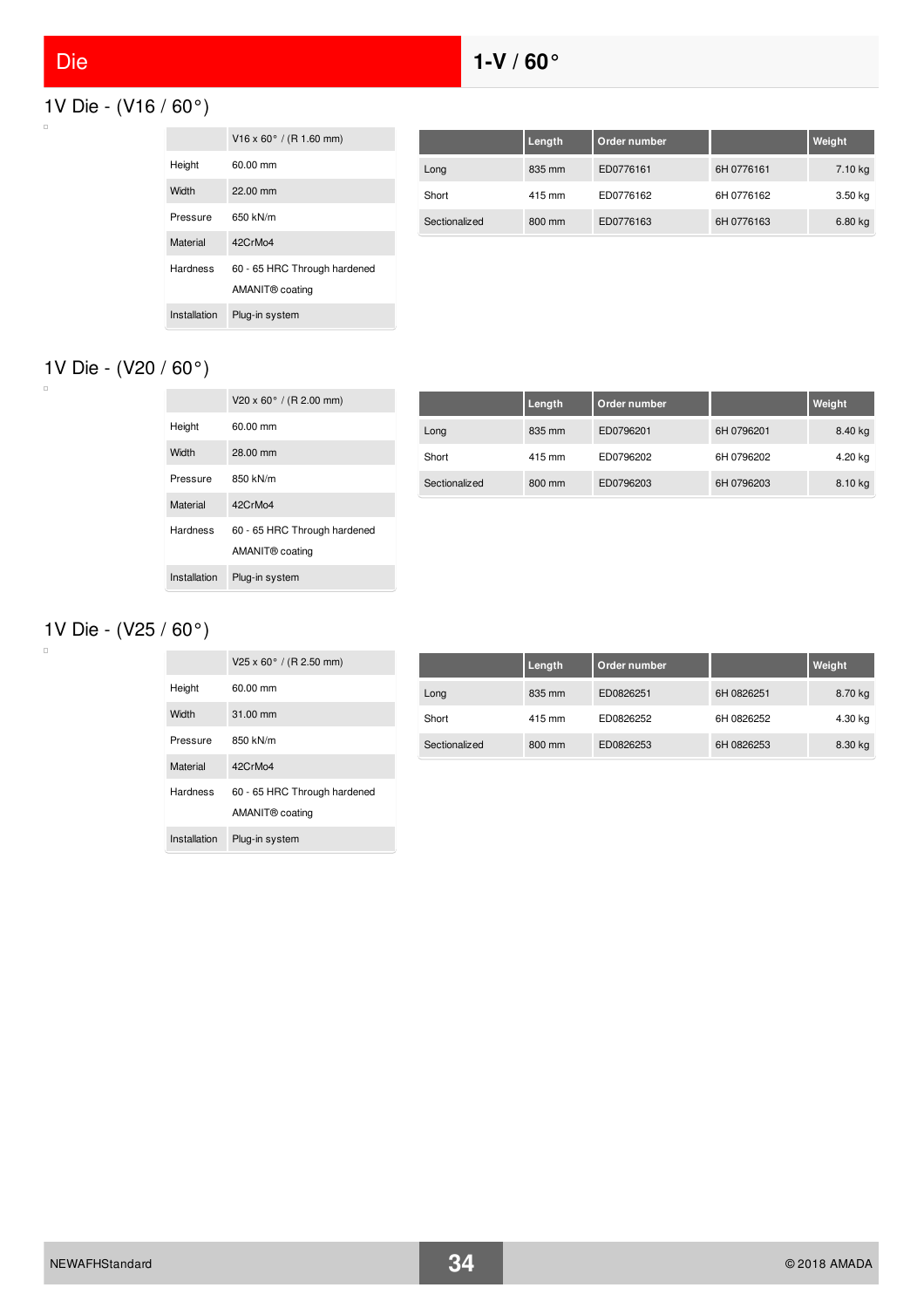# 1V Die - (V32 / 84°)

|                 | V32 x 84 $^{\circ}$ / (R 4.00 mm)                           |
|-----------------|-------------------------------------------------------------|
| Height          | 60.00 mm                                                    |
| Width           | 36.00 mm                                                    |
| Pressure        | 1000 kN/m                                                   |
| Material        | 42CrMo4                                                     |
| <b>Hardness</b> | 60 - 65 HRC Through hardened<br>AMANIT <sup>®</sup> coating |
| Installation    | Plug-in system                                              |

|               | Length | Order number |            | Weight   |
|---------------|--------|--------------|------------|----------|
| Long          | 835 mm | ED0874401    | 6H 0874401 | 10.60 kg |
| Short         | 415 mm | ED0874402    | 6H 0874402 | 5.30 kg  |
| Sectionalized | 800 mm | ED0874403    | 6H 0874403 | 10.20 kg |

## 1V Die - (V40 / 84°)

 $\Box$ 

|                 | $V40 \times 84^{\circ}$ / (R 4.00 mm)                       |
|-----------------|-------------------------------------------------------------|
| Height          | 60.00 mm                                                    |
| Width           | 26.00 mm                                                    |
| Pressure        | 1000 kN/m                                                   |
| Material        | 42CrMo4                                                     |
| <b>Hardness</b> | 60 - 65 HRC Through hardened<br>AMANIT <sup>®</sup> coating |
| Installation    | Plug-in system                                              |

|               | Length           | Order number |            | Weight   |
|---------------|------------------|--------------|------------|----------|
| Long          | 835 mm           | ED0884401    | 6H 0884401 | 11.80 kg |
| Short         | 415 mm           | ED0884402    | 6H 0884402 | 5.90 kg  |
| Sectionalized | $800 \text{ mm}$ | ED0884403    | 6H 0884403 | 11.30 kg |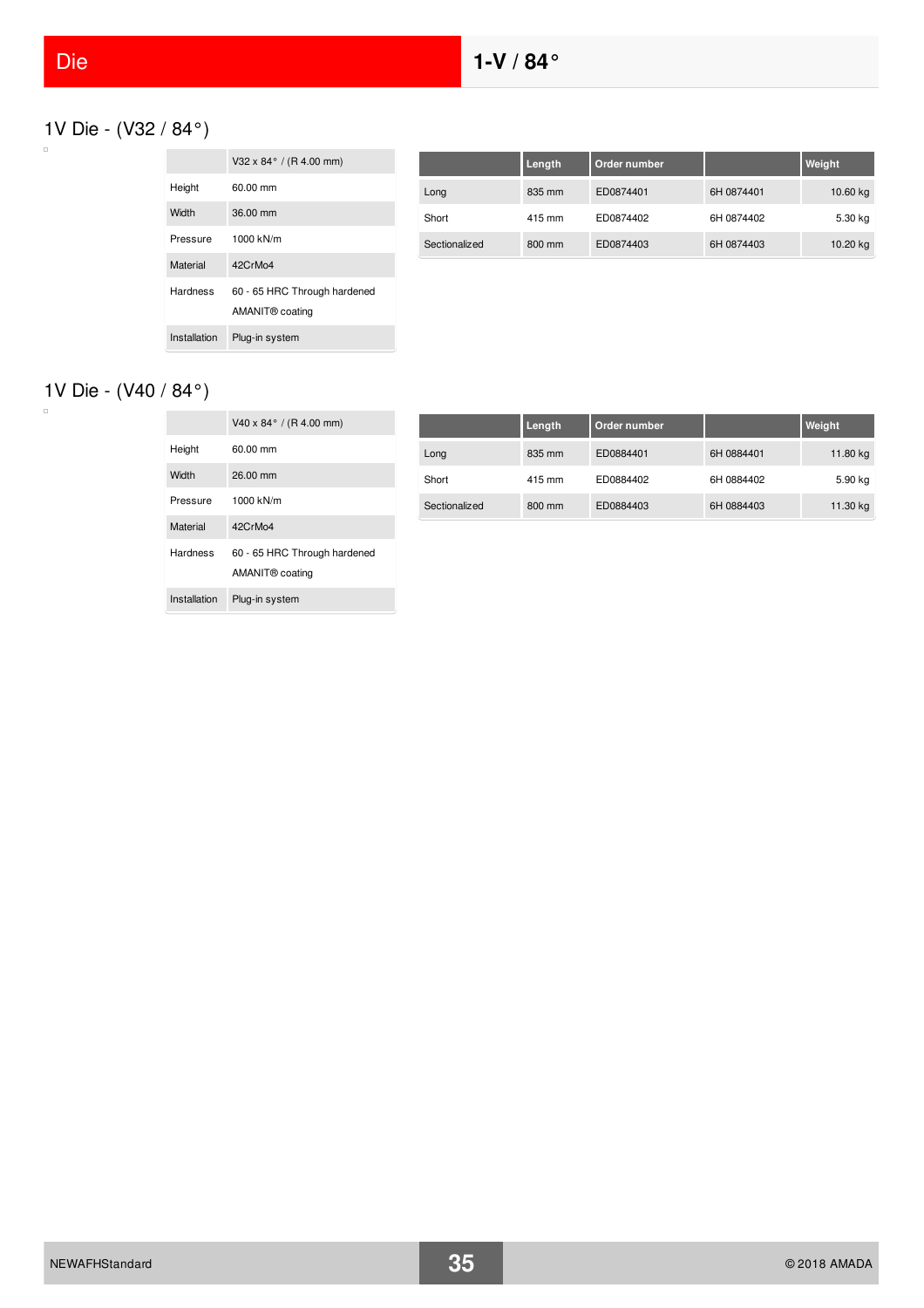## <span id="page-35-0"></span>1V Die - (V4 / 86°)

|                 | $V4 \times 86^{\circ}$ / (R 1.00 mm)                        |
|-----------------|-------------------------------------------------------------|
| Height          | 60.00 mm                                                    |
| Width           | 10.00 mm                                                    |
| Pressure        | 750 kN/m                                                    |
| Material        | 42CrMo4                                                     |
| <b>Hardness</b> | 60 - 65 HRC Through hardened<br>AMANIT <sup>®</sup> coating |
| Installation    | Plug-in system                                              |

|               | Length | Order number |            | Weight    |
|---------------|--------|--------------|------------|-----------|
| Long          | 835 mm | ED0848101    | 6H 0848101 | $4.10$ kg |
| Short         | 415 mm | ED0848102    | 6H 0848102 | 2.10 kg   |
| Sectionalized | 800 mm | ED0848103    | 6H 0848103 | $4.00$ kg |

#### 1V Die - (V6 / 86°)  $\Box$

|              | $V6 \times 86^{\circ}$ / (R 1.50 mm) |
|--------------|--------------------------------------|
| Height       | $60.00 \text{ mm}$                   |
| Width        | $11.00 \text{ mm}$                   |
| Pressure     | 800 kN/m                             |
| Material     | 42CrMo4                              |
| Hardness     | 60 - 65 HRC Through hardened         |
|              | AMANIT <sup>®</sup> coating          |
| Installation | Plug-in system                       |

|               | Length | Order number |            | Weight  |
|---------------|--------|--------------|------------|---------|
| Long          | 835 mm | ED0708151    | 6H 0708151 | 4.40 kg |
| Short         | 415 mm | ED0708152    | 6H 0708152 | 2.20 kg |
| Sectionalized | 800 mm | ED0708153    | 6H 0708153 | 4.20 kg |

# 1V Die - (V8 / 86°)

|                 | $V8 \times 86^{\circ}$ / (R 1.50 mm)                        |
|-----------------|-------------------------------------------------------------|
| Height          | 60.00 mm                                                    |
| Width           | $12.00 \text{ mm}$                                          |
| Pressure        | 900 kN/m                                                    |
| Material        | 42CrMo4                                                     |
| <b>Hardness</b> | 60 - 65 HRC Through hardened<br>AMANIT <sup>®</sup> coating |
| Installation    | Plug-in system                                              |

|               | Length | Order number |            | Weight    |
|---------------|--------|--------------|------------|-----------|
| Long          | 835 mm | ED0718151    | 6H 0718151 | 4.70 kg   |
| Short         | 415 mm | ED0718152    | 6H 0718152 | $2.30$ kg |
| Sectionalized | 800 mm | ED0718153    | 6H 0718153 | $4.50$ kg |

## 1V Die - (V10 / 86°)

 $\Box$ 

|                 | $V10 \times 86^{\circ}$ / (R 2.00 mm)                       |
|-----------------|-------------------------------------------------------------|
| Height          | $60.00 \text{ mm}$                                          |
| Width           | $13.50 \text{ mm}$                                          |
| Pressure        | 1000 kN/m                                                   |
| Material        | 42CrMo4                                                     |
| <b>Hardness</b> | 60 - 65 HRC Through hardened<br>AMANIT <sup>®</sup> coating |
| Installation    | Plug-in system                                              |

|               | Length | Order number |            | Weight    |
|---------------|--------|--------------|------------|-----------|
| Long          | 835 mm | ED0728201    | 6H 0728201 | 5.20 kg   |
| Short         | 415 mm | ED0728202    | 6H 0728202 | $2.60$ kg |
| Sectionalized | 800 mm | ED0728203    | 6H 0728203 | 4.90 kg   |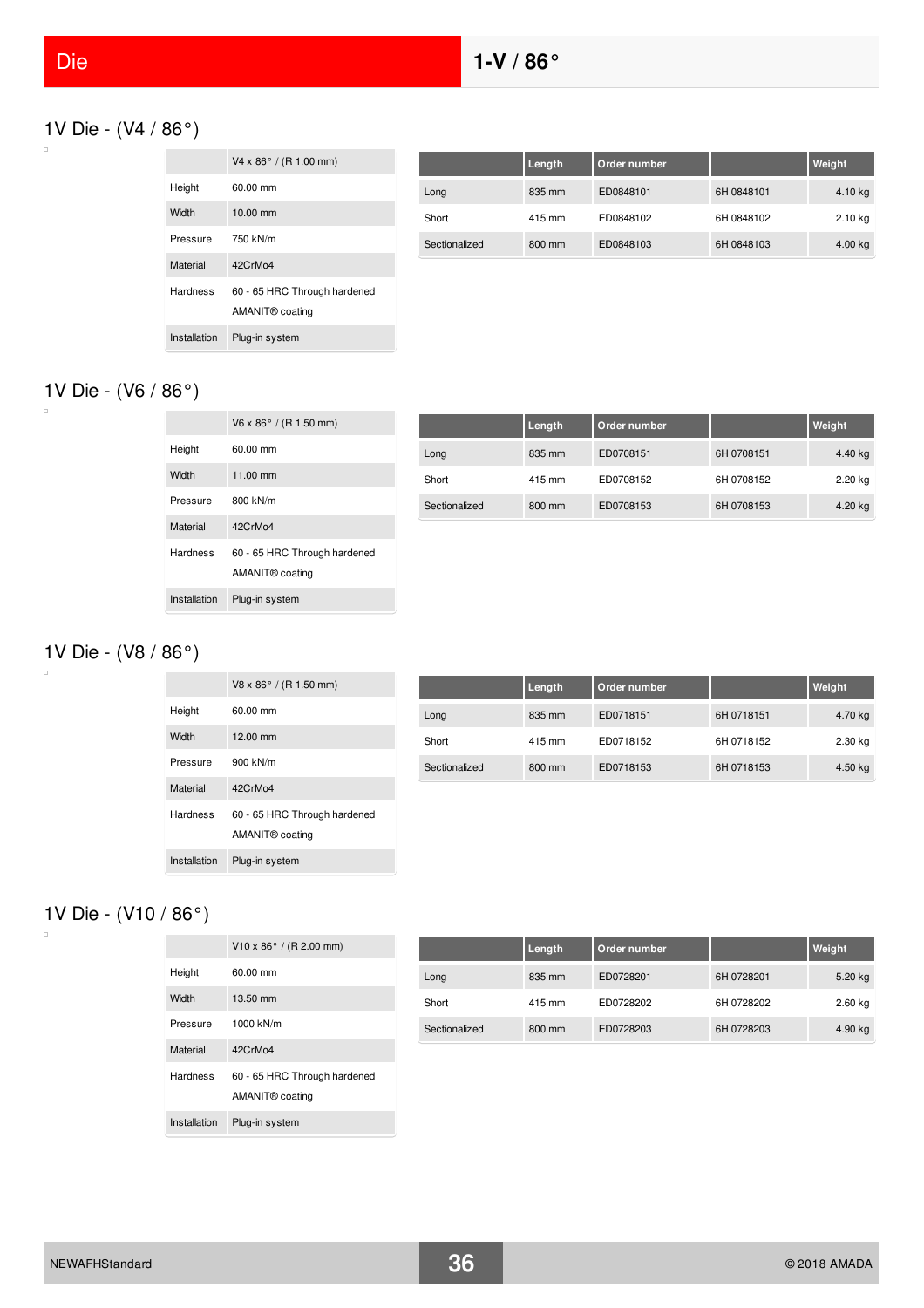$\Box$ 

# 1V Die - (V12 / 86°)

|                 | $V12 \times 86^{\circ}$ / (R 2.50 mm)                       |
|-----------------|-------------------------------------------------------------|
| Height          | $60.00 \text{ mm}$                                          |
| Width           | 15.00 mm                                                    |
| Pressure        | 1000 kN/m                                                   |
| Material        | 42CrMo4                                                     |
| <b>Hardness</b> | 60 - 65 HRC Through hardened<br>AMANIT <sup>®</sup> coating |
| Installation    | Plug-in system                                              |

|               | Length | Order number |            | Weight    |
|---------------|--------|--------------|------------|-----------|
| Long          | 835 mm | ED0748251    | 6H 0748251 | $5.50$ kg |
| Short         | 415 mm | ED0748252    | 6H 0748252 | 2.70 kg   |
| Sectionalized | 800 mm | ED0748253    | 6H 0748253 | $5.30$ kg |

#### 1V Die - (V14 / 86°)  $\Box$

|                 | $V14 \times 86^{\circ}$ / (R 2.50 mm)                       |
|-----------------|-------------------------------------------------------------|
| Height          | 60.00 mm                                                    |
| Width           | 17.00 mm                                                    |
| Pressure        | 1000 kN/m                                                   |
| Material        | 42CrMo4                                                     |
| <b>Hardness</b> | 60 - 65 HRC Through hardened<br>AMANIT <sup>®</sup> coating |
| Installation    | Plug-in system                                              |

|               | Length | Order number |            | Weight             |
|---------------|--------|--------------|------------|--------------------|
| Long          | 835 mm | ED0768251    | 6H 0768251 | 6.00 <sub>kg</sub> |
| Short         | 415 mm | ED0768252    | 6H 0768252 | 3.00 kg            |
| Sectionalized | 800 mm | ED0768253    | 6H 0768253 | 5.80 kg            |

# 1V Die - (V16 / 86°)

 $\Box$ 

|                 | $V16 \times 86^{\circ}$ / (R 2.50 mm)                       |
|-----------------|-------------------------------------------------------------|
| Height          | 60.00 mm                                                    |
| Width           | $20.00$ mm                                                  |
| Pressure        | 1000 kN/m                                                   |
| Material        | 42CrMo4                                                     |
| <b>Hardness</b> | 60 - 65 HRC Through hardened<br>AMANIT <sup>®</sup> coating |
| Installation    | Plug-in system                                              |

|               | Length | Order number |            | Weight    |
|---------------|--------|--------------|------------|-----------|
| Long          | 835 mm | ED0778251    | 6H 0778251 | 6.80 kg   |
| Short         | 415 mm | ED0778252    | 6H 0778252 | 3.40 kg   |
| Sectionalized | 800 mm | ED0778253    | 6H 0778253 | $6.50$ kg |

### 1V Die - (V18 / 86°)

|              | $V18 \times 86^{\circ}$ / (R 2.50 mm)                       |
|--------------|-------------------------------------------------------------|
| Height       | $60.00 \text{ mm}$                                          |
| Width        | $22.00 \text{ mm}$                                          |
| Pressure     | 1000 kN/m                                                   |
| Material     | 42CrMo4                                                     |
| Hardness     | 60 - 65 HRC Through hardened<br>AMANIT <sup>®</sup> coating |
| Installation | Plug-in system                                              |

|               | Length | Order number |            | Weight  |
|---------------|--------|--------------|------------|---------|
| Long          | 835 mm | ED0788251    | 6H 0788251 | 7.30 kg |
| Short         | 415 mm | ED0788252    | 6H 0788252 | 3.60 kg |
| Sectionalized | 800 mm | ED0788253    | 6H 0788253 | 7.00 kg |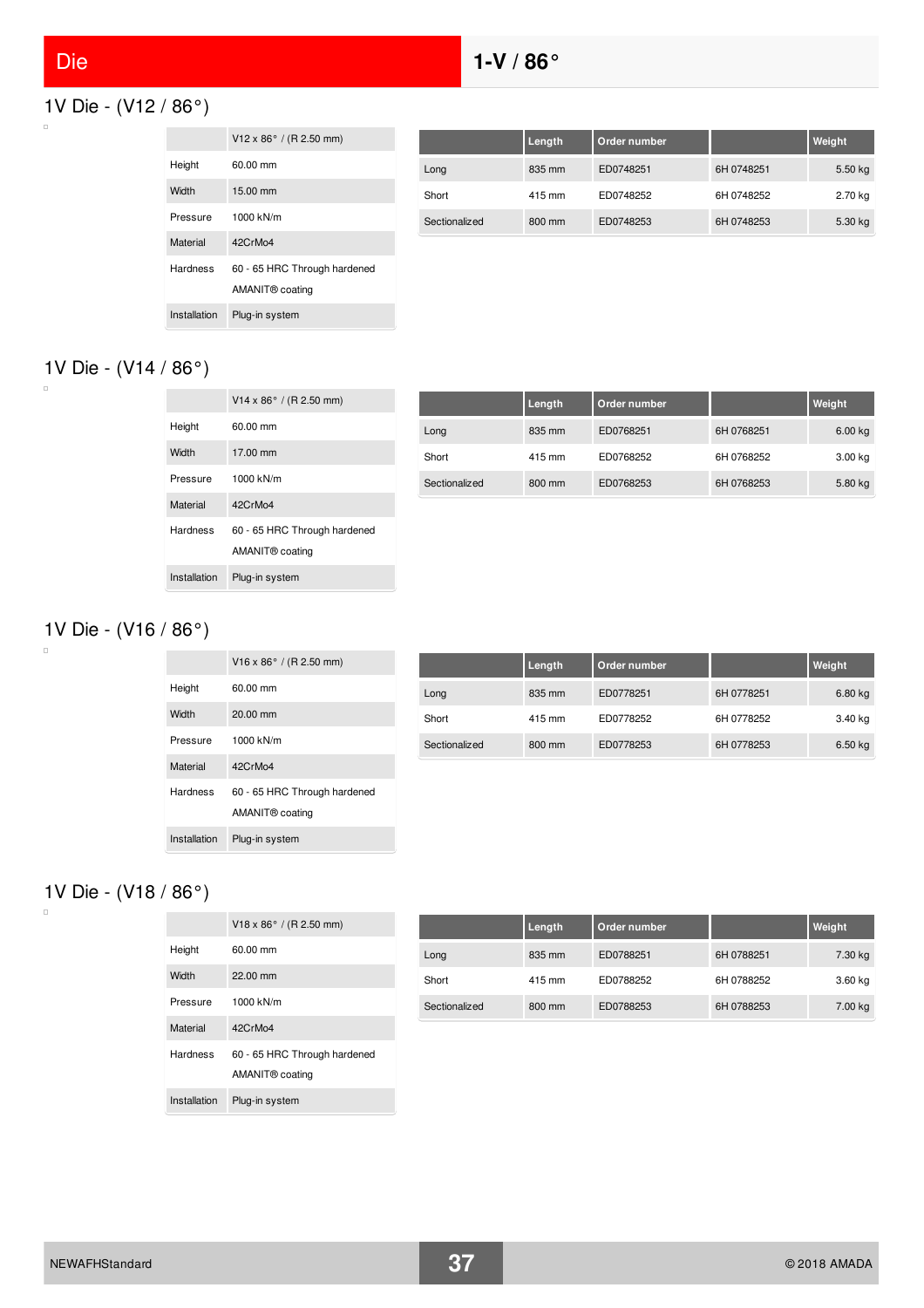$\Box$ 

# 1V Die - (V20 / 86°)

|                 | $V20 \times 86^{\circ}$ / (R 3.00 mm)                       |
|-----------------|-------------------------------------------------------------|
| Height          | 60.00 mm                                                    |
| Width           | 24.40 mm                                                    |
| Pressure        | 1000 kN/m                                                   |
| Material        | 42CrM <sub>0</sub> 4                                        |
| <b>Hardness</b> | 60 - 65 HRC Through hardened<br>AMANIT <sup>®</sup> coating |
| Installation    | Plug-in system                                              |

|               | Length | Order number |            | Weight    |
|---------------|--------|--------------|------------|-----------|
| Long          | 835 mm | ED0798301    | 6H 0798301 | 7.80 kg   |
| Short         | 415 mm | ED0798302    | 6H 0798302 | $3.90$ kg |
| Sectionalized | 800 mm | ED0798303    | 6H 0798303 | 7.50 kg   |

#### 1V Die - (V25 / 86°)  $\Box$

|                 | $V25 \times 86^{\circ}$ / (R 3.00 mm)                       |
|-----------------|-------------------------------------------------------------|
| Height          | $60.00 \text{ mm}$                                          |
| Width           | $29.60$ mm                                                  |
| Pressure        | 1000 kN/m                                                   |
| Material        | 42CrMo4                                                     |
| <b>Hardness</b> | 60 - 65 HRC Through hardened<br>AMANIT <sup>®</sup> coating |
| Installation    | Plug-in system                                              |

|               | Length | Order number |            | Weight  |
|---------------|--------|--------------|------------|---------|
| Long          | 835 mm | ED0828301    | 6H 0828301 | 9.00 kg |
| Short         | 415 mm | ED0828302    | 6H 0828302 | 4.50 kg |
| Sectionalized | 800 mm | ED0828303    | 6H 0828303 | 8.60 kg |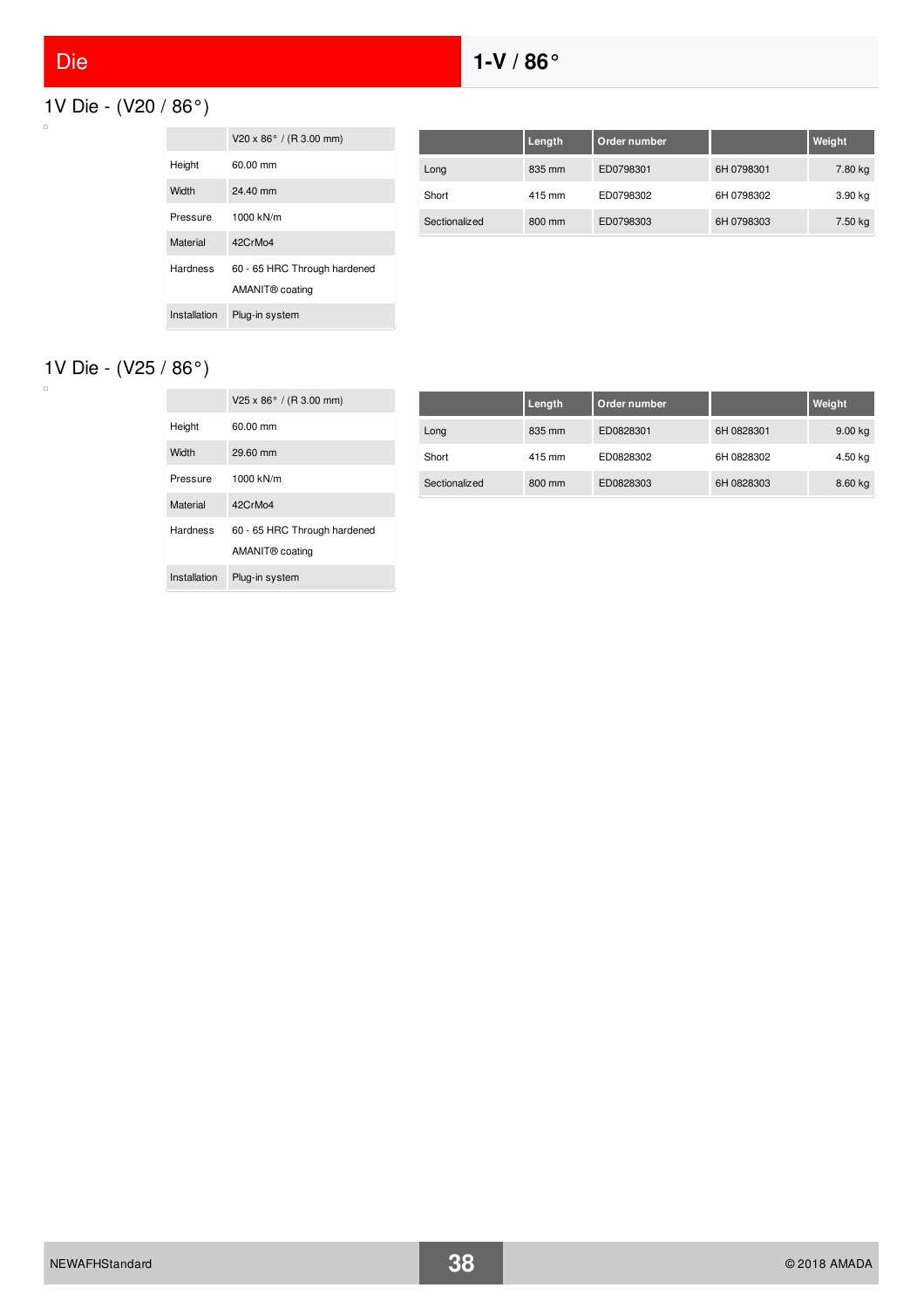### 1V Die - (V4 / 86°)

|              | $V4 \times 86^{\circ}$ / (R 1.00 mm)                        |
|--------------|-------------------------------------------------------------|
| Height       | 60 10 mm                                                    |
| Width        | $10.00 \text{ mm}$                                          |
| Pressure     | 750 kN/m                                                    |
| Material     | 42CrMo4                                                     |
| Hardness     | 60 - 65 HRC Through hardened<br>AMANIT <sup>®</sup> coating |
| Installation | Plug-in system                                              |

|               | Length | Order number |            | Weight    |
|---------------|--------|--------------|------------|-----------|
| Long          | 835 mm | ED1848101    | 6H 1848101 | 4.30 kg   |
| Short         | 415 mm | ED1848102    | 6H 1848102 | 2.20 kg   |
| Sectionalized | 800 mm | ED1848103    | 6H 1848103 | $4.10$ kg |

#### 1V Die - (V6 / 86°)  $\Box$

|              | $V6 \times 86^{\circ}$ / (R 1.50 mm)                        |
|--------------|-------------------------------------------------------------|
| Height       | 61.20 mm                                                    |
| Width        | $11.00 \text{ mm}$                                          |
| Pressure     | 800 kN/m                                                    |
| Material     | 42CrMo4                                                     |
| Hardness     | 60 - 65 HRC Through hardened<br>AMANIT <sup>®</sup> coating |
| Installation | Plug-in system                                              |

|               | Length | Order number |            | Weight  |
|---------------|--------|--------------|------------|---------|
| Long          | 835 mm | ED1708151    | 6H 1708151 | 4.60 kg |
| Short         | 415 mm | ED1708152    | 6H 1708152 | 2.30 kg |
| Sectionalized | 800 mm | ED1708153    | 6H 1708153 | 4.40 kg |

# 1V Die - (V8 / 86°)

|                 | $V8 \times 86^{\circ}$ / (R 1.50 mm)                        |
|-----------------|-------------------------------------------------------------|
| Height          | 62.30 mm                                                    |
| Width           | 12.00 mm                                                    |
| Pressure        | 900 kN/m                                                    |
| Material        | 42CrMo4                                                     |
| <b>Hardness</b> | 60 - 65 HRC Through hardened<br>AMANIT <sup>®</sup> coating |
| Installation    | Plug-in system                                              |

|               | Length | Order number |            | Weight    |
|---------------|--------|--------------|------------|-----------|
| Long          | 835 mm | ED1718151    | 6H 1718151 | 4.90 kg   |
| Short         | 415 mm | ED1718152    | 6H 1718152 | $2.50$ kg |
| Sectionalized | 800 mm | ED1718153    | 6H 1718153 | 4.70 kg   |

### 1V Die - (V10 / 86°)

 $\Box$ 

|                 | $V10 \times 86^{\circ}$ / (R 2.00 mm)                       |
|-----------------|-------------------------------------------------------------|
| Height          | 63.40 mm                                                    |
| Width           | 13.50 mm                                                    |
| Pressure        | 1000 kN/m                                                   |
| Material        | 42CrMo4                                                     |
| <b>Hardness</b> | 60 - 65 HRC Through hardened<br>AMANIT <sup>®</sup> coating |
| Installation    | Plug-in system                                              |

|               | Length | Order number |            | Weight  |
|---------------|--------|--------------|------------|---------|
| Long          | 835 mm | ED1728201    | 6H 1728201 | 5.40 kg |
| Short         | 415 mm | ED1728202    | 6H 1728202 | 2.70 kg |
| Sectionalized | 800 mm | ED1728203    | 6H 1728203 | 5.20 kg |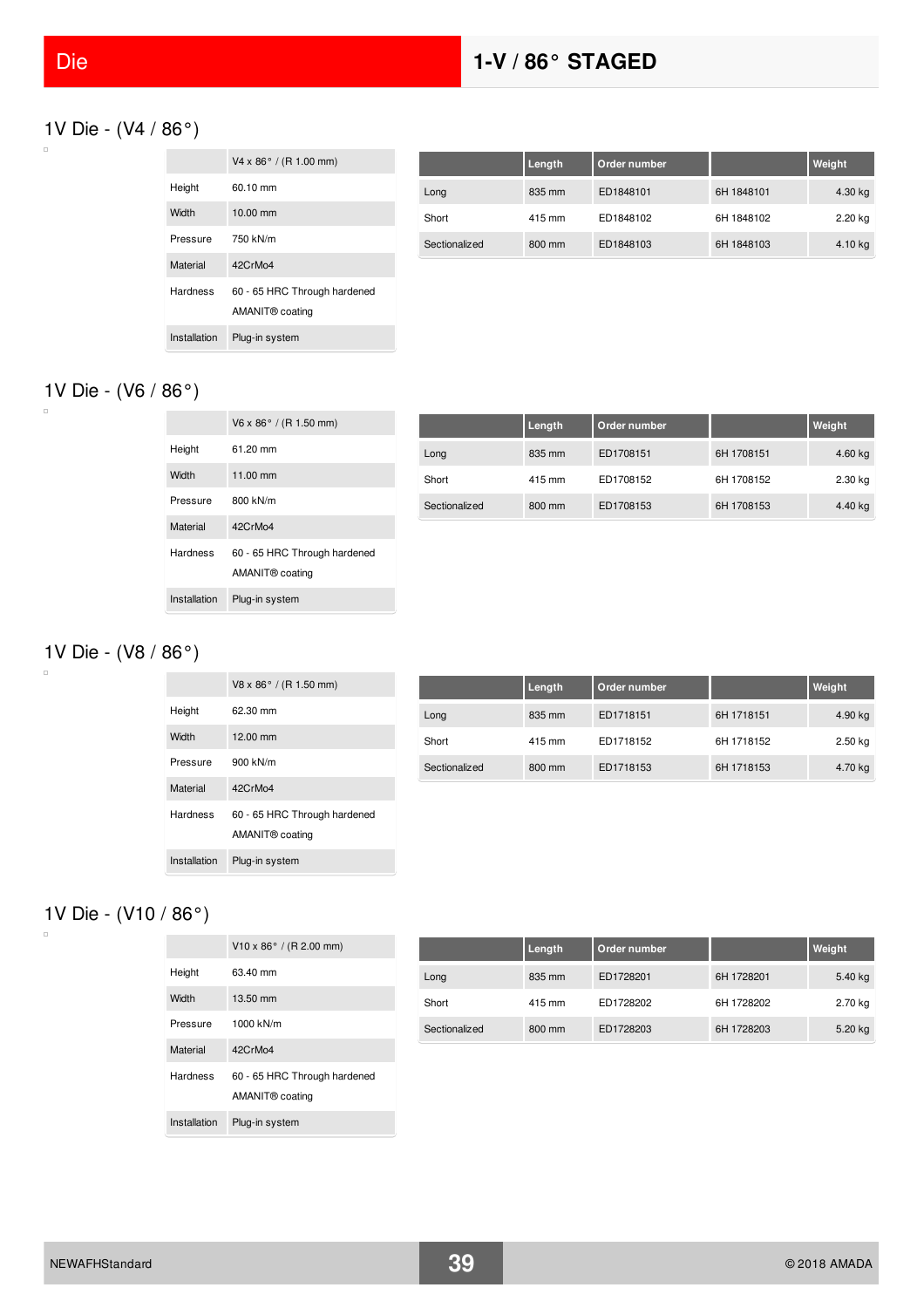# Die **1-V / 86° STAGED**

 $\Box$ 

# 1V Die - (V12 / 86°)

|                 | $V12 \times 86^{\circ}$ / (R 2.50 mm)                       |
|-----------------|-------------------------------------------------------------|
| Height          | 64.40 mm                                                    |
| Width           | $15.00 \text{ mm}$                                          |
| Pressure        | 1000 kN/m                                                   |
| Material        | 42CrMo4                                                     |
| <b>Hardness</b> | 60 - 65 HRC Through hardened<br>AMANIT <sup>®</sup> coating |
| Installation    | Plug-in system                                              |

|               | Length | Order number |            | Weight  |
|---------------|--------|--------------|------------|---------|
| Long          | 835 mm | ED1748251    | 6H 1748251 | 5.80 kg |
| Short         | 415 mm | ED1748252    | 6H 1748252 | 2.90 kg |
| Sectionalized | 800 mm | ED1748253    | 6H 1748253 | 5.60 kg |

#### 1V Die - (V16 / 86°)  $\Box$

|                 | $V16 \times 86^{\circ}$ / (R 2.50 mm)                       |
|-----------------|-------------------------------------------------------------|
| Height          | 66.60 mm                                                    |
| Width           | $20.00 \text{ mm}$                                          |
| Pressure        | 1000 kN/m                                                   |
| Material        | 42CrMo4                                                     |
| <b>Hardness</b> | 60 - 65 HRC Through hardened<br>AMANIT <sup>®</sup> coating |
| Installation    | Plug-in system                                              |

|               | Length | Order number |            | Weight  |
|---------------|--------|--------------|------------|---------|
| Long          | 835 mm | ED1778251    | 6H 1778251 | 7.40 kg |
| Short         | 415 mm | ED1778252    | 6H 1778252 | 3.70 kg |
| Sectionalized | 800 mm | ED1778253    | 6H 1778253 | 7.10 kg |

### 1V Die - (V20 / 86°)

 $\Box$ 

|                 | $V20 \times 86^{\circ}$ / (R 3.00 mm)                       |
|-----------------|-------------------------------------------------------------|
| Height          | 68.70 mm                                                    |
| Width           | 24.40 mm                                                    |
| Pressure        | 1000 kN/m                                                   |
| Material        | 42CrMo4                                                     |
| <b>Hardness</b> | 60 - 65 HRC Through hardened<br>AMANIT <sup>®</sup> coating |
| Installation    | Plug-in system                                              |

|               | Length | Order number |            | Weight  |
|---------------|--------|--------------|------------|---------|
| Long          | 835 mm | ED1798301    | 6H 1798301 | 8.90 kg |
| Short         | 415 mm | ED1798302    | 6H 1798302 | 4.40 kg |
| Sectionalized | 800 mm | ED1798303    | 6H 1798303 | 8.50 kg |

#### 1V Die - (V25 / 86°)

|                 | $V25 \times 86^{\circ}$ / (R 3.00 mm)                       |
|-----------------|-------------------------------------------------------------|
| Height          | 71 40 mm                                                    |
| Width           | 29.60 mm                                                    |
| Pressure        | 1000 kN/m                                                   |
| Material        | 42CrMo4                                                     |
| <b>Hardness</b> | 60 - 65 HRC Through hardened<br>AMANIT <sup>®</sup> coating |
| Installation    | Plug-in system                                              |

|               | Length | Order number |            | Weight   |
|---------------|--------|--------------|------------|----------|
| Long          | 835 mm | ED1828301    | 6H 1828301 | 10.60 kg |
| Short         | 415 mm | ED1828302    | 6H 1828302 | 5.30 kg  |
| Sectionalized | 800 mm | ED1828303    | 6H 1828303 | 10.20 kg |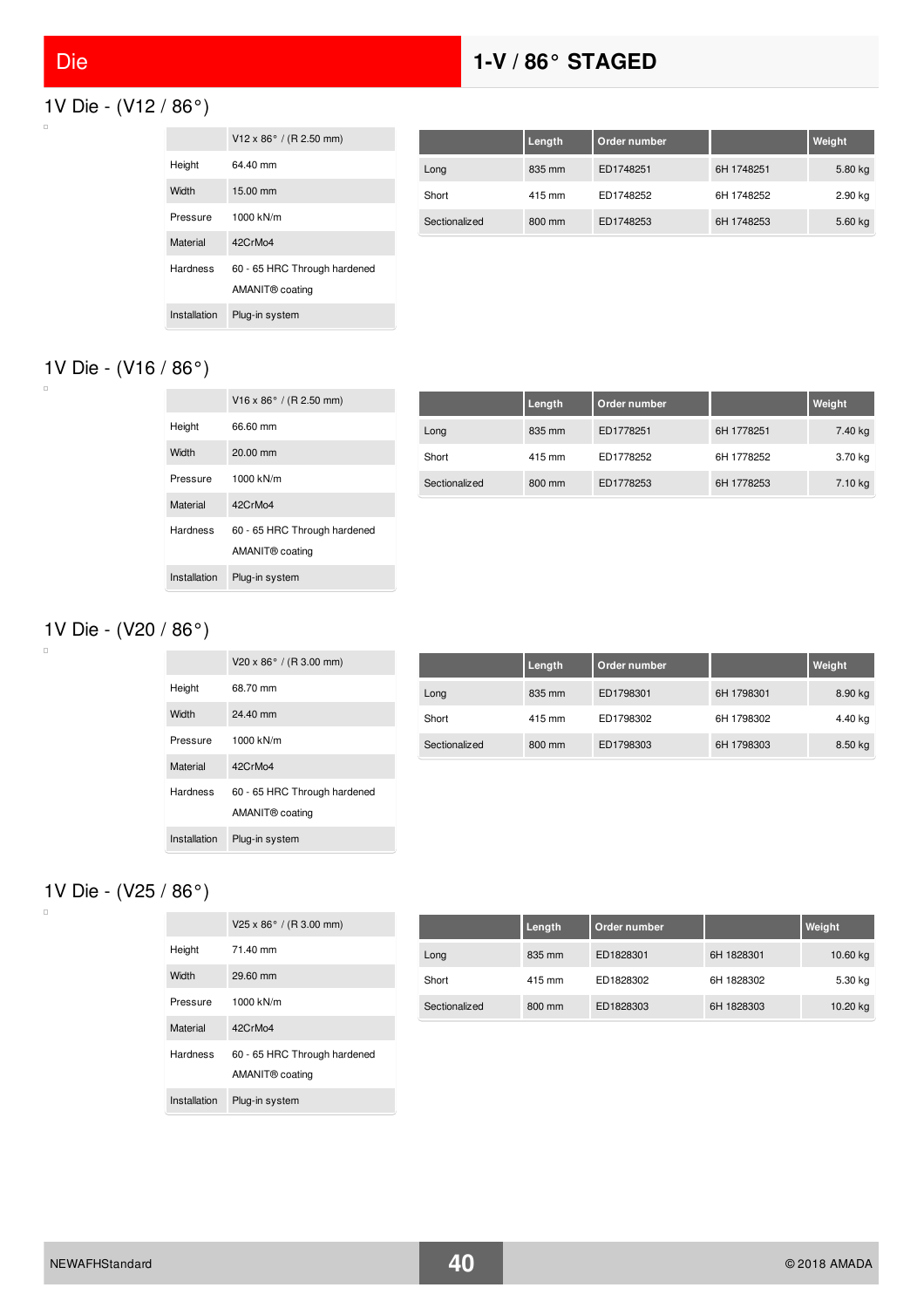$\overline{a}$ 

### 1V Die - (V4 / 88°)

|                 | $V4 \times 88^{\circ}$ / (R 1.00 mm)                        |
|-----------------|-------------------------------------------------------------|
| Height          | 60.00 mm                                                    |
| Width           | $10.00 \text{ mm}$                                          |
| Pressure        | 750 kN/m                                                    |
| Material        | 42CrMo4                                                     |
| <b>Hardness</b> | 60 - 65 HRC Through hardened<br>AMANIT <sup>®</sup> coating |
| Installation    | Plug-in system                                              |

|               | Length | Order number |            | Weight    |
|---------------|--------|--------------|------------|-----------|
| Long          | 835 mm | ED0847101    | 6H 0847101 | $4.10$ kg |
| Short         | 415 mm | ED0847102    | 6H 0847102 | 2.10 kg   |
| Sectionalized | 800 mm | ED0847103    | 6H 0847103 | $4.00$ kg |

#### 1V Die - (V6 / 88°)  $\Box$

|              | $V6 \times 88^{\circ}$ / (R 1.50 mm) |
|--------------|--------------------------------------|
| Height       | 60.00 mm                             |
| Width        | $11.00 \text{ mm}$                   |
| Pressure     | 800 kN/m                             |
| Material     | 42CrMo4                              |
| Hardness     | 60 - 65 HRC Through hardened         |
|              | AMANIT <sup>®</sup> coating          |
| Installation | Plug-in system                       |

|               | Length | Order number |            | Weight  |
|---------------|--------|--------------|------------|---------|
| Long          | 835 mm | ED0707151    | 6H 0707151 | 4.40 kg |
| Short         | 415 mm | ED0707152    | 6H 0707152 | 2.20 kg |
| Sectionalized | 800 mm | ED0707153    | 6H 0707153 | 4.20 kg |

# 1V Die - (V8 / 88°)

|                 | $V8 \times 88^{\circ}$ / (R 1.50 mm)                        |
|-----------------|-------------------------------------------------------------|
| Height          | 60.00 mm                                                    |
| Width           | 12.00 mm                                                    |
| Pressure        | 900 kN/m                                                    |
| Material        | 42CrMo4                                                     |
| <b>Hardness</b> | 60 - 65 HRC Through hardened<br>AMANIT <sup>®</sup> coating |
| Installation    | Plug-in system                                              |

|               | Length | Order number |            | Weight    |
|---------------|--------|--------------|------------|-----------|
| Long          | 835 mm | ED0717151    | 6H 0717151 | 4.70 kg   |
| Short         | 415 mm | ED0717152    | 6H 0717152 | $2.30$ kg |
| Sectionalized | 800 mm | ED0717153    | 6H 0717153 | $4.50$ kg |

#### 1V Die - (V10 / 88°)  $\Box$

|                 | $V10 \times 88^{\circ}$ / (R 2.00 mm)                       |
|-----------------|-------------------------------------------------------------|
| Height          | $60.00 \text{ mm}$                                          |
| Width           | 13.50 mm                                                    |
| Pressure        | 1000 kN/m                                                   |
| Material        | 42CrMo4                                                     |
| <b>Hardness</b> | 60 - 65 HRC Through hardened<br>AMANIT <sup>®</sup> coating |
| Installation    | Plug-in system                                              |

|               | Length | Order number |            | Weight    |
|---------------|--------|--------------|------------|-----------|
| Long          | 835 mm | ED0727201    | 6H 0727201 | 5.20 kg   |
| Short         | 415 mm | ED0727202    | 6H 0727202 | $2.60$ kg |
| Sectionalized | 800 mm | ED0727203    | 6H 0727203 | 4.90 kg   |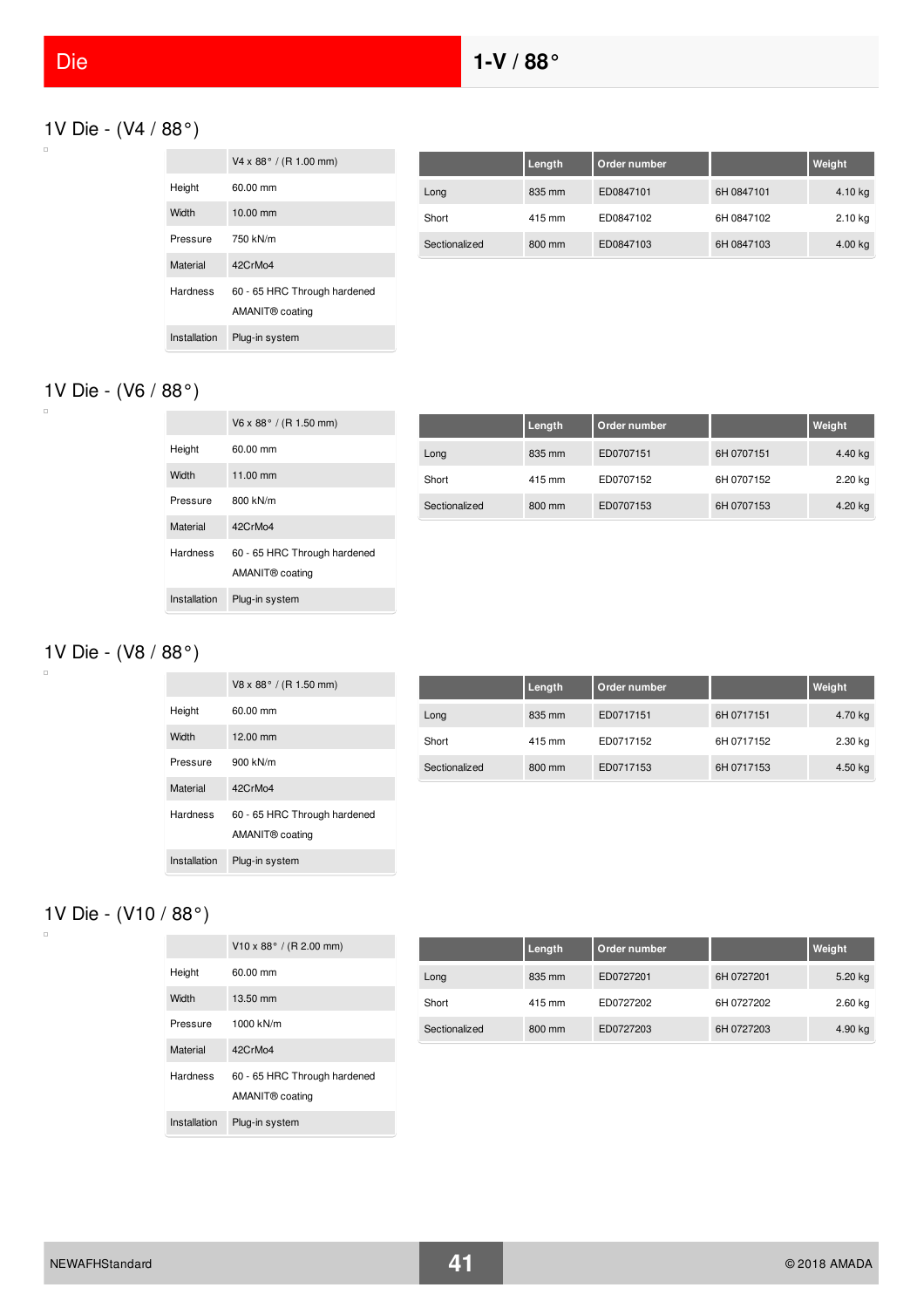$\Box$ 

# 1V Die - (V12 / 88°)

|              | V12 x 88 $^{\circ}$ / (R 2.50 mm)                           |
|--------------|-------------------------------------------------------------|
| Height       | 60.00 mm                                                    |
| Width        | 15.00 mm                                                    |
| Pressure     | 1000 kN/m                                                   |
| Material     | 42CrMo4                                                     |
| Hardness     | 60 - 65 HRC Through hardened<br>AMANIT <sup>®</sup> coating |
| Installation | Plug-in system                                              |

|               | Length | Order number |            | Weight  |
|---------------|--------|--------------|------------|---------|
| Long          | 835 mm | ED0747251    | 6H 0747251 | 5.50 kg |
| Short         | 415 mm | ED0747252    | 6H 0747252 | 2.70 kg |
| Sectionalized | 800 mm | ED0747253    | 6H 0747253 | 5.30 kg |

#### 1V Die - (V14 / 88°)  $\Box$

|              | $V14 \times 88^{\circ}$ / (R 2.50 mm)                       |
|--------------|-------------------------------------------------------------|
| Height       | $60.00 \text{ mm}$                                          |
| Width        | 17.00 mm                                                    |
| Pressure     | 1000 kN/m                                                   |
| Material     | 42CrMo4                                                     |
| Hardness     | 60 - 65 HRC Through hardened<br>AMANIT <sup>®</sup> coating |
| Installation | Plug-in system                                              |

|               | Length | Order number |            | Weight  |
|---------------|--------|--------------|------------|---------|
| Long          | 835 mm | ED0767251    | 6H 0767251 | 6.00 kg |
| Short         | 415 mm | ED0767252    | 6H 0767252 | 3.00 kg |
| Sectionalized | 800 mm | ED0767253    | 6H 0767253 | 5.80 kg |

### 1V Die - (V16 / 88°)

 $\Box$ 

|                 | $V16 \times 88^{\circ}$ / (R 2.50 mm)                       |
|-----------------|-------------------------------------------------------------|
| Height          | 60.00 mm                                                    |
| Width           | $20.00$ mm                                                  |
| Pressure        | 1000 kN/m                                                   |
| Material        | 42CrMo4                                                     |
| <b>Hardness</b> | 60 - 65 HRC Through hardened<br>AMANIT <sup>®</sup> coating |
| Installation    | Plug-in system                                              |

|               | Length | Order number |            | Weight    |
|---------------|--------|--------------|------------|-----------|
| Long          | 835 mm | ED0777251    | 6H 0777251 | 6.80 kg   |
| Short         | 415 mm | ED0777252    | 6H 0777252 | 3.40 kg   |
| Sectionalized | 800 mm | ED0777253    | 6H 0777253 | $6.50$ kg |

### 1V Die - (V18 / 88°)

|                 | $V18 \times 88^{\circ}$ / (R 2.50 mm)                       |
|-----------------|-------------------------------------------------------------|
| Height          | $60.00 \text{ mm}$                                          |
| Width           | $22.00 \text{ mm}$                                          |
| Pressure        | 1000 kN/m                                                   |
| Material        | 42CrMo4                                                     |
| <b>Hardness</b> | 60 - 65 HRC Through hardened<br>AMANIT <sup>®</sup> coating |
| Installation    | Plug-in system                                              |

|               | Length | Order number |            | Weight  |
|---------------|--------|--------------|------------|---------|
| Long          | 835 mm | ED0787251    | 6H 0787251 | 7.30 kg |
| Short         | 415 mm | ED0787252    | 6H 0787252 | 3.60 kg |
| Sectionalized | 800 mm | ED0787253    | 6H 0787253 | 7.00 kg |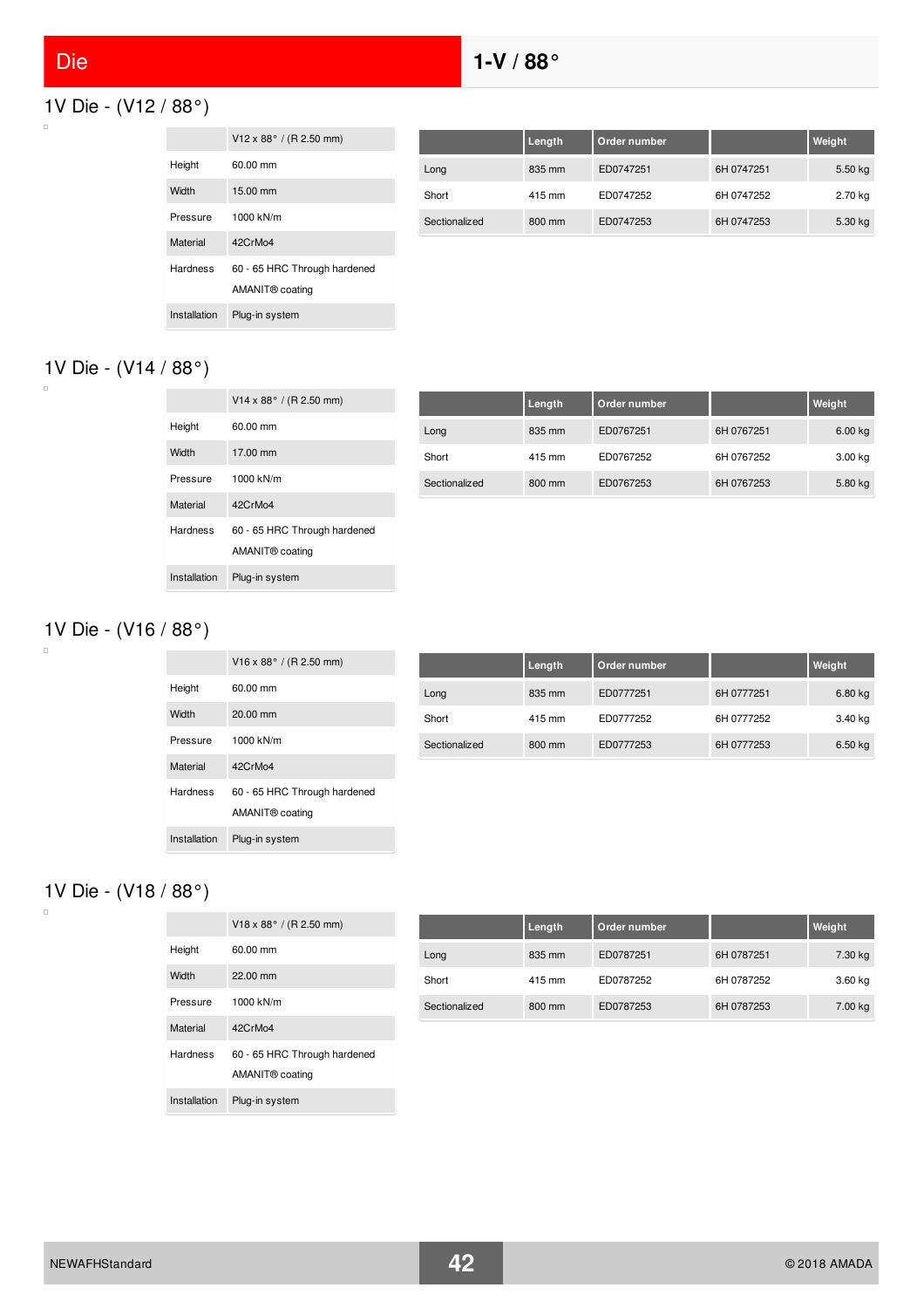$\Box$ 

# 1V Die - (V20 / 88°)

|                 | V20 x 88 $^{\circ}$ / (R 3.00 mm)                           |
|-----------------|-------------------------------------------------------------|
| Height          | 60.00 mm                                                    |
| Width           | 24.40 mm                                                    |
| Pressure        | 1000 kN/m                                                   |
| Material        | 42CrMo4                                                     |
| <b>Hardness</b> | 60 - 65 HRC Through hardened<br>AMANIT <sup>®</sup> coating |
| Installation    | Plug-in system                                              |

|               | Length           | Order number |            | Weight    |
|---------------|------------------|--------------|------------|-----------|
| Long          | 835 mm           | ED0797301    | 6H 0797301 | 7.80 kg   |
| Short         | 415 mm           | ED0797302    | 6H 0797302 | $3.90$ kg |
| Sectionalized | $800 \text{ mm}$ | ED0797303    | 6H 0797303 | 7.50 kg   |

#### 1V Die - (V25 / 88°)  $\Box$

|                 | $V25 \times 88^{\circ}$ / (R 3.00 mm)                       |
|-----------------|-------------------------------------------------------------|
| Height          | $60.00 \text{ mm}$                                          |
| Width           | $29.60$ mm                                                  |
| Pressure        | 1000 kN/m                                                   |
| Material        | 42CrMo4                                                     |
| <b>Hardness</b> | 60 - 65 HRC Through hardened<br>AMANIT <sup>®</sup> coating |
| Installation    | Plug-in system                                              |

|               | Length | Order number |            | Weight  |
|---------------|--------|--------------|------------|---------|
| Long          | 835 mm | ED0827301    | 6H 0827301 | 9.00 kg |
| Short         | 415 mm | ED0827302    | 6H 0827302 | 4.50 kg |
| Sectionalized | 800 mm | ED0827303    | 6H 0827303 | 8.60 kg |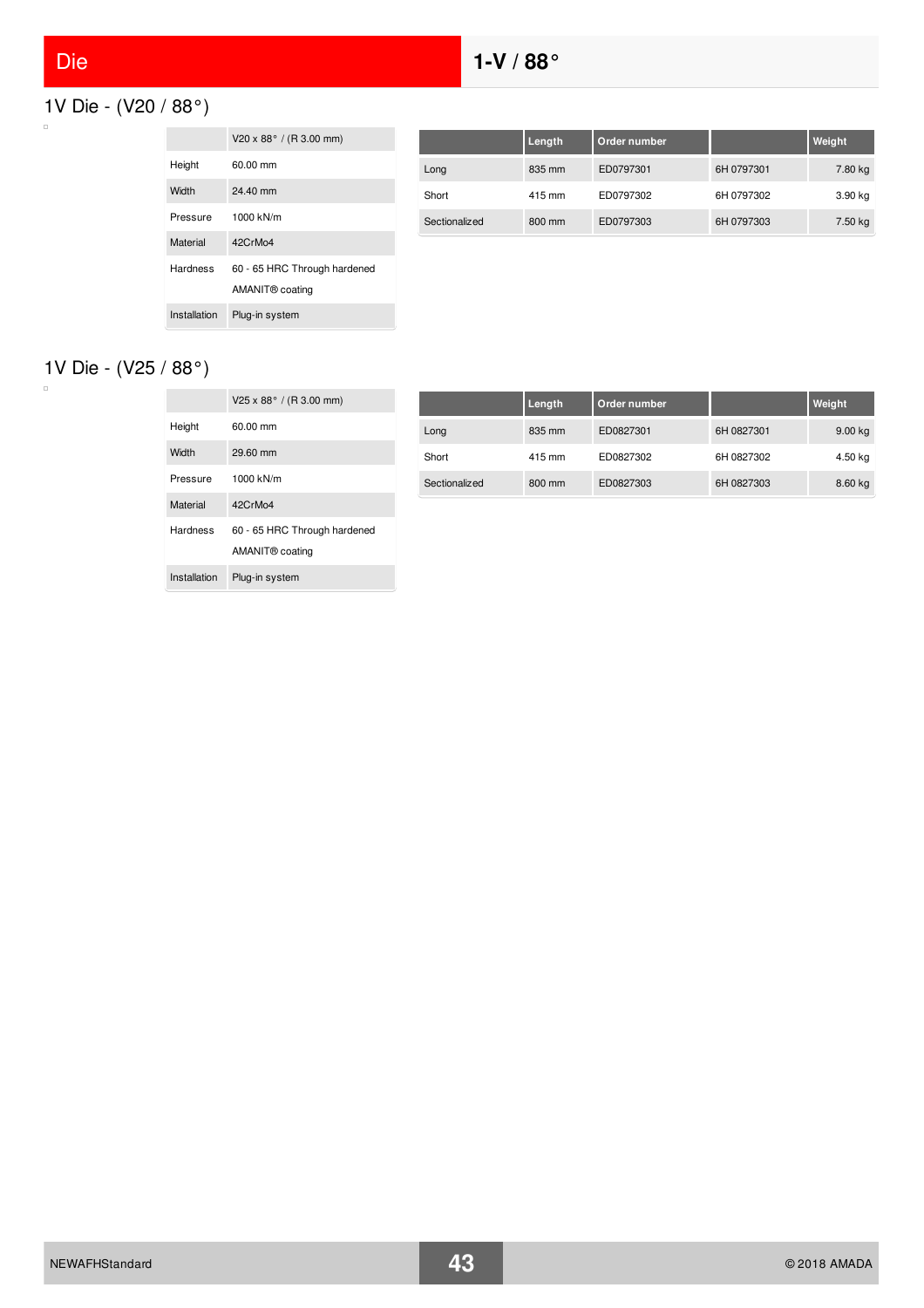$\overline{a}$ 

# 1V Die - (V4 / 90°)

|                 | $V4 \times 90^{\circ}$ / (R 1.00 mm)                        |
|-----------------|-------------------------------------------------------------|
| Height          | 60.00 mm                                                    |
| Width           | 10.00 mm                                                    |
| Pressure        | 750 kN/m                                                    |
| Material        | 42CrMo4                                                     |
| <b>Hardness</b> | 60 - 65 HRC Through hardened<br>AMANIT <sup>®</sup> coating |
| Installation    | Plug-in system                                              |

|               | Length | Order number |            | Weight    |
|---------------|--------|--------------|------------|-----------|
| Long          | 835 mm | ED0849101    | 6H 0849101 | $4.10$ kg |
| Short         | 415 mm | ED0849102    | 6H 0849102 | $2.10$ kg |
| Sectionalized | 800 mm | ED0849103    | 6H 0849103 | $4.00$ kg |

#### 1V Die - (V6 / 90°)  $\Box$

|                 | V6 x 90 $^{\circ}$ / (R 1.50 mm) |
|-----------------|----------------------------------|
| Height          | 60.00 mm                         |
| Width           | $11.00 \, \text{mm}$             |
| Pressure        | 800 kN/m                         |
| Material        | 42CrMo4                          |
| <b>Hardness</b> | 60 - 65 HRC Through hardened     |
|                 | AMANIT <sup>®</sup> coating      |
| Installation    | Plug-in system                   |

|               | Length | Order number |            | Weight  |
|---------------|--------|--------------|------------|---------|
| Long          | 835 mm | ED0709151    | 6H 0709151 | 4.40 kg |
| Short         | 415 mm | ED0709152    | 6H 0709152 | 2.20 kg |
| Sectionalized | 800 mm | ED0709153    | 6H 0709153 | 4.20 kg |

# 1V Die - (V8 / 90°)

|                 | $V8 \times 90^{\circ}$ / (R 1.50 mm)                        |
|-----------------|-------------------------------------------------------------|
| Height          | $60.00 \text{ mm}$                                          |
| Width           | $12.00 \text{ mm}$                                          |
| Pressure        | 900 kN/m                                                    |
| Material        | 42CrMo4                                                     |
| <b>Hardness</b> | 60 - 65 HRC Through hardened<br>AMANIT <sup>®</sup> coating |
| Installation    | Plug-in system                                              |

|               | Length | Order number |            | Weight    |
|---------------|--------|--------------|------------|-----------|
| Long          | 835 mm | ED0719151    | 6H 0719151 | 4.70 kg   |
| Short         | 415 mm | ED0719152    | 6H 0719152 | $2.30$ kg |
| Sectionalized | 800 mm | ED0719153    | 6H 0719153 | 4.50 kg   |

#### 1V Die - (V10 / 90°)  $\Box$

|                 | $V10 \times 90^{\circ}$ / (R 2.00 mm)                       |
|-----------------|-------------------------------------------------------------|
| Height          | $60.00 \text{ mm}$                                          |
| Width           | 13.50 mm                                                    |
| Pressure        | 1000 kN/m                                                   |
| Material        | 42CrMo4                                                     |
| <b>Hardness</b> | 60 - 65 HRC Through hardened<br>AMANIT <sup>®</sup> coating |
| Installation    | Plug-in system                                              |

|               | Length | Order number |            | Weight    |
|---------------|--------|--------------|------------|-----------|
| Long          | 835 mm | ED0729201    | 6H 0729201 | 5.20 kg   |
| Short         | 415 mm | ED0729202    | 6H 0729202 | $2.60$ kg |
| Sectionalized | 800 mm | ED0729203    | 6H 0729203 | 4.90 kg   |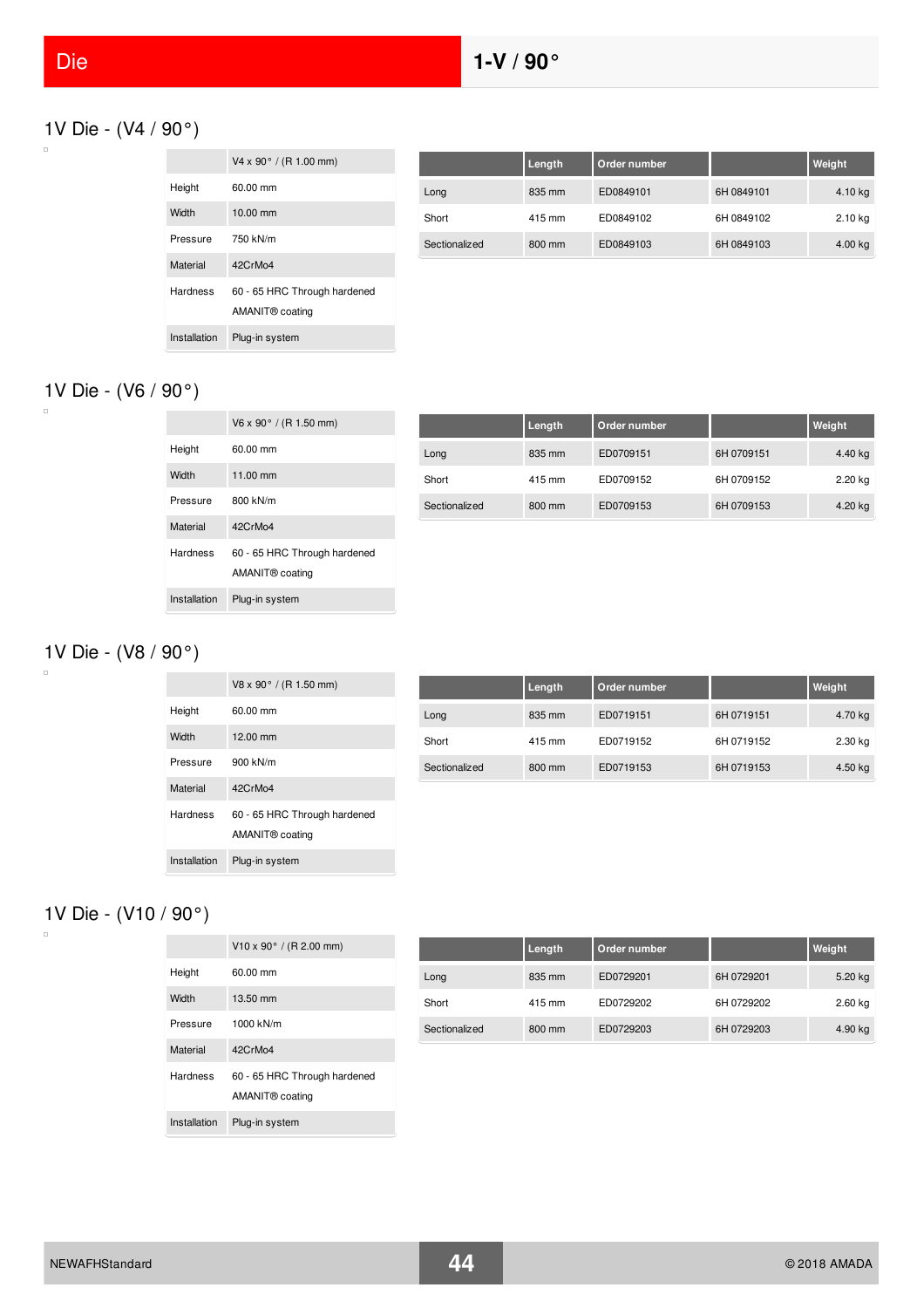1V Die - (V12 / 90°)  $\Box$ 

|                 | V12 x 90 $^{\circ}$ / (R 2.50 mm)                           |
|-----------------|-------------------------------------------------------------|
| Height          | 60.00 mm                                                    |
| Width           | $15.00 \text{ mm}$                                          |
| Pressure        | 1000 kN/m                                                   |
| Material        | 42CrMo4                                                     |
| <b>Hardness</b> | 60 - 65 HRC Through hardened<br>AMANIT <sup>®</sup> coating |
| Installation    | Plug-in system                                              |

|               | Length | Order number |            | Weight  |
|---------------|--------|--------------|------------|---------|
| Long          | 835 mm | ED0749251    | 6H 0749251 | 5.50 kg |
| Short         | 415 mm | ED0749252    | 6H 0749252 | 2.70 kg |
| Sectionalized | 800 mm | ED0749253    | 6H 0749253 | 5.30 kg |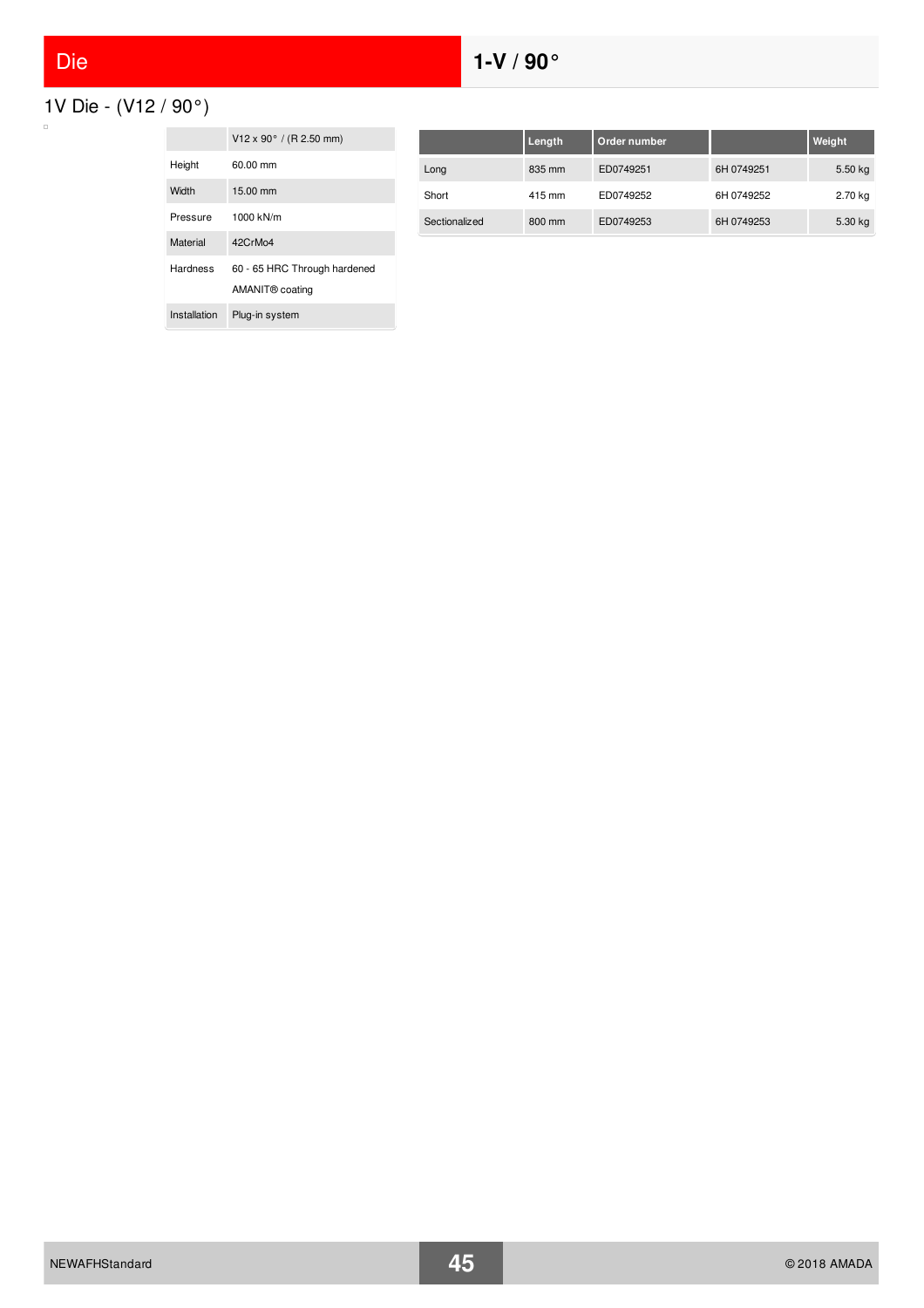# 2V Die - (V6 x V10 / 30°)

| V <sub>1</sub>  | $V6 \times 30^{\circ}$ / (R 1.50 mm)  |
|-----------------|---------------------------------------|
| V2              | $V10 \times 30^{\circ}$ / (R 2.00 mm) |
| Height          | 46.00 mm                              |
| Width           | 50.00 mm                              |
| Pressure        | 260 kN/m                              |
| Material        | 42CrMo4                               |
| <b>Hardness</b> | 60 - 65 HRC Through hardened          |
|                 | AMANIT <sup>®</sup> coating           |
| Installation    | Plug-in system                        |

|               | Length | Order number |           | Weight   |
|---------------|--------|--------------|-----------|----------|
| Long          | 835 mm | ED3373151    | 6H3373151 | 15.50 kg |
| Short         | 415 mm | ED3373152    | 6H3373152 | 6.70 kg  |
| Sectionalized | 800 mm | ED3373153    | 6H3373153 | 12.90 kg |

### 2V Die - (V8 x V12 / 30°)

| V <sub>1</sub>  | $V8 \times 30^{\circ}$ / (R 1.00 mm)  |
|-----------------|---------------------------------------|
| V2              | $V12 \times 30^{\circ}$ / (R 1.00 mm) |
| Height          | 38.00 mm                              |
| Width           | 60.00 mm                              |
| Pressure        | 400 kN/m                              |
| Material        | 42CrMo4                               |
| <b>Hardness</b> | 60 - 65 HRC Through hardened          |
|                 | AMANIT <sup>®</sup> coating           |
| Installation    | Plug-in system                        |

|               | Length | Order number |           | Weight   |
|---------------|--------|--------------|-----------|----------|
| Long          | 835 mm | ED3393101    | 6H3393101 | 12.90 kg |
| Short         | 415 mm | ED3393102    | 6H3393102 | 6.40 kg  |
| Sectionalized | 800 mm | ED3393103    | 6H3393103 | 12.40 kg |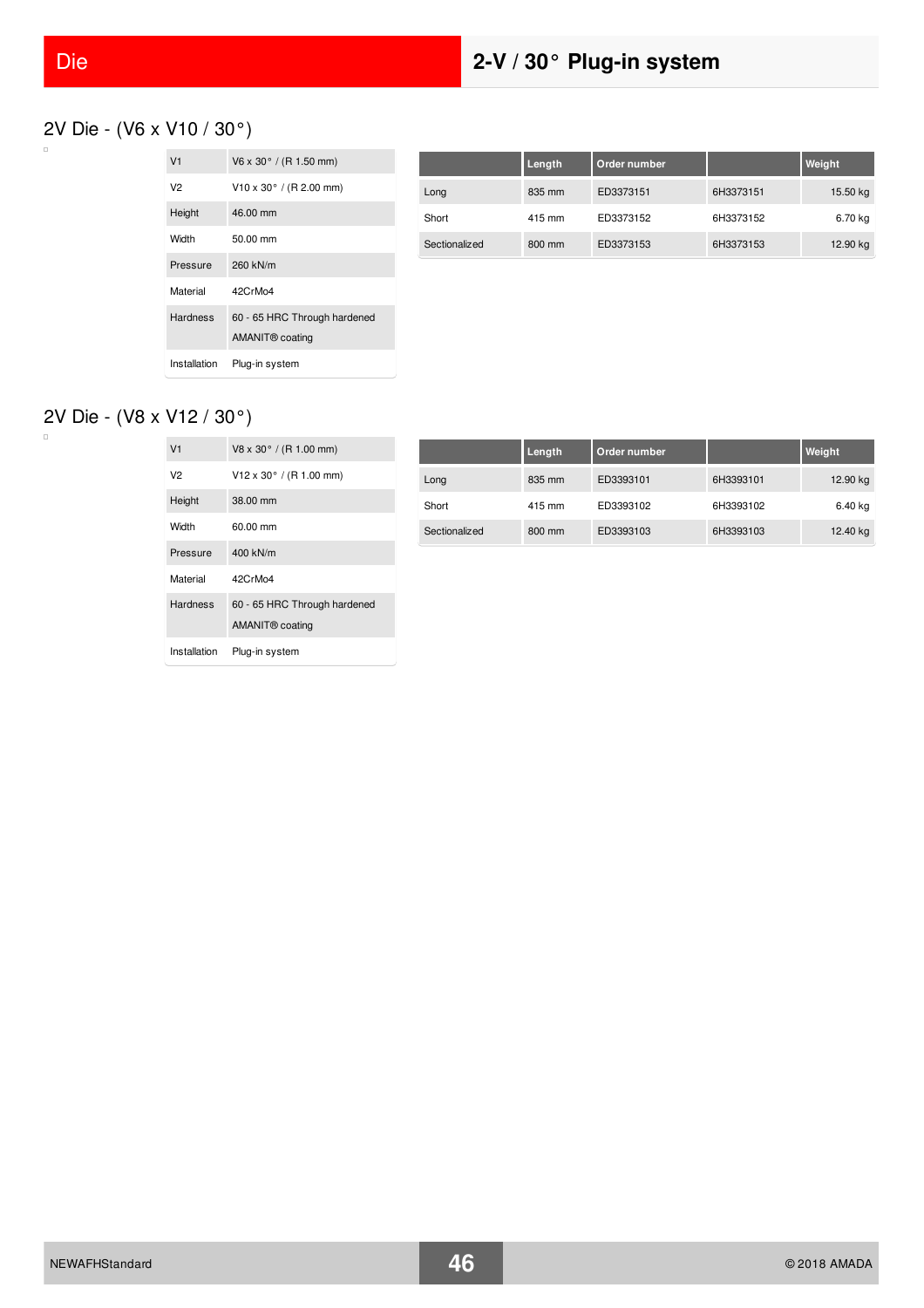### 2V Die - (V6 x V10 / 60°)

| V <sub>1</sub>  | $V6 \times 60^{\circ}$ / (R 0.60 mm)  |
|-----------------|---------------------------------------|
| V2              | $V10 \times 60^{\circ}$ / (R 1.00 mm) |
| Height          | 46.00 mm                              |
| Width           | 41.00 mm                              |
| Pressure        | 600 kN/m                              |
| Material        | 42CrMo4                               |
| <b>Hardness</b> | 60 - 65 HRC Through hardened          |
|                 | AMANIT <sup>®</sup> coating           |
| Installation    | Plug-in system                        |

|               | Length | Order number |           | Weight   |
|---------------|--------|--------------|-----------|----------|
| Long          | 835 mm | ED5026061    | 6H5026061 | 11.30 kg |
| Short         | 415 mm | ED5026062    | 6H5026062 | 5.60 kg  |
| Sectionalized | 800 mm | ED5026063    | 6H5026063 | 10.80 kg |

### 2V Die - (V8 x V12 / 60°)

| V <sub>1</sub>  | $V8 \times 60^{\circ}$ / (R 0.80 mm)  |
|-----------------|---------------------------------------|
| V2              | $V12 \times 60^{\circ}$ / (R 1.20 mm) |
| Height          | 46.00 mm                              |
| Width           | 43.00 mm                              |
| Pressure        | 600 kN/m                              |
| Material        | 42CrMo4                               |
| <b>Hardness</b> | 60 - 65 HRC Through hardened          |
|                 | AMANIT <sup>®</sup> coating           |
| Installation    | Plug-in system                        |

|               | Length | Order number |           | Weight   |
|---------------|--------|--------------|-----------|----------|
| Long          | 835 mm | ED5036081    | 6H5036081 | 11.70 kg |
| Short         | 415 mm | ED5036082    | 6H5036082 | 5.80 kg  |
| Sectionalized | 800 mm | ED5036083    | 6H5036083 | 11.20 kg |

### 2V Die - (V16 x V25 / 60°)

| V <sub>1</sub>  | $V16 \times 60^{\circ}$ / (R 1.60 mm)                       |
|-----------------|-------------------------------------------------------------|
| V2              | $V25 \times 60^{\circ}$ / (R 2.00 mm)                       |
| Height          | 46.00 mm                                                    |
| Width           | 55.00 mm                                                    |
| Pressure        | 600 kN/m                                                    |
| Material        | 42CrMo4                                                     |
| <b>Hardness</b> | 60 - 65 HRC Through hardened<br>AMANIT <sup>®</sup> coating |
| Installation    | Plug-in system                                              |

|               | Length | Order number |           | Weight   |
|---------------|--------|--------------|-----------|----------|
| Long          | 835 mm | ED5066161    | 6H5066161 | 13.40 kg |
| Short         | 415 mm | ED5066162    | 6H5066162 | 6.70 kg  |
| Sectionalized | 800 mm | ED5066163    | 6H5066163 | 12.80 kg |

 $\Box$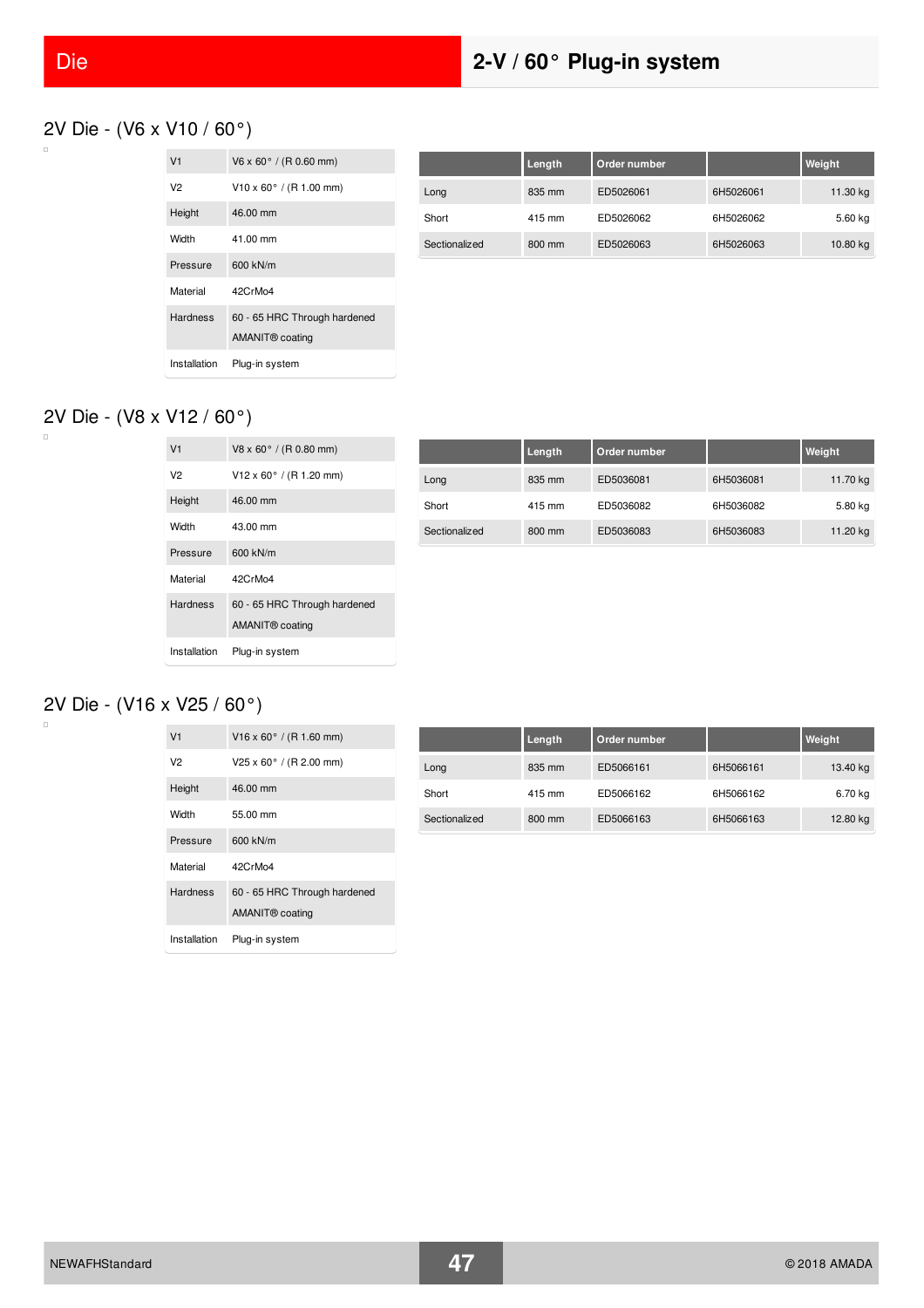#### 2V Die - (V4 x V7 / 88°)

| V <sub>1</sub>  | $V4 \times 88^{\circ}$ / (R 0.40 mm) |
|-----------------|--------------------------------------|
| V <sub>2</sub>  | $V7 \times 88^{\circ}$ / (R 0.00 mm) |
| Height          | $45.50$ mm                           |
| Width           | 34.50 mm                             |
| Pressure        | 600 kN/m                             |
| Material        | 42CrMo4                              |
| <b>Hardness</b> | 60 - 65 HRC Through hardened         |
|                 | AMANIT <sup>®</sup> coating          |
| Installation    | Plug-in system                       |

|               | Length | Order number |           | Weight    |
|---------------|--------|--------------|-----------|-----------|
| Long          | 835 mm | ED5017041    | 6H5017041 | $9.50$ kg |
| Short         | 415 mm | ED5017042    | 6H5017042 | 4.70 kg   |
| Sectionalized | 800 mm | ED5017043    | 6H5017043 | 9.10 kg   |

#### 2V Die - (V5 x V9 / 88°)

| V <sub>1</sub>  | $V5 \times 88^{\circ}$ / (R 0.40 mm) |
|-----------------|--------------------------------------|
| V2              | $V9 \times 88^{\circ}$ / (R 0.00 mm) |
| Height          | $45.50$ mm                           |
| Width           | 36.00 mm                             |
| Pressure        | 650 kN/m                             |
| Material        | 42CrMo4                              |
| <b>Hardness</b> | 60 - 65 HRC Through hardened         |
|                 | AMANIT <sup>®</sup> coating          |
| Installation    | Plug-in system                       |

|               | Length | Order number |           | <b>Weight</b> |
|---------------|--------|--------------|-----------|---------------|
| Long          | 835 mm | ED5077041    | 6H5077041 | $9.90$ kg     |
| Short         | 415 mm | ED5077042    | 6H5077042 | 4.90 kg       |
| Sectionalized | 800 mm | ED5077043    | 6H5077043 | $9.50$ kg     |

#### 2V Die - (V6 x V10 / 88°)

| V <sub>1</sub>  | $V6 \times 88^{\circ}$ / (R 0.40 mm)                        |
|-----------------|-------------------------------------------------------------|
| V2              | $V10 \times 88^{\circ}$ / (R 0.00 mm)                       |
| Height          | 45.50 mm                                                    |
| Width           | $37.00 \text{ mm}$                                          |
| Pressure        | 700 kN/m                                                    |
| Material        | 42CrMo4                                                     |
| <b>Hardness</b> | 60 - 65 HRC Through hardened<br>AMANIT <sup>®</sup> coating |
| Installation    | Plug-in system                                              |

|               | Length | Order number |            | Weight    |
|---------------|--------|--------------|------------|-----------|
| Long          | 835 mm | ED5027041    | 6H5027041  | 10.20 kg  |
| Short         | 415 mm | ED5027042    | 6H 5027042 | 5.10 kg   |
| Sectionalized | 800 mm | ED5027043    | 6H5027043  | $9.80$ kg |

#### 2V Die - (V8 x V12 / 88°)

| V <sub>1</sub>  | $V8 \times 88^{\circ}$ / (R 0.50 mm)                        |
|-----------------|-------------------------------------------------------------|
| V2              | $V12 \times 88^{\circ}$ / (R 0.00 mm)                       |
| Height          | 45.50 mm                                                    |
| Width           | 39.00 mm                                                    |
| Pressure        | 700 kN/m                                                    |
| Material        | 42CrMo4                                                     |
| <b>Hardness</b> | 60 - 65 HRC Through hardened<br>AMANIT <sup>®</sup> coating |
| Installation    | Plug-in system                                              |

|               | Length | Order number |           | Weight   |
|---------------|--------|--------------|-----------|----------|
| Long          | 835 mm | ED5037051    | 6H5037051 | 10.60 kg |
| Short         | 415 mm | ED5037052    | 6H5037052 | 5.30 kg  |
| Sectionalized | 800 mm | ED5037053    | 6H5037053 | 10.20 kg |

 $\overline{a}$ 

 $\overline{a}$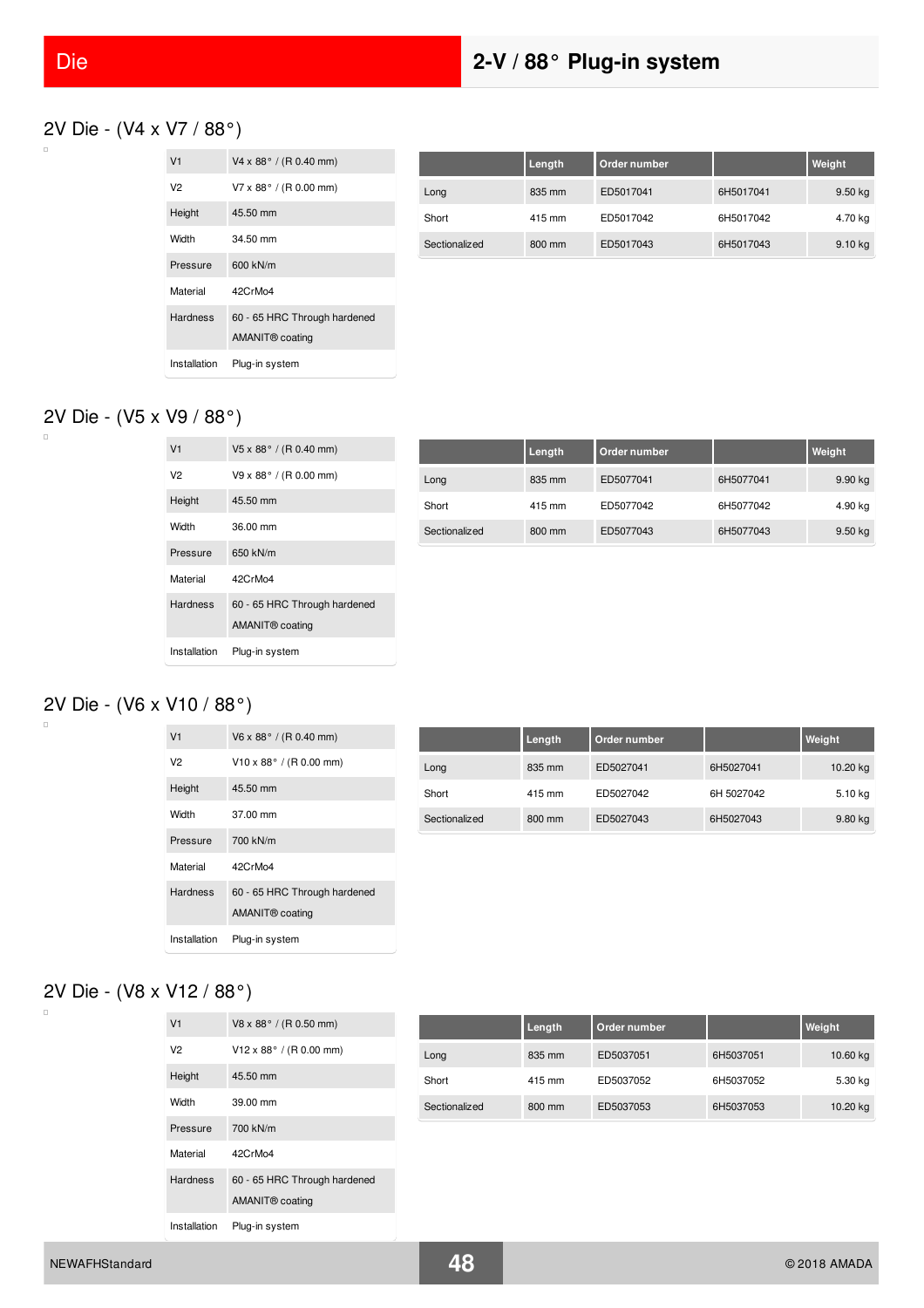### 2V Die - (V12 x V20 / 88°)

| V <sub>1</sub>  | V12 x 88 $^{\circ}$ / (R 0.50 mm)     |
|-----------------|---------------------------------------|
| V2              | $V20 \times 88^{\circ}$ / (R 0.00 mm) |
| Height          | 46.00 mm                              |
| Width           | 45.50 mm                              |
| Pressure        | 1000 kN/m                             |
| Material        | 42CrMo4                               |
| <b>Hardness</b> | 60 - 65 HRC Through hardened          |
|                 | AMANIT <sup>®</sup> coating           |
| Installation    | Plug-in system                        |

|               | Length | Order number |           | Weight   |
|---------------|--------|--------------|-----------|----------|
| Long          | 835 mm | ED5057051    | 6H5057051 | 12.10 kg |
| Short         | 415 mm | ED5057052    | 6H5057052 | 6.00 kg  |
| Sectionalized | 800 mm | ED5057053    | 6H5057053 | 11.60 kg |

### 2V Die - (V14 x V18 / 88°)

| V <sub>1</sub>  | $V14 \times 88^{\circ}$ / (R 0.50 mm) |
|-----------------|---------------------------------------|
| V2              | $V18 \times 88^{\circ}$ / (R 0.00 mm) |
| Height          | 46.00 mm                              |
| Width           | 45.00 mm                              |
| Pressure        | 1000 kN/m                             |
| Material        | 42CrMo4                               |
| <b>Hardness</b> | 60 - 65 HRC Through hardened          |
|                 | AMANIT <sup>®</sup> coating           |
| Installation    | Plug-in system                        |

|               | Length | Order number |           | Weight    |
|---------------|--------|--------------|-----------|-----------|
| Long          | 835 mm | ED5047051    | 6H5047051 | 12.00 kg  |
| Short         | 415 mm | ED5047052    | 6H5047052 | $6.00$ kg |
| Sectionalized | 800 mm | ED5047053    | 6H5047053 | 11.50 kg  |

#### 2V Die - (V16 x V25 / 88°)

| V <sub>1</sub>  | $V16 \times 88^{\circ}$ / (R 0.80 mm)                       |
|-----------------|-------------------------------------------------------------|
| V2              | $V25 \times 88^{\circ}$ / (R 0.00 mm)                       |
| Height          | 46.00 mm                                                    |
| Width           | $50.00 \text{ mm}$                                          |
| Pressure        | 1000 kN/m                                                   |
| Material        | 42CrMo4                                                     |
| <b>Hardness</b> | 60 - 65 HRC Through hardened<br>AMANIT <sup>®</sup> coating |
| Installation    | Plug-in system                                              |

|               | Length | Order number |           | Weight   |
|---------------|--------|--------------|-----------|----------|
| Long          | 835 mm | ED5067081    | 6H5067081 | 12.90 kg |
| Short         | 415 mm | ED5067082    | 6H5067082 | 6.40 kg  |
| Sectionalized | 800 mm | ED5067083    | 6H5067083 | 12.40 kg |

 $\Box$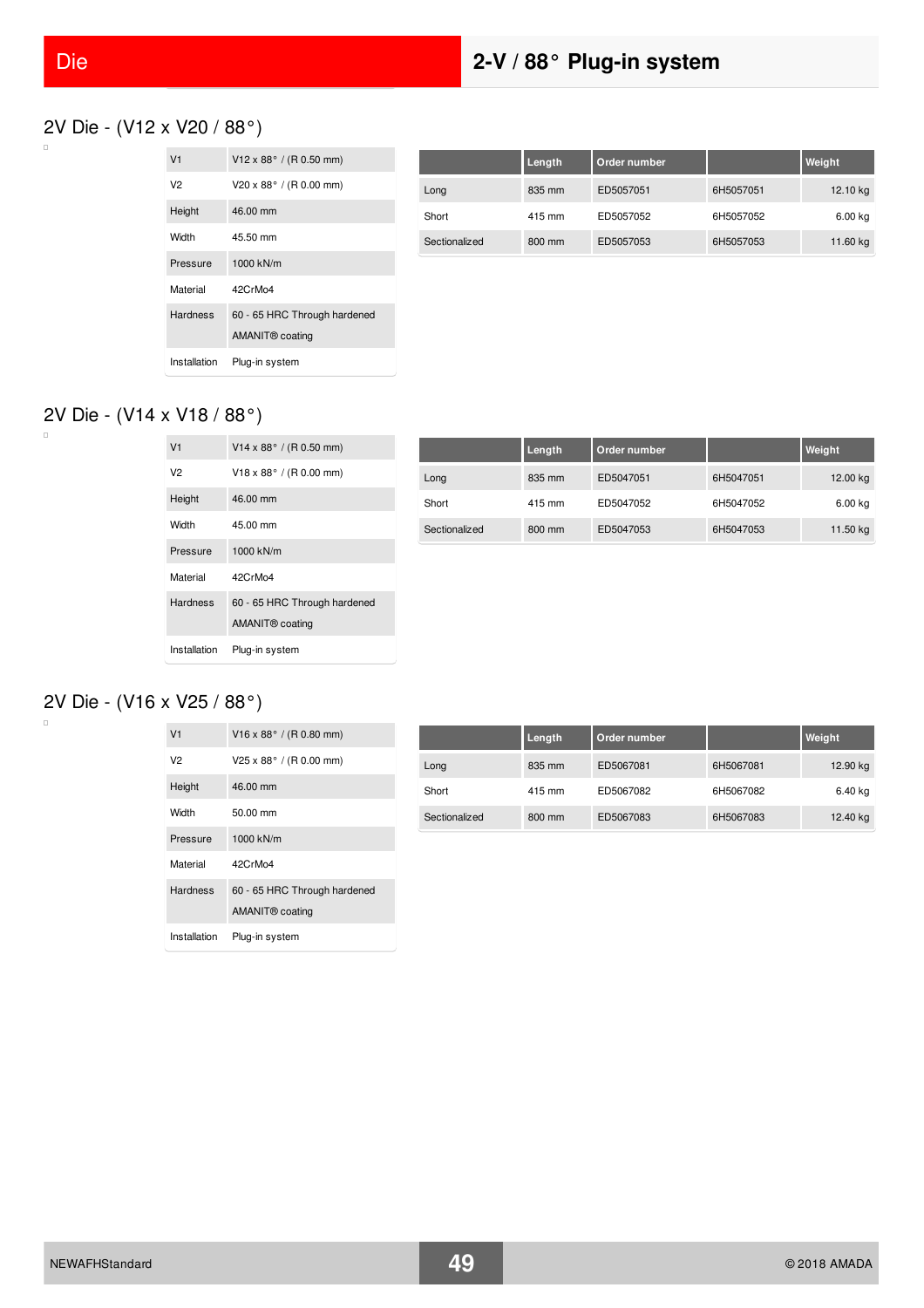#### 2V Die - (V4 x V7 / 90°)

| V <sub>1</sub>  | $V4 \times 90^{\circ}$ / (R 0.40 mm) |
|-----------------|--------------------------------------|
| V <sub>2</sub>  | $V7 \times 90^{\circ}$ / (R 0.00 mm) |
| Height          | 46.00 mm                             |
| Width           | $34.50$ mm                           |
| Pressure        | 600 kN/m                             |
| Material        | 42CrMo4                              |
| <b>Hardness</b> | 60 - 65 HRC Through hardened         |
|                 | AMANIT <sup>®</sup> coating          |
| Installation    | Plug-in system                       |

|               | Length | Order number |           | Weight    |
|---------------|--------|--------------|-----------|-----------|
| Long          | 835 mm | ED5019041    | 6H5019041 | 9.60 kg   |
| Short         | 415 mm | ED5019042    | 6H5019042 | 4.80 kg   |
| Sectionalized | 800 mm | ED5019043    | 6H5019043 | $9.20$ kg |

#### 2V Die - (V5 x V9 / 90°)

| V <sub>1</sub>  | $V5 \times 90^{\circ}$ / (R 0.40 mm) |
|-----------------|--------------------------------------|
| V2              | $V9 \times 90^{\circ}$ / (R 0.00 mm) |
| Height          | 46.00 mm                             |
| Width           | 36.00 mm                             |
| Pressure        | 650 kN/m                             |
| Material        | 42CrMo4                              |
| <b>Hardness</b> | 60 - 65 HRC Through hardened         |
|                 | AMANIT <sup>®</sup> coating          |
| Installation    | Plug-in system                       |

|               | Length | Order number |           | Weight    |
|---------------|--------|--------------|-----------|-----------|
| Long          | 835 mm | ED5079041    | 6H5079041 | 10.00 kg  |
| Short         | 415 mm | ED5079042    | 6H5079042 | 5.00 kg   |
| Sectionalized | 800 mm | ED5079043    | 6H5079043 | $9.60$ kg |

#### 2V Die - (V6 x V10 / 90°)

| V <sub>1</sub>  | $V6 \times 90^{\circ}$ / (R 0.40 mm)                        |
|-----------------|-------------------------------------------------------------|
| V2              | $V10 \times 90^{\circ}$ / (R 0.00 mm)                       |
| Height          | 46.00 mm                                                    |
| Width           | $37.00 \text{ mm}$                                          |
| Pressure        | 700 kN/m                                                    |
| Material        | 42CrMo4                                                     |
| <b>Hardness</b> | 60 - 65 HRC Through hardened<br>AMANIT <sup>®</sup> coating |
| Installation    | Plug-in system                                              |

|               | Length | Order number |           | Weight   |
|---------------|--------|--------------|-----------|----------|
| Long          | 835 mm | ED5029041    | 6H5029041 | 10.30 kg |
| Short         | 415 mm | ED5029042    | 6H5029042 | 5.10 kg  |
| Sectionalized | 800 mm | ED5029043    | 6H5029043 | 9.90 kg  |

#### 2V Die - (V8 x V12 / 90°)  $\overline{a}$

| V <sub>1</sub>  | V8 x 90° / (R 0.50 mm)                                      |
|-----------------|-------------------------------------------------------------|
| V2              | $V12 \times 90^{\circ}$ / (R 0.00 mm)                       |
| Height          | 46.00 mm                                                    |
| Width           | 39.00 mm                                                    |
| Pressure        | 700 kN/m                                                    |
| Material        | 42CrMo4                                                     |
| <b>Hardness</b> | 60 - 65 HRC Through hardened<br>AMANIT <sup>®</sup> coating |
| Installation    | Plug-in system                                              |

|               | Length | Order number |           | Weight   |
|---------------|--------|--------------|-----------|----------|
| Long          | 835 mm | ED5039051    | 6H5039051 | 10.70 kg |
| Short         | 415 mm | ED5039052    | 6H5039052 | 5.30 kg  |
| Sectionalized | 800 mm | ED5039053    | 6H5039053 | 10.30 kg |

 $\Box$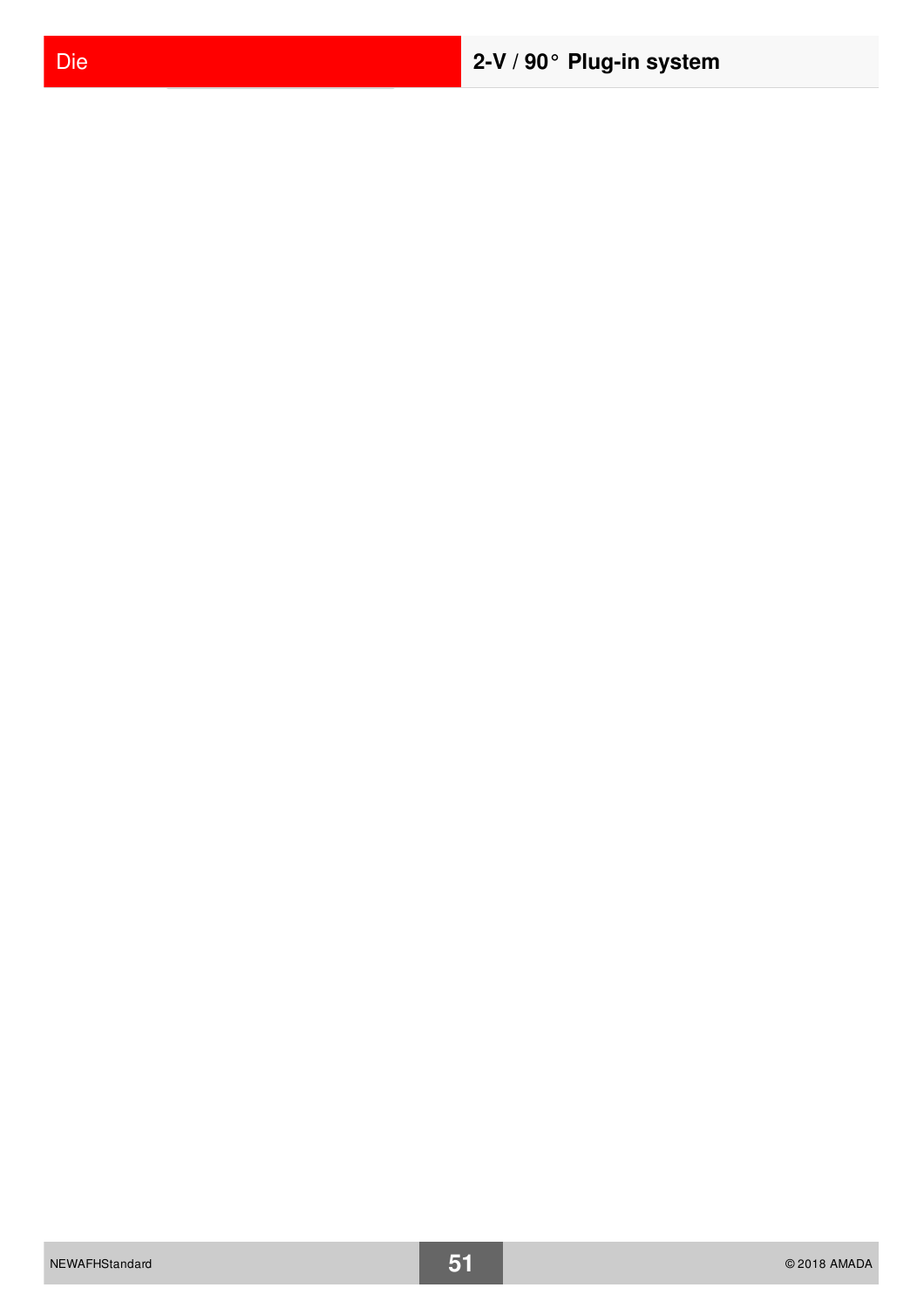# 1V Die - (V18 / 30°)

|                 | V18 x 30 $^{\circ}$ / (R 3.00 mm)         |
|-----------------|-------------------------------------------|
| Height          | 60.00 mm                                  |
| Width           | $60.00 \, \text{mm}$                      |
| Pressure        | 1000 kN/m                                 |
| Material        | 42CrMo4                                   |
| <b>Hardness</b> | 60 - 65 HRC Through hardened<br>untreated |
| Installation    | Clamping system                           |

|               | Length | Order number |           | Weight   |
|---------------|--------|--------------|-----------|----------|
| Long          | 835 mm | ED3403301    | 6H3403301 | 21.40 kg |
| Short         | 415 mm | ED3403302    | 6H3403302 | 10.60 kg |
| Sectionalized | 800 mm | ED3403303    | 6H3403303 | 20.50 kg |

#### 1V Die - (V25 / 30°)  $\Box$

|                 | $V25 \times 30^{\circ}$ / (R 4.00 mm)     |
|-----------------|-------------------------------------------|
| Height          | 65.00 mm                                  |
| Width           | 60.00 mm                                  |
| Pressure        | 1000 kN/m                                 |
| Material        | 42CrMo4                                   |
| <b>Hardness</b> | 60 - 65 HRC Through hardened<br>untreated |
| Installation    | Clamping system                           |

|               | Length | Order number |           | Weight   |
|---------------|--------|--------------|-----------|----------|
| Long          | 835 mm | ED3413401    | 6H3413401 | 21.70 kg |
| Short         | 415 mm | ED3413402    | 6H3413402 | 10.80 kg |
| Sectionalized | 800 mm | ED3413403    | 6H3413403 | 20.80 kg |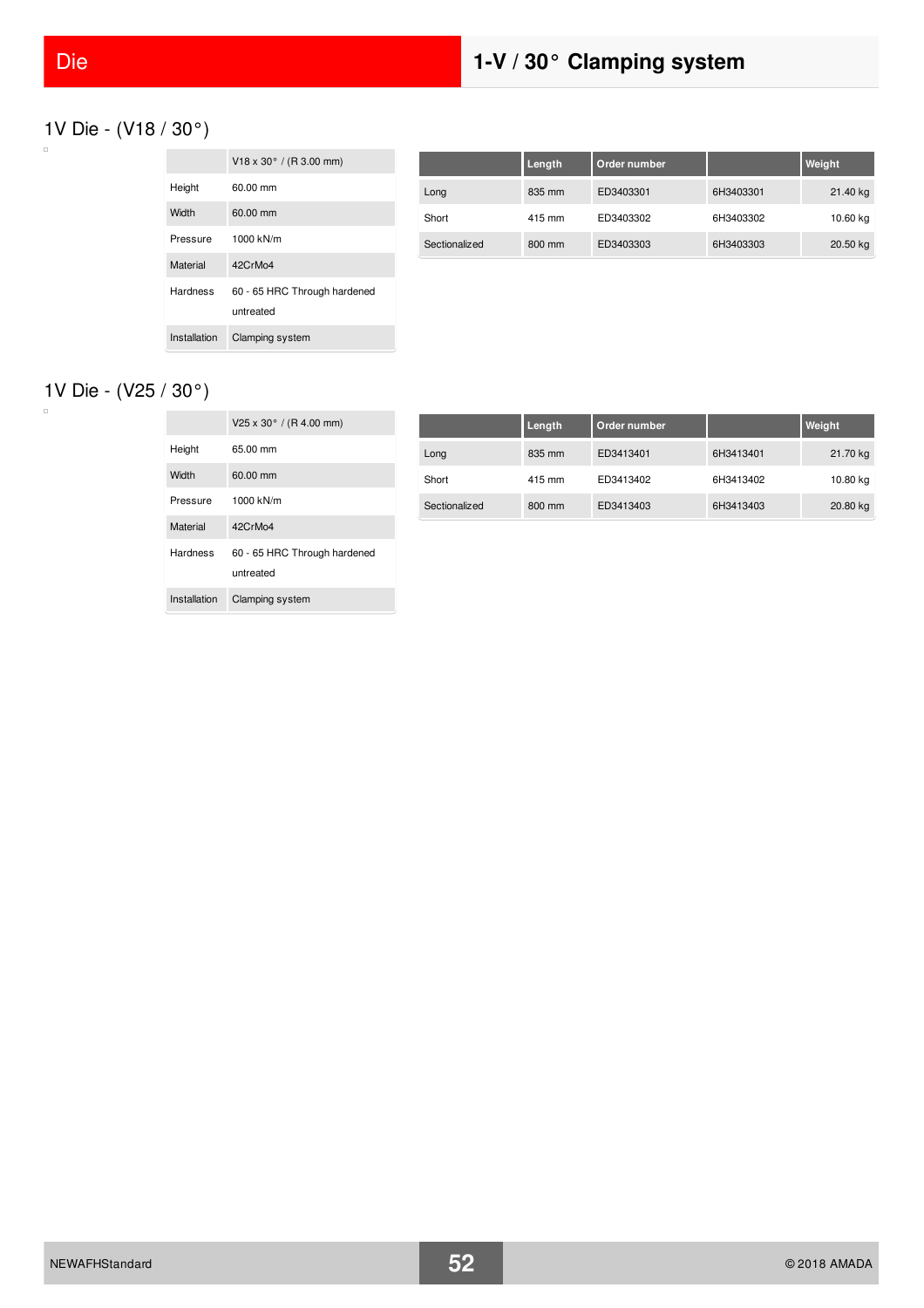### 1V Die - (V32 / 45°)

|              | V32 x 45 $\degree$ / (R 5.00 mm) |
|--------------|----------------------------------|
| Height       | $60.00 \text{ mm}$               |
| Width        | $60.00 \, \text{mm}$             |
| Pressure     | 1000 kN/m                        |
| Material     | 42CrMo4                          |
| Hardness     | 60 - 65 HRC Through hardened     |
|              | AMANIT <sup>®</sup> coating      |
| Installation | Clamping system                  |

Installation Clamping system

|               | Length | Order number |           | Weight    |
|---------------|--------|--------------|-----------|-----------|
| Long          | 835 mm | ED3421501    | 6H3421501 | 19.30 kg  |
| Short         | 415 mm | ED3421502    | 6H3421502 | $9.60$ kg |
| Sectionalized | 800 mm | ED3421503    | 6H3421503 | 18.50 kg  |

#### 1V Die - (V40 / 45°)  $\overline{a}$

|          | V40 x 45 $\degree$ / (R 5.00 mm) |               | Length | Order number |           | Weight   |
|----------|----------------------------------|---------------|--------|--------------|-----------|----------|
| Height   | 80.00 mm                         | Long          | 835 mm | ED3431501    | 6H3431501 | 33.30 kg |
| Width    | 80.00 mm                         | Short         | 415 mm | ED3431502    | 6H3431502 | 16.60 kg |
| Pressure | 700 kN/m                         | Sectionalized | 800 mm | ED3431503    | 6H3431503 | 31.90 kg |
| Material | C45                              |               |        |              |           |          |
| Hardness | 52 - 56 HRC Induction hardened   |               |        |              |           |          |
|          | untreated                        |               |        |              |           |          |

| <b>Service Service</b><br><b>Service Service Service Service Service</b>                                                                                                | and the state of the state of the state of the state of the state of the state of the state of the state of th |
|-------------------------------------------------------------------------------------------------------------------------------------------------------------------------|----------------------------------------------------------------------------------------------------------------|
|                                                                                                                                                                         |                                                                                                                |
|                                                                                                                                                                         |                                                                                                                |
| <b>Contract Contract Contract Contract Contract Contract Contract Contract Contract Contract Contract Contract Co</b><br><b>Service Service Service Service Service</b> | <b>Service Service</b>                                                                                         |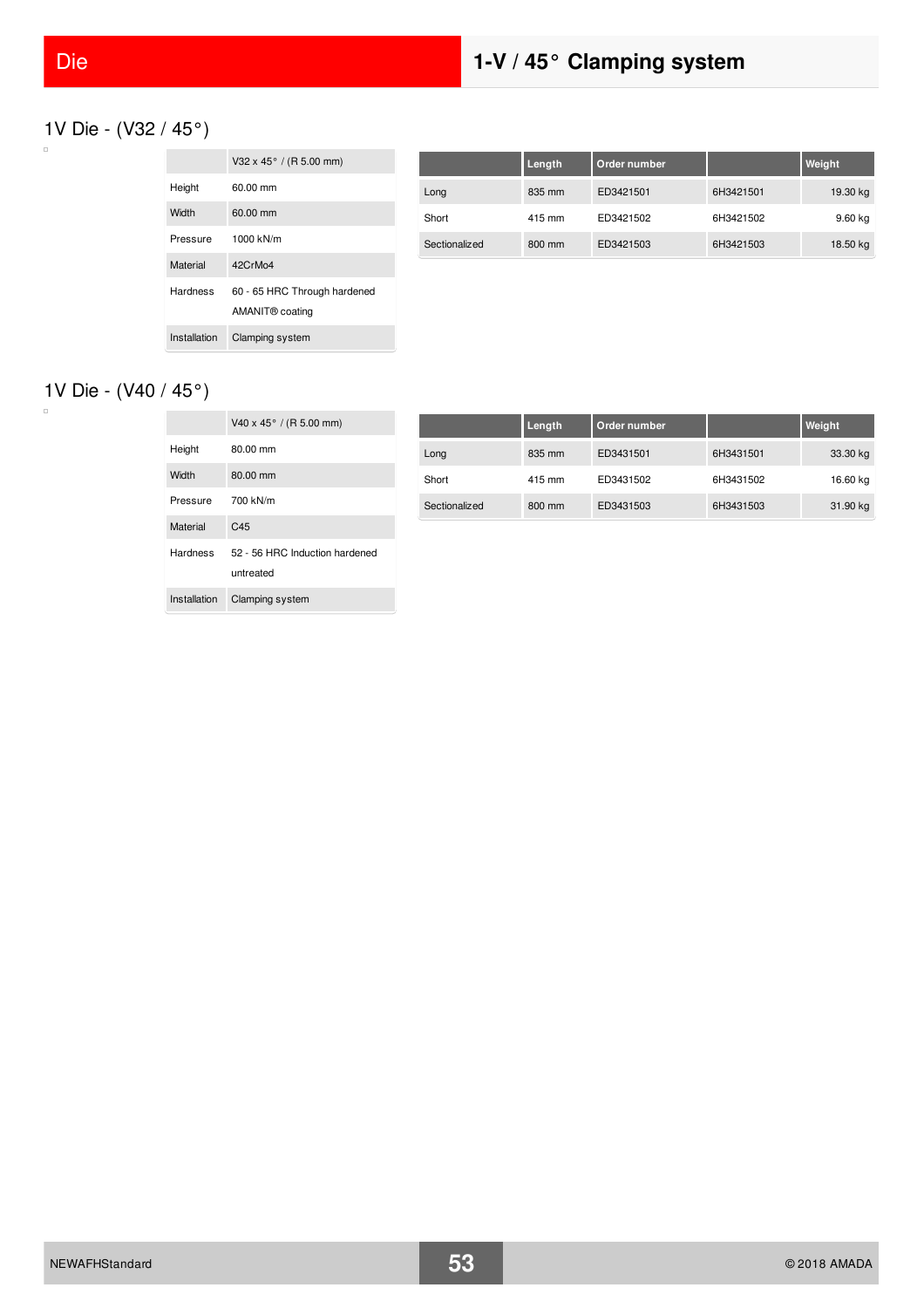# Die **1-V / 60° Clamping system**

# 1V Die - (V63 / 60°)

|              | V63 x 60 $^{\circ}$ / (R 5.00 mm) |
|--------------|-----------------------------------|
| Height       | 85.00 mm                          |
| Width        | 80.00 mm                          |
| Pressure     | 1000 kN/m                         |
| Material     | C45                               |
| Hardness     | 52 - 56 HRC Induction hardened    |
| Installation | Clamping system                   |

|       | Length | Order number |           | Weight   |
|-------|--------|--------------|-----------|----------|
| Long  | 835 mm | ED0386501    | 6H0386501 | 32.40 kg |
| Short | 415 mm | ED0386502    | 6H0386502 | 16.20 kg |

# 1V Die - (V80 / 60°)

|                 | $V80 \times 60^{\circ}$ / (R 6.00 mm) |
|-----------------|---------------------------------------|
| Height          | 100.00 mm                             |
| Width           | 100.00 mm                             |
| Pressure        | $1000$ kN/m                           |
| Material        | C45                                   |
| <b>Hardness</b> | 52 - 56 HRC Induction hardened        |
| Installation    | Clamping system                       |

|       | Length | Order number |           | Weight   |
|-------|--------|--------------|-----------|----------|
| Long  | 835 mm | ED0136601    | 6H0136601 | 41.90 kg |
| Short | 415 mm | ED0136602    | 6H0136602 | 21.90 kg |

 $\overline{a}$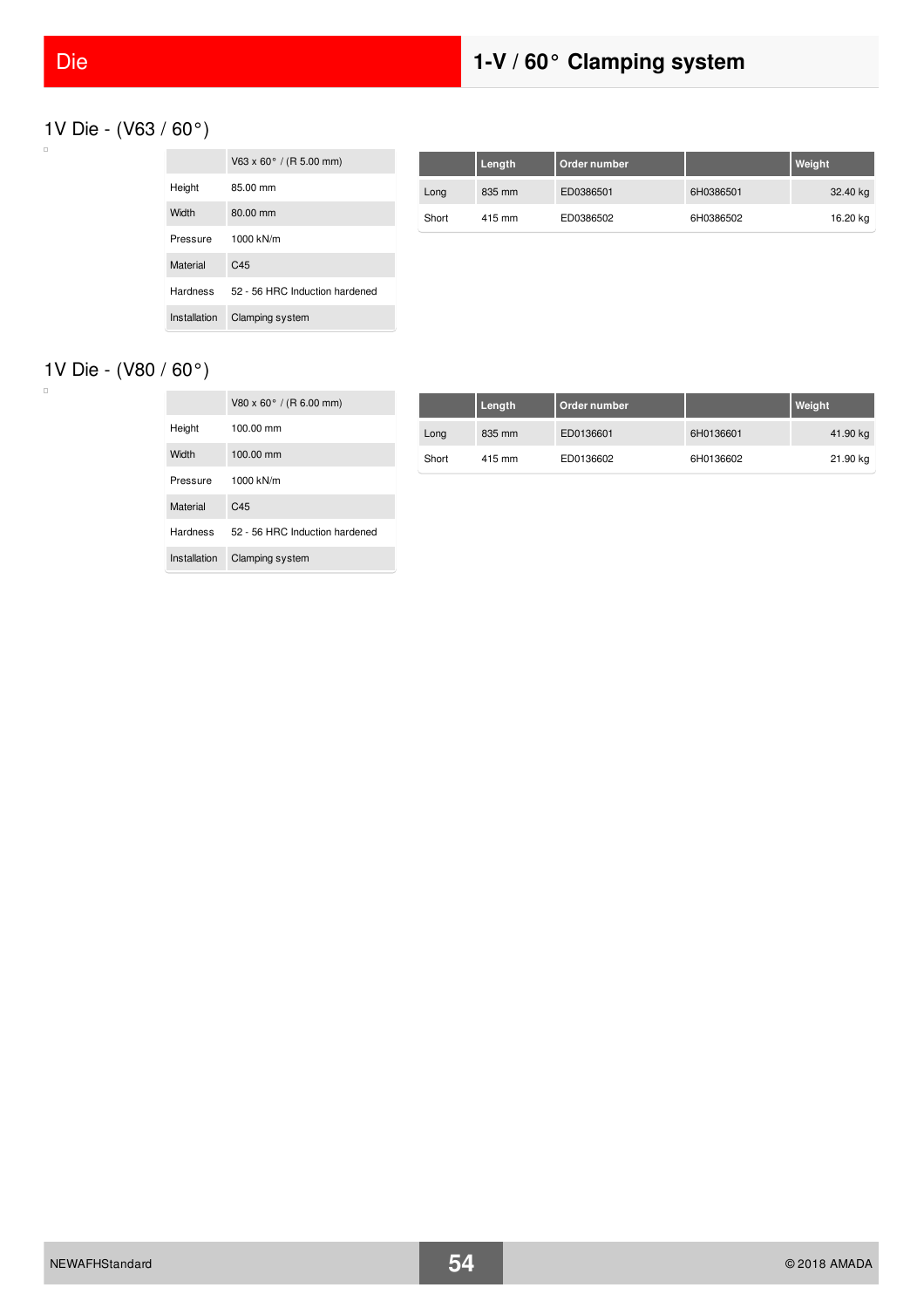### 1V Die - (V32 / 85°)

|                 | V32 x $85^{\circ}$ / (R 2.00 mm)                            |
|-----------------|-------------------------------------------------------------|
| Height          | 60.00 mm                                                    |
| Width           | 60.00 mm                                                    |
| Pressure        | 1000 kN/m                                                   |
| Material        | 42CrMo4                                                     |
| <b>Hardness</b> | 60 - 65 HRC Through hardened<br>AMANIT <sup>®</sup> coating |
| Installation    | Clamping system                                             |

|               | Length | Order number |           | Weight   |
|---------------|--------|--------------|-----------|----------|
| Long          | 835 mm | ED0355401    | 6H0355401 | 21.50 kg |
| Short         | 415 mm | ED0355402    | 6H0355402 | 10.70 kg |
| Sectionalized | 800 mm | ED0355403    | 6H0355403 | 20.60 kg |

### 1V Die - (V40 / 85°)

|                 | V40 x $85^{\circ}$ / (R 2.50 mm)                            |
|-----------------|-------------------------------------------------------------|
| Height          | 60.00 mm                                                    |
| Width           | $60.00 \, \text{mm}$                                        |
| Pressure        | 1000 kN/m                                                   |
| Material        | 42CrMo4                                                     |
| <b>Hardness</b> | 60 - 65 HRC Through hardened<br>AMANIT <sup>®</sup> coating |
| Installation    | Clamping system                                             |

|               | Length | Order number |           | Weight   |
|---------------|--------|--------------|-----------|----------|
| Long          | 835 mm | ED0365401    | 6H0365401 | 20.40 kg |
| Short         | 415 mm | ED0365402    | 6H0365402 | 10.10 kg |
| Sectionalized | 800 mm | ED0365403    | 6H0365403 | 19.50 kg |

#### 1V Die - (V50 / 85°)  $\Box$

|                 | $V50 \times 85^{\circ}$ / (R 4.00 mm)                       |
|-----------------|-------------------------------------------------------------|
| Height          | $60.00 \text{ mm}$                                          |
| Width           | 60.00 mm                                                    |
| Pressure        | 1000 kN/m                                                   |
| Material        | 42CrMo4                                                     |
| <b>Hardness</b> | 60 - 65 HRC Through hardened<br>AMANIT <sup>®</sup> coating |
| Installation    | Clamping system                                             |

|               | Length | Order number |           | Weight   |
|---------------|--------|--------------|-----------|----------|
| Long          | 835 mm | ED0375401    | 6H0375401 | 18.70 kg |
| Short         | 415 mm | ED0375402    | 6H0375402 | 9.30 kg  |
| Sectionalized | 800 mm | ED0375403    | 6H0375403 | 17.90 kg |

### 1V Die - (V63 / 85°)

 $\Box$ 

|                 | $V63 \times 85^{\circ}$ / (R 5.00 mm) |
|-----------------|---------------------------------------|
| Height          | 75.00 mm                              |
| Width           | 80.00 mm                              |
| Pressure        | 1000 kN/m                             |
| Material        | C <sub>45</sub>                       |
| <b>Hardness</b> | 52 - 56 HRC Induction hardened        |
| Installation    | Clamping system                       |

|               | Length | Order number |           | Weight   |
|---------------|--------|--------------|-----------|----------|
| Long          | 835 mm | ED0385501    | 6H0385501 | 28.80 kg |
| Short         | 415 mm | ED0385502    | 6H0385502 | 14.40 kg |
| Sectionalized | 800 mm | ED0385503    | 6H0385503 | 27.60 kg |

 $\overline{a}$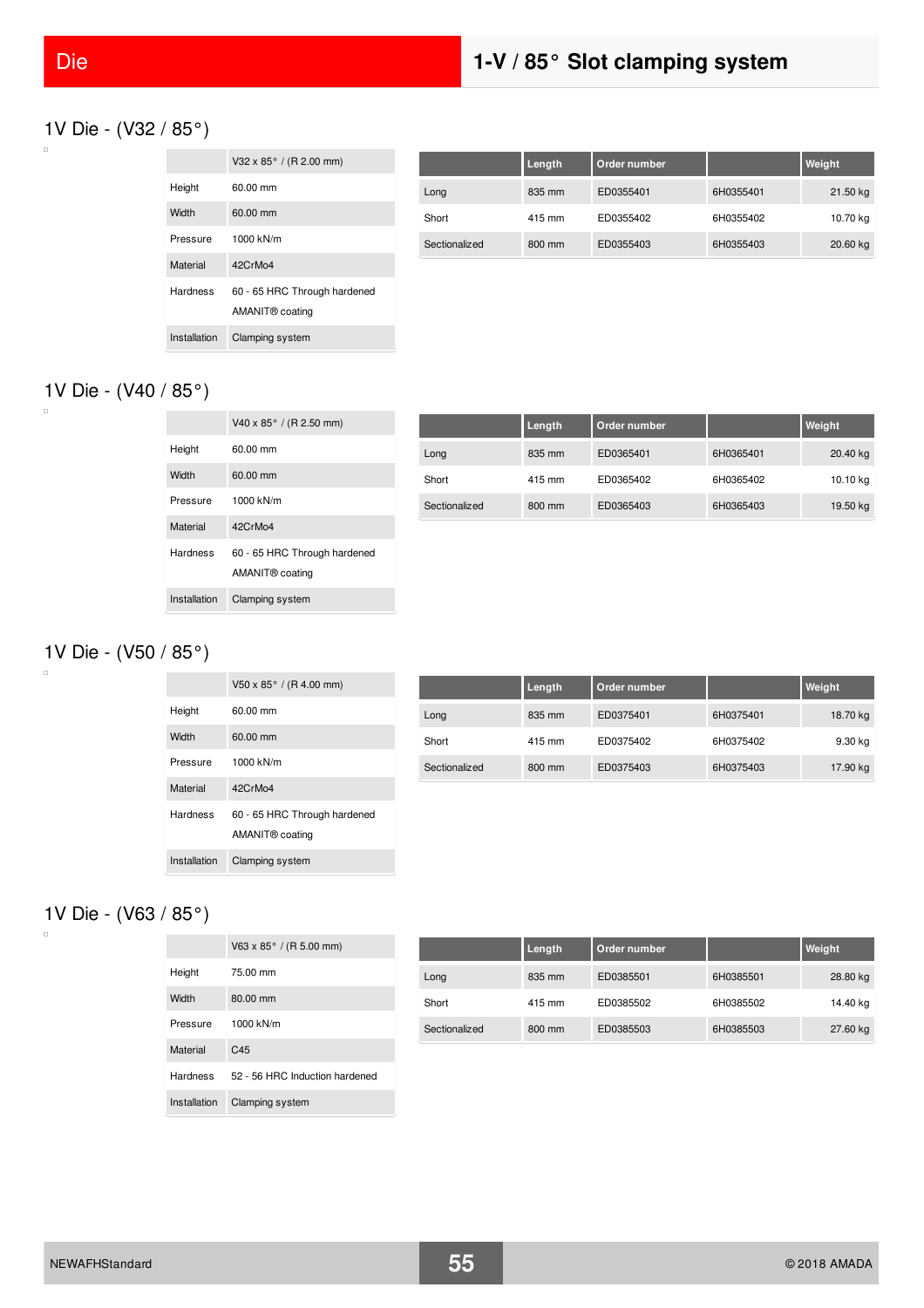# Die **1-V / 85° Slot clamping system**



|                 | V80 x 85° / (R 6.00 mm)        |
|-----------------|--------------------------------|
| Height          | 80.00 mm                       |
| Width           | 95.00 mm                       |
| Pressure        | 1000 kN/m                      |
| Material        | C <sub>45</sub>                |
| <b>Hardness</b> | 52 - 56 HRC Induction hardened |
| Installation    | Clamping system                |

|       | Length | Order number |           | Weight   |
|-------|--------|--------------|-----------|----------|
| Long  | 835 mm | ED0135601    | 6H0135601 | 36.10 kg |
| Short | 415 mm | ED0135602    | 6H0135602 | 18.00 kg |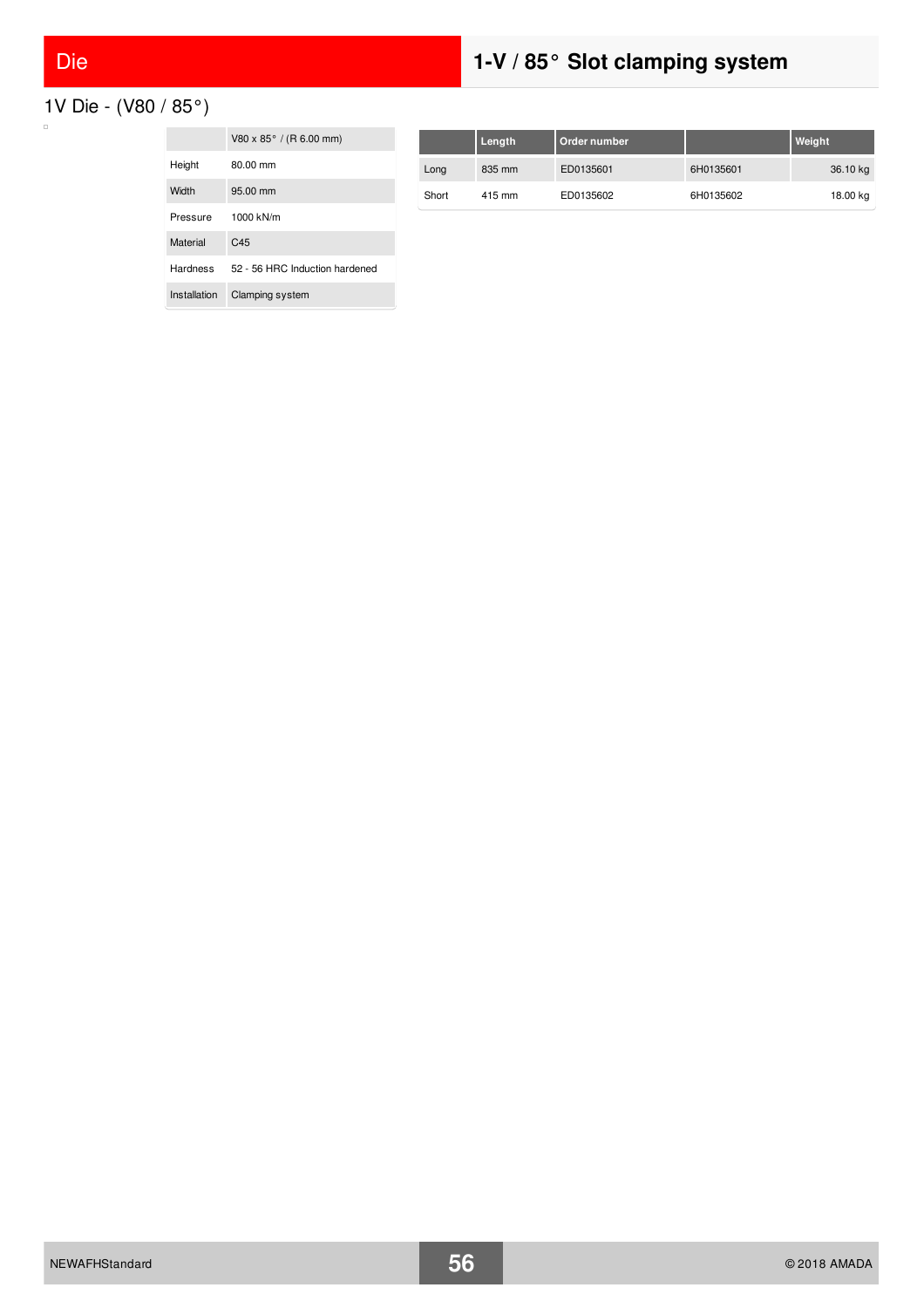# Die **1-V / 80° Clamping system**

### 1V Die - (V100 / 80°)

|              | V100 x 80 $^{\circ}$ / (R 7.00 mm) |
|--------------|------------------------------------|
| Height       | $95.00 \, \text{mm}$               |
| Width        | 115.00 mm                          |
| Pressure     | 1000 kN/m                          |
| Material     | C <sub>45</sub>                    |
| Hardness     | 52 - 56 HRC Induction hardened     |
| Installation | Clamping system                    |

|       | Length | Order number |           | Weight   |
|-------|--------|--------------|-----------|----------|
| Long  | 835 mm | ED0180701    | 6H0180701 | 46.20 kg |
| Short | 415 mm | ED0180702    | 6H0180702 | 23.10 kg |

# 1V Die - (V125 / 80°)

|                 | V125 x 80 $^{\circ}$ / (R 15.00 mm) |
|-----------------|-------------------------------------|
| Height          | 103.00 mm                           |
| Width           | 154.00 mm                           |
| Pressure        | 1000 kN/m                           |
| Material        | C <sub>45</sub>                     |
| <b>Hardness</b> | 52 - 56 HRC Induction hardened      |
| Installation    | Clamping system                     |

|       | Length | Order number |            | Weight   |
|-------|--------|--------------|------------|----------|
| Long  | 835 mm | ED0390151    | 6H 0390151 | 72.80 kg |
| Short | 415 mm | ED0390152    | 6H0390152  | 36.40 kg |

# 1V Die - (V160 / 80°)

|                 | V160 x 80 $^{\circ}$ / (R 11.00 mm) |
|-----------------|-------------------------------------|
| Height          | 130.00 mm                           |
| Width           | 185.00 mm                           |
| Pressure        | 1000 kN/m                           |
| Material        | C45                                 |
| <b>Hardness</b> | 52 - 56 HRC Induction hardened      |
| Installation    | Clamping system                     |

|       | Length | Order number |           | Weight    |
|-------|--------|--------------|-----------|-----------|
| Long  | 835 mm | ED0140111    | 6H0140111 | 102.80 kg |
| Short | 415 mm | ED0140112    | 6H0140112 | 51.40 kg  |

 $\overline{a}$ 

 $\Box$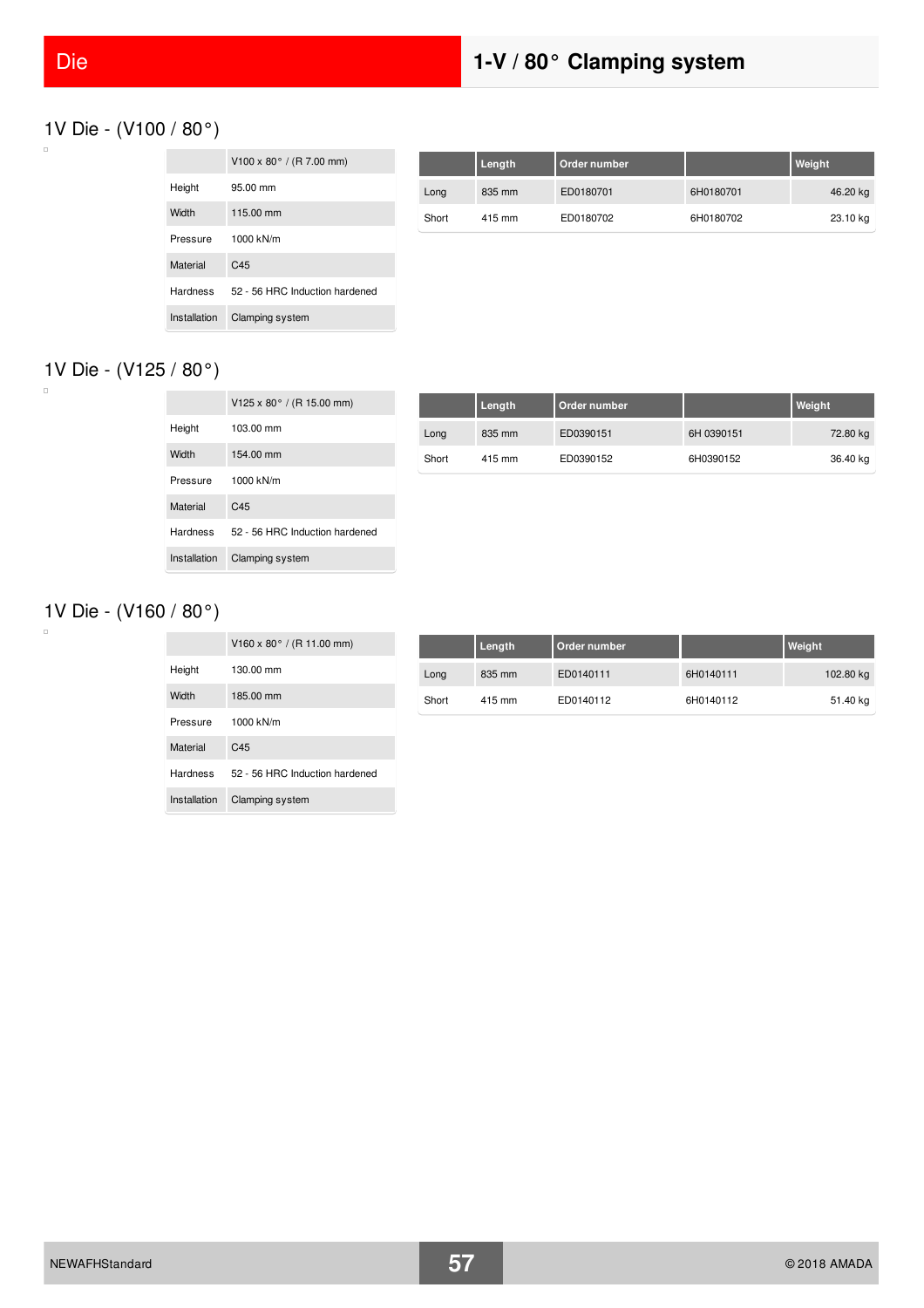### 3U Die - (V6 / 90°)

| U1              | $V6 \times 90^{\circ}$ / (R 0.50 mm)  |
|-----------------|---------------------------------------|
| 112             | $V10 \times 90^{\circ}$ / (R 1.00 mm) |
| U <sub>3</sub>  | $V18 \times 90^{\circ}$ / (R 1.50 mm) |
| Height          | 60.00 mm                              |
| Width           | 60.00 mm                              |
| Pressure        | 1000 kN/m                             |
| Material        | C <sub>45</sub>                       |
| <b>Hardness</b> | 23 - 27 HRC Through hardened          |
| Installation    | Clamping system                       |

|       | Length | Order number |           | Weight   |
|-------|--------|--------------|-----------|----------|
| Long  | 835 mm | ED0129001    | 6H0129001 | 20.20 kg |
| Short | 415 mm | ED0129002    | 6H0129002 | 10.10 kg |

# 4V Die - (V10 x V16 x V22 x V35 / 60°)

| V <sub>1</sub>  | $V10 \times 60^{\circ}$ / (R 1.50 mm) |
|-----------------|---------------------------------------|
| V2              | $V16 \times 60^{\circ}$ / (R 2.00 mm) |
| V <sub>3</sub>  | $V22 \times 60^{\circ}$ / (R 2.50 mm) |
| V <sub>4</sub>  | $V35 \times 60^{\circ}$ / (R 3.00 mm) |
| Height          | 60.00 mm                              |
| Width           | $60.00 \text{ mm}$                    |
| Pressure        | 900 kN/m                              |
| Material        | C <sub>45</sub>                       |
| <b>Hardness</b> | 52 - 56 HRC Induction hardened        |
| Installation    | Clamping system                       |

|       | Length | Order number |           | Weight   |
|-------|--------|--------------|-----------|----------|
| Long  | 835 mm | ED1296001    | 6H1296001 | 16.40 kg |
| Short | 415 mm | ED1296002    | 6H1296002 | 8.20 kg  |

### 4V Die - (V16 x V22 x V35 x V50 / 88°)

| V <sub>1</sub>  | $V16 \times 88^{\circ}$ / (R 0.50 mm) |
|-----------------|---------------------------------------|
| V2              | V22 x 88 $^{\circ}$ / (R 0.50 mm)     |
| V <sub>3</sub>  | V35 x $85^{\circ}$ / (R 2.00 mm)      |
| V4              | V50 x 85° / (R 2.00 mm)               |
| Height          | 60.00 mm                              |
| Width           | 60.00 mm                              |
| Pressure        | 1000 kN/m                             |
| Material        | C45                                   |
| <b>Hardness</b> | 52 - 56 HRC Induction hardened        |
| Installation    | Clamping system                       |

|       | Length | Order number |           | Weight   |
|-------|--------|--------------|-----------|----------|
| Long  | 835 mm | ED1290001    | 6H1290001 | 18.00 kg |
| Short | 415 mm | ED1290002    | 6H1290002 | 9.00 kg  |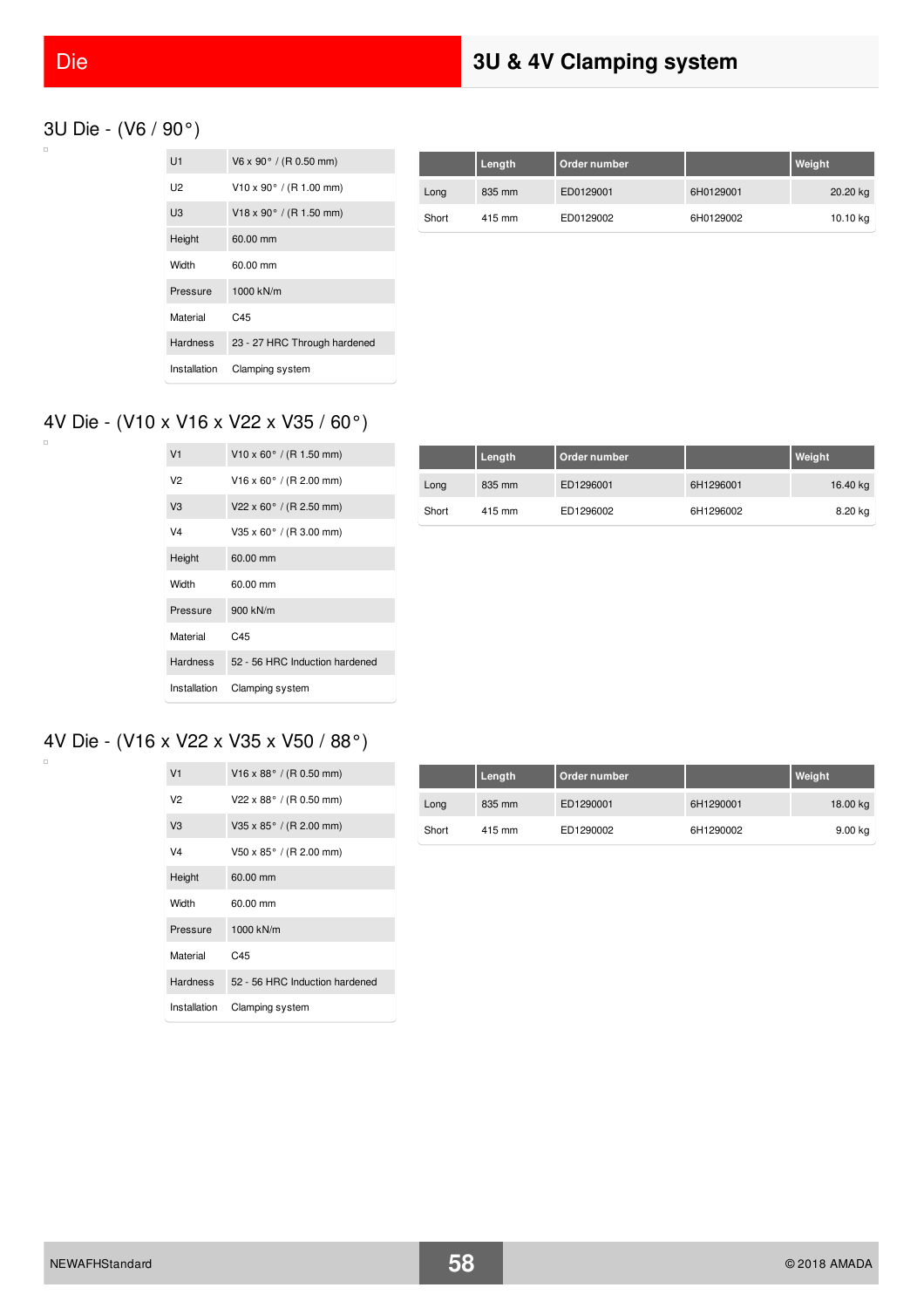# Hemming tool - (V0 / 0°)

| Type            |                             |
|-----------------|-----------------------------|
| Height          | 60.00 mm                    |
| Pressure        | 1000 kN/m                   |
| Material        | 42CrMo4                     |
| <b>Hardness</b> | $60 - 65$ HRC               |
|                 | Through hardened            |
|                 | AMANIT <sup>®</sup> coating |

|               | Length | Order number |            | Weight  |
|---------------|--------|--------------|------------|---------|
| Long          | 835 mm | ED1600001    | 6H 1600001 | 8.00 kg |
| Short         | 415 mm | ED1600002    | 6H 1600002 | 4.00 kg |
| Sectionalized | 800 mm | ED1600003    | 6H 1600003 | 7.70 kg |

### Hemming tool - V10 (26°)

 $\Box$ 

 $\overline{a}$ 

| Type            |                    |
|-----------------|--------------------|
| Height          | 135.00 mm          |
| Pressure        | 1000 kN/m          |
| Material        | C45                |
| <b>Hardness</b> | 52 - 56 HRC        |
|                 | Induction hardened |
|                 | untreated          |

|       | Length | Order number |           | Weight   |
|-------|--------|--------------|-----------|----------|
| Long  | 835 mm | ED1102151    | 6H1102151 | 42.00 kg |
| Short | 415 mm | ED1102152    | 6H1102152 | 20.90 kg |

# Hemming tool - V12 - (26°)

| Type<br>Height<br>135.00 mm<br>1000 kN/m<br>Pressure |  |
|------------------------------------------------------|--|
|                                                      |  |
|                                                      |  |
|                                                      |  |
| Material<br>C <sub>45</sub>                          |  |
| 52 - 56 HRC<br><b>Hardness</b>                       |  |
| Induction hardened                                   |  |
| untreated                                            |  |

|       | Length | Order number |           | Weight   |
|-------|--------|--------------|-----------|----------|
| Long  | 835 mm | ED1122201    | 6H1122201 | 41.80 kg |
| Short | 415 mm | ED1122202    | 6H1122202 | 20.80 kg |

#### Hemming tool - V6 - (30°)  $\Box$

| <b>Type</b>     |                             |
|-----------------|-----------------------------|
| Height          | 117.00 mm                   |
| Pressure        | 650 kN/m                    |
| Material        | 42CrMo4                     |
| <b>Hardness</b> | $60 - 65$ HRC               |
|                 | Through hardened            |
|                 | AMANIT <sup>®</sup> coating |

|       | Length | Order number |           | Weight   |
|-------|--------|--------------|-----------|----------|
| Long  | 835 mm | ED1063101    | 6H1063101 | 40.40 kg |
| Short | 415 mm | ED1063102    | 6H1063102 | 20.10 kg |

#### Hemming tool - (V6 / 30°)  $\overline{a}$

| Type            | Replacement part            |
|-----------------|-----------------------------|
| Height          | 23.00 mm                    |
| Pressure        | 650 kN/m                    |
| Material        | 42CrMo4                     |
| <b>Hardness</b> | $60 - 65$ HRC               |
|                 | Through hardened            |
|                 | AMANIT <sup>®</sup> coating |

|       | Length | Order number |           | Weight    |
|-------|--------|--------------|-----------|-----------|
| Long  | 835 mm | ED0063101    | 6H0063101 | $6.70$ kg |
| Short | 415 mm | ED0063102    | 6H0063102 | $3.30$ kg |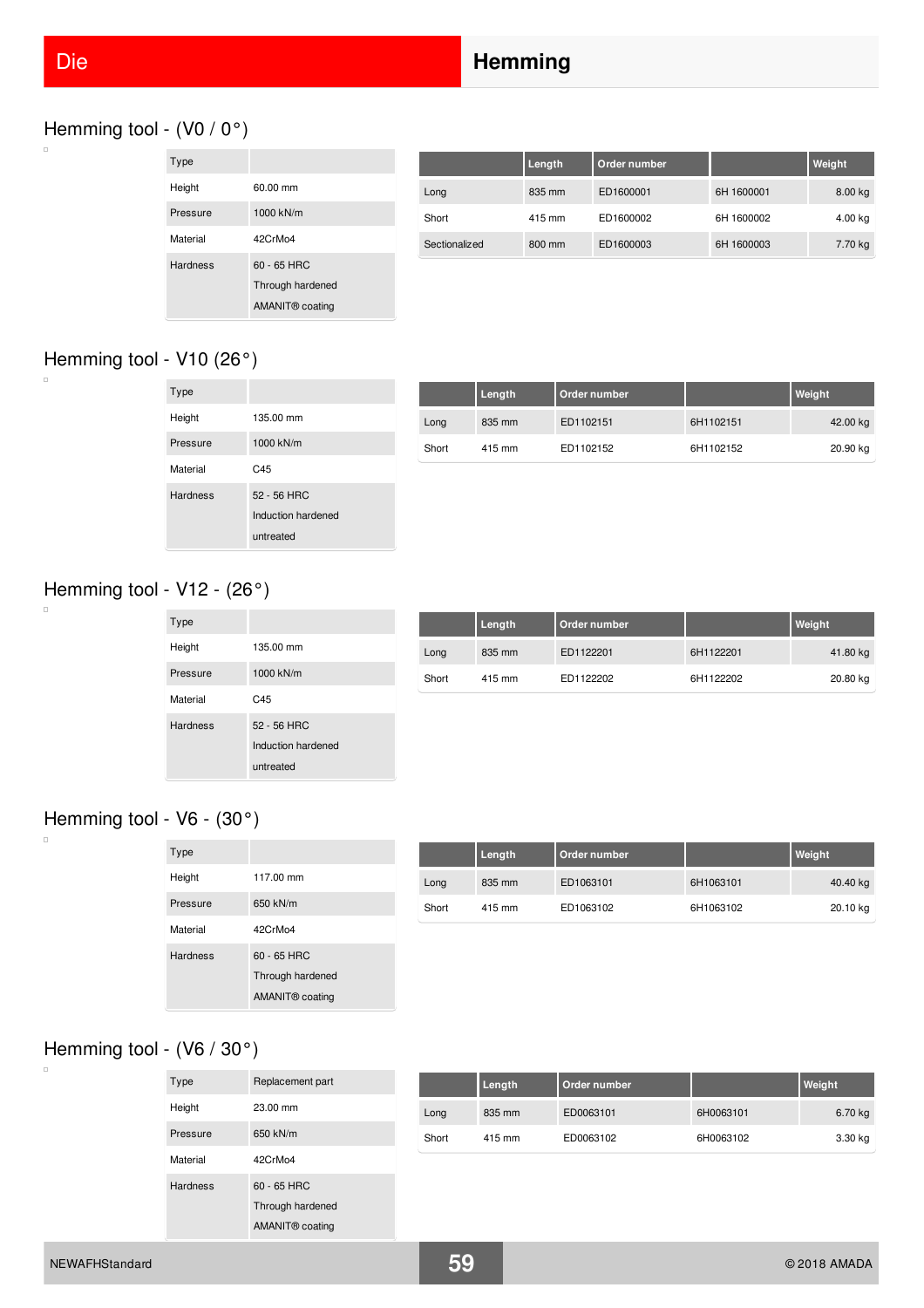# Die **Hemming**

# Hemming tool - V8 - (30°)

| Type            |                             |
|-----------------|-----------------------------|
| Height          | 117.00 mm                   |
| Pressure        | 650 kN/m                    |
| Material        | 42CrMo4                     |
| <b>Hardness</b> | $60 - 65$ HRC               |
|                 | Through hardened            |
|                 | AMANIT <sup>®</sup> coating |

|       | Length | Order number |           | <b>Weight</b> |
|-------|--------|--------------|-----------|---------------|
| Long  | 835 mm | ED1083101    | 6H1083101 | 40.20 kg      |
| Short | 415 mm | ED1083102    | 6H1083102 | 20.00 kg      |

# Hemming tool - (V8 / 30°)

 $\Box$ 

| Type            | Replacement part            |
|-----------------|-----------------------------|
| Height          | 23.00 mm                    |
| Pressure        | 650 kN/m                    |
| Material        | 42CrMo4                     |
| <b>Hardness</b> | $60 - 65$ HRC               |
|                 | Through hardened            |
|                 | AMANIT <sup>®</sup> coating |

|       | Length | Order number |           | Weight    |
|-------|--------|--------------|-----------|-----------|
| Long  | 835 mm | ED0083101    | 6H0083101 | $6.50$ kg |
| Short | 415 mm | ED0083102    | 6H0083102 | 3.20 kg   |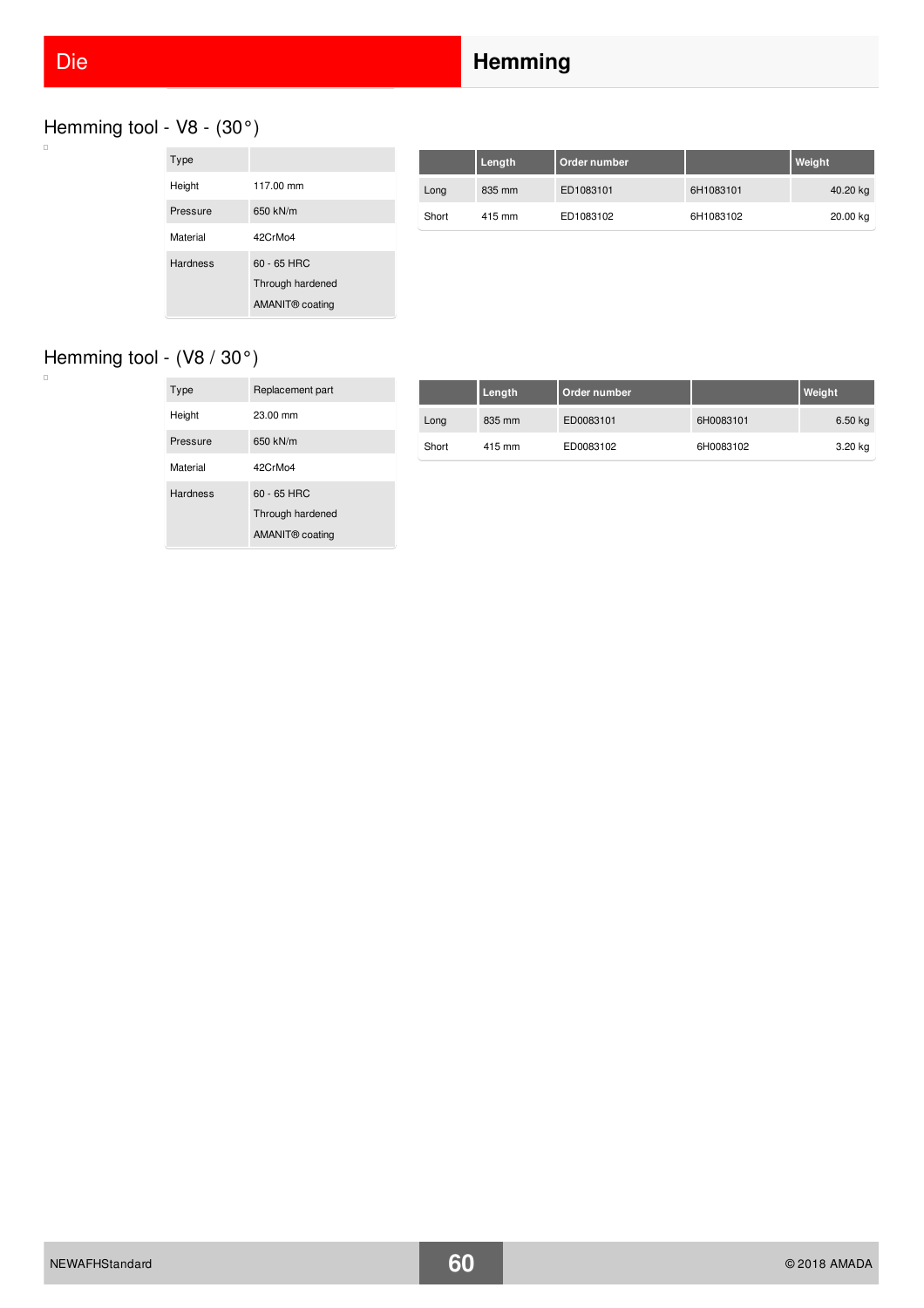### Polyurethane pad - 25

Height 25.00 mm Width 25.00 mm Material **Polyurethan** 

| 80.00 Shore (Red)  |        |              |          |                    |  |
|--------------------|--------|--------------|----------|--------------------|--|
|                    | Length | Order number |          | Weight             |  |
| Long               | 835 mm | DX061111     | 6H061111 | 1.00 kg            |  |
| Short              | 415 mm | DX061112     | 6H061112 | $0.50$ kg          |  |
| 90.00 Shore (Blue) |        |              |          |                    |  |
|                    | Length | Order number |          | Weight             |  |
| Long               | 835 mm | DX061121     | 6H061121 | 1.00 <sub>kq</sub> |  |
| Short              | 415 mm | DX061122     | 6H061122 | $0.50$ kg          |  |

### Pad holder - 25

 $\overline{\square}$ 

 $\Box$ 

| Height          | 37.00 mm                                 |
|-----------------|------------------------------------------|
| Width           | 25.00 mm                                 |
| Pressure        | 1000 kN/m                                |
| Material        | C <sub>45</sub>                          |
| <b>Hardness</b> | 23 - 28 HRC<br>not hardened<br>untreated |

|       | Length | Order number |          | Weight   |
|-------|--------|--------------|----------|----------|
| Long  | 835 mm | DX060011     | 6H060011 | 21.00 kg |
| Short | 415 mm | DX060012     | 6H060012 | 10.50 kg |

#### Polyurethane pad - 30

| Height   | $25.00 \text{ mm}$ |
|----------|--------------------|
| Width    | $30.00 \text{ mm}$ |
| Material | Polyurethan        |

#### 80.00 Shore (Red)

|       | Length | Order number |          | Weight    |
|-------|--------|--------------|----------|-----------|
| Long  | 835 mm | DX061211     | 6H061211 | 1.00 kg   |
| Short | 415 mm | DX061212     | 6H061212 | $0.50$ kg |

#### 90.00 Shore (Blue)

|       | Length | Order number |          | Weight    |
|-------|--------|--------------|----------|-----------|
| Long  | 835 mm | DX061221     | 6H061221 | 1.00 kg   |
| Short | 415 mm | DX061222     | 6H061222 | $0.50$ kg |

#### Pad holder - 30

| -- |  |
|----|--|
|    |  |
|    |  |
|    |  |

| Height          | $20.00 \text{ mm}$                       |
|-----------------|------------------------------------------|
| Width           | 30.00 mm                                 |
| Pressure        | 1000 kN/m                                |
| Material        | C45                                      |
| <b>Hardness</b> | 23 - 28 HRC<br>not hardened<br>untreated |

|       | Length | Order number |          | Weight   |
|-------|--------|--------------|----------|----------|
| Long  | 835 mm | DX060021     | 6H060021 | 15.00 kg |
| Short | 415 mm | DX060022     | 6H060022 | 7.50 kg  |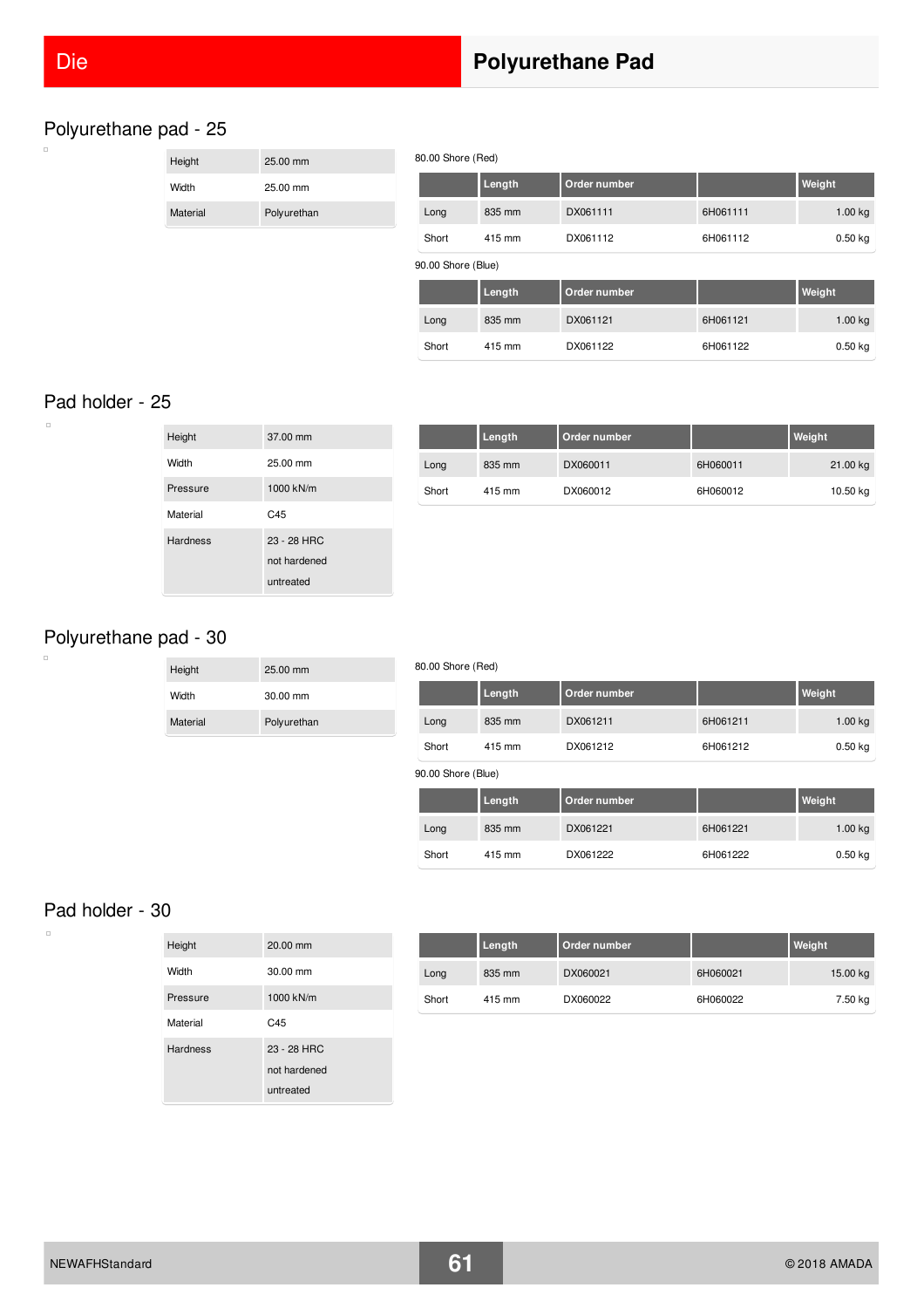# Polyurethane pad - 50

| Height   | $50.00 \text{ mm}$ |
|----------|--------------------|
| Width    | $50.00 \text{ mm}$ |
| Material | Polyurethan        |

# Die **Polyurethane Pad**

80.00 Shore (Red)

|       | Length | Order number |          | Weight  |
|-------|--------|--------------|----------|---------|
| Long  | 835 mm | DX061311     | 6H061311 | 3.00 kg |
| Short | 415 mm | DX061312     | 6H061312 | 1.50 kg |

90.00 Shore (Blue)

|       | Length | Order number |          | Weight    |
|-------|--------|--------------|----------|-----------|
| Long  | 835 mm | DX061321     | 6H061321 | $3.00$ kg |
| Short | 415 mm | DX061322     | 6H061322 | 1.50 kg   |

#### Pad holder - 50

 $\Box$ 

| Height          | $52.00 \, \text{mm}$ |
|-----------------|----------------------|
| Width           | 50.00 mm             |
| Pressure        | 1000 kN/m            |
| Material        | C45                  |
| <b>Hardness</b> | 23 - 28 HRC          |
|                 | not hardened         |
|                 | untreated            |

|       | Length | Order number |          | Weight   |
|-------|--------|--------------|----------|----------|
| Long  | 835 mm | DX060031     | 6H060031 | 45.00 kg |
| Short | 415 mm | DX060032     | 6H060032 | 22.50 kg |

# Polyurethane pad - 80

| Height   | $30.00 \text{ mm}$ |
|----------|--------------------|
| Width    | 80.00 mm           |
| Material | Polyurethan        |

#### 80.00 Shore (Red)

|       | Length | Order number |          | Weight             |
|-------|--------|--------------|----------|--------------------|
| Long  | 835 mm | DX061411     | 6H061411 | 3.00 <sub>kg</sub> |
| Short | 415 mm | DX061412     | 6H061412 | 1.50 kg            |

90.00 Shore (Blue)

|       | Length | Order number |          | Weight  |
|-------|--------|--------------|----------|---------|
| Long  | 835 mm | DX061421     | 6H061421 | 3.00 kg |
| Short | 415 mm | DX061422     | 6H061422 | 1.50 kg |

#### Pad holder - 80

| Height          | 55.00 mm                                 |
|-----------------|------------------------------------------|
| Width           | 80.00 mm                                 |
| Pressure        | 1000 kN/m                                |
| Material        | C45                                      |
| <b>Hardness</b> | 23 - 28 HRC<br>not hardened<br>untreated |

|       | Length | Order number |          | Weight   |
|-------|--------|--------------|----------|----------|
| Long  | 835 mm | DX060041     | 6H060041 | 55.00 kg |
| Short | 415 mm | DX060042     | 6H060042 | 27.50 kg |

| NEWAFHStandard | 62 | © 2018 AMADA |
|----------------|----|--------------|
|                |    |              |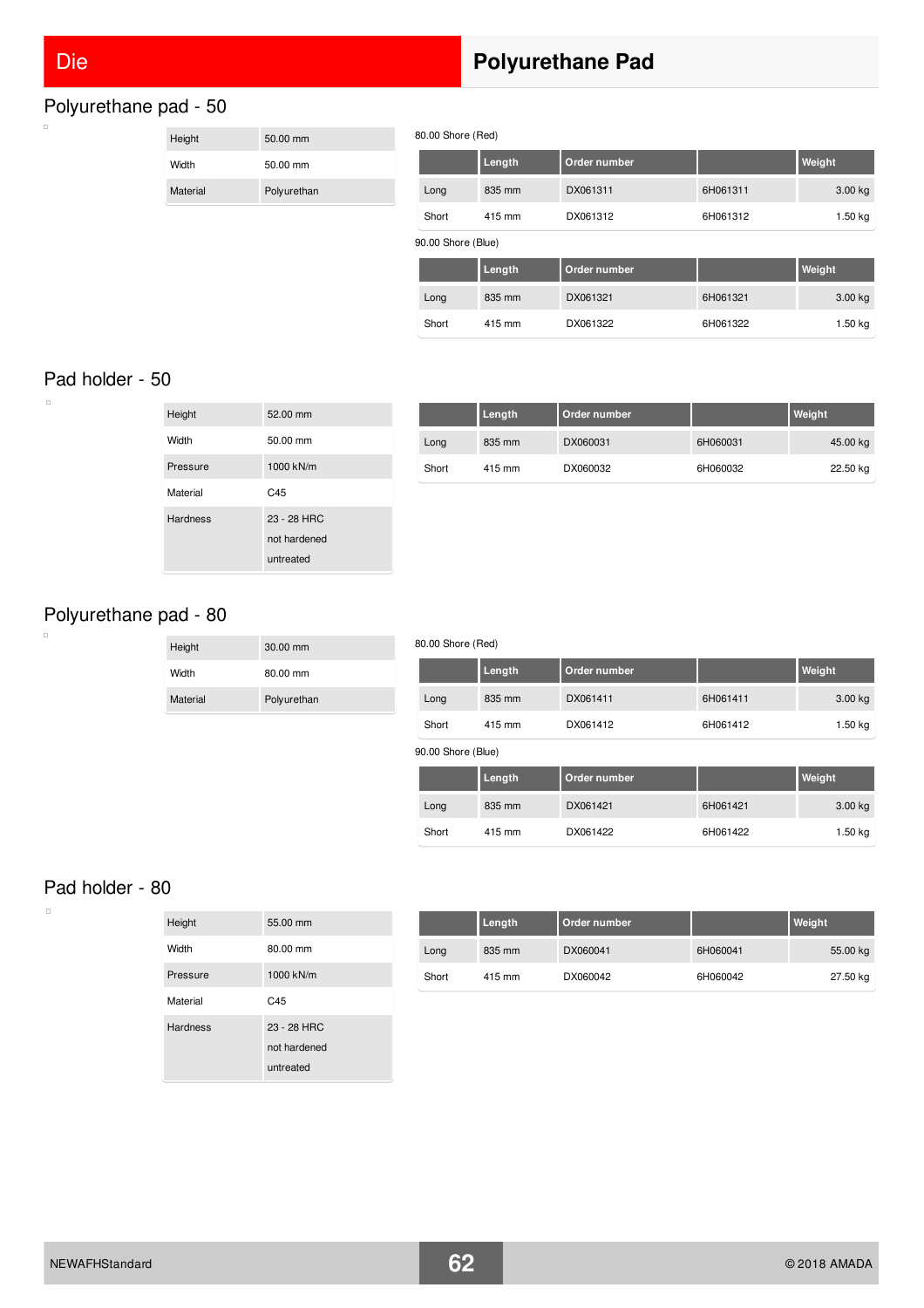$\overline{a}$ 

 $\Box$ 

# Polyurethane pad - 110

| Height   | $45.00 \text{ mm}$ |
|----------|--------------------|
| Width    | 110.00 mm          |
| Material | Polyurethan        |

# Die **Polyurethane Pad**

80.00 Shore (Red)

|       | Length | Order number |          | Weight    |
|-------|--------|--------------|----------|-----------|
| Long  | 835 mm | DX061511     | 6H061511 | $5.00$ kg |
| Short | 415 mm | DX061512     | 6H061512 | $2.50$ kg |

90.00 Shore (Blue)

|       | Length | Order number |          | Weight    |
|-------|--------|--------------|----------|-----------|
| Long  | 835 mm | DX061521     | 6H061521 | 5.00 kg   |
| Short | 415 mm | DX061522     | 6H061522 | $2.50$ kg |

### Pad holder - 110

| Height          | 65.00 mm     |
|-----------------|--------------|
| Width           | 110.00 mm    |
| Pressure        | 1000 kN/m    |
| Material        | C45          |
| <b>Hardness</b> | 23 - 28 HRC  |
|                 | not hardened |
|                 | untreated    |

|       | Length | Order number |          | Weight   |
|-------|--------|--------------|----------|----------|
| Long  | 835 mm | DX060051     | 6H060051 | 62.00 kg |
| Short | 415 mm | DX060052     | 6H060052 | 31.00 kg |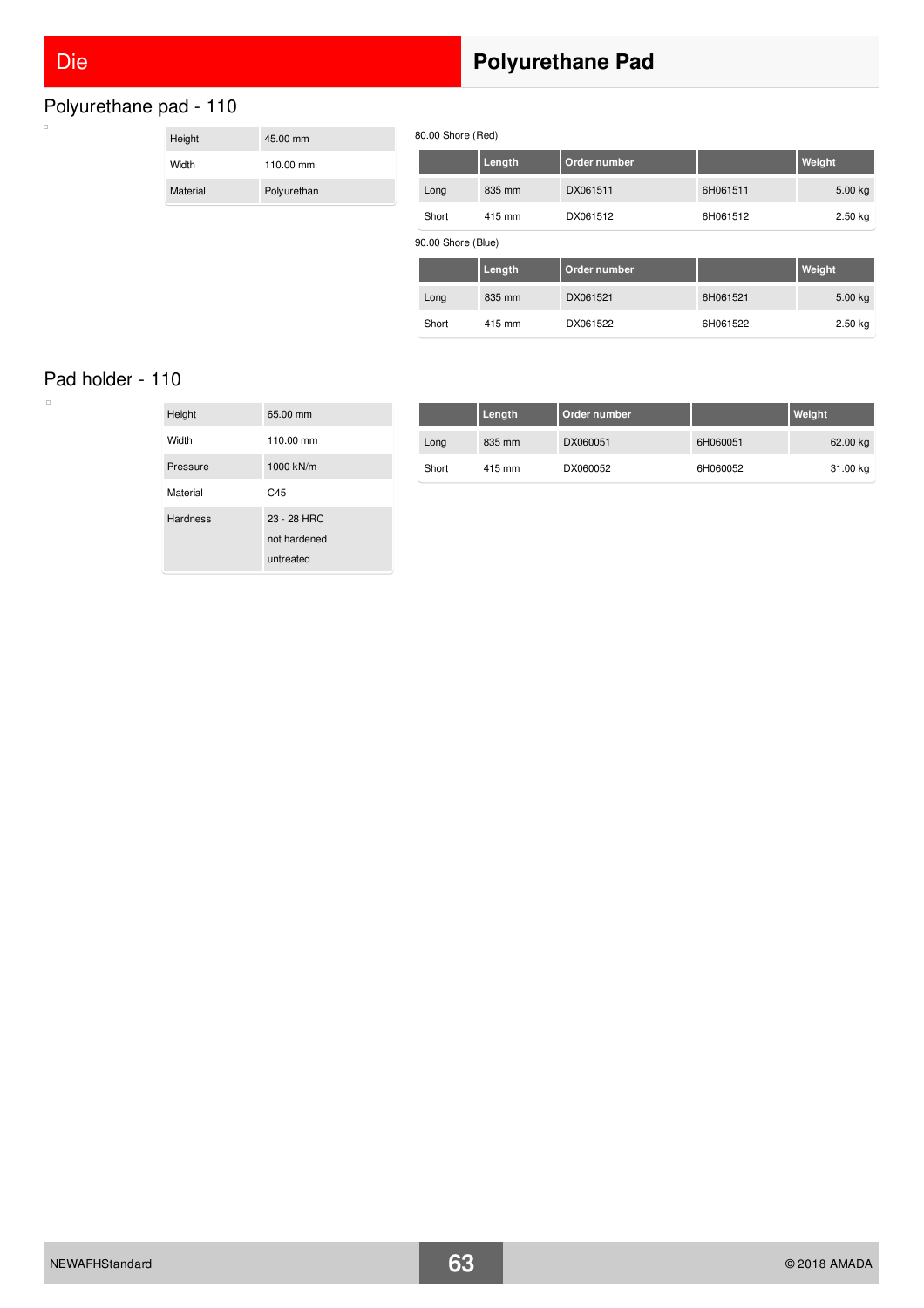# Die **Polyurethane Die**

#### 1V Die

 $\overline{a}$ 

| Height          | 30.00 mm       |
|-----------------|----------------|
| Width           | 14.00 mm       |
| Pressure        | 1000 kN/m      |
| Material        | C45            |
| <b>Hardness</b> | $23 - 28$ HRC  |
| Installation    | Plug-in system |

|       | Length | Order number |           | Weight    |
|-------|--------|--------------|-----------|-----------|
| Long  | 834 mm | EH3300011    | 6H3300011 | $2.50$ kg |
| Short | 414 mm | EH3300012    | 6H3300012 | 1.20 kg   |

#### Polyurethan die - (V4 / 90°)  $\Box$

|              | $V4 \times 90^{\circ}$ / (R 1.00 mm) |
|--------------|--------------------------------------|
| Height       | 35.00 mm                             |
| Width        | 16.00 mm                             |
| Pressure     | 320 kN/m                             |
| Material     | Polyurethan                          |
| Hardness     | $0 - 0$ HRC                          |
|              | untreated                            |
| Installation | Screwing system                      |

|       | Length | Order number |          | Weight    |
|-------|--------|--------------|----------|-----------|
| Long  | 835 mm | DX331001     | 6H331001 | $1.20$ kg |
| Short | 415 mm | DX331002     | 6H331002 | $0.60$ kg |

#### Polyurethan die - (V6 / 90°)  $\bar{a}$

|                 | V6 x 90 $^{\circ}$ / (R 1.50 mm) |
|-----------------|----------------------------------|
| Height          | 35.00 mm                         |
| Width           | 18.00 mm                         |
| Pressure        | 320 kN/m                         |
| Material        | Polyurethan                      |
| <b>Hardness</b> | $0 - 0$ HRC<br>untreated         |
| Installation    | Screwing system                  |

|       | Length | Order number |          | Weight    |
|-------|--------|--------------|----------|-----------|
| Long  | 835 mm | DX332001     | 6H332001 | 1.40 kg   |
| Short | 415 mm | DX332002     | 6H332002 | $0.70$ kg |

# Polyurethan die - (V8 / 88°)

|                 | $V8 \times 88^{\circ}$ / (R 2.00 mm) |
|-----------------|--------------------------------------|
| Height          | 35.00 mm                             |
| Width           | 18.00 mm                             |
| Pressure        | 320 kN/m                             |
| Material        | Polyurethan                          |
| <b>Hardness</b> | $0 - 0$ HRC<br>untreated             |
| Installation    | Screwing system                      |

|       | Length | Order number |          | Weight    |
|-------|--------|--------------|----------|-----------|
| Long  | 835 mm | DX333001     | 6H333001 | 1.40 kg   |
| Short | 415 mm | DX333002     | 6H333002 | $0.70$ kg |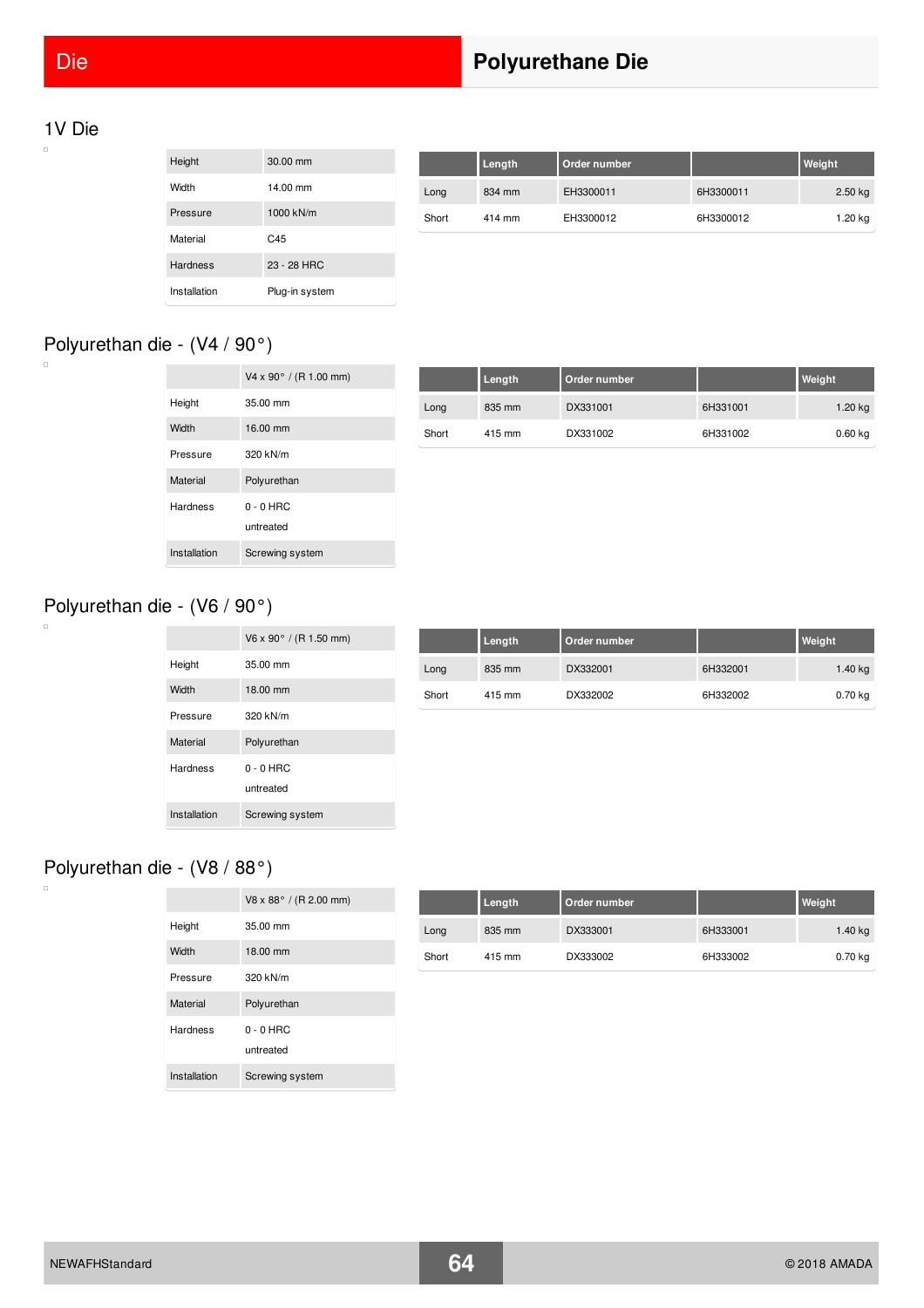i.

 $\overline{\phantom{a}}$ 

 $\overline{a}$ 

# Polyurethan die - (V10 / 88°)

|                 | $V10 \times 88^{\circ}$ / (R 2.50 mm) |
|-----------------|---------------------------------------|
| Height          | 35.00 mm                              |
| Width           | $20.00$ mm                            |
| Pressure        | 320 kN/m                              |
| Material        | Polyurethan                           |
| <b>Hardness</b> | $0 - 0$ HRC<br>untreated              |
| Installation    | Screwing system                       |

| Die | <b>Polyurethane Die</b> |
|-----|-------------------------|
|     |                         |

|       | Length | Drder number |          | Weight    |
|-------|--------|--------------|----------|-----------|
| Long  | 835 mm | DX334001     | 6H334001 | 1.60 kg   |
| Short | 415 mm | DX334002     | 6H334002 | $0.80$ kg |

# Polyurethan die - (V12 / 88°)

|              | $V12 \times 88^{\circ}$ / (R 3.00 mm) |
|--------------|---------------------------------------|
| Height       | 35.00 mm                              |
| Width        | 24.00 mm                              |
| Pressure     | 320 kN/m                              |
| Material     | Polyurethan                           |
| Hardness     | $0 - 0$ HRC<br>untreated              |
| Installation | Screwing system                       |

|       | Length | Order number |          | Weight    |
|-------|--------|--------------|----------|-----------|
| Long  | 835 mm | DX335001     | 6H335001 | $2.00$ kg |
| Short | 415 mm | DX335002     | 6H335002 | 1.00 kg   |

# Polyurethan die - (V32 / 70°)

|              | V32 x 70 $^{\circ}$ / (R 6.00 mm) |
|--------------|-----------------------------------|
| Height       | 60.00 mm                          |
| Width        | 60.00 mm                          |
| Pressure     | 500 kN/m                          |
| Material     | Polyurethan                       |
| Hardness     | $0 - 0$ HRC<br>untreated          |
| Installation | Clamping system                   |

|       | Length | Order number |          | Weight  |
|-------|--------|--------------|----------|---------|
| Long  | 835 mm | DX351001     | 6H351001 | 8.40 kg |
| Short | 415 mm | DX351002     | 6H351002 | 4.20 kg |

# Polyurethan die - (V40 / 70°)

|              | V40 x 70° / (R 7.00 mm)  |
|--------------|--------------------------|
| Height       | 70.00 mm                 |
| Width        | 70.00 mm                 |
| Pressure     | 500 kN/m                 |
| Material     | Polyurethan              |
| Hardness     | $0 - 0$ HRC<br>untreated |
| Installation | Clamping system          |

|       | Length | Order number |          | Weight    |
|-------|--------|--------------|----------|-----------|
| Long  | 835 mm | DX361001     | 6H361001 | $9.20$ kg |
| Short | 415 mm | DX361002     | 6H361002 | 4.60 kg   |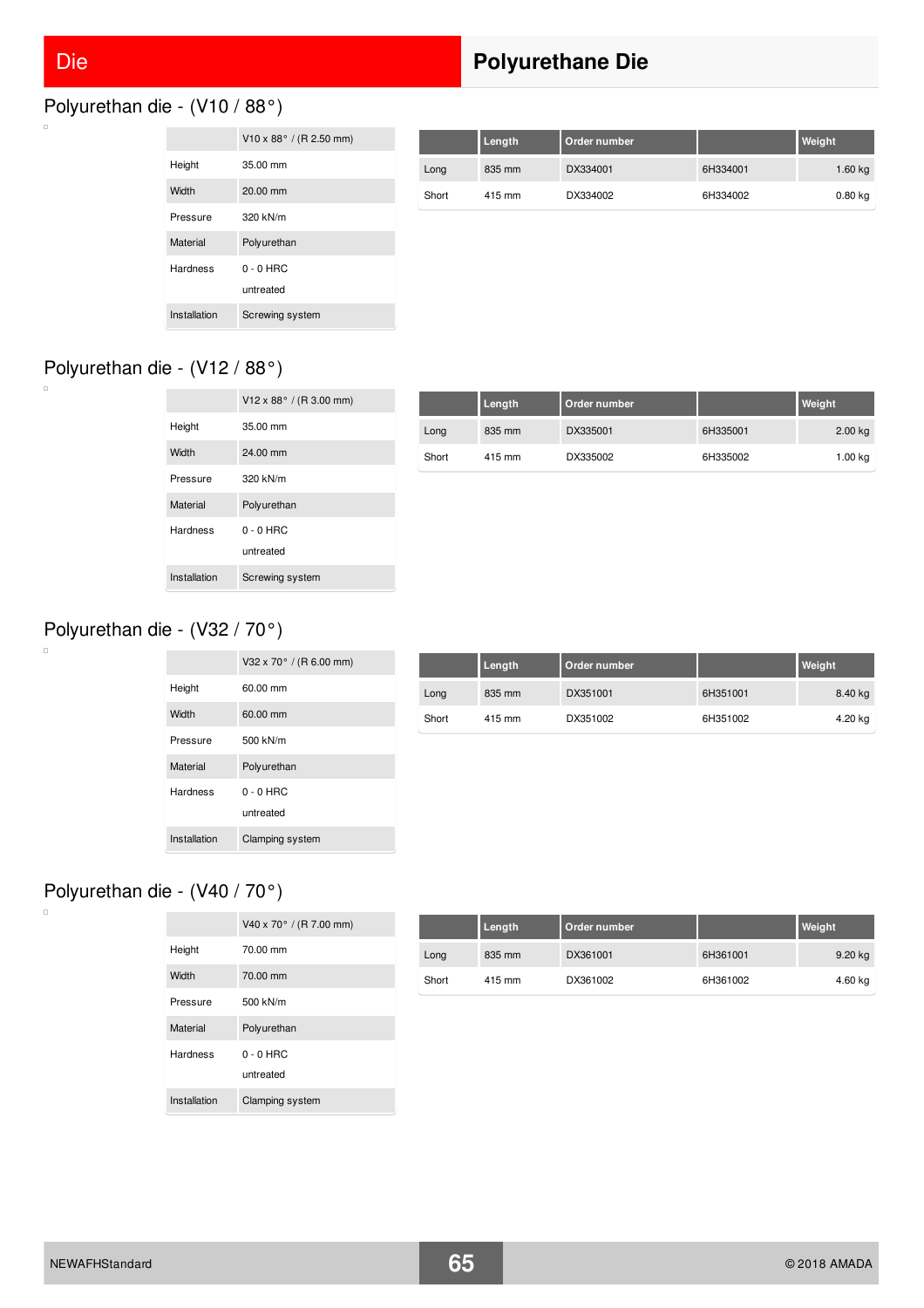# Die **Polyurethane Die**

Polyurethan die - (V50 / 70°)  $\Box$ 

|              | $V50 \times 70^{\circ}$ / (R 8.00 mm) |
|--------------|---------------------------------------|
| Height       | 75.00 mm                              |
| Width        | 75.00 mm                              |
| Pressure     | 500 kN/m                              |
| Material     | Polyurethan                           |
| Hardness     | $0 - 0$ HRC<br>untreated              |
| Installation | Clamping system                       |

|       | Length | Order number |          | Weight    |
|-------|--------|--------------|----------|-----------|
| Long  | 835 mm | DX371001     | 6H371001 | $9.50$ kg |
| Short | 415 mm | DX371002     | 6H371002 | 4.70 kg   |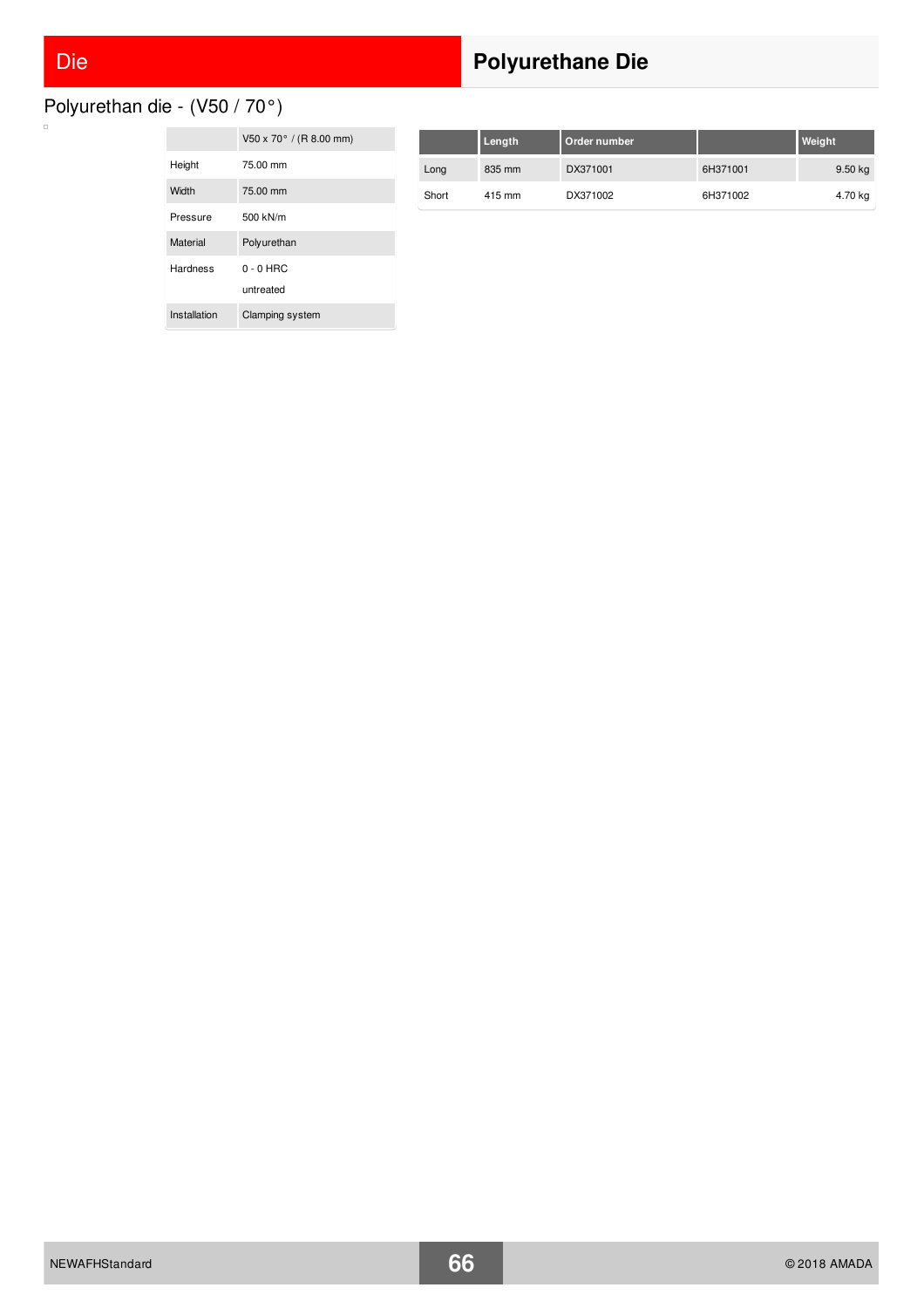i.

# Die **Die holder 1-V**

#### Die holder - 8150

| Height          | 51.50 mm       |
|-----------------|----------------|
| Width           | 27.00 mm       |
| Pressure        | 1000 kN/m      |
| Material        | C45            |
| <b>Hardness</b> | 23 - 28 HRC    |
| Installation    | Plug-in system |

|       | Length | Order number |           | Weight   |
|-------|--------|--------------|-----------|----------|
| Long  | 840 mm | EH0815001    | 6H0815001 | 12.40 kg |
| Short | 420 mm | EH0815002    | 6H0815002 | 6.20 kg  |

#### Die holder - FEAT 8250  $\overline{a}$

| Height          | 51.50 mm            |
|-----------------|---------------------|
| Width           | $0.00 \, \text{mm}$ |
| Pressure        | 1000 kN/m           |
| Material        |                     |
| <b>Hardness</b> | $0 - 28$ HRC        |
| Installation    | Plug-in system      |

|       | Length | Order number |          | Weight   |
|-------|--------|--------------|----------|----------|
| Long  | 850 mm | DX082501     | 6H082501 | 13.50 kg |
| Short | 510 mm | DX082502     | 6H082502 | 8.00 kg  |

#### Die holder - 534

 $\Box$ 

 $\Box$ 

| Height          | 90.00 mm       |
|-----------------|----------------|
| Width           | 27.00 mm       |
| Pressure        | 1000 kN/m      |
| Material        | C45            |
| <b>Hardness</b> | $23 - 28$ HRC  |
| Installation    | Plug-in system |

|       | Length  | Order number |            | Weight    |
|-------|---------|--------------|------------|-----------|
| Long  | 1050 mm | EH5340001    | 6H 5340001 | 21.30 kg  |
| Short | 450 mm  | EH5340002    | 6H 5340002 | $9.20$ kg |

#### Die holder - 534001

| Height          | 15.00 mm       |
|-----------------|----------------|
| Width           | 60.00 mm       |
| Pressure        | 1000 kN/m      |
| Material        | C45            |
| <b>Hardness</b> | 23 - 28 HRC    |
| Installation    | Plug-in system |

|       | Length  | Order number |           | Weight  |
|-------|---------|--------------|-----------|---------|
| Long  | 1050 mm | EH5340011    | 6H5340011 | 7.40 kg |
| Short | 450 mm  | EH5340012    | 6H5340012 | 3.20 kg |

#### Die holder - 533  $\Box$

| Height          | 60.00 mm       |
|-----------------|----------------|
| Width           | 60.00 mm       |
| Pressure        | 1000 kN/m      |
| Material        | C45            |
| <b>Hardness</b> | $23 - 28$ HRC  |
| Installation    | Plug-in system |

|       | Length  | Order number |           | Weight   |
|-------|---------|--------------|-----------|----------|
| Long  | 1050 mm | EH5330001    | 6H5330001 | 34.20 kg |
| Short | 450 mm  | EH5330002    | 6H5330002 | 14.60 kg |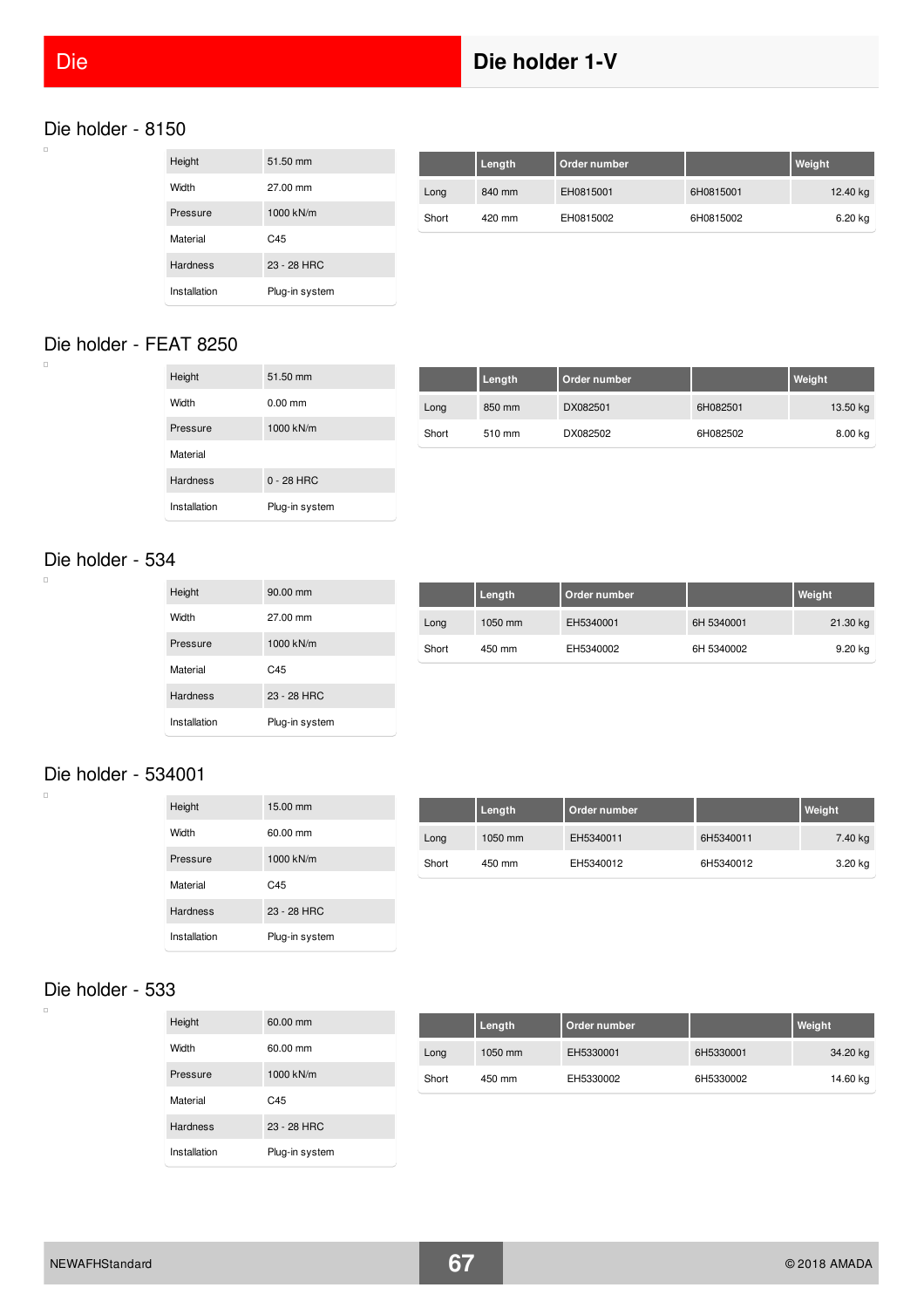#### Die holder - 50  $\Box$

| Height          | $50.00 \, \text{mm}$ |
|-----------------|----------------------|
| Width           | 60.00 mm             |
| Pressure        | $0$ kN/m             |
| Material        | C <sub>45</sub>      |
| <b>Hardness</b> | $23 - 28$ HRC        |
| Installation    | Clamping system      |

|       | Length | Order number |           | Weight   |
|-------|--------|--------------|-----------|----------|
| Long  | 835 mm | EH0500001    | 6H0500001 | 26.00 kg |
| Short | 415 mm | EH0500002    | 6H0500002 | 13.00 kg |

Die holder - 55

| Height          | 55.00 mm        |
|-----------------|-----------------|
| Width           | 60.00 mm        |
| Pressure        | 1000 kN/m       |
| Material        | C45             |
| <b>Hardness</b> | $23 - 28$ HRC   |
| Installation    | Clamping system |

|       | Length | Order number |           | Weight   |
|-------|--------|--------------|-----------|----------|
| Long  | 835 mm | EH0550001    | 6H0550001 | 28.00 kg |
| Short | 415 mm | EH0550002    | 6H0550002 | 14.00 kg |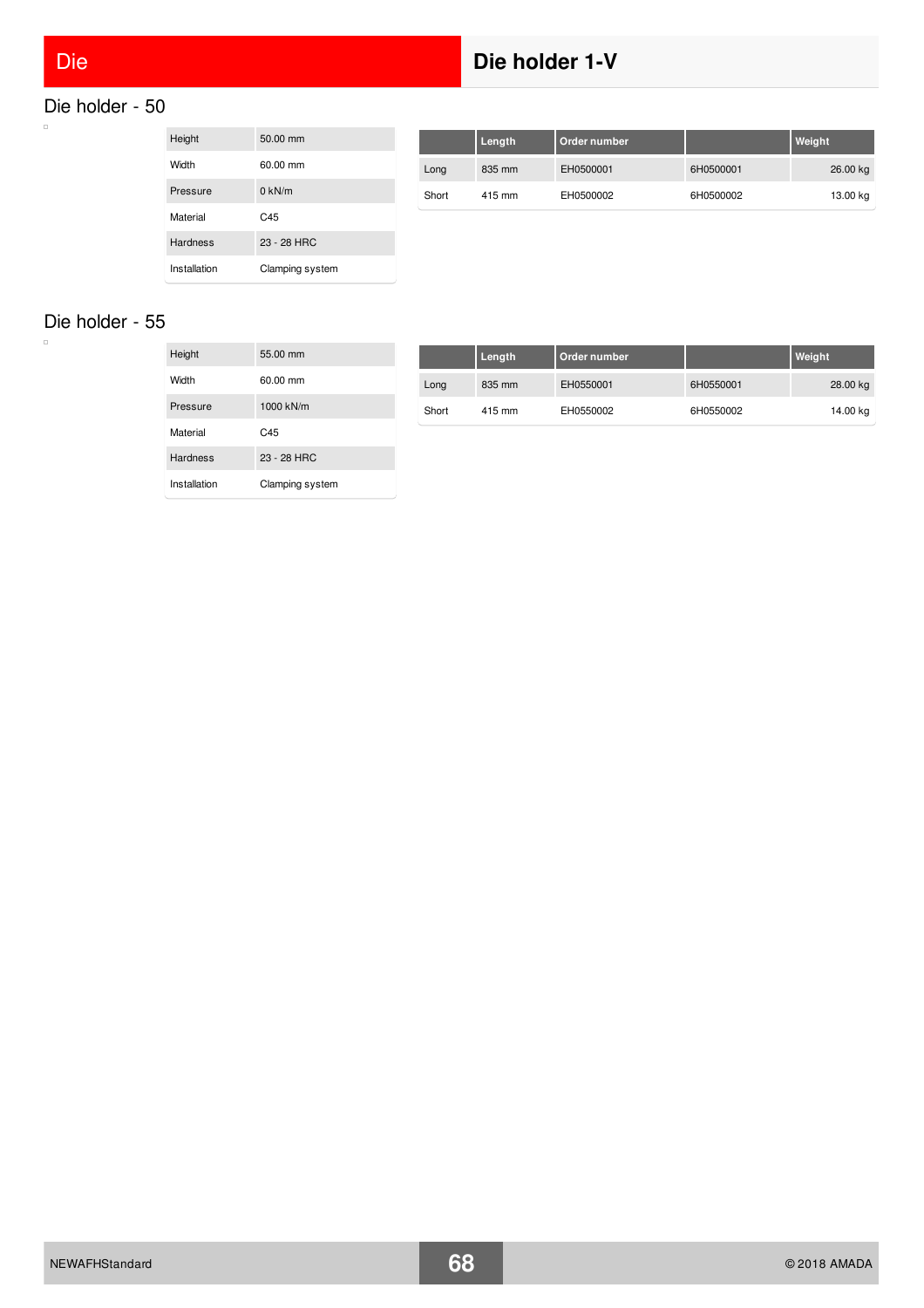$\overline{a}$ 

# Die **Die holder 2-V**

#### Die holder - 300

| Height          | $10.00 \, \text{mm}$ |
|-----------------|----------------------|
| Width           | 50.00 mm             |
| Pressure        | 1000 kN/m            |
| Material        | C <sub>45</sub>      |
| <b>Hardness</b> | $23 - 28$ HRC        |
| Installation    | Centrical            |

|       | Length | Order number |           | Weight  |
|-------|--------|--------------|-----------|---------|
| Long  | 835 mm | EH3000001    | 6H3000001 | 3.80 kg |
| Short | 415 mm | EH3000002    | 6H3000002 | 1.90 kg |

#### Die holder - MH39  $\overline{a}$

| Height          | 39.00 mm        |
|-----------------|-----------------|
| Width           | 60.00 mm        |
| Pressure        | 1000 kN/m       |
| Material        | C <sub>45</sub> |
| <b>Hardness</b> | $23 - 28$ HRC   |
| Installation    |                 |

|       | Length | Order number |           | Weight   |
|-------|--------|--------------|-----------|----------|
| Long  | 830 mm | EH2900001    | 6H2900001 | 10.80 kg |
| Short | 412 mm | EH2900002    | 6H2900002 | 5.40 kg  |

#### Die holder - MH45

 $\Box$ 

 $\Box$ 

| Height          | 45.00 mm        |
|-----------------|-----------------|
| Width           | 60.00 mm        |
| Pressure        | $0$ kN/m        |
| Material        | C <sub>45</sub> |
| <b>Hardness</b> | $23 - 28$ HRC   |
| Installation    |                 |

|       | Length | Order number |           | Weight   |
|-------|--------|--------------|-----------|----------|
| Long  | 830 mm | EH2930001    | 6H2930001 | 13.80 kg |
| Short | 412 mm | EH2930002    | 6H2930002 | 6.90 kg  |

### Die holder - MH75

| Height          | 75.00 mm        |
|-----------------|-----------------|
| Width           | 60.00 mm        |
| Pressure        | 1000 kN/m       |
| Material        | C <sub>45</sub> |
| <b>Hardness</b> | $23 - 28$ HRC   |
| Installation    |                 |

|       | Length | Order number |           | Weight   |
|-------|--------|--------------|-----------|----------|
| Long  | 830 mm | EH2910001    | 6H2910001 | 17.60 kg |
| Short | 412 mm | EH2910002    | 6H2910002 | 8.80 kg  |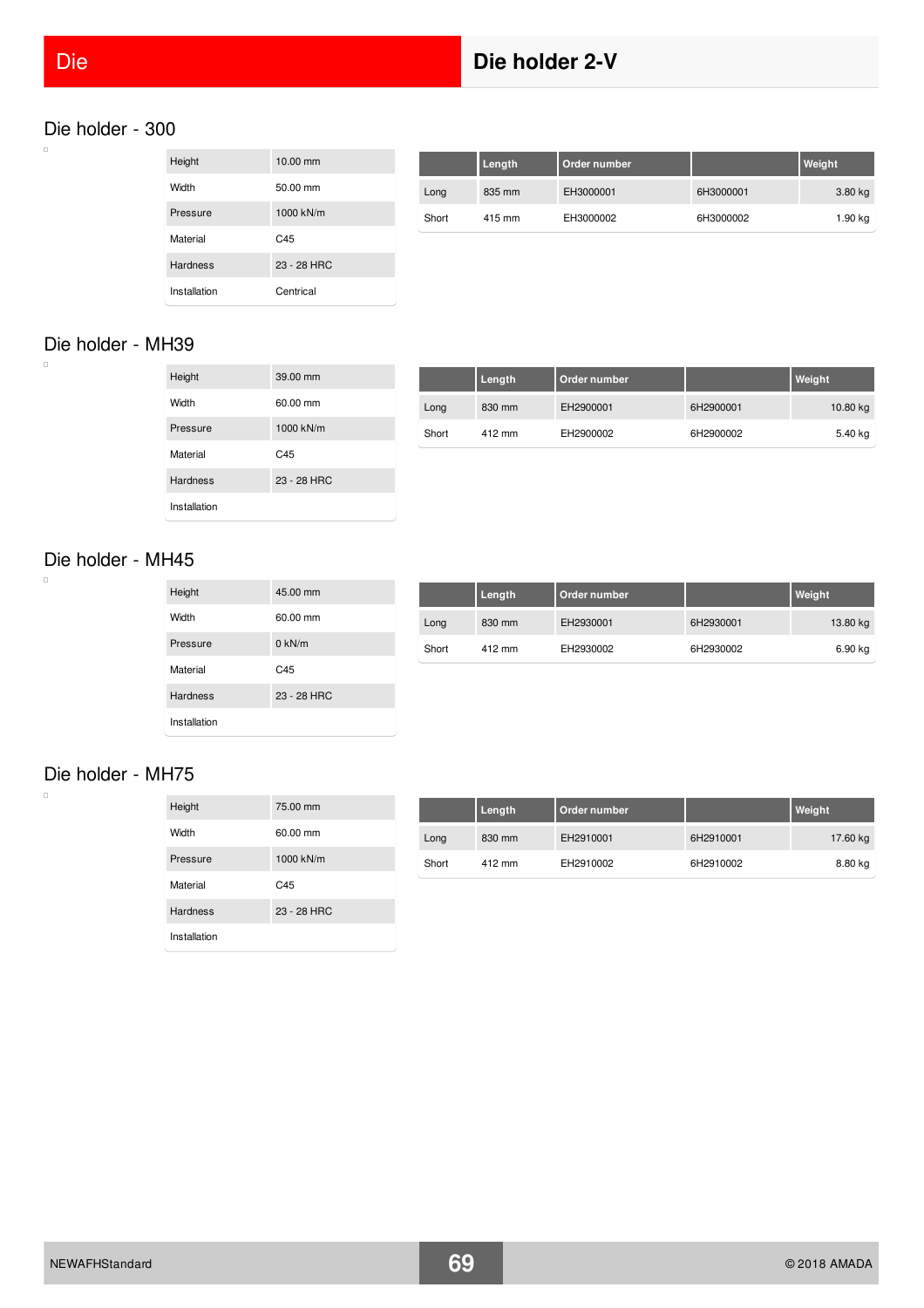# Air bending force chart **Mild steel** Mild steel

|                        | V<br>Die opening                   |     | 6              |     | 8   | 10             | 12  | 14  | 16  | 18   | 20  | 25   | 32  | 40      | 50  | 63    | 80  | 100 | 125 | 160 | 200 |
|------------------------|------------------------------------|-----|----------------|-----|-----|----------------|-----|-----|-----|------|-----|------|-----|---------|-----|-------|-----|-----|-----|-----|-----|
|                        | Minimum flange length<br>$b_{min}$ | 2.8 | $\overline{4}$ | 5   | 5.5 | $\overline{7}$ | 8.5 | 10  | 11  | 13.5 | 14  | 17.5 | 22  | 28      | 35  | 45    | 55  | 71  | 89  | 113 |     |
|                        | ir<br>Bending radius               | 0.7 | 1.0            | 1.1 | 1.3 | 1.6            | 2.0 | 2.3 | 2.6 | 3.0  | 3.3 | 4.0  | 5.0 | 6.5     | 8.0 | 10    | 13  | 16  | 20  | 26  |     |
|                        | $0.5$ mm                           | 40  | 30             |     |     |                |     |     |     |      |     |      |     |         |     |       |     |     |     |     |     |
|                        | $0.6$ mm                           | 60  | 40             | 40  | 40  |                |     |     |     |      |     |      |     |         |     |       |     |     |     |     |     |
|                        | $0.8$ mm                           |     | 70             | 70  | 50  | 40             |     |     |     |      |     |      |     |         |     |       |     |     |     |     |     |
|                        | 1.0 <sub>mm</sub>                  |     | 110            | 100 | 80  | 70             |     |     |     |      |     |      |     |         |     |       |     |     |     |     |     |
|                        | $1.2 \text{ mm}$                   |     |                | 140 | 120 | 100            | 80  | 70  | 60  |      |     |      |     |         |     |       |     |     |     |     |     |
|                        | $1.5 \text{ mm}$                   |     |                |     | 170 | 150            | 130 | 110 | 90  | 80   |     |      |     |         |     |       |     |     |     |     |     |
|                        | $2.0$ mm                           |     |                |     |     |                | 220 | 190 | 170 | 150  | 130 | 110  |     |         |     |       |     |     |     |     |     |
|                        | $2.5$ mm                           |     |                |     |     |                |     |     | 280 | 250  | 220 | 180  | 140 |         |     |       |     |     |     |     |     |
|                        | 3.0 mm                             |     |                |     |     |                |     |     |     | 340  | 300 | 240  | 190 | 150     |     |       |     |     |     |     |     |
|                        | 3.5 mm                             |     |                |     |     |                |     |     |     |      |     | 330  | 260 | 200 160 |     | $130$ |     |     |     |     |     |
| Thickness              | 4.0 mm                             |     |                |     |     |                |     |     |     |      |     | 430  | 340 | 270     |     | 170   |     |     |     |     |     |
|                        | 4.5 mm                             |     |                |     |     |                |     |     |     |      |     |      | 440 | 340     | 270 | 210   |     |     |     |     |     |
|                        | 5.0 mm                             |     |                |     |     |                |     |     |     |      |     |      | 520 | 420     | 330 | 260   | 210 |     |     |     |     |
| $\widehat{\mathbf{t}}$ | 6.0 mm                             |     |                |     |     |                |     |     |     |      |     |      | 750 | 600 480 |     | 380   | 300 | 240 |     |     |     |
| ↓                      | 7.0 mm                             |     |                |     |     |                |     |     |     |      |     |      |     |         |     | 520   | 410 | 330 | 260 |     |     |
|                        | 8.0 mm                             |     |                |     |     |                |     |     |     |      |     |      |     |         |     | 850   | 680 | 530 | 430 |     |     |
|                        | 9.0 mm                             |     |                |     |     |                |     |     |     |      |     |      |     |         |     |       | 670 | 540 | 430 |     |     |
|                        | $10 \text{ mm}$                    |     |                |     |     |                |     |     |     |      |     |      |     |         |     |       | 850 | 670 | 530 | 420 |     |
|                        | <b>12 mm</b>                       |     |                |     |     |                |     |     |     |      |     |      |     |         |     |       |     | 960 | 780 | 600 | 550 |
|                        | <b>15 mm</b>                       |     |                |     |     |                |     |     |     |      |     |      |     |         |     |       |     |     |     | 950 |     |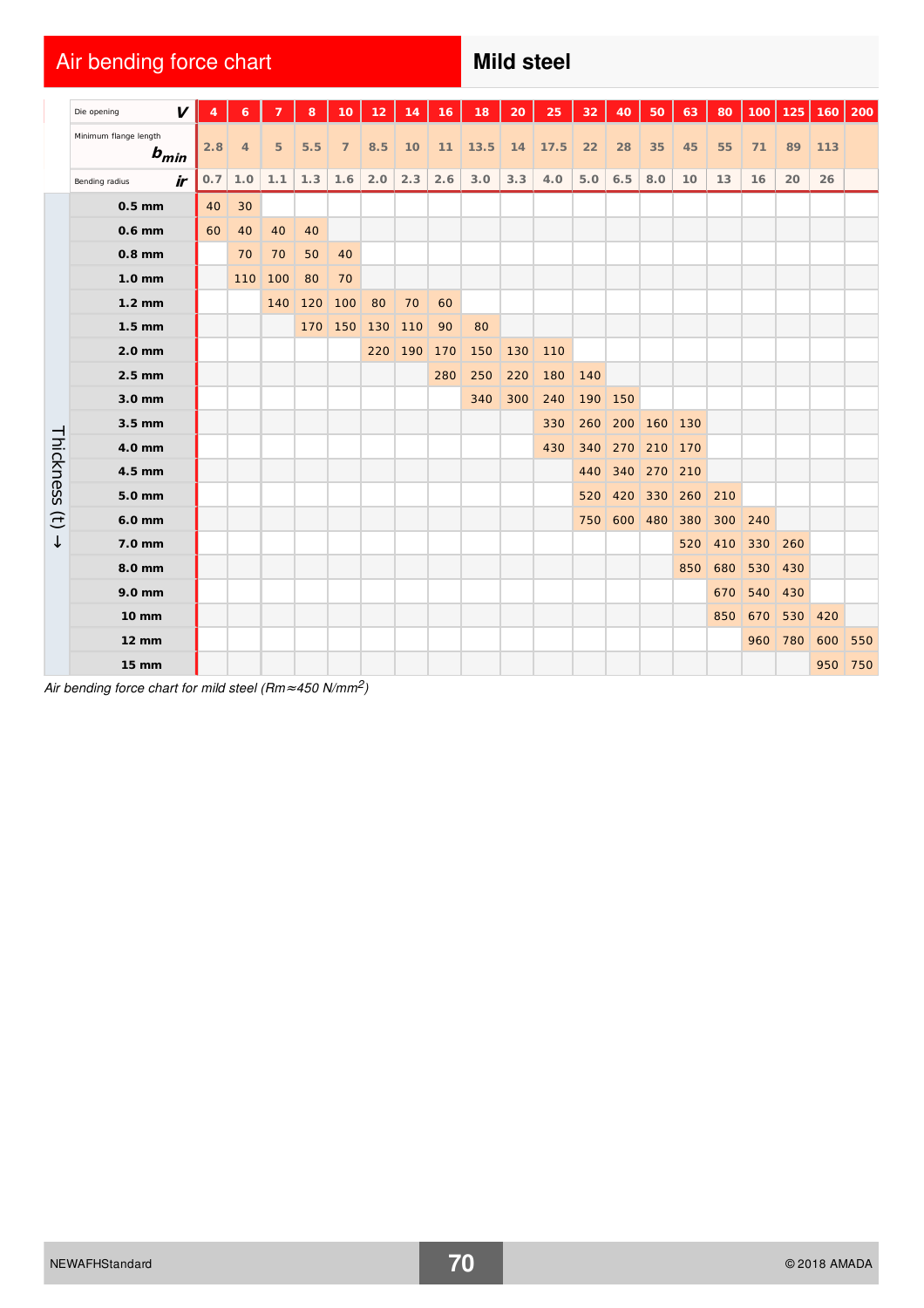# Air bending force chart **Stainless steel**

|                        | V<br>Die opening                                                                  |     | 6              |                    | 8                   | 10             | 12  | 14 | 16 | <b>18</b>                                           | 20 | 25                | 32 | 40          | 50              | 63   | 80  | 100           | 125           | 160            | 200            | 250  |
|------------------------|-----------------------------------------------------------------------------------|-----|----------------|--------------------|---------------------|----------------|-----|----|----|-----------------------------------------------------|----|-------------------|----|-------------|-----------------|------|-----|---------------|---------------|----------------|----------------|------|
|                        | Minimum flange length $\bigtriangledown$<br>min                                   | 2.8 | $\overline{4}$ | 5                  | 5.5                 | $\overline{7}$ | 8.5 | 10 |    | $11 \mid 13.5 \mid 14 \mid 17.5 \mid 22$            |    |                   |    | 28          | 35              | 45   | 55  | 71            | 89            | 113            | 140            | 175  |
|                        | ir<br>Bending radius                                                              | 0.7 |                |                    |                     |                |     |    |    | 1.0   1.1   1.3   1.6   2.0   2.3   2.6   3.0   3.3 |    | 4.0 $5.0$ 6.5 8.0 |    |             |                 | 10   | 13  | 16            | 20            | 26             | 33             | 41   |
|                        | $0.5$ mm                                                                          | 60  | 50             |                    |                     |                |     |    |    |                                                     |    |                   |    |             |                 |      |     |               |               |                |                |      |
|                        | $0.6$ mm                                                                          | 90  | 60             | 60                 | 60                  |                |     |    |    |                                                     |    |                   |    |             |                 |      |     |               |               |                |                |      |
|                        | $0.7$ mm                                                                          | 120 | 80             | 80                 | 60                  | 60             |     |    |    |                                                     |    |                   |    |             |                 |      |     |               |               |                |                |      |
|                        | $0.8$ mm                                                                          |     |                | 110 110 80         |                     | 70             |     |    |    |                                                     |    |                   |    |             |                 |      |     |               |               |                |                |      |
|                        | $0.9$ mm                                                                          |     |                | 130 120 100 80     |                     |                | 70  |    |    |                                                     |    |                   |    |             |                 |      |     |               |               |                |                |      |
|                        | 1.0 <sub>mm</sub>                                                                 |     |                | 170 150 120 110 80 |                     |                |     |    |    |                                                     |    |                   |    |             |                 |      |     |               |               |                |                |      |
|                        | $1.2 \text{ mm}$                                                                  |     |                |                    | 210 180 150 120 110 |                |     |    | 90 |                                                     |    |                   |    |             |                 |      |     |               |               |                |                |      |
|                        | $1.5 \text{ mm}$                                                                  |     |                |                    |                     |                |     |    |    | 200 170 150 130 120                                 |    |                   |    |             |                 |      |     |               |               |                |                |      |
|                        | $2.0$ mm                                                                          |     |                |                    |                     |                |     |    |    | 330 290 260 230 200 170                             |    |                   |    |             |                 |      |     |               |               |                |                |      |
|                        | $2.5$ mm                                                                          |     |                |                    |                     |                |     |    |    | 390 350 300 250 190                                 |    |                   |    |             |                 |      |     |               |               |                |                |      |
|                        | 3.0 mm                                                                            |     |                |                    |                     |                |     |    |    | 510 450                                             |    | 360 290 230       |    |             |                 |      |     |               |               |                |                |      |
| Thickness              | 4.0 mm                                                                            |     |                |                    |                     |                |     |    |    |                                                     |    | 650               |    |             | 510 410 320 260 |      |     |               |               |                |                |      |
|                        | 5.0 mm                                                                            |     |                |                    |                     |                |     |    |    |                                                     |    |                   |    | 780 630 500 |                 | 390  | 320 |               |               |                |                |      |
| $\widehat{\mathbf{d}}$ | 6.0 mm                                                                            |     |                |                    |                     |                |     |    |    |                                                     |    |                   |    |             | 900 720         | 570  | 450 | 360           |               |                |                |      |
| ↓                      | 8.0 mm                                                                            |     |                |                    |                     |                |     |    |    |                                                     |    |                   |    |             |                 | 1020 | 810 | 650           | 510           |                |                |      |
|                        | <b>10 mm</b>                                                                      |     |                |                    |                     |                |     |    |    |                                                     |    |                   |    |             |                 |      |     | 1280 1010 800 |               | 630            |                |      |
|                        | <b>12 mm</b>                                                                      |     |                |                    |                     |                |     |    |    |                                                     |    |                   |    |             |                 |      |     |               | 1440 1170 900 |                | 830            |      |
|                        | $15 \, \text{mm}$                                                                 |     |                |                    |                     |                |     |    |    |                                                     |    |                   |    |             |                 |      |     |               |               | 1800 1410 1140 |                |      |
|                        | <b>20 mm</b>                                                                      |     |                |                    |                     |                |     |    |    |                                                     |    |                   |    |             |                 |      |     |               |               |                | 2500 2080 1670 |      |
|                        | <b>25 mm</b>                                                                      |     |                |                    |                     |                |     |    |    |                                                     |    |                   |    |             |                 |      |     |               |               |                | 3150 2550      |      |
|                        | 30 mm                                                                             |     |                |                    |                     |                |     |    |    |                                                     |    |                   |    |             |                 |      |     |               |               |                |                | 3600 |
|                        | Air bending force chart for stainless steel (Rm $\approx$ 700 N/mm <sup>2</sup> ) |     |                |                    |                     |                |     |    |    |                                                     |    |                   |    |             |                 |      |     |               |               |                |                |      |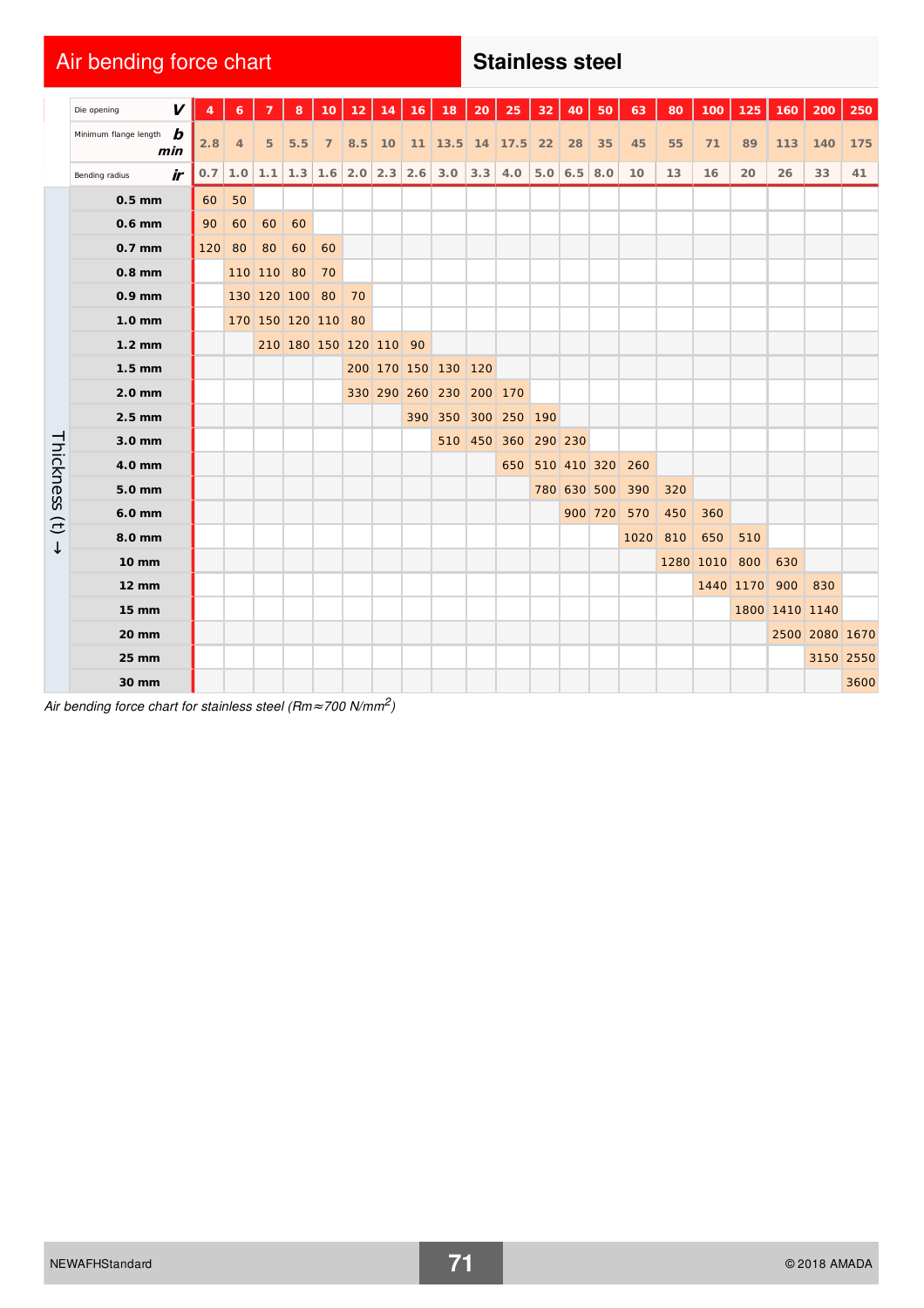



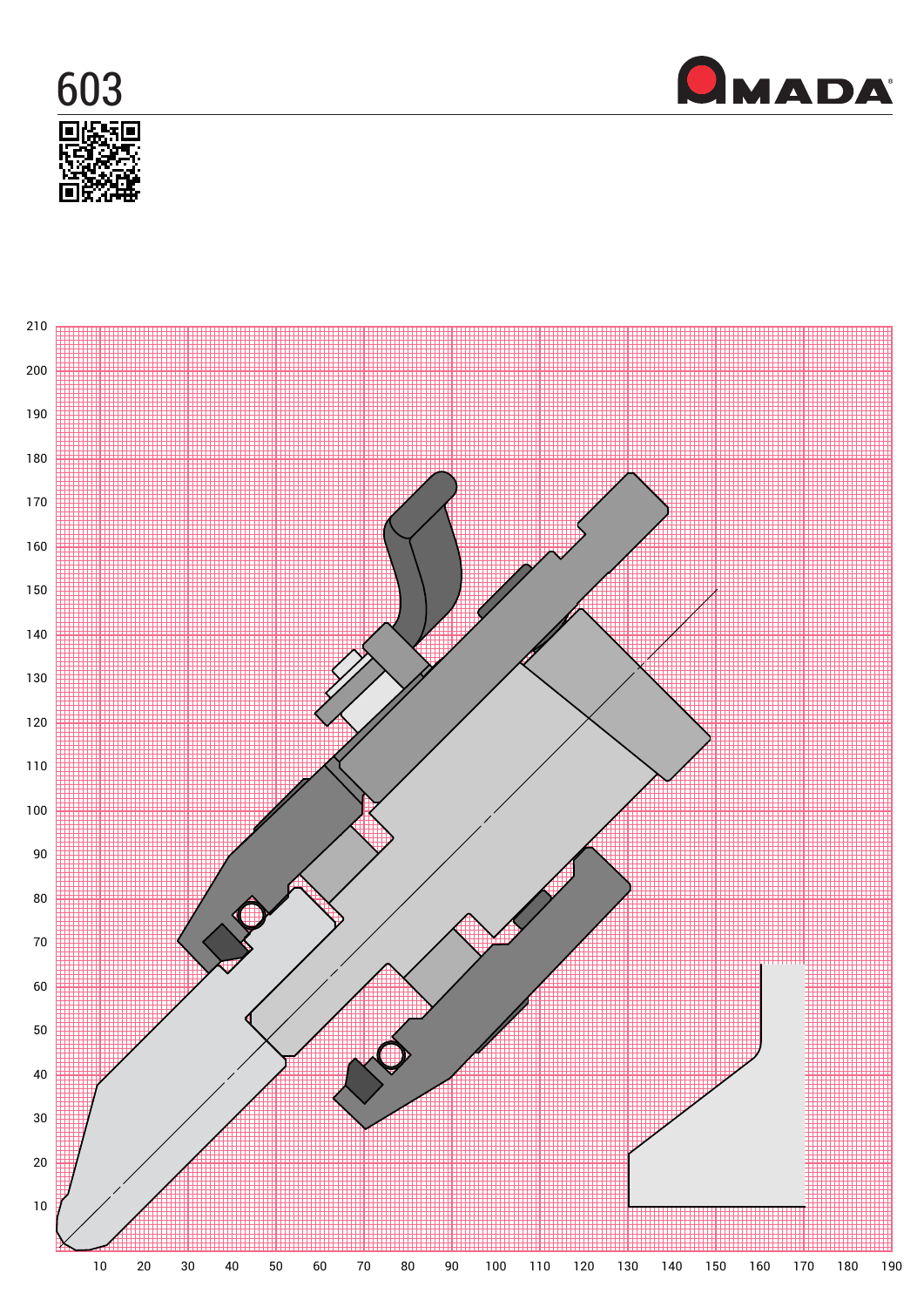



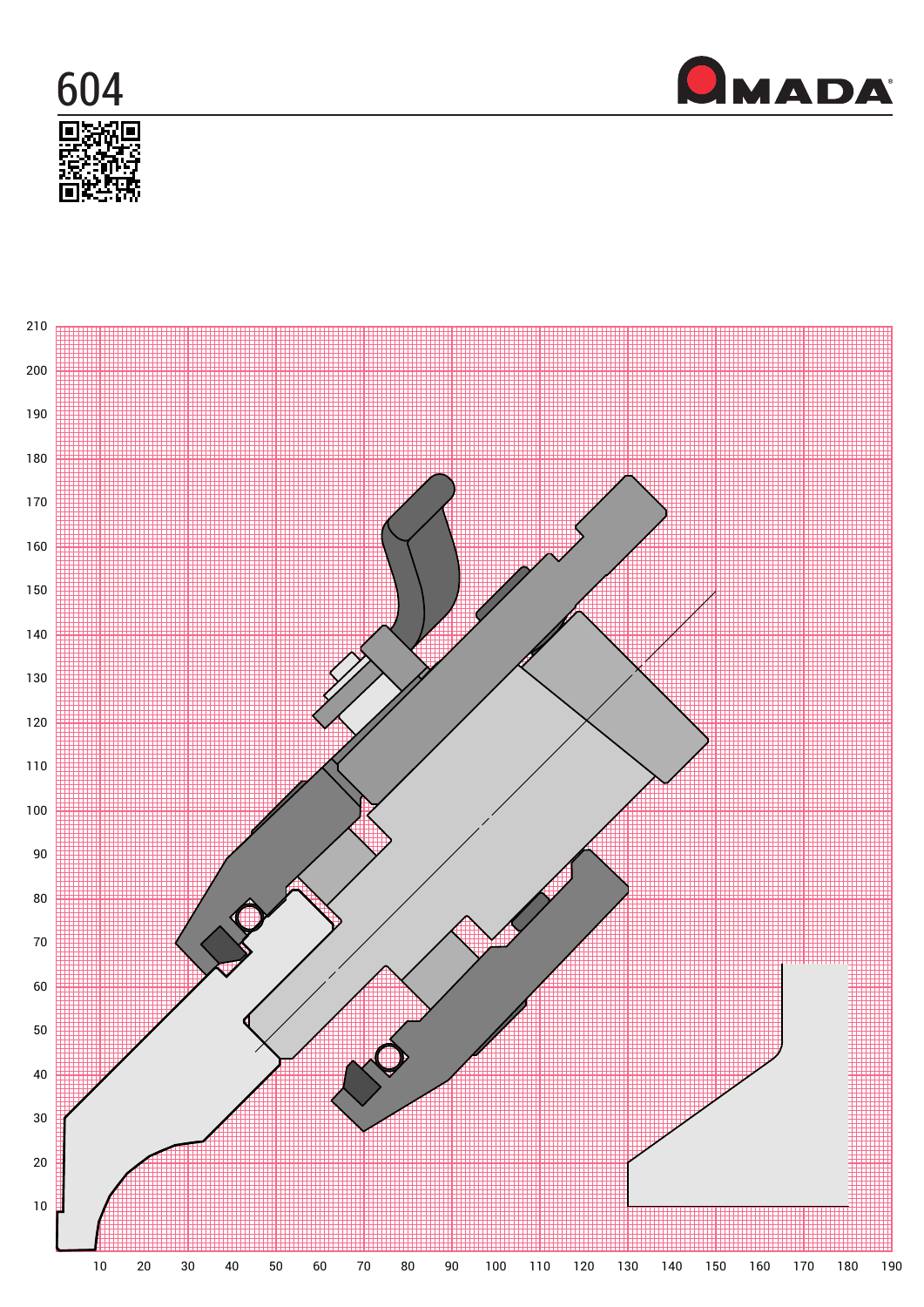



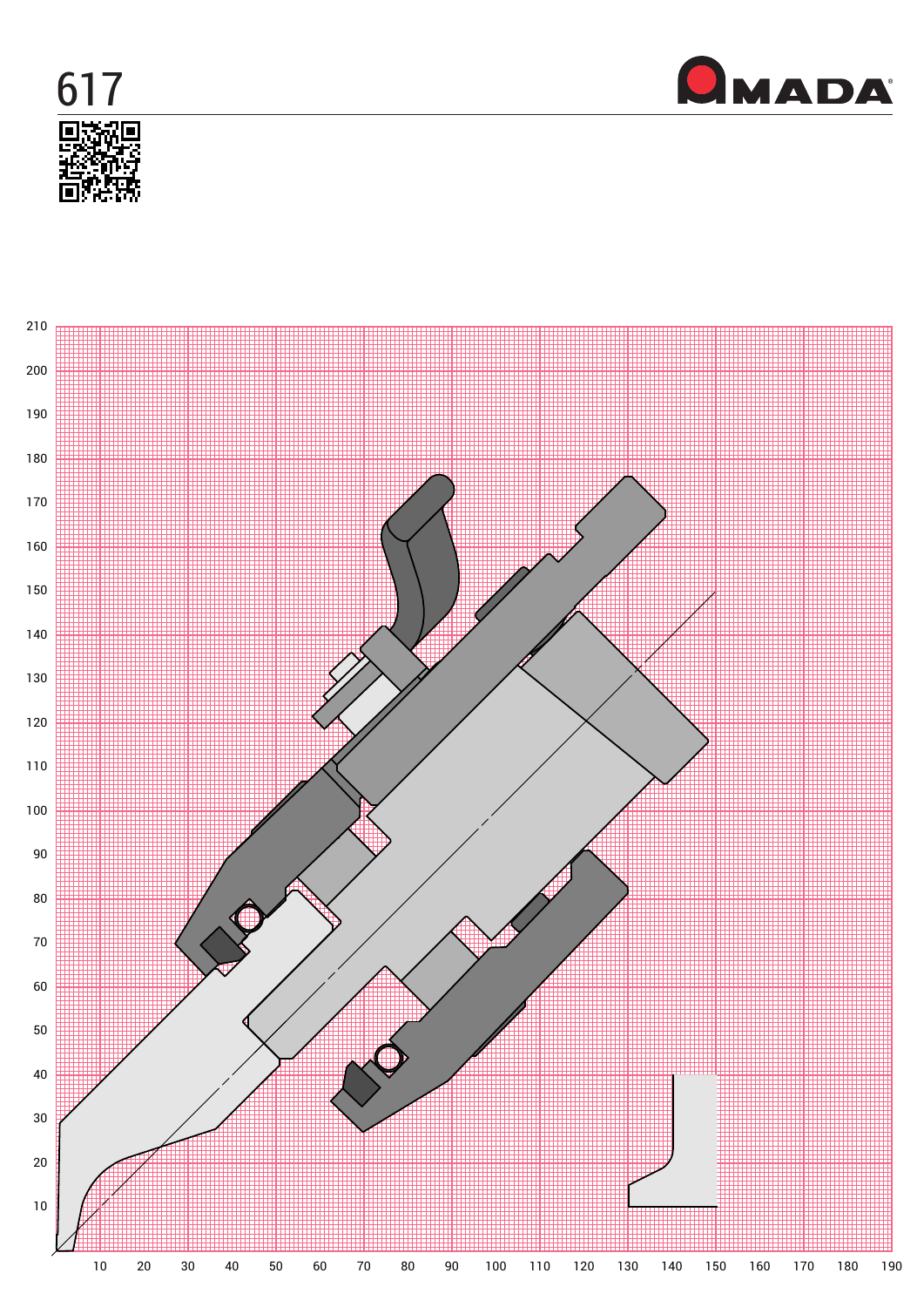



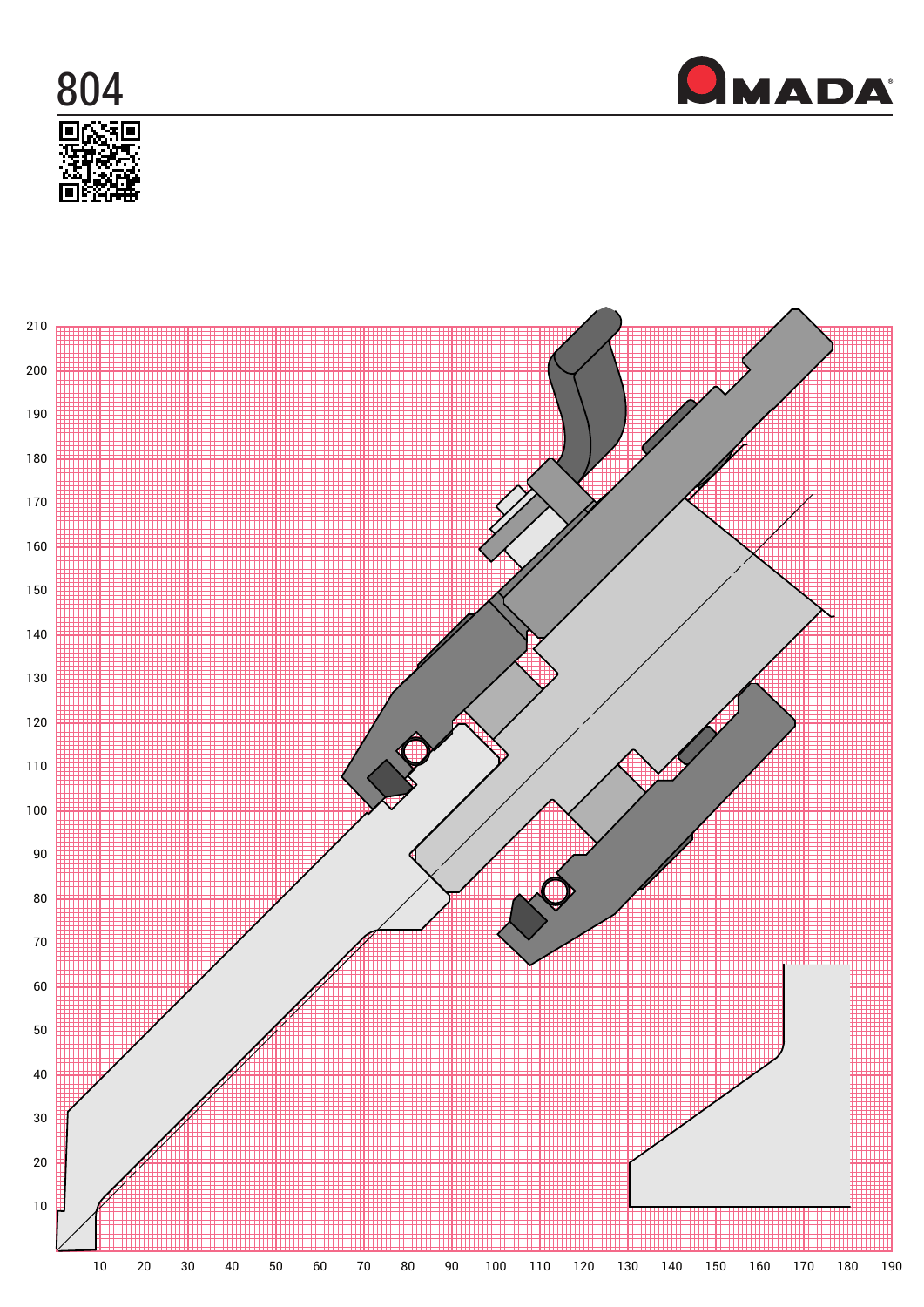



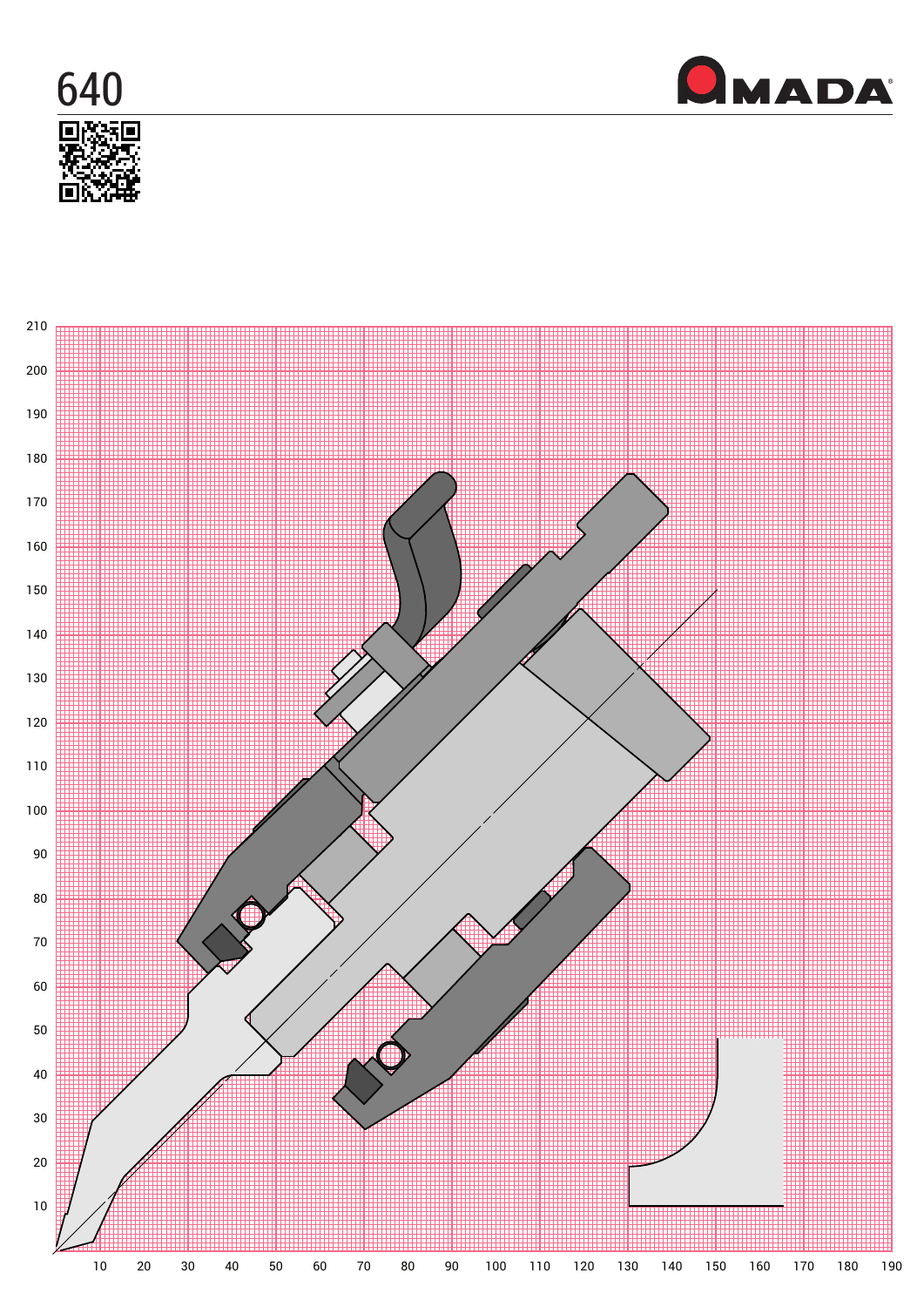



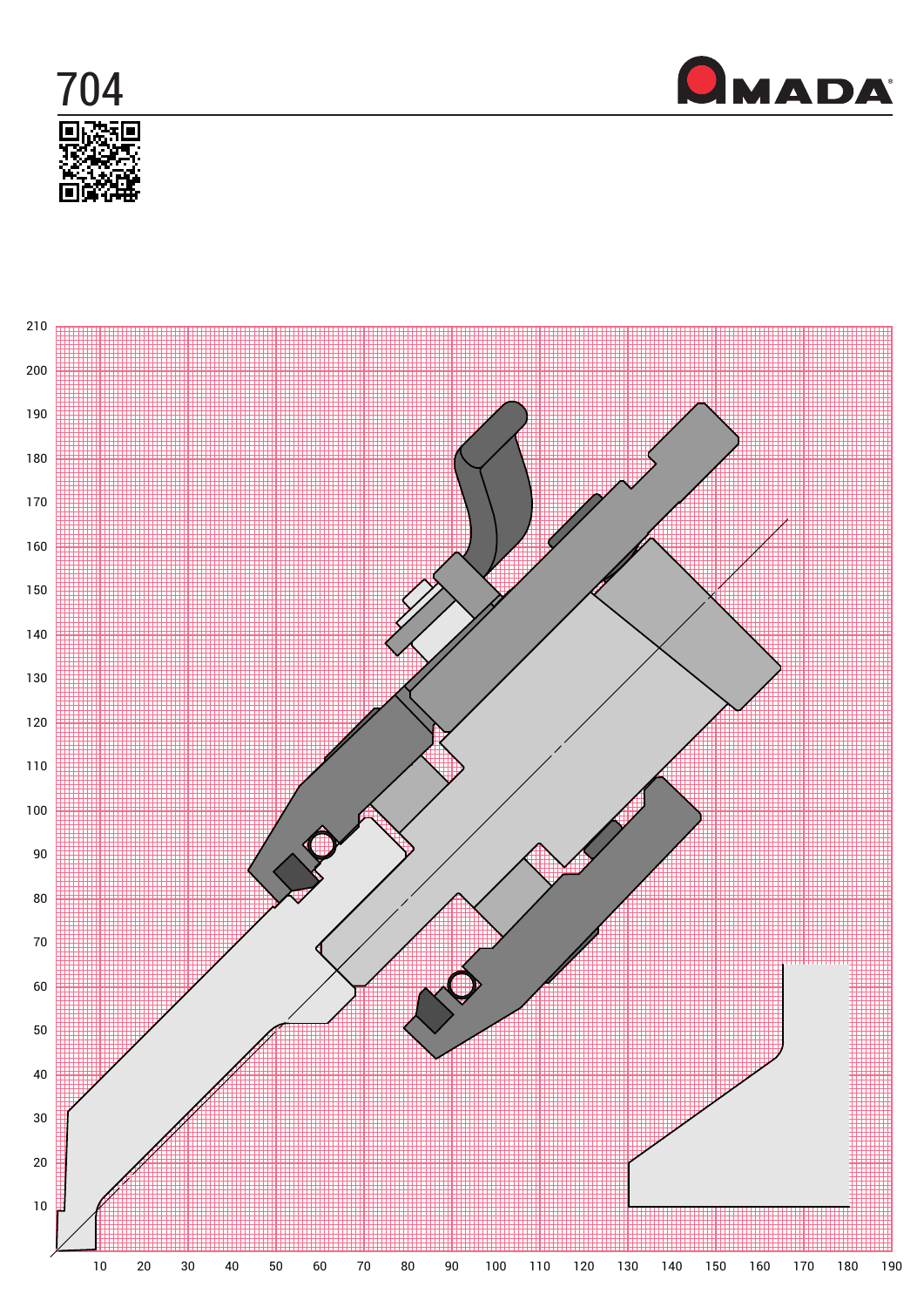



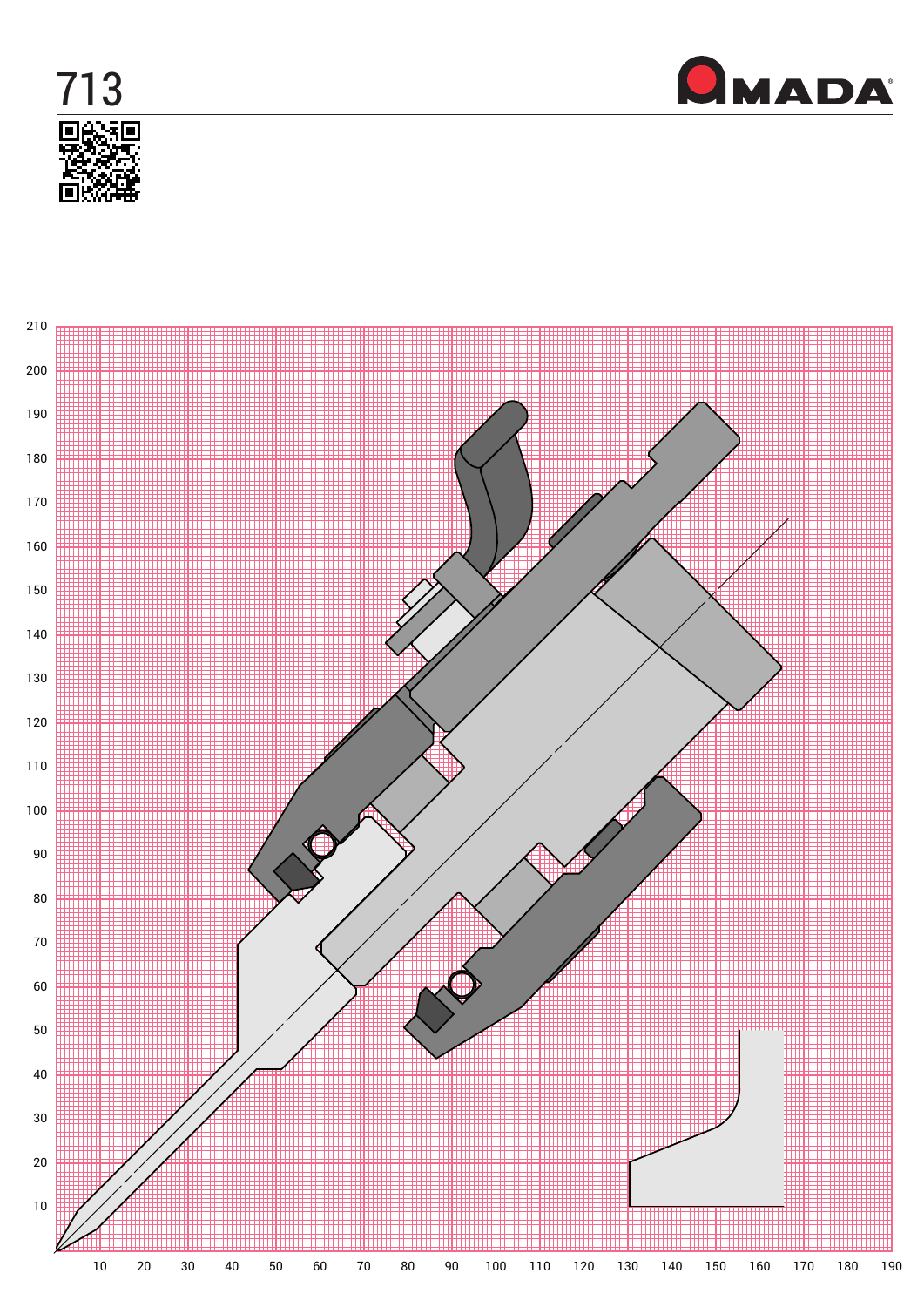



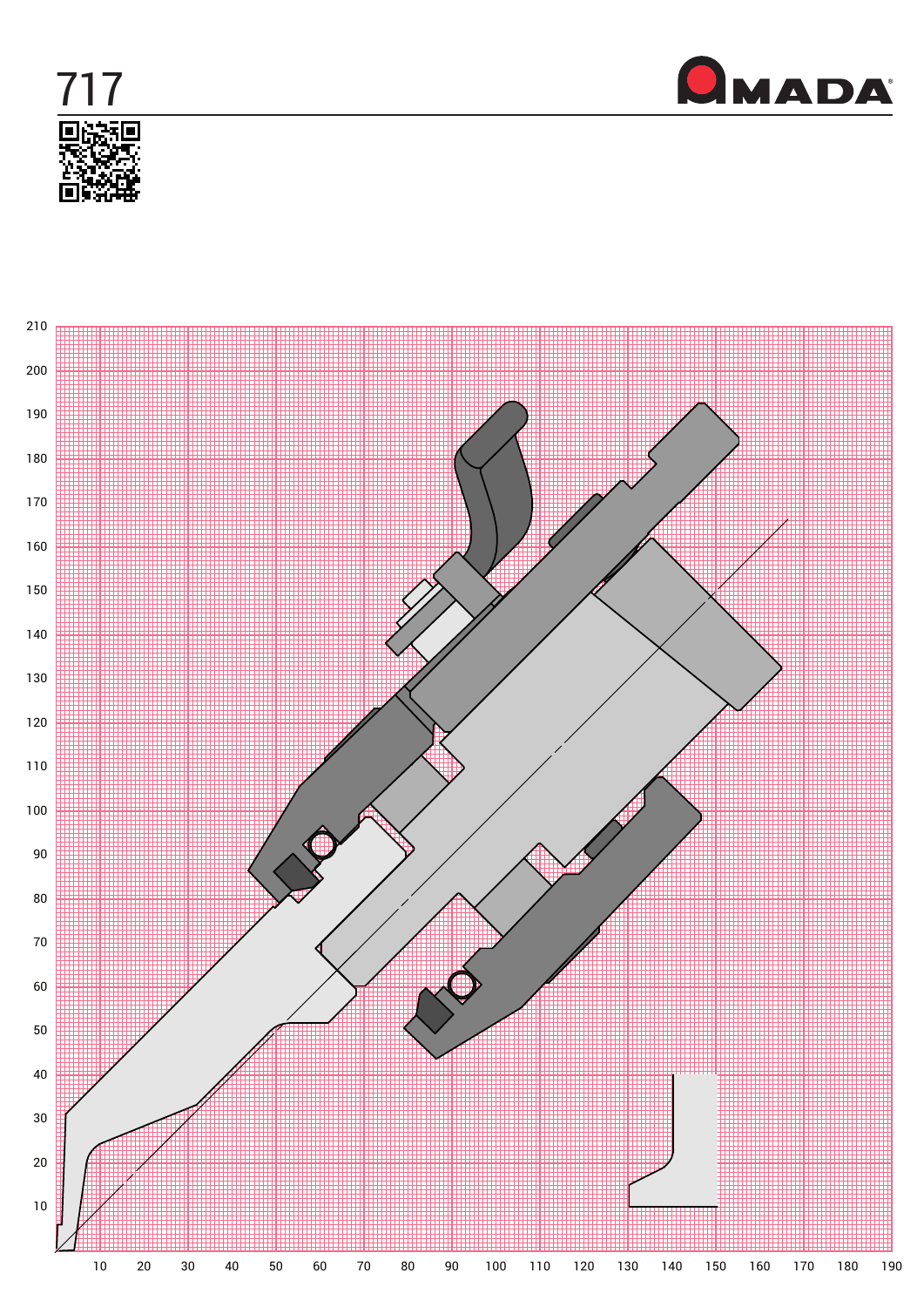



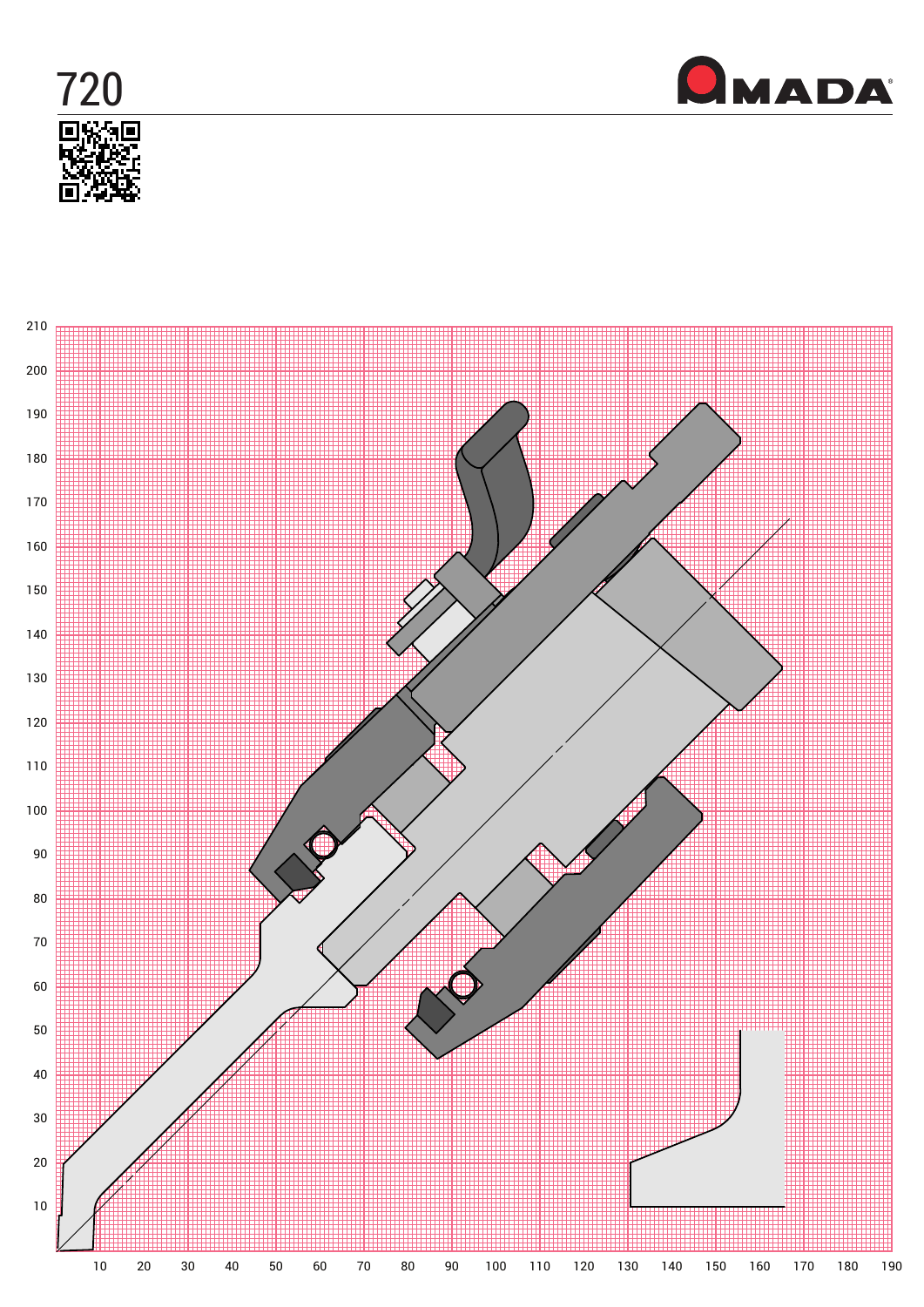



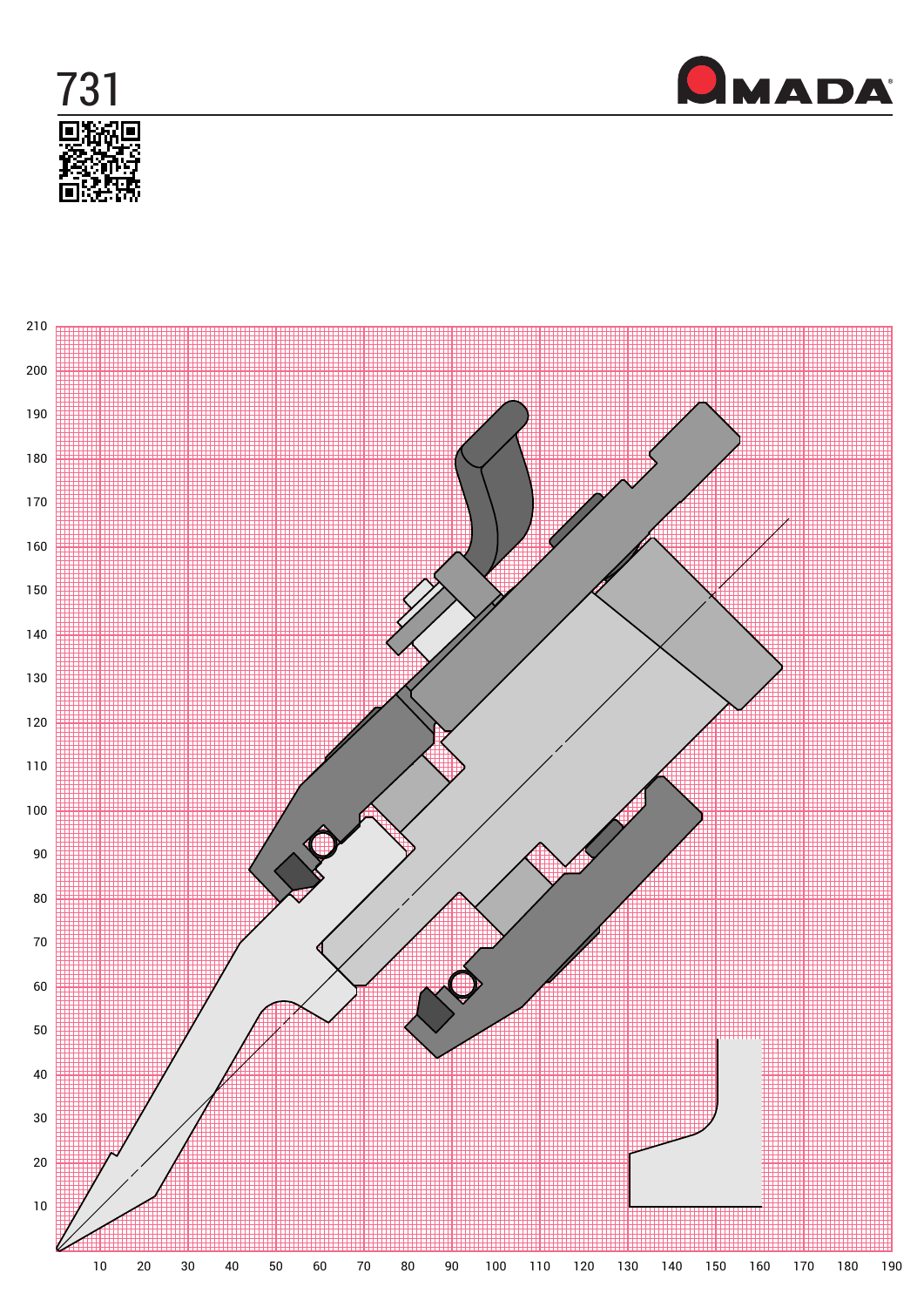



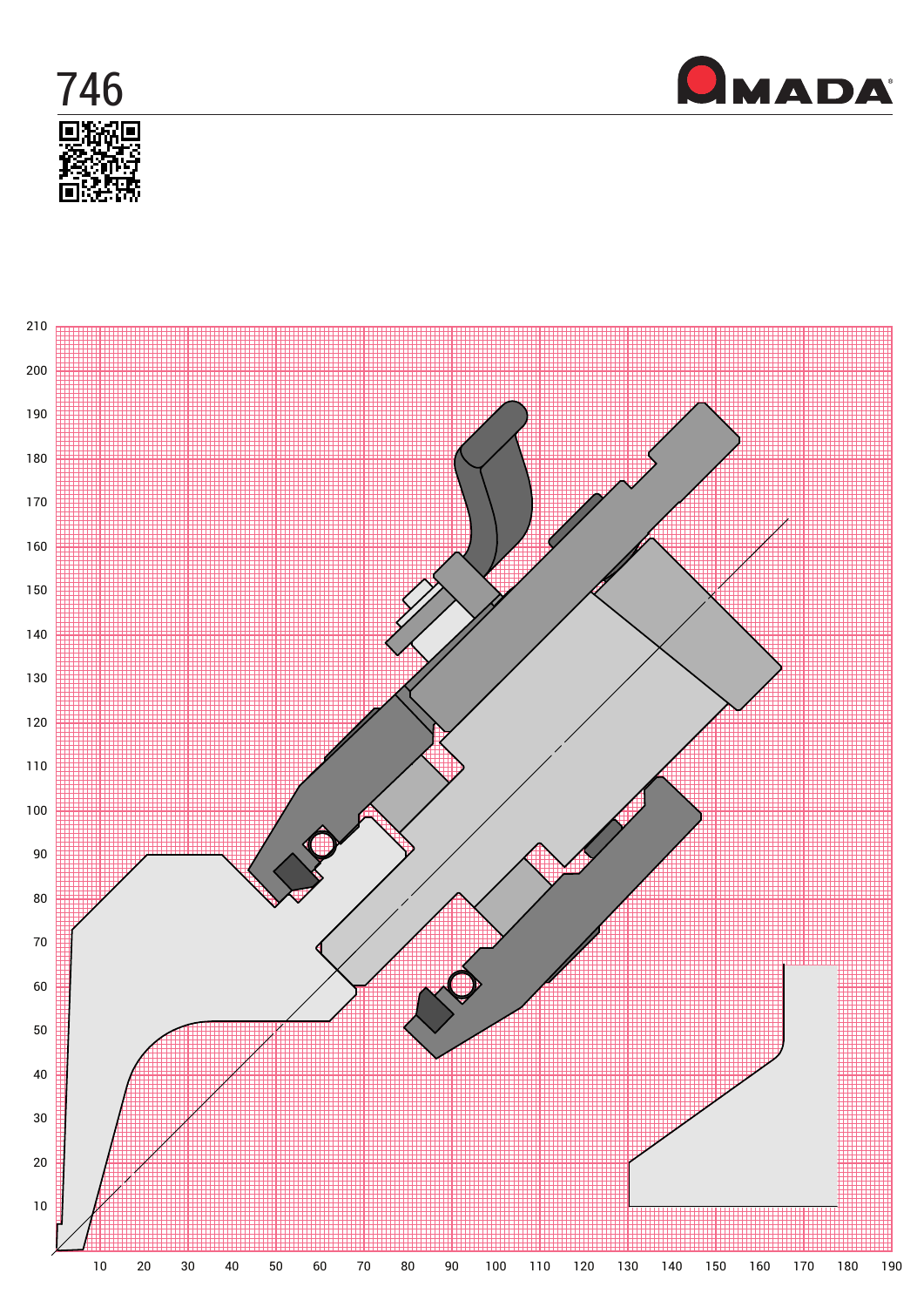



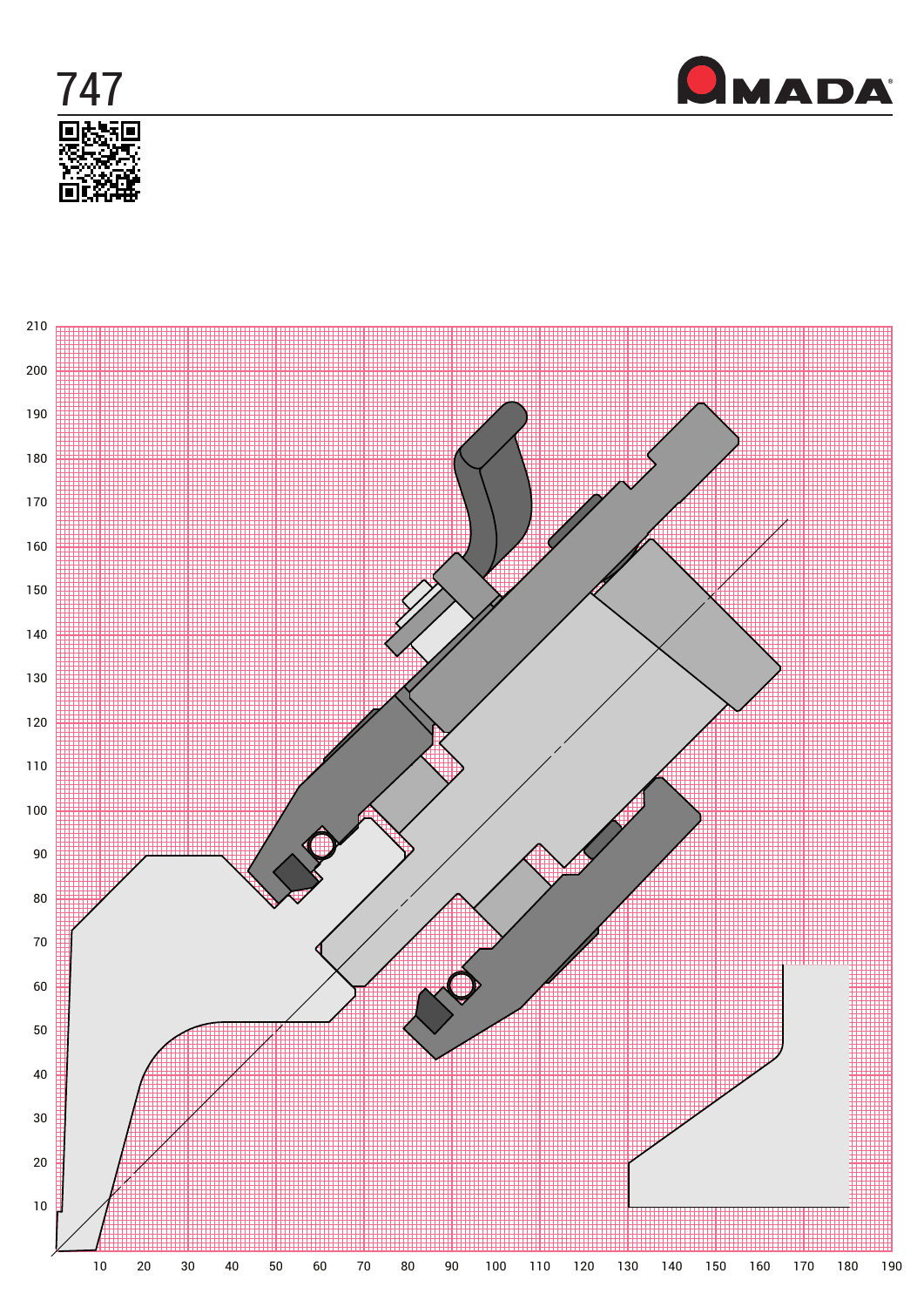



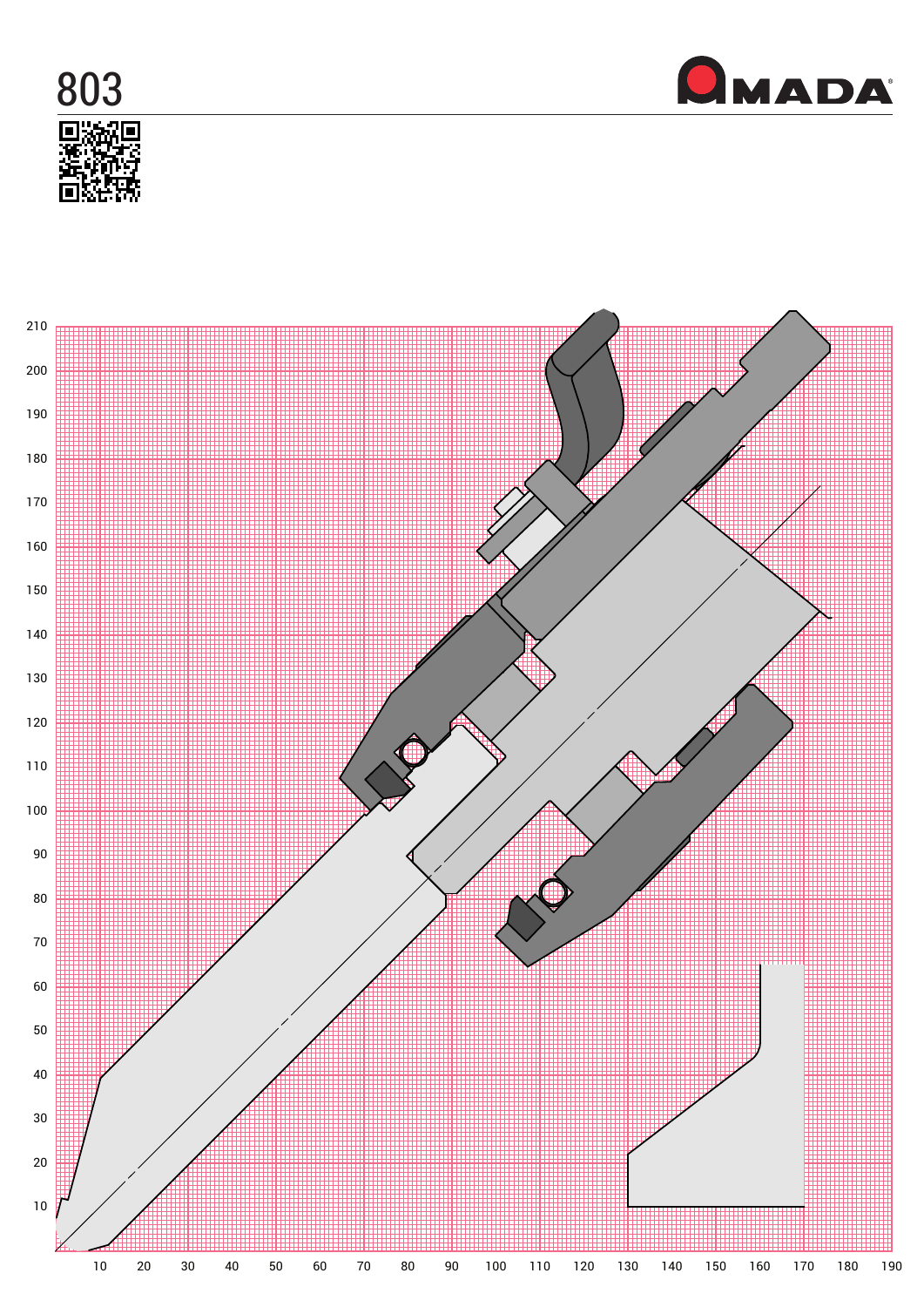



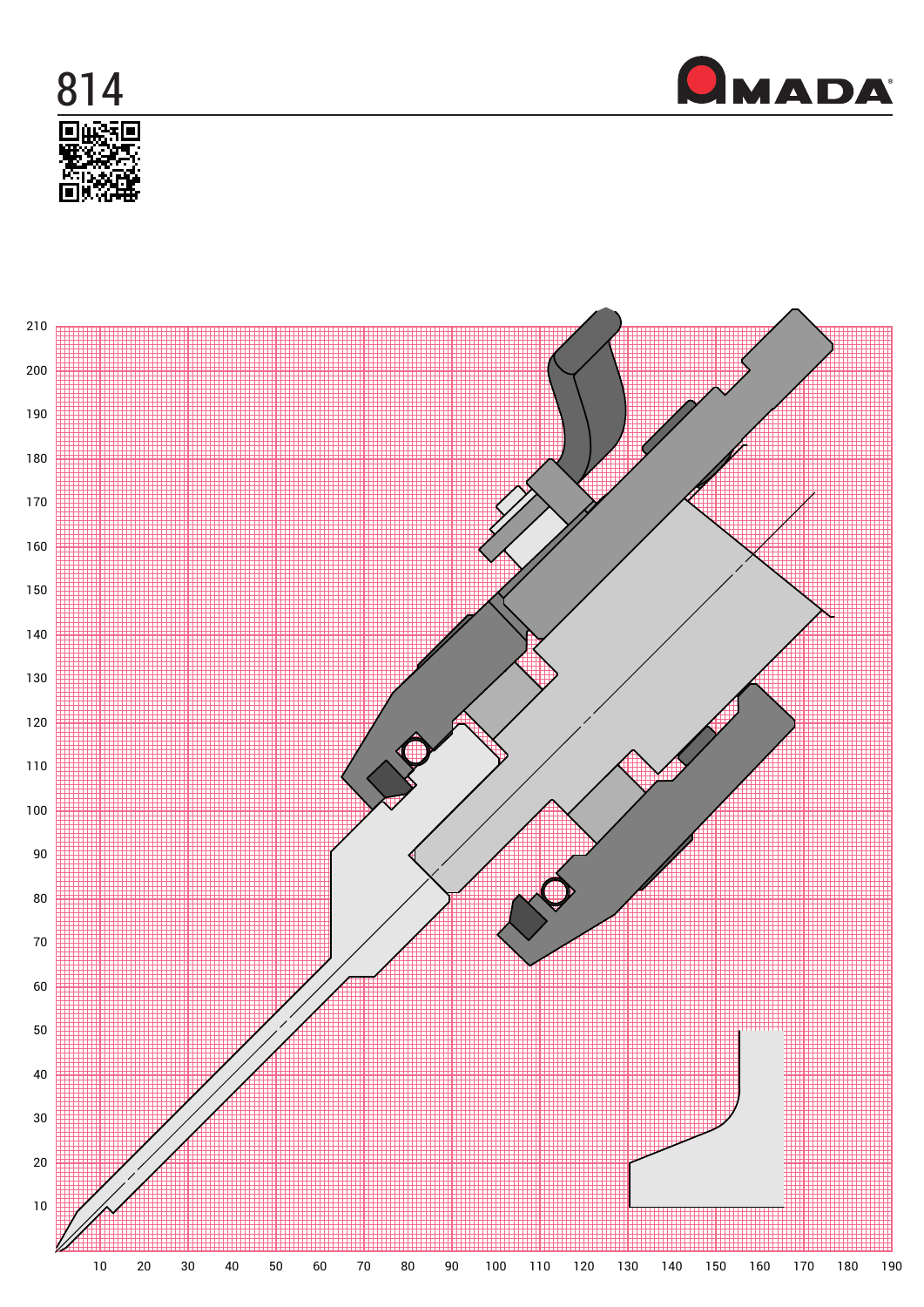



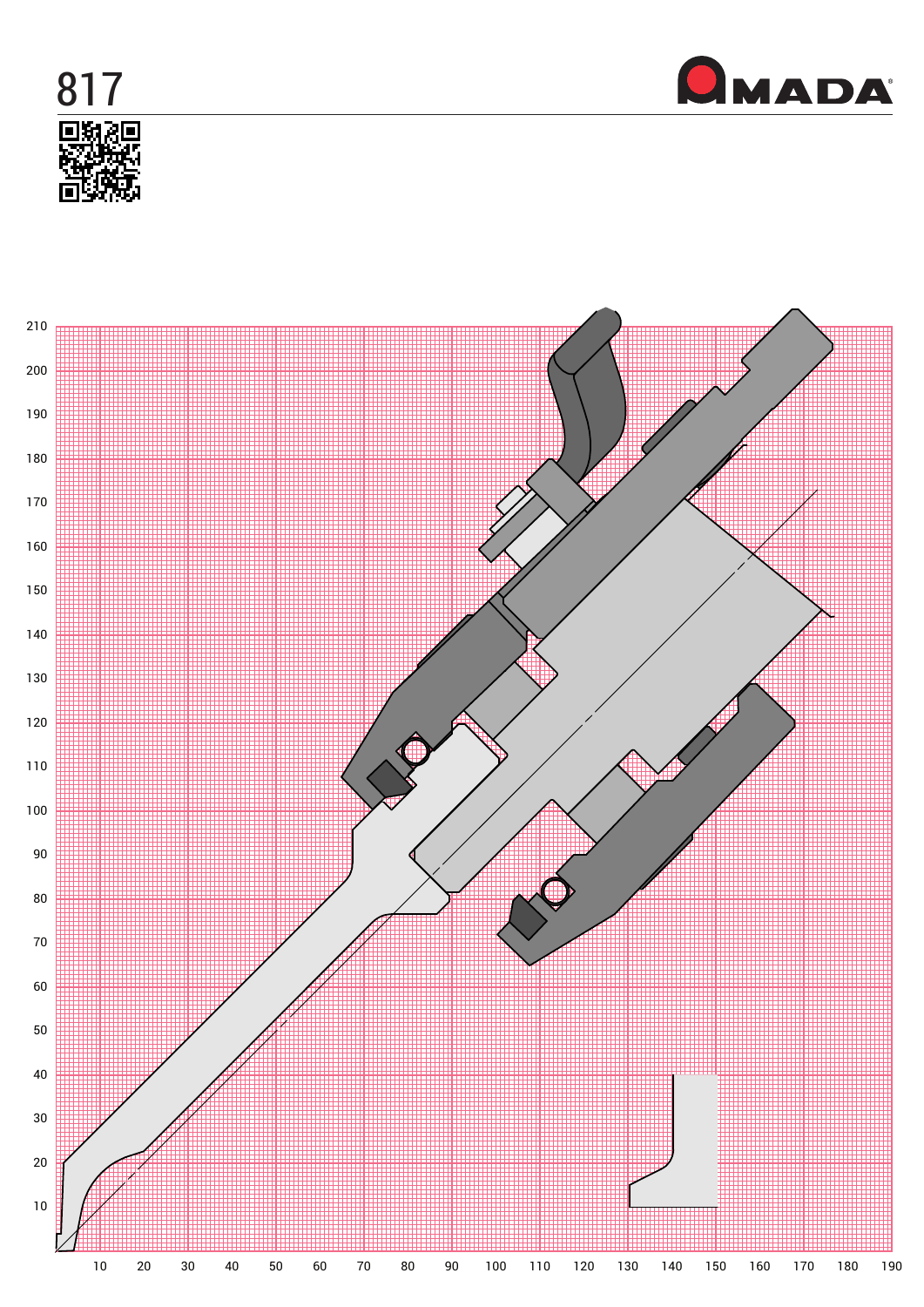



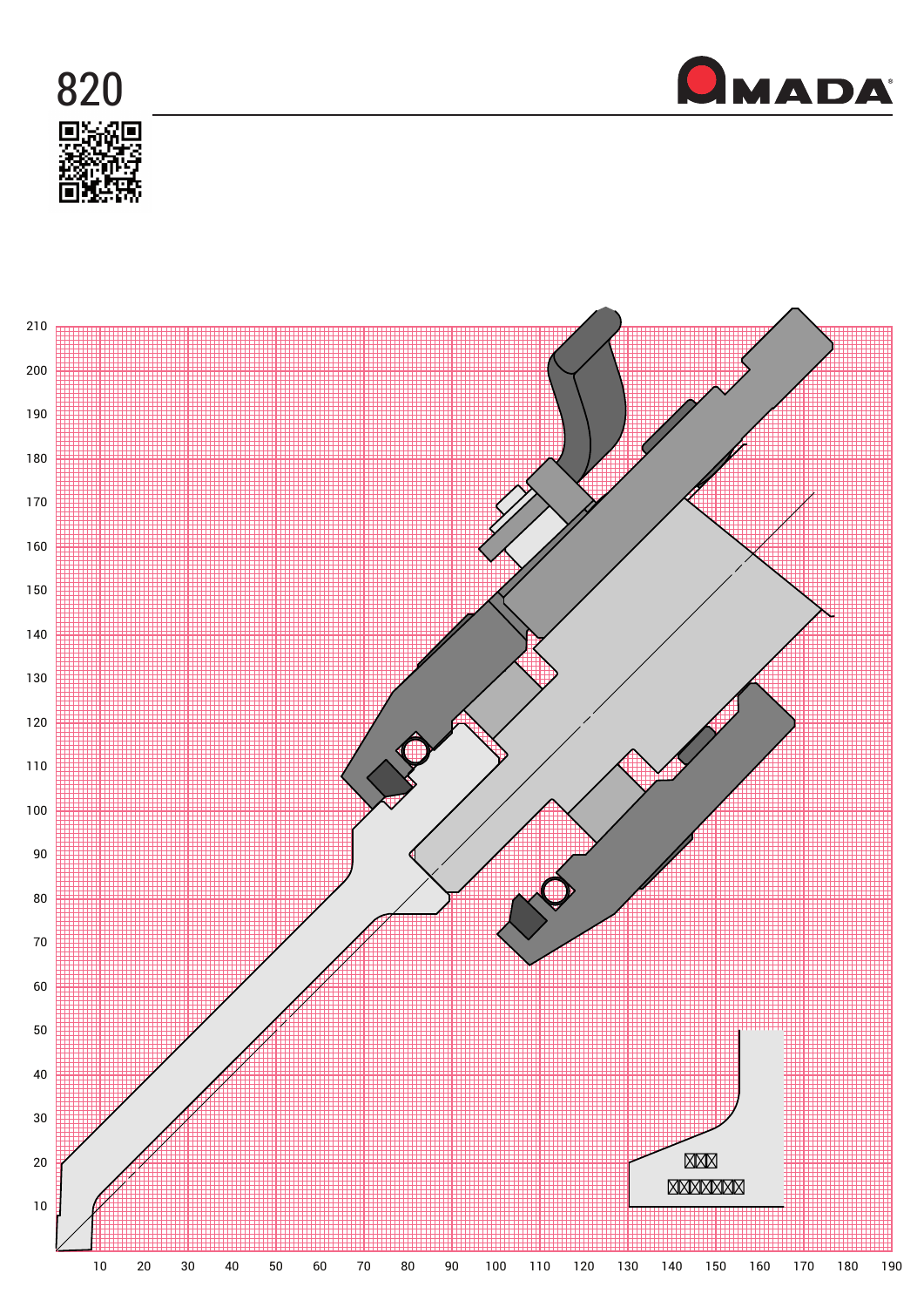



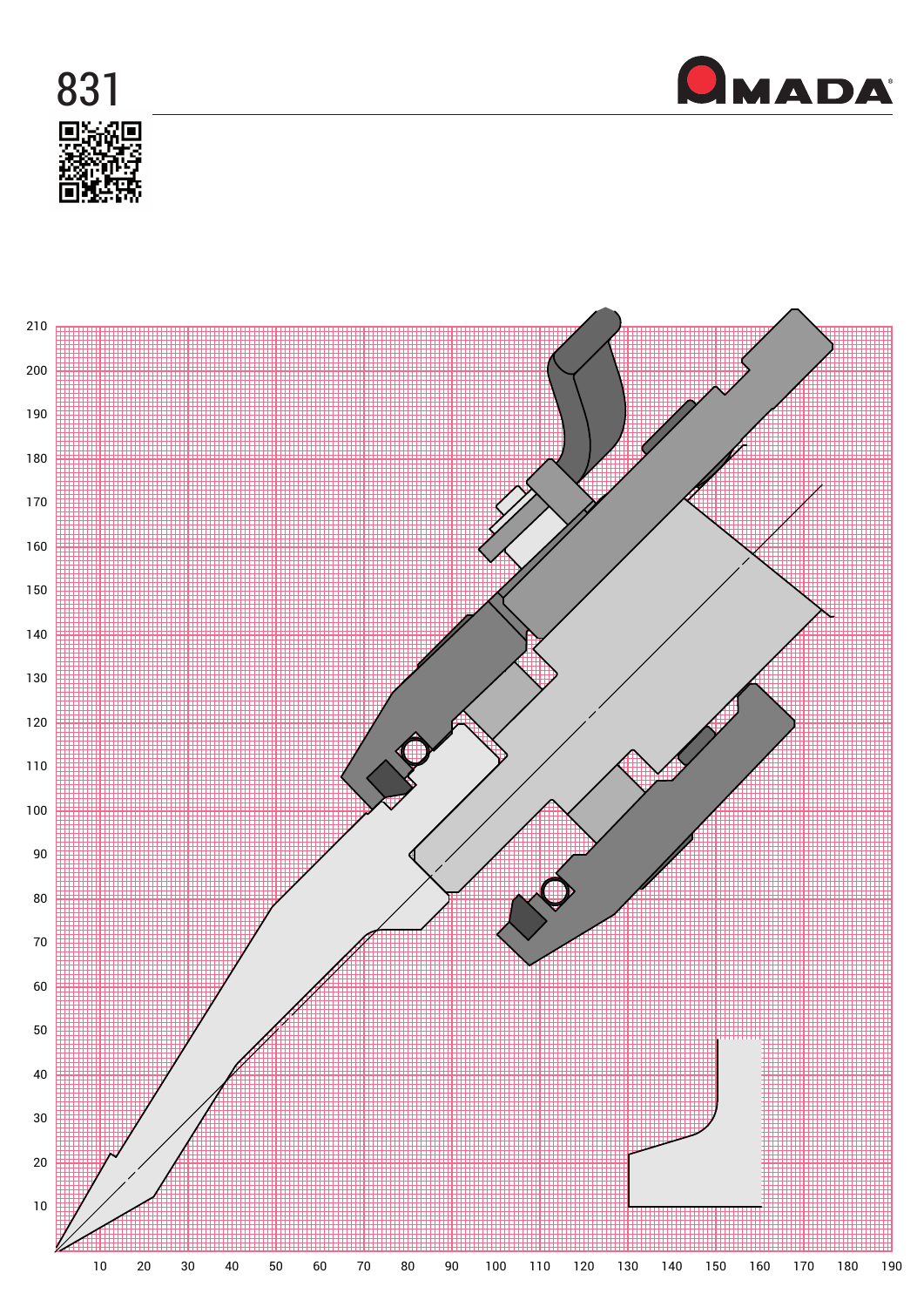



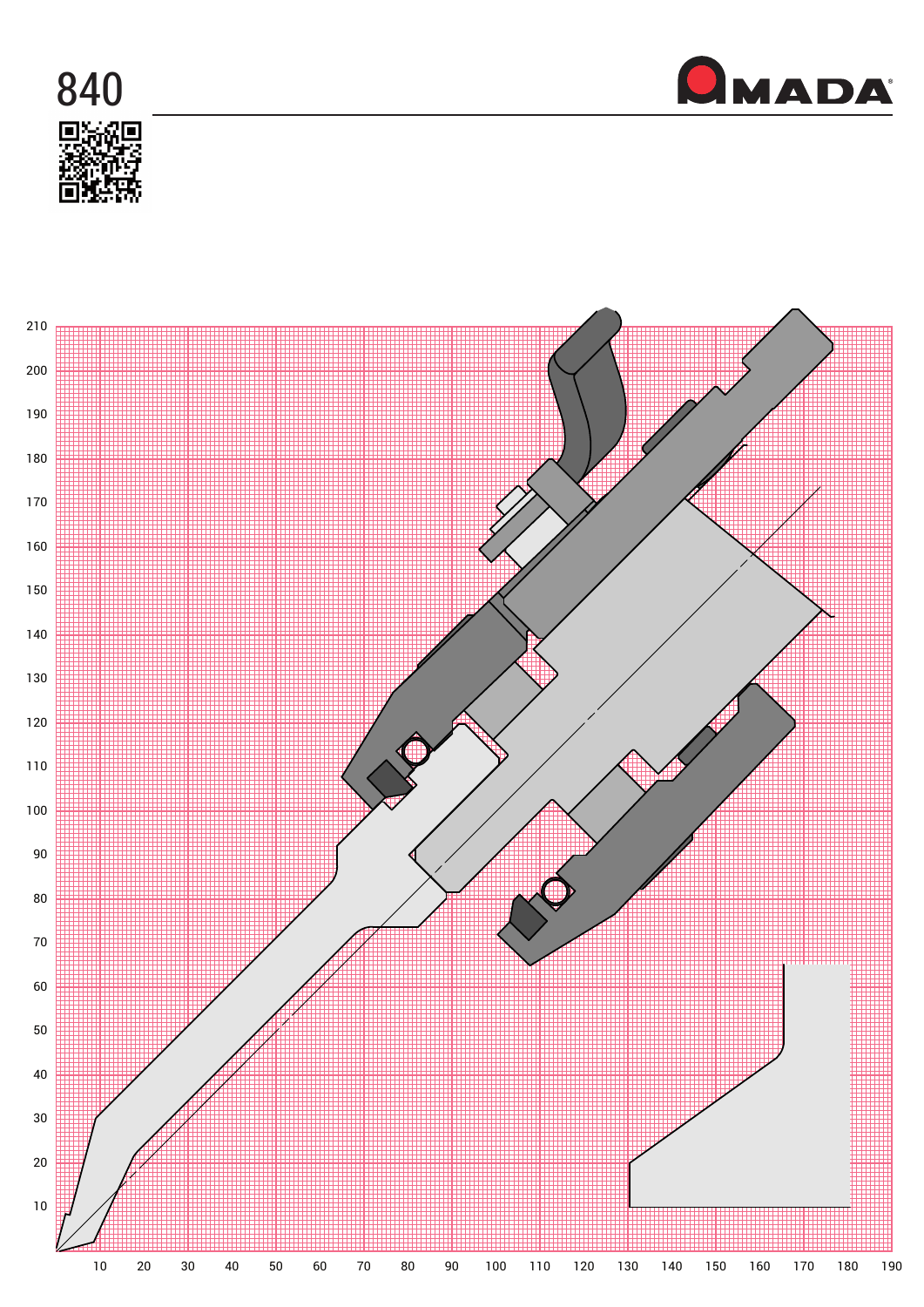



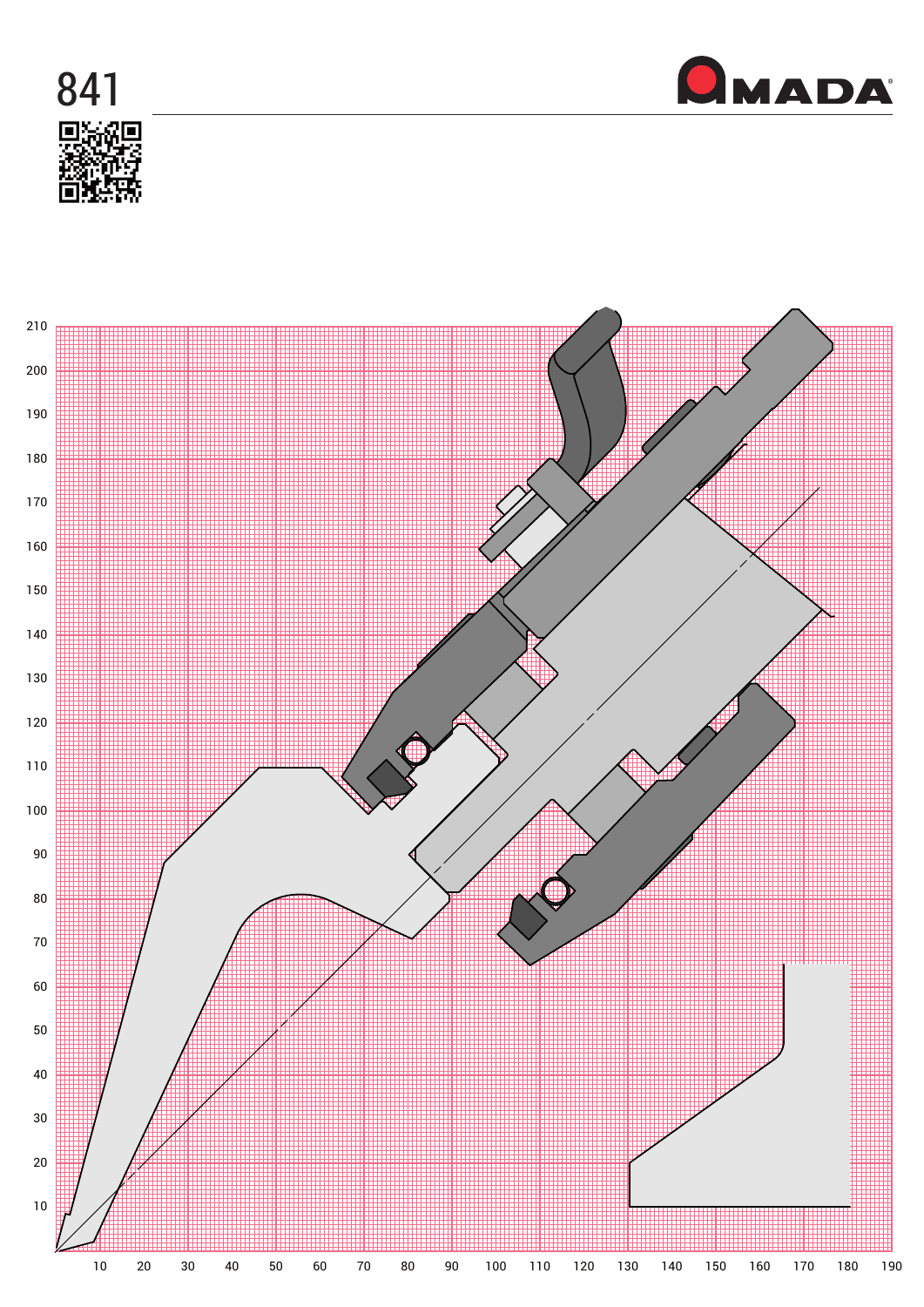



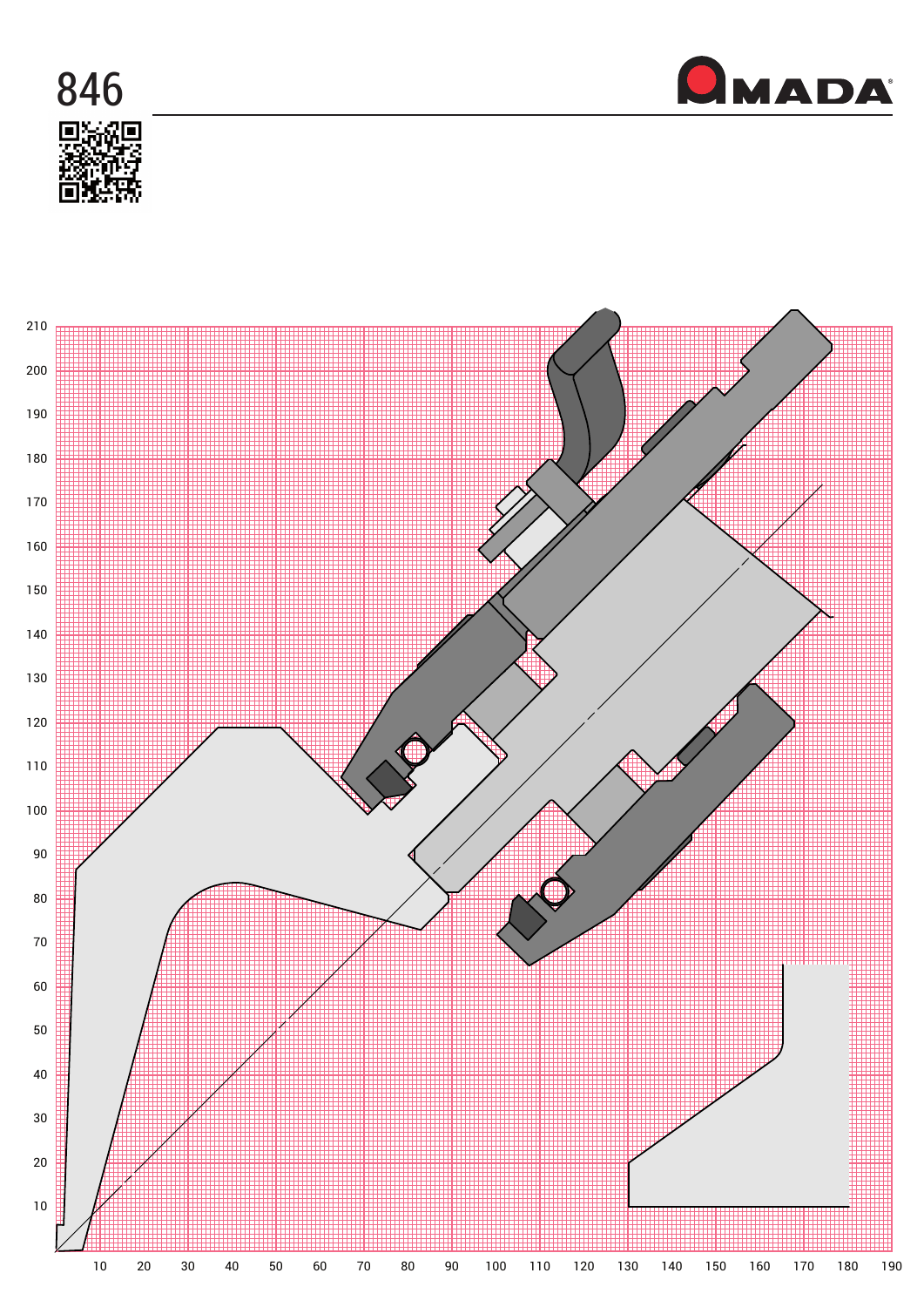



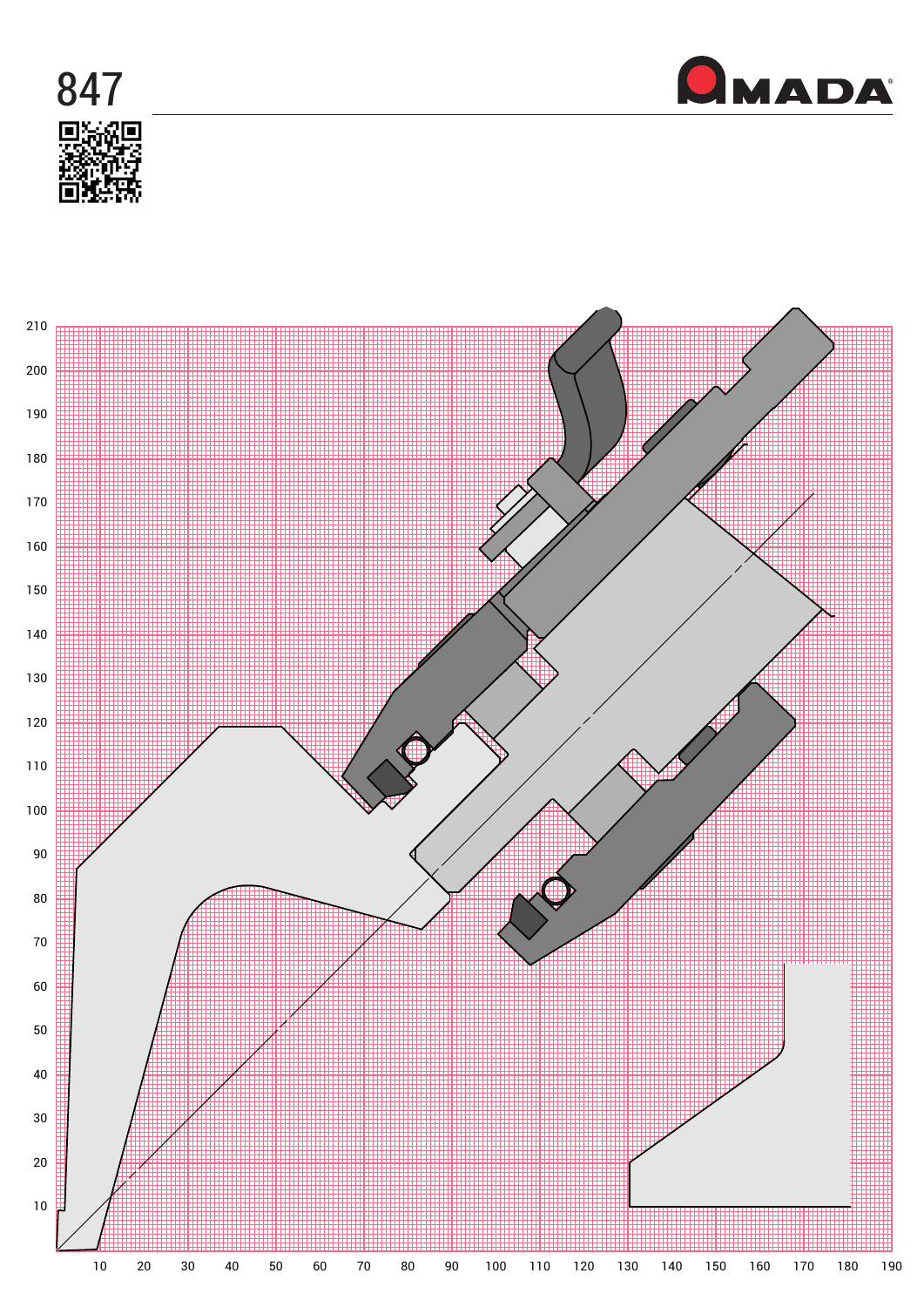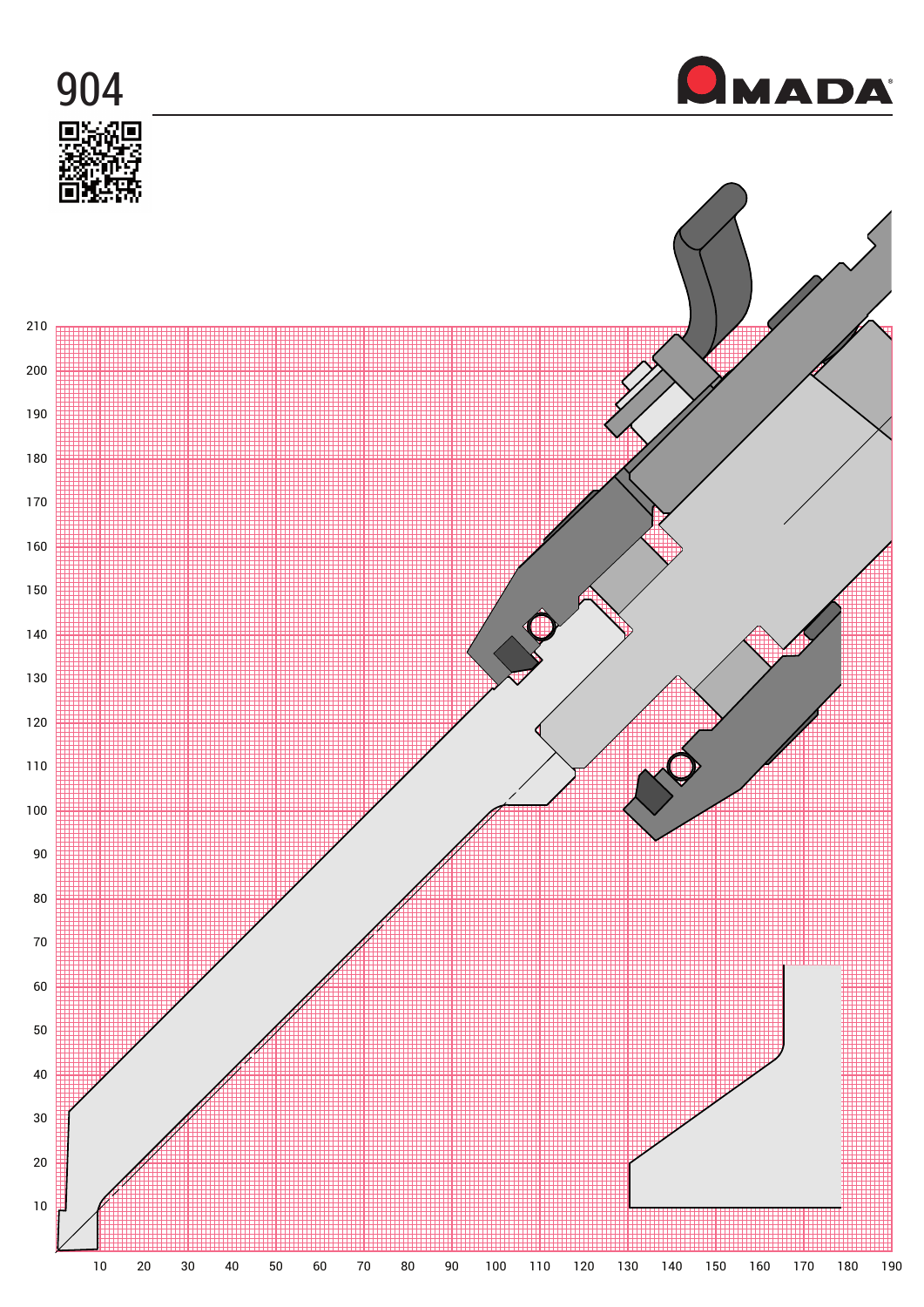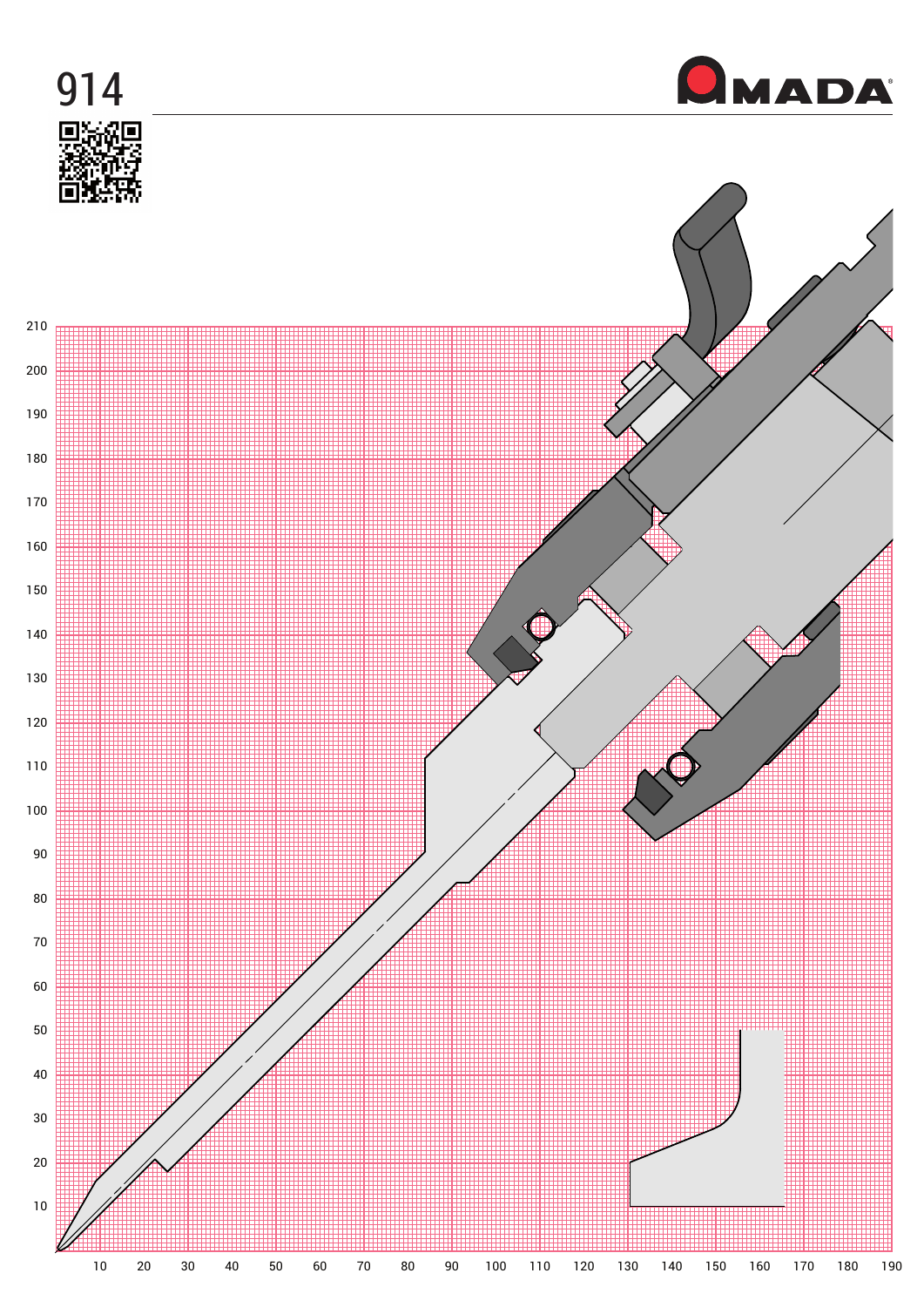